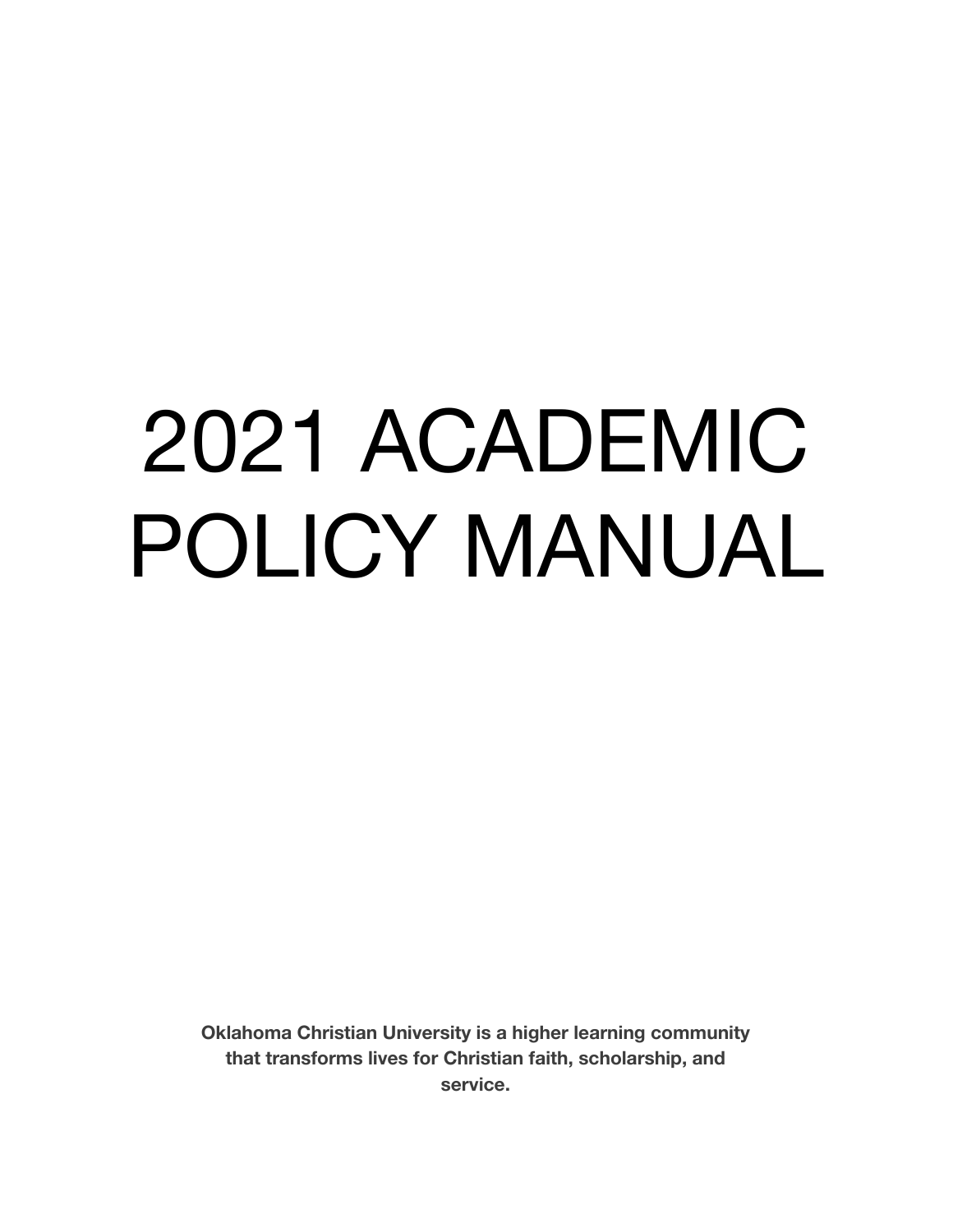# **Article I. Mission Documents**

# **Section 1.01 Mission Statement**

Oklahoma Christian University is a higher learning community that transforms lives for Christian faith, scholarship, and service.

# **Section 1.02 The OC Covenant**

# **Our Covenant**

Oklahoma *Christian University is a higher learning community that transforms lives for Christian faith, scholarship, and service.*

The values and behavior of this Christian community are derived from the Bible, rather than the prevailing culture. Because we are a higher learning community dedicated to a distinctively Christian mission, we join together in a community covenant. This covenant is not a creed demanding strict belief in its veracity and inerrancy, and it is not merely an ideal to which we aspire; rather, it is a personal commitment that while we are members of this community, we will abide by the principles and ideals set forth in the covenant. The purpose of our covenant is to unite all of us at Oklahoma Christian University—students, staff, faculty, administration, and Board of Trustees—in a Christian community which is based on biblical principles and which transforms lives for Christian faith, leadership, and service.

We recognize that the University is not the church; however, we are a Christian community which seeks to be guided by the teachings of our Lord Jesus Christ as revealed in scripture. We welcome all students, regardless of their church affiliation, who agree to abide by this covenant. Because the University was founded by members of the churches of Christ and because we seek to serve our church constituents effectively, we expect all full-time faculty and staff to be faithful, active members of a local church, who fully embrace the principles of this covenant.

# **Our Foundation**

God interacts with this world as both Creator and Savior *(Genesis 1; Hebrews 1:1-3)*.

The Bible is God's inspired word, which shows us the nature of God, the risen Son, and the Holy Spirit *(2 Timothy 3:16; 2 Peter 1:19-21)*.

We seek to honor God by imitating the nature of God and his son, our Lord Jesus Christ, through the guidance of the Holy Spirit *(John 13:13-17; 1 Corinthians 11:1; 1 Peter 2:21)*.

As members of this Christian higher learning community, we are guided by specific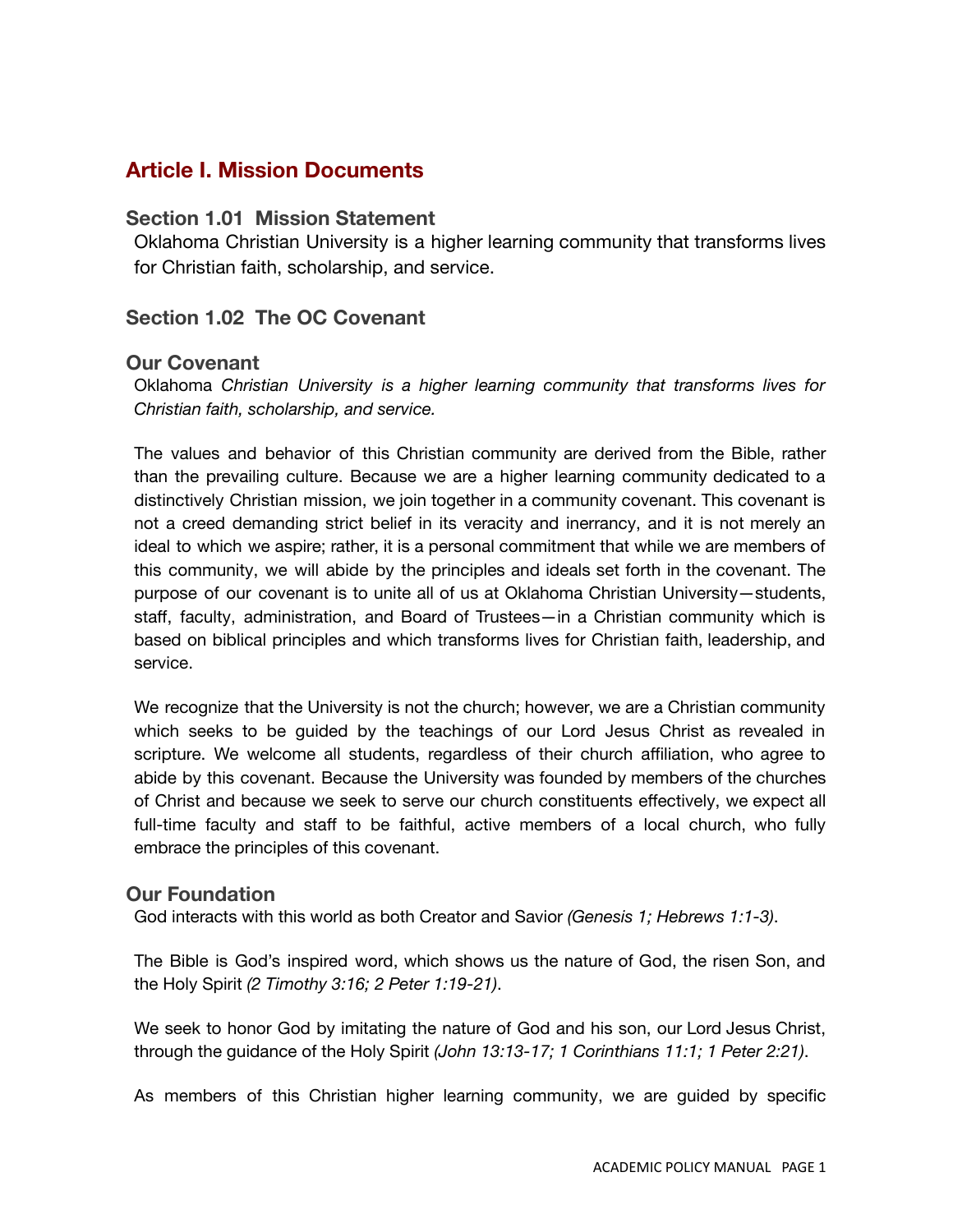principles set forth in the Bible *(Psalms 119:105; 2 Timothy 3:16-17)*.

# **Our Call**

God calls us to do our best in everything we do *(Colossians 3:17; Colossians 3:23)*.

God calls us to submit our will to his *(John 15:14; James 4:7; 1 John 2:17)*.

God calls us to submit to one another in love *(1 Corinthians 10:23-24; Galatians 5:13-14; Ephesians 5:21; Philippians 2:3-4)* and to show his love through the justice, mercy, and faithfulness of our lives *(Matthew 5; Matthew 23)*.

God calls us to live lives of holiness *(Ephesians 1:4; 1 Thessalonians. 4:7; Hebrews 12:14; 1 Peter 1:15-16)*.

# **Our Community Life**

We strive to honor the Lord and be Christ like in all of our conduct *(Colossians 3:12-14; Titus 2:11-14)*.

We strive to demonstrate love and respect for everyone, even those who have views that differ from ours, and avoid conduct or language that is demeaning to others *(Galatians 3:28; Philippians 2:3-4; James 2:1-13)*.

We strive to exercise our Christian freedom responsibly within the framework of God's Word, humbly submitting to others *(I Corinthians 10:23-24; 31-33)*.

We strive to use wise stewardship of our mind, body, time, abilities and resources and make thoughtful, biblically guided choices in matters of behavior, entertainment, and interpersonal relationships *(Philippians 4:8)*.

We strive to practice honesty and integrity in everything we say and do *(Colossians 3:9-10; Revelation 21:8)*.

We strive to treat our bodies with the honor due the temple of the Holy Spirit-honoring God's plan that sexual relations be a part of a marriage between a man and a woman, dressing modestly, and avoiding any self-destructive practices *(1 Corinthians 6:19-20)*.

For the sake of our personal influence and our life together in Christian community, we also agree to certain community standards of conduct which are not specifically set forth in the Bible, but which enable the community to operate peaceably and in harmony with these principles and with one another. These community standards are set forth in the Student Handbook, the Staff Handbook, and the Faculty Handbook.

*By* choosing *to be a part of the Oklahoma Christian University community, every member of the student body, staff, faculty, and Board of Trustees affirms her or his understanding*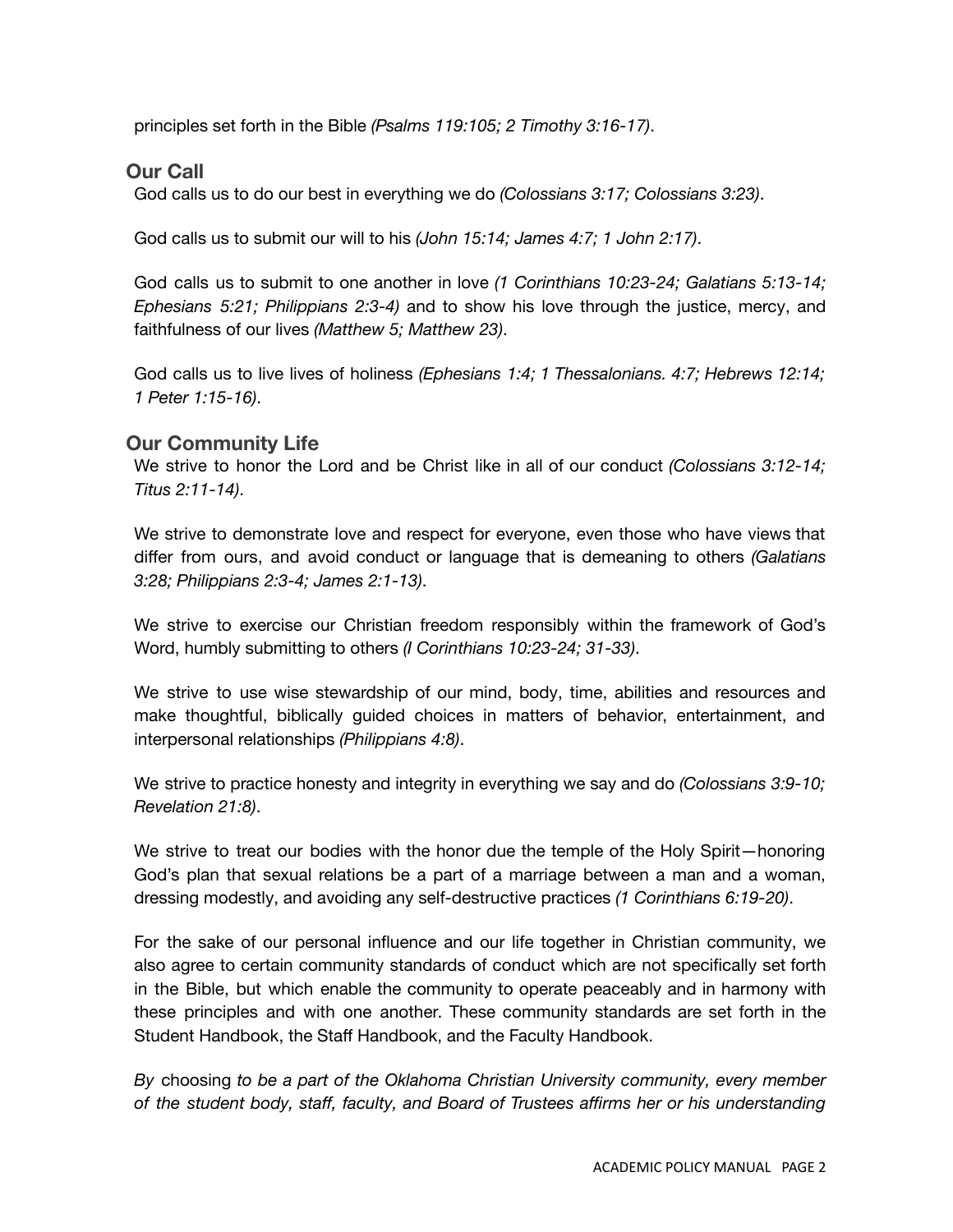*of, respect for, and commitment to abide by the principles, and standards of conduct set forth in this covenant.*

# **Section 1.03 The OC Graduate**

*Since its founding in 1950, Oklahoma Christian University has sought to fulfill its mission to "transform lives for Christian faith, scholarship, and service." Educating and nurturing the heart, mind, and soul, OC encourages its graduates to be like Jesus Christ, who "increased in wisdom and stature and in favor with God and man" (Luke 2:52). Christian faith and scholarship, exhibited through academic and spiritual excellence, is the heart of the University's mission. While students will pursue and attain this excellence to varying degrees, we identify here the qualities desired for all OC graduates.*

# A. **THE OC GRADUATE KNOWS...**

- 1. The liberal arts, which enrich life and prepare for the inevitable challenges, opportunities, and changes of life.
- 2. The specialized knowledge, research methodologies, problem-solving strategies, and practical skills that enable competent living in modern society and successful competition in the global marketplace.
- 3. How to communicate clearly and think independently, critically, and creatively.
- 4. How to live and work harmoniously with people of diverse backgrounds and beliefs without compromising truth.
- 5. The great themes and doctrines of the Bible, including the message of grace and the Lordship of Christ.
- 6. The history and identity of a cappella Churches of Christ and their restoration heritage.

# B. **THE OC GRADUATE IS...**

- 1. Committed to intellectual and spiritual inquiry, nurturing the mind and spirit throughout life.
- 2. Devoted to Christ, seeking to emulate Him and embody the fruit of the Spirit (Gal. 5:22).
- 3. Dedicated to truth, righteousness, and excellence in every facet of life.
- 4. A faithful steward of the blessings, resources, and talents received from God.

# C. **THE OC GRADUATE BELIEVES...**

- 1. The Bible is the revelation of the nature and will of God, the incarnation of the Son, and the work of the Holy Spirit, and is the authority for Christian faith and practice.
- 2. Life has meaning only through a relationship with God, recognizing that the pursuit of knowledge in any field is ultimately a quest for understanding of God and His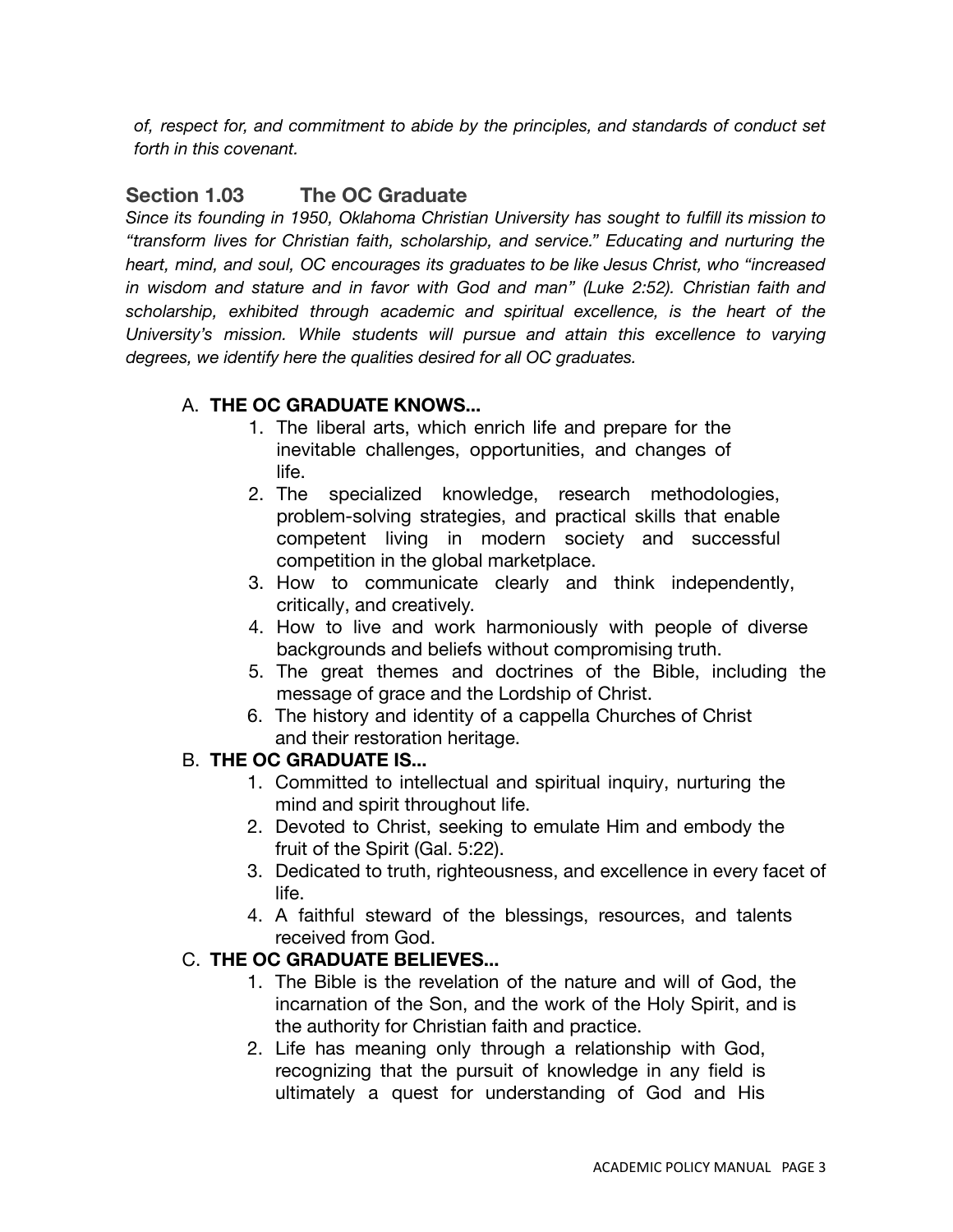creation.

- 3. Faith and learning are integral and cannot be separated with impunity.
- D. **THE OC GRADUATE LIVES...**
	- 1. As a servant-leader in family, church, profession, and community, making a difference for good in the world, both locally and globally.
	- 2. With integrity, by acting consistently with beliefs and in covenant relationship with God.
	- 3. In humble submission to God's will, diligently serving him and all humanity by following the two greatest commandments: to "Love the Lord your God with all your heart, all your soul, and all your mind," and to "Love your neighbor as yourself" (Matt. 22:37 & 39).

# **Section 1.04 OC's Statement of Commitment**

*I believe in God the Father, Jesus the Son, and the Holy Spirit.*

I believe Jesus was born of a virgin, lived on earth, was crucified for us, on the third day *rose from the dead, ascended to the right hand of God, and will return someday.*

*I believe, through the sacrifice of Jesus on the cross, in the forgiveness of sins, resurrection of the body, and everlasting life.*

I believe Jesus is the way, the truth, and the life, and through him is the only way to God the *Father.*

*I believe the Bible is inspired by God, and it is my guide to faith and practice.*

*I am a baptized believer and am an active member of a local church.*

*I respect, and actively support, the Christian mission, environment, and community of Oklahoma Christian University.*

*I acknowledge and appreciate the relationship between Oklahoma Christian University and churches of Christ.*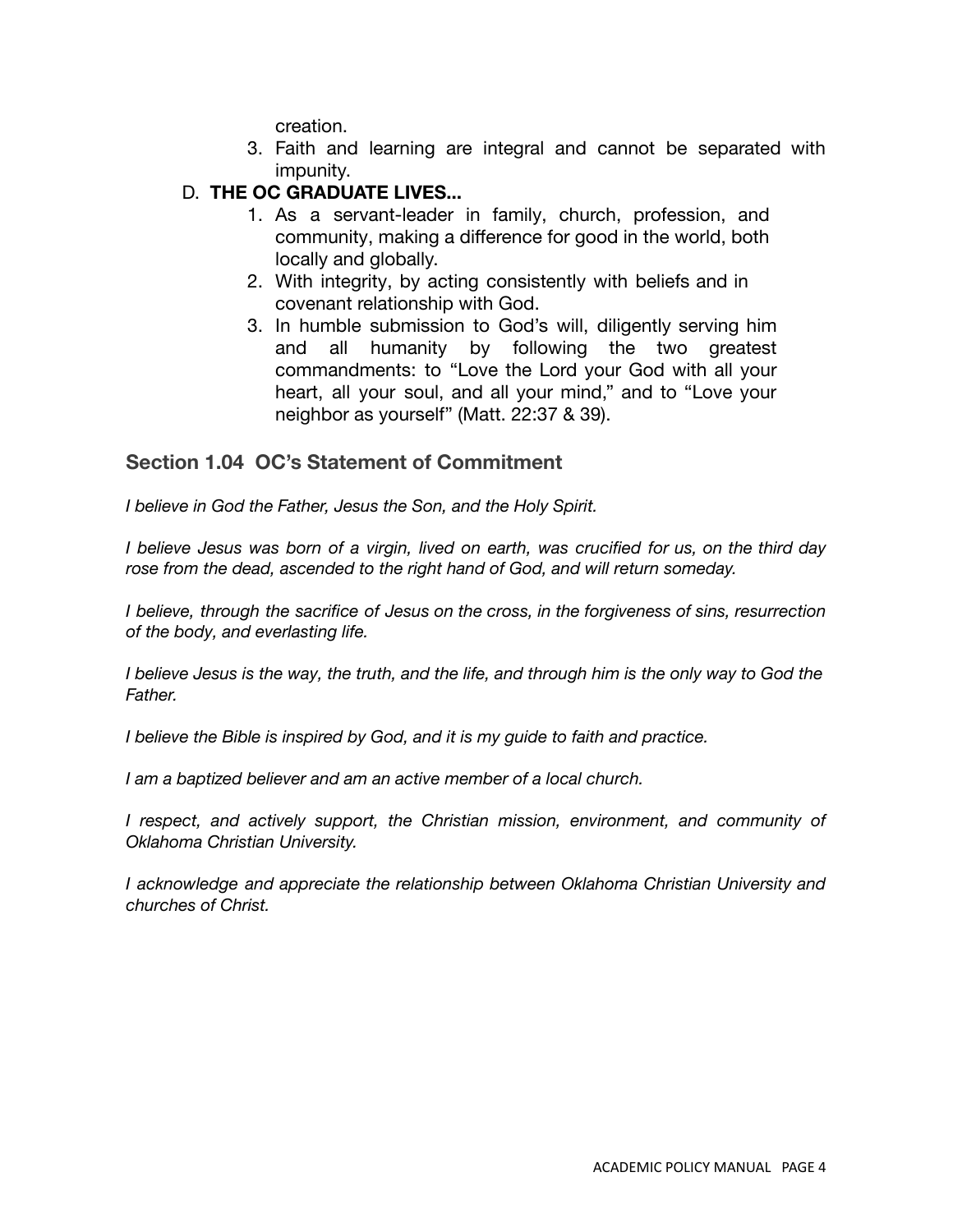# **Article II. General Information and Definitions**

# **Section 2.01 Definitions**

# A. **"Academic year"**

The period from the start of the fall semester until commencement in the spring semester, though when the context so requires, it may also include the summer terms.

# B. **"Academic Unit Leader"**

The individual with oversight responsibility for various aspects, including management responsibilities, for the various programs, departments, institutes, or other academic units within the University's academic structure.

# C. **"Adjunct faculty"**

Individuals employed only for teaching specific courses for one or more terms.

# D. **"Board"**

The governing board of the University known as the Board of Trustees of Oklahoma Christian University. The Board exercises all governance, fiduciary, and legal control of the University.

# E. **"Faculty"**

When this term is capitalized, it means tenured or tenure-track faculty members, whether full-time or part-time. The term "Faculty" may also refer to other full-time faculty members, such as instructors, or to the Faculty members as a group, when the context so requires. When used as a lower case term, "faculty" refers to all faculty members, including tenured and tenure-track Faculty, instructors and adjunct faculty. Librarians who have achieved the status of Faculty Librarians are also included in the term Faculty.

# F. **"Employee Policy Manual"**

A collection of University employment and operational policies. The *Employee Policy Manual* is applicable to all Oklahoma Christian University employees, including faculty, The *Employee Policy Manual* supersedes any conflicting employment provision in this *Academic Policy Manual.*

# G. **"Faculty Quality of Work"**

A term of art within this manual representing the rubric the Faculty have determined to judge their own performance at OC. Faculty Quality of Work may be slightly different for instructional and non-instructional faculty. Generally, for non-instructional faculty the phrase, "or professional responsibilities" follows the word "teaching" in the first category of Faculty Quality of Work to account for the fact that non-instructional faculty will need to provide evidence of something other than teaching to fulfill the expected Quality of Work requirements. The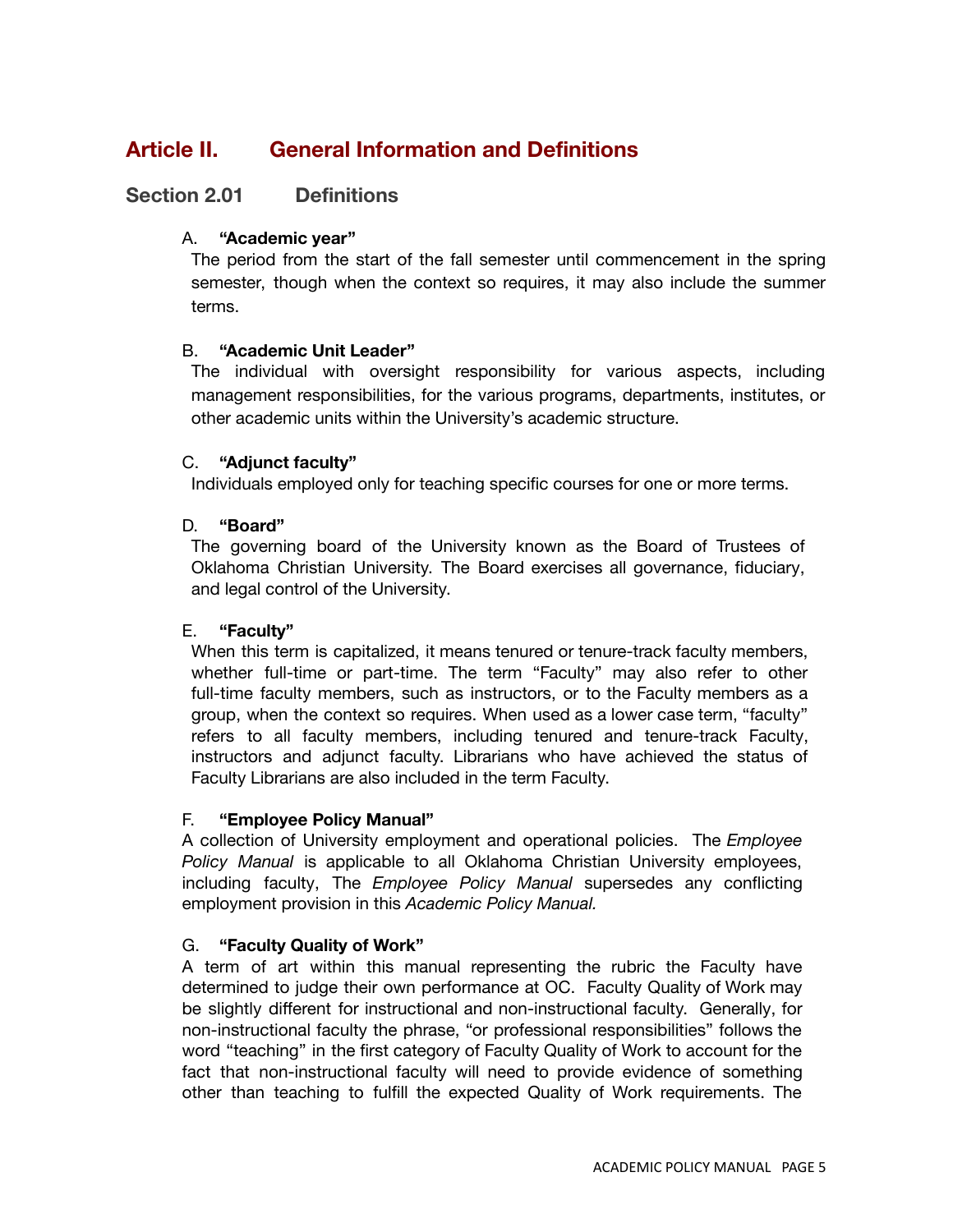following five factors determine **Faculty Quality of Work**, (1) teaching or professional responsibilities, (2) scholarship and professional achievement, (3) service, (4) collegiality, and (5) contribution to the University's spiritual mission

#### H. **"Program"**

A course of study that requires the addition of courses or the addition of courses outside of the particular academic unit or approval by the University's accrediting body.

#### I. **"OC"**

Short form reference for Oklahoma Christian University.

#### J. **"CAO"**

Short form reference for the Chief Academic Officer. The corporate officer with delegated authority from the President to oversee all aspects of academics at OC.

#### K. **"OC Covenant"**

A Board approved statement of mission that identifies some of Oklahoma Christian University's sincerely held religious beliefs mostly related to conduct expectations of members of the OC Community.

#### L. **"OC's Statement of Commitment"**

A Board approved articulation of a few fundamental core spiritual beliefs of members of the OC Community. Annual written affirmation of the Statement of Commitment is a condition of continued employment.

# **Article III. The Academic Organization of Oklahoma Christian**

# **University**

**Section 3.01 The Faculty's Role in the Governance of the University** The Board of Trustees holds the President responsible for the successful implementation of Board policy, including academic policies. The President delegates oversight of the curriculum to the Chief Academic Officer and the Faculty. Each Faculty member may assist in the formulation of policy and to initiate action for improvement. The Faculty is central to the accomplishment of the mission. Concomitant with the opportunity to participate in shared governance, each Faculty member has the obligation to lend support to, and improve existing institutional policies and decisions.

# **Section 3.02 The Faculty as a Policy-Making Group**

The Faculty assists the Chief Academic Officer in creating and implementing policies related to academic standards, admissions requirements, graduation requirements, learning methods, academic instructional processes, and programs involving academic credit. Faculty meetings are called and chaired by the CAO or the CAO's delegate. All Faculty deans or academic unit leaders are eligible to vote on matters before the Faculty.

The Faculty determines and implements the core curriculum, subject to the terms of this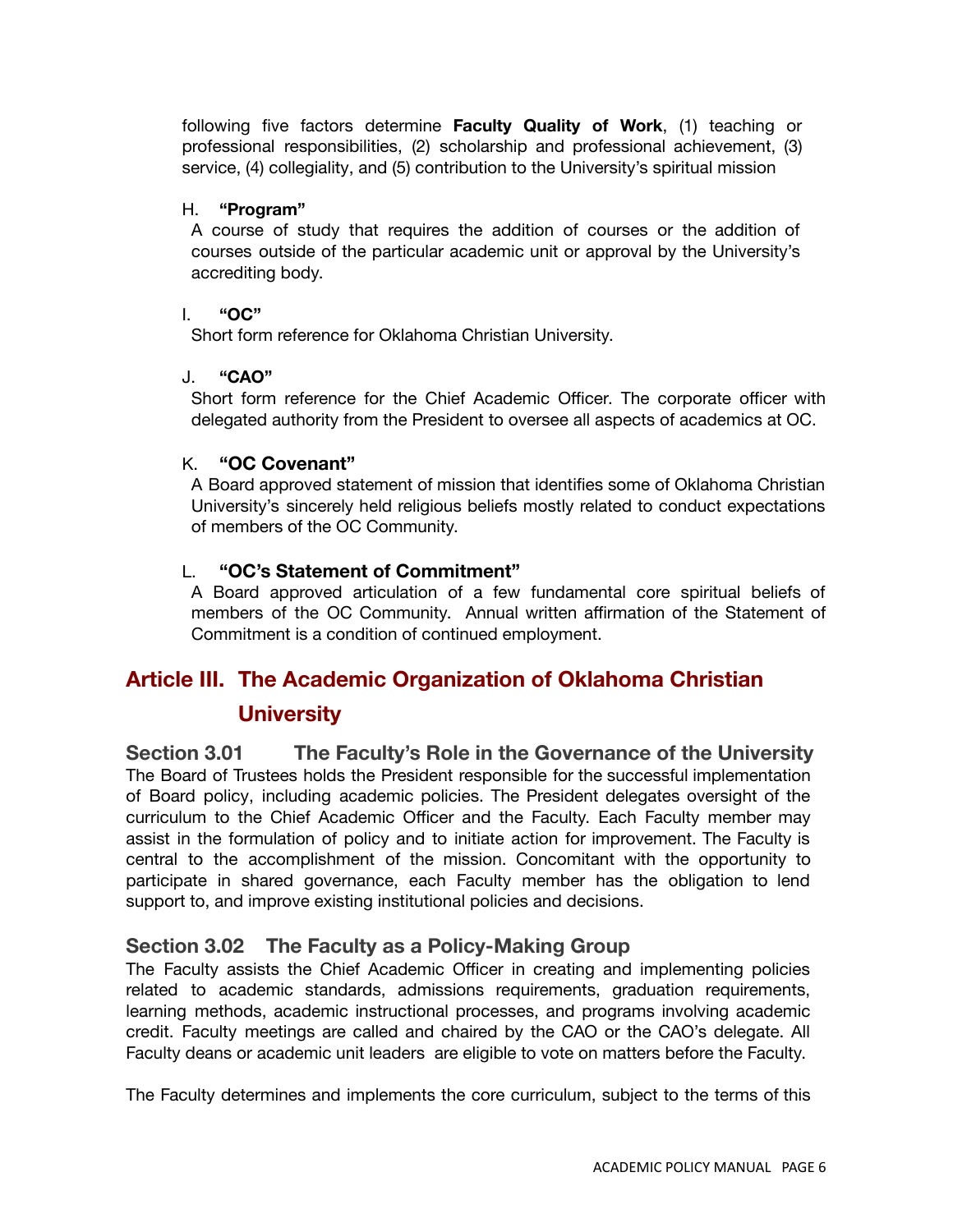manual, and the University's governing documents. The Faculty approves all proposed substantive curriculum changes, except for changes necessitated by an administrative decision to delete a course, or terminate a program, major, or degree. OC Faculty members participate substantially in oversight of the curriculum including its development and implementation, its academic substance, currency, and relevance for internal and external constituencies. The OC Faculty assures consistency in the level and quality of instruction and student performance expectations. The Faculty participates substantially in the establishment of the academic qualifications for instructional personnel, and in the analysis of data and appropriate action on assessment of student learning and program completion.

Faculty may propose new programs for review and approval of the CAO.

Major academic policy decisions are subject to the approval of the CAO and the President. Major academic policy decisions (1) have a significant financial impact on the University, or (2) subject the University to public scrutiny, or (3) affect the University's relationship with core constituencies, or (4) impact the mission of the University. What constitutes a major academic decision is determined at the discretion of the President.

# **Section 3.03 Meetings of the Faculty**

- A. Faculty shall meet during the week before the fall semester begins, the week after the spring semester ends, monthly as needed, during the fall and spring terms, or when convened by the CAO. The CAO or the CAO's delegate chairs all meetings of the faculty.
- B. Agenda items for the monthly meetings of the faculty may be recommended by any Faculty member.
- C. The CAO sets the agenda for faculty meetings.
- D. Generally, Faculty votes occur electronically and votes pass or fail based on one-half (1/2) or more of the Faculty members eligible to vote.

# **Section 3.04 Academic Mission and Outcome Policies**

- A. The Board of Trustees holds the President accountable for creating an academic structure and program that effectively accomplishes the University mission and the Board's policy outcomes.
- B. The President identifies and empowers a corporate officer to oversee and implement her or his vision with regard to the academic structure and mission outcomes. This individual is the CAO and is accountable to and serves at the pleasure of the University President.
- C. The CAO will create and implement an academic structure and program that accomplishes the President's academic vision for Oklahoma Christian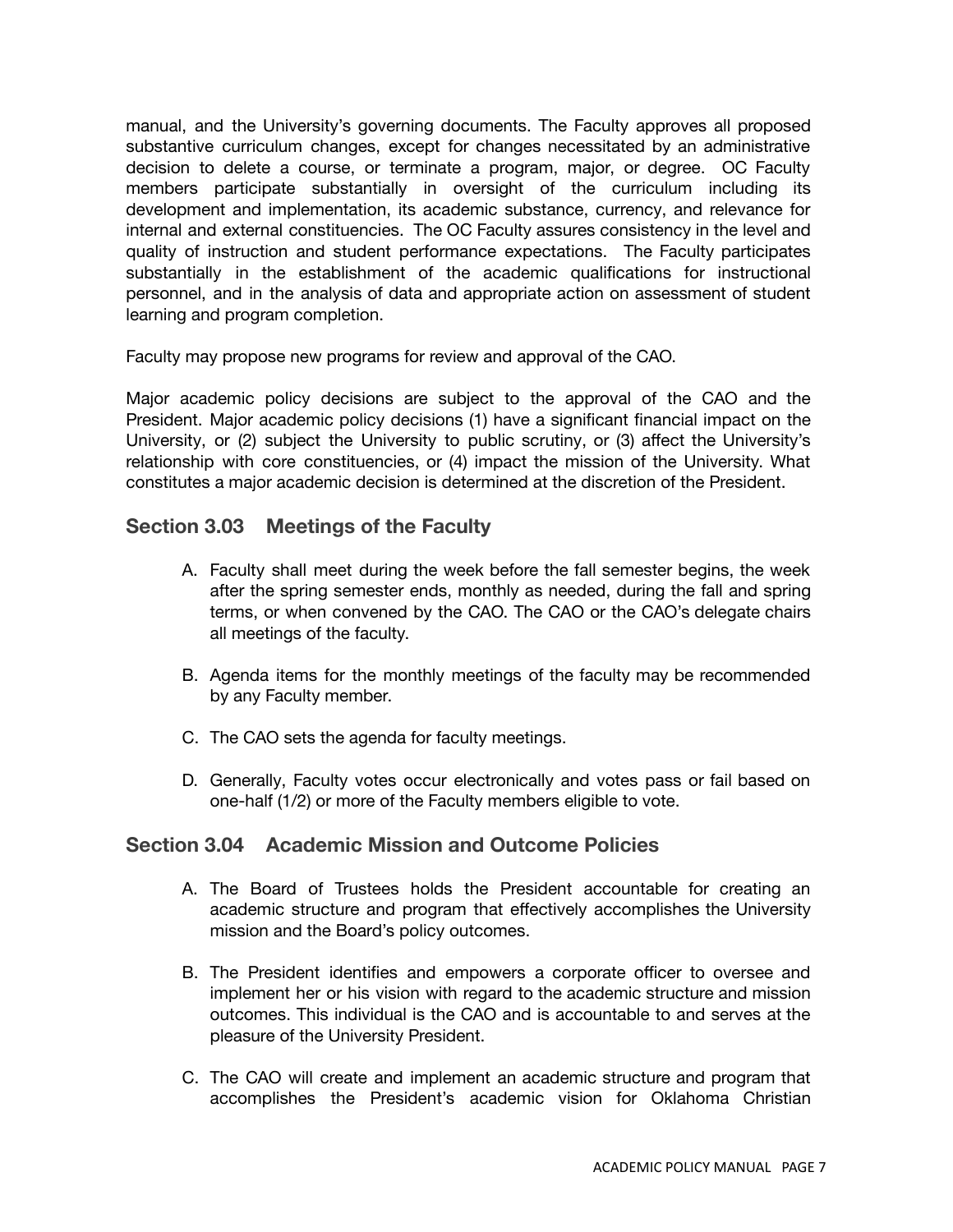University.

# **Section 3.05 Academic Structure**

- A. The Chief Academic Officer shall create an academic structure with subsidiary chairs, officers, deans, or other academic unit leaders of her or his choosing. The CAO empowers and holds academic unit leaders accountable for implementation of her or his academic structure and program, which program and structure must be in concert with Board outcome policies and the President's vision.
- B. The CAO may create colleges, academic units, schools, centers, or institutes, in her or his sole discretion, with the approval of the President, and consistent with Board Policy.

# **Section 3.06 Standing Committees**

Much of the work of the Faculty is accomplished through standing committees. Service on committees is considered part of the Faculty member's professional service to the University and is part of the way in which a Faculty member's professional performance is evaluated.

Committee purpose and membership are at the discretion of the CAO. The CAO and Faculty Association may convene *ad hoc* committees as needed.

# **Section 3.7 Academic Policy Manual Changes**

Faculty will have a reasonable opportunity to review and provide input on policy changes that have a material impact upon the Faculty and their work at the University.

- A. **Changes to Faculty Policies by University Administration.** When an academic policy change has a material impact on the work, duties, and rights of the Faculty, then the CAO will: (1) provide the written proposal to the appropriate Faculty Association committee or committees for review and consultation, and (2) provide the proposal to each member of the Faculty for a period of review and comment of not less than thirty (30) days. If, after Faculty review, the CAO proposes substantive changes to the proposed policies, the Faculty Association and/or its duly constituted representative committees are given another five (5) business days in which to review and comment on the changes. Exceptions to the procedure specified in this sub-paragraph are highlighted in the sub-paragraphs below.
- B. **Mandatory Legal Requirements.** When law or regulation requires a new or amended policy and the University administration adopts the legal requirements as its policy, the courtesy of a period of Faculty comment and review on implementation will be provided when feasible.
- C. **Urgent Circumstances.** If an urgent circumstance makes a period of Faculty notice and comment impractical, the CAO will ensure that Faculty have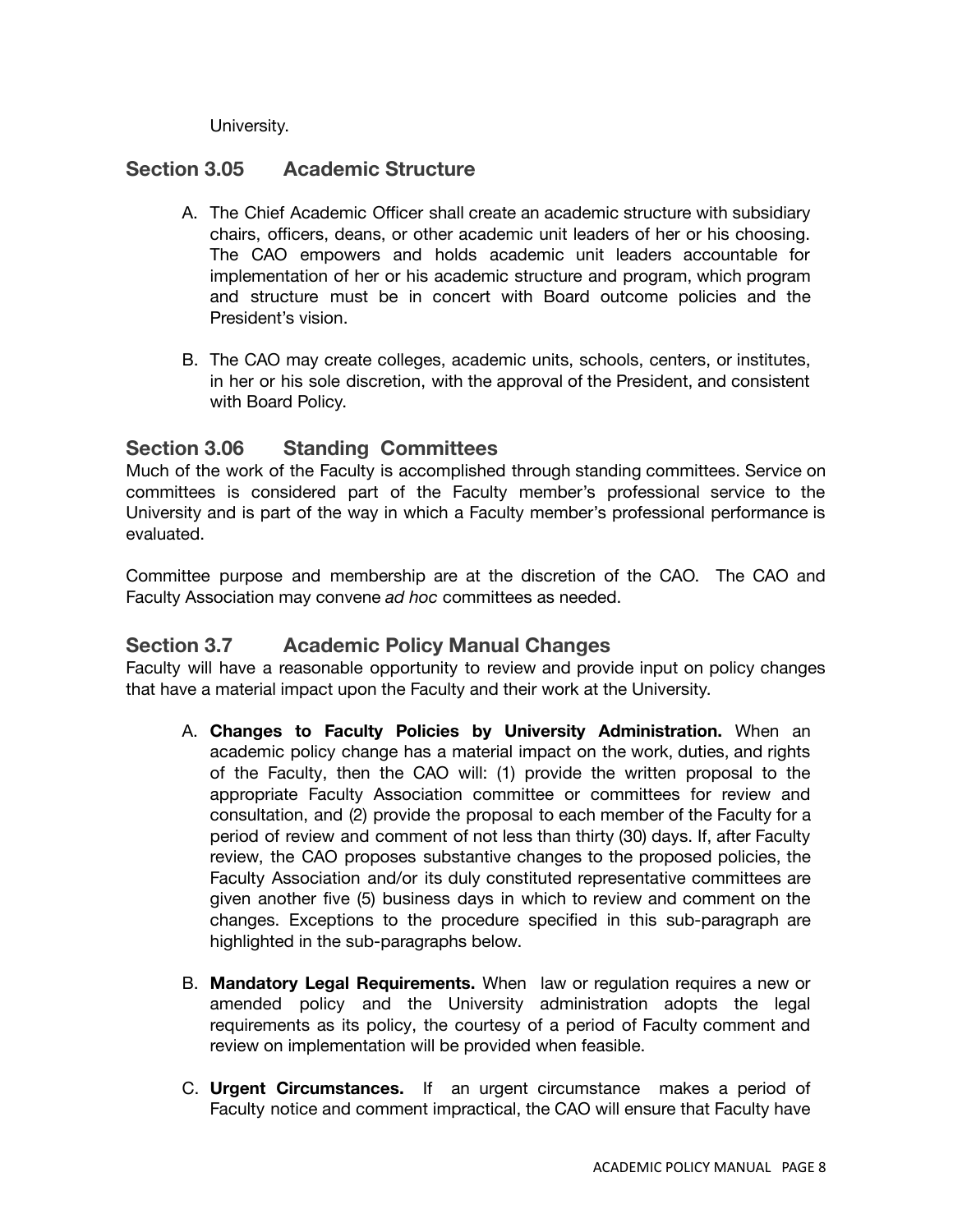a full and fair opportunity to participate in the formation and adoption of the policy.

# **Section 3.8 The Faculty Association**

The primary means of transforming lives for Christian faith, scholarship, and service is to connect faculty with students. The members of the faculty constitute a large block of stakeholders in the University and one of the most consistent participants in its history. The Faculty is united as a community of scholars to provide advice and counsel to the President and Chief Academic Officer as needed. The Faculty Association has adopted a Constitution to govern its internal activities.

# **Article IV. The Responsibilities and Rights of Faculty Members**

# **Section 4.01 Faculty Responsibilities and Rights**

Oklahoma Christian University's mission and purposes are achieved principally by the Faculty. For this reason, faculty competence is of fundamental concern to all. The work of each professor should, therefore, be a matter of constant reappraisal, both by the professor, her or his direct supervisors, the CAO, and by the administration of the University.

# **Section 4.02 Faculty Quality of Work**

Faculty work is judged on the basis of five factors: (1) teaching or professional responsibilities, (2) scholarship and professional achievement, (3) service, (4) collegiality, and (5) contribution to the University's spiritual mission.

Each factor must be interpreted in view of the spiritual mission of the University. Criteria to be assessed in these areas must be documented and measurable. The CAO will ensure that all Faculty conduct a self-evaluation to be included in the Faculty portfolio, and that each Faculty member is evaluated by her or his immediate supervisors. Failure of a supervisor to conduct such evaluations will be grounds for removal by the CAO, and such failure will be noted in the Faculty supervisor's employment file. Annual evaluations must include documentation in each of the five factors comprising OC's Faculty **Quality of Work** standards, listed above.

# **Section 4.03 Teaching or Professional Responsibilities**

# A. **Instructional Faculty**

- 1. OC is a teaching institution; therefore, performance in the classroom, studio, laboratory, rehearsal hall, faculty office, and other instructional settings is a primary factor in judging quality of work for instructional faculty.
- 2. Effective Oklahoma Christian teaching encompasses:
	- i. knowledge of and enthusiasm for the subject matter;
	- ii. ability to communicate effectively;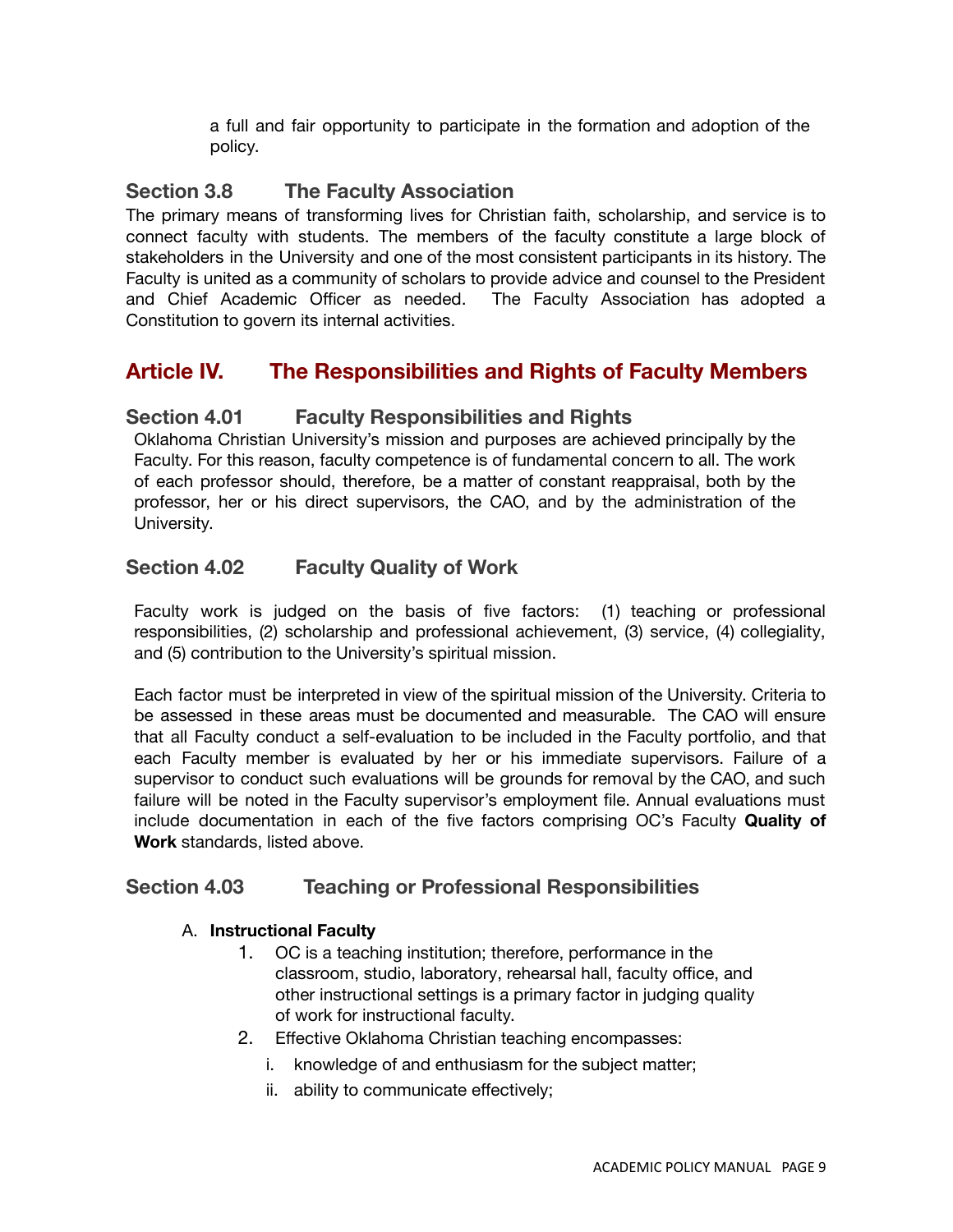- iii. self-reflection and constant improvement;
- iv. relation of subject matter and its implications to revealed and natural truth (i.e., integration of faith and learning); and
- v. interest in the students.

Success in this area is measurable in a variety of ways, as noted below, and will be documented as appropriate to the discipline.

- 3. Evidence of quality in a teaching role will come from such sources as:
	- i. formal evaluations by academic unit leaders , and students;
	- ii. observation of classes by academic supervisors;
	- iii. letters of testimony from former students;
	- iv. observations of professionals in the field;
	- v. diligence and effectiveness in academic advising;
	- vi. professional mentoring;
	- vii. maintenance of office hours; Full-time faculty are required to maintain a minimum of 10 office hours per week as appropriate for degree level (undergraduate or graduate) and class mode (online, hybrid, or face-to-face). Adjuncts are required to maintain one office hour for every credit hour taught. Generally speaking, face-to- face classes should have some in-person office hours and online classes should have some online office hours. During office hours, faculty should be immediately available. All office hours must be posted in syllabi and on or near the faculty member's office door. The dean will review office hours. Contact expectations (e.g., email, Blackboard discussion board, etc.) for online office hours should be clearly defined.
	- viii. cooperation with and acceptance of equitable teaching loads;
	- ix. staying abreast of her or his discipline with regular reading in the field;
	- x. continual upgrading of course outlines and bibliographies;
	- xi. regular revision and improvement of teaching strategies and lectures;
	- xii. systematic efforts to find out what students are learning; and her or his influence on that learning and growth.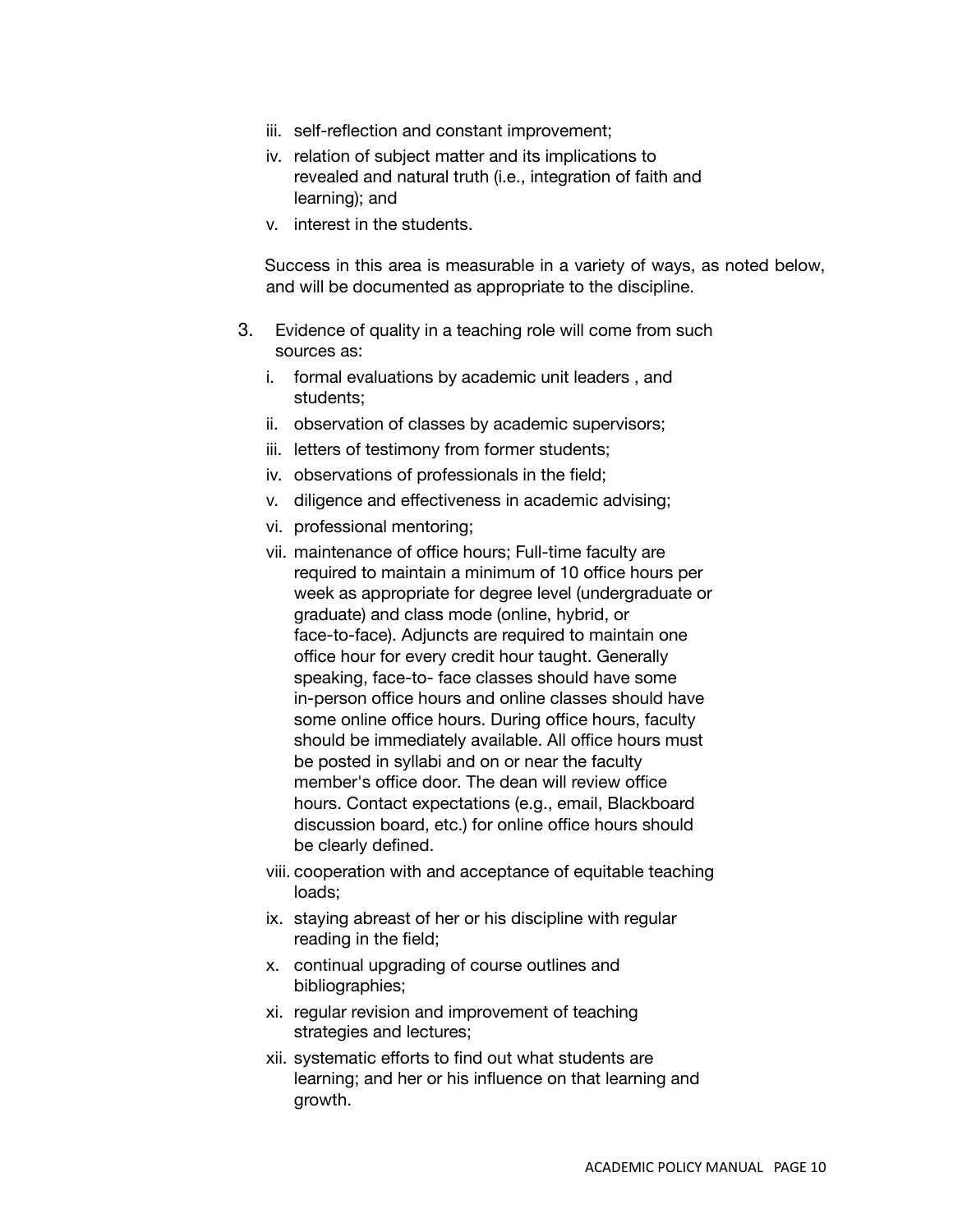- 4. Materials that reflect the quality of teaching appropriate to the discipline include:
	- i. lists of courses taught and syllabi for those courses;
	- ii. sample graded papers (essay/research/exam);
	- iii. sample materials prepared for instructional purposes, including the effective use of technology;
	- iv. solicited written evaluations from peers, academic administrators, and students;
	- v. reflections on teaching philosophy and the integration of faith and learning;
	- vi. descriptions of new and/or innovative teaching methods;
	- vii. descriptions of advising and mentoring activities;
	- viii. teaching awards and other recognitions; and
	- ix. descriptions of methods used.
- 5. Evidence of outstanding student performance and accomplishment which may reflect on the work of the teacher includes:
	- i. laboratory projects;
	- ii. business simulations;
	- iii. design portfolios;
	- iv. literary or musical compositions;
	- v. athletic achievement;
	- vi. performances in the arts;
	- vii. internships in the field;
	- viii. research, writing, and presentations;
	- ix. achievement on standardized tests; and
	- x. work in professional societies.

# B. **Non-instructional Faculty**

1. Non-instructional faculty (e.g., librarians, instructional designers, etc.) contribute to student learning through a variety of activities that include but are not limited to professional responsibilities such as supporting instructional faculty in their teaching roles and building a useful collection of library materials. While non-instructional faculty may have opportunities to teach, the majority of their professional responsibilities are not tied to the classroom. As a result, non-instructional faculty should be evaluated using criteria appropriate to their job responsibilities in addition to the criteria listed above. A few examples of such criteria are listed below, but the appropriate criteria for any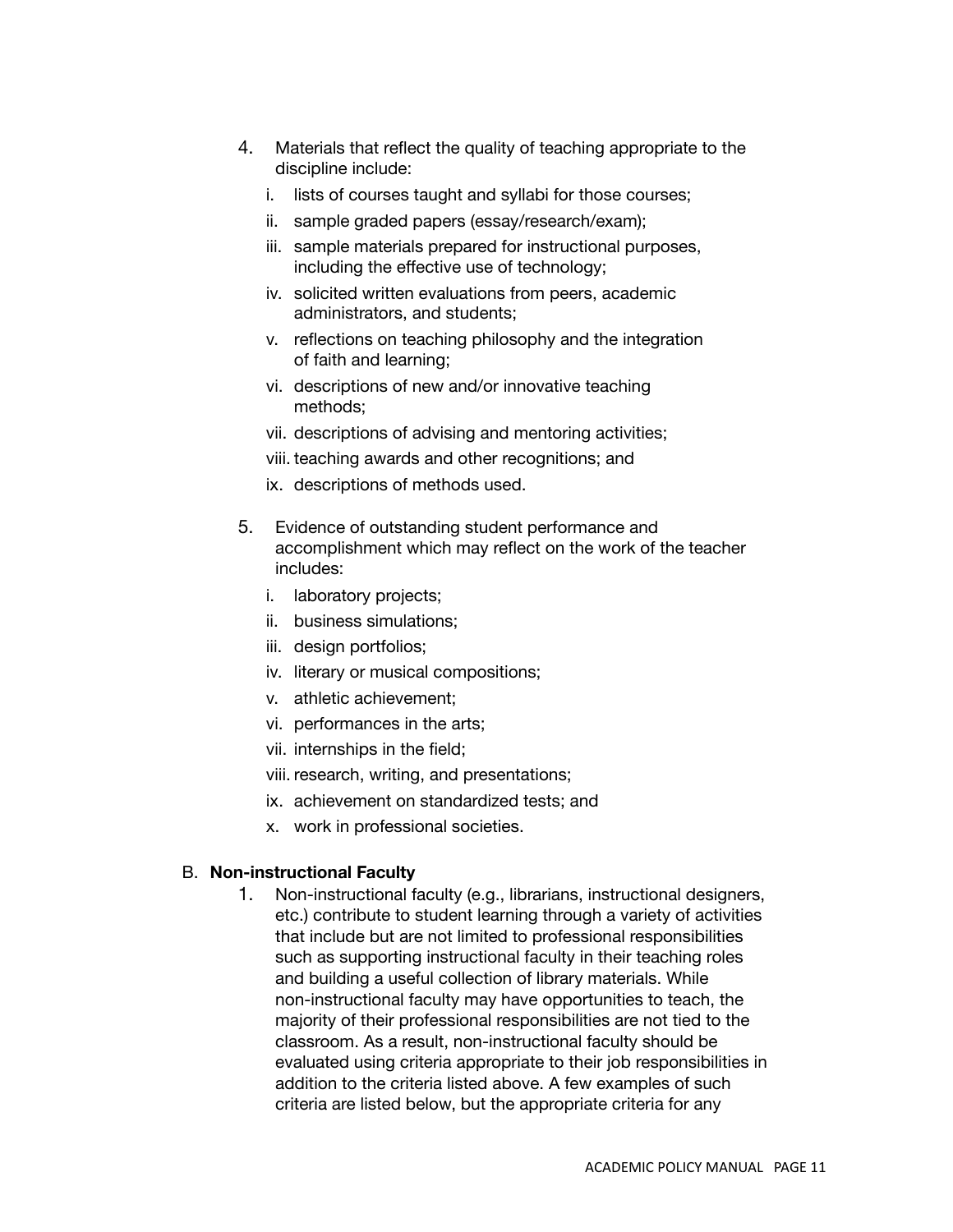non-instructional faculty member should also be delineated and assessed in the letter of recommendation from the faculty member's supervisor submitted as part of the faculty portfolio.

- 2. Evidences of quality in a non-instructional faculty role could include (in addition to those listed for instructional faculty):
	- i. continual upgrading of tutorials and webpages;
	- ii. efforts at continuous improvement of technology tools such as the Learning Management System or the Integrated Library System
- 3. Materials that reflect the quality of non-instructional work could include (in addition to those listed for instructional faculty):
	- i. original cataloging or library collection evaluation;
	- ii. archival or special collection research tools;
	- iii. training materials;
	- iv. technological innovations or databases; and
	- v. reports or policy statements.

# **Section 4.04 Scholarship and Professional Achievement.**

Any person seeking academic advancement must make suitable achievement as a scholar and professional in her or his field of expertise. Emphasis is given to faith-informed scholarly works and activities which advance the knowledge, understanding, and integration of the Christian worldview as it relates to the academic or professional discipline. Faculty will seek to excel in the following areas as appropriate to the discipline:

- A. Scholarly contributions to knowledge through research and writing (evidence might include lists and description of research projects, lists of publications, lists of professional presentations, evidence of serving as a journal editor, grants written, lists of access tools created including databases, indexes, bibliographies, etc.);
- B. Scholarly contributions through works of art and/or design, music, theater or literature (evidence might include lists of titles of works of art and sample slides or other graphic representations; lists of titles of music composed, performed, conducted, etc.; lists of titles of original works of literature); and
- C. Professional achievement through other professional activities (evidence might include lists of professional activities appropriate to the discipline, such as participating in professional associations; chairing sessions for conferences; judging student works; judging professional works; producing electronic data such as original cataloging records or webpages; serving as a consultant, clinician, adjudicator, panelist, etc.; serving as a guest lecturer, author, composer, conductor, artist, musician, etc.; consulting, speaking, performing).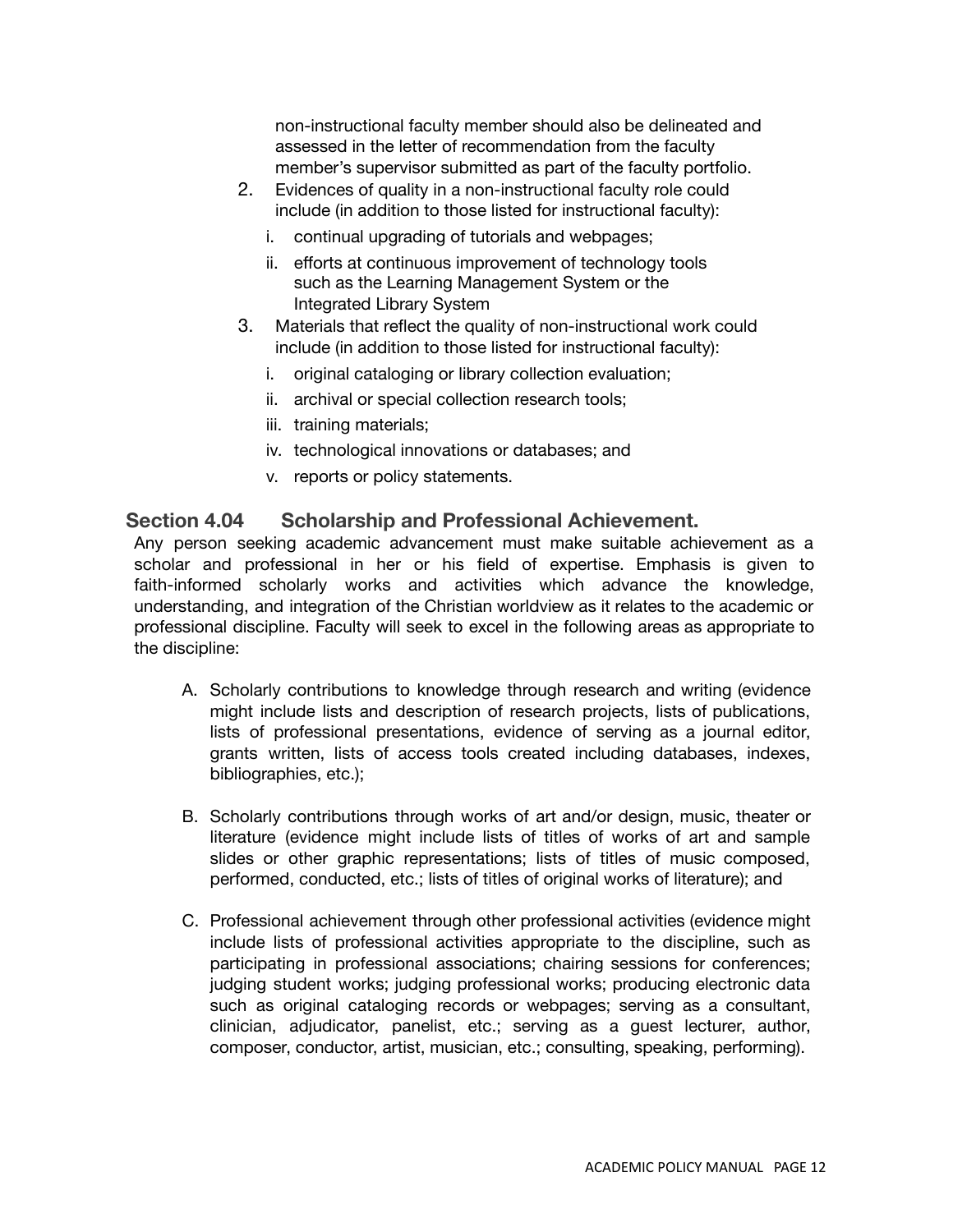Evidence of success in these areas includes:

- 1. records of activity;
- 2. objects or materials produced;
- 3. lists of professional honors; and
- 4. juried competitions and publications.

# **Section 4.05 Service.**

Every Faculty member should recognize that there is an important service dimension beyond assigned teaching duties or professional responsibilities, including the following:

- A. contributions to the community, such as leadership or participation in youth or civic organizations;
- B. work on behalf of the political or citizenship process;
- C. contributions to the church, such as committee work, preaching or teaching, evangelistic campaigns, any other activities supporting local churches or parachurch organizations as documented by them;
- D. contributions to the University, such as committee work, contributions to campus activities, special efforts in regard to assessment, special efforts in regard to accreditation, taking students to professional conferences and competitions;
- E. professional mentoring; and
- F. administrative duties, including director of a program within an academic unit, academic unit chair, director of a school within a college, or dean of a college.

# **Section 4.06 Collegiality.**

A consideration of collegiality is particularly appropriate at a Christian university and is given special attention when rank increases and/or tenure are under consideration. Collegiality involves relationships within the University. These interactions should support the mission and goals at each level of the institution. Among the indicators of the Faculty member's collegiality are:

- A. sharing personal values and beliefs with colleagues;
- B. being willing to listen and being open to new ideas;
- C. being considerate, sensitive, and caring to others;
- D. demonstrating tolerance for opposing opinions of colleagues;
- E. volunteering to help other colleagues with common academic tasks;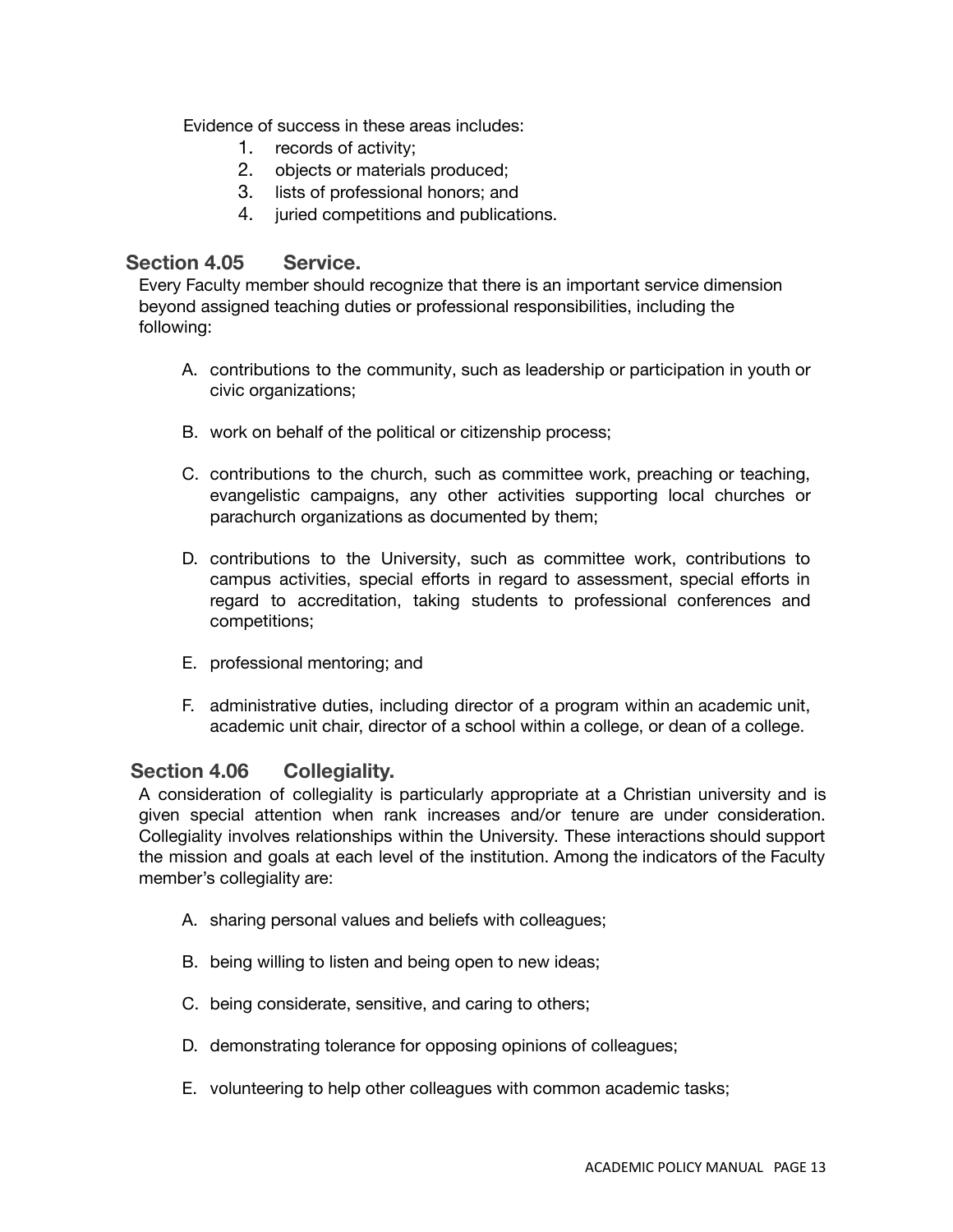- F. participating thoughtfully in discussions about academic issues;
- G. participating thoughtfully in academic decision processes;
- H. fostering a sense of community and equality; and
- I. demonstrating interest and cooperation across disciplines.

Both annual evaluations and letters of evaluation for rank and tenure should specifically address the collegiality of the Faculty member. The applicant should also provide documentation of collegiality in her or his portfolio for rank and tenure.

**Section 4.07 Contribution to the Spiritual Mission of the University** Oklahoma Christian University takes seriously its commitments to academic and spiritual excellence. The Faculty of the University carry out this mission. Therefore, decisions regarding the hiring, promotion, granting of tenure to, and the continuation of employment of Faculty should be made with careful consideration of the Faculty member's contributions to both of those critical defining elements of the University.

In the context of Christian higher education, there are objective and subjective indicia of a Faculty member's contribution to the spiritual mission of the University. The spiritual mission and purposes of the University are clearly set forth in official public documents such as the *Mission Statement*, the *Vision Statement*, the *Oklahoma Christian Covenant*, the *Statement of Commitment*, the *Certificate of Incorporation and Bylaws*, the *Employee Policy Manual*, the *Academic Policy Manual*, and other documents and materials published by the University. Among the indicators of a Faculty member's contributions to the spiritual mission are:

- A. annual written affirmation of compatibility with and commitment to the spiritual beliefs and purposes of the University expressed in the OC Statement of Commitment;
- B. membership, active involvement, and regular attendance at a local church;
- C. active integration of Christian faith and learning in the classroom, in scholarship, and in the development of a Christian worldview in her or his students;
- D. behavior which reflects the teaching and example of Christ and which is consistent with the Oklahoma Christian Covenant;
- E. verbal promotion, cooperation with, and support of the spiritual mission and purposes of the University;
- F. sponsoring and participating in activities on or off campus which are designed to nurture and mentor the spiritual dimension of students or the University's relationship with churches; and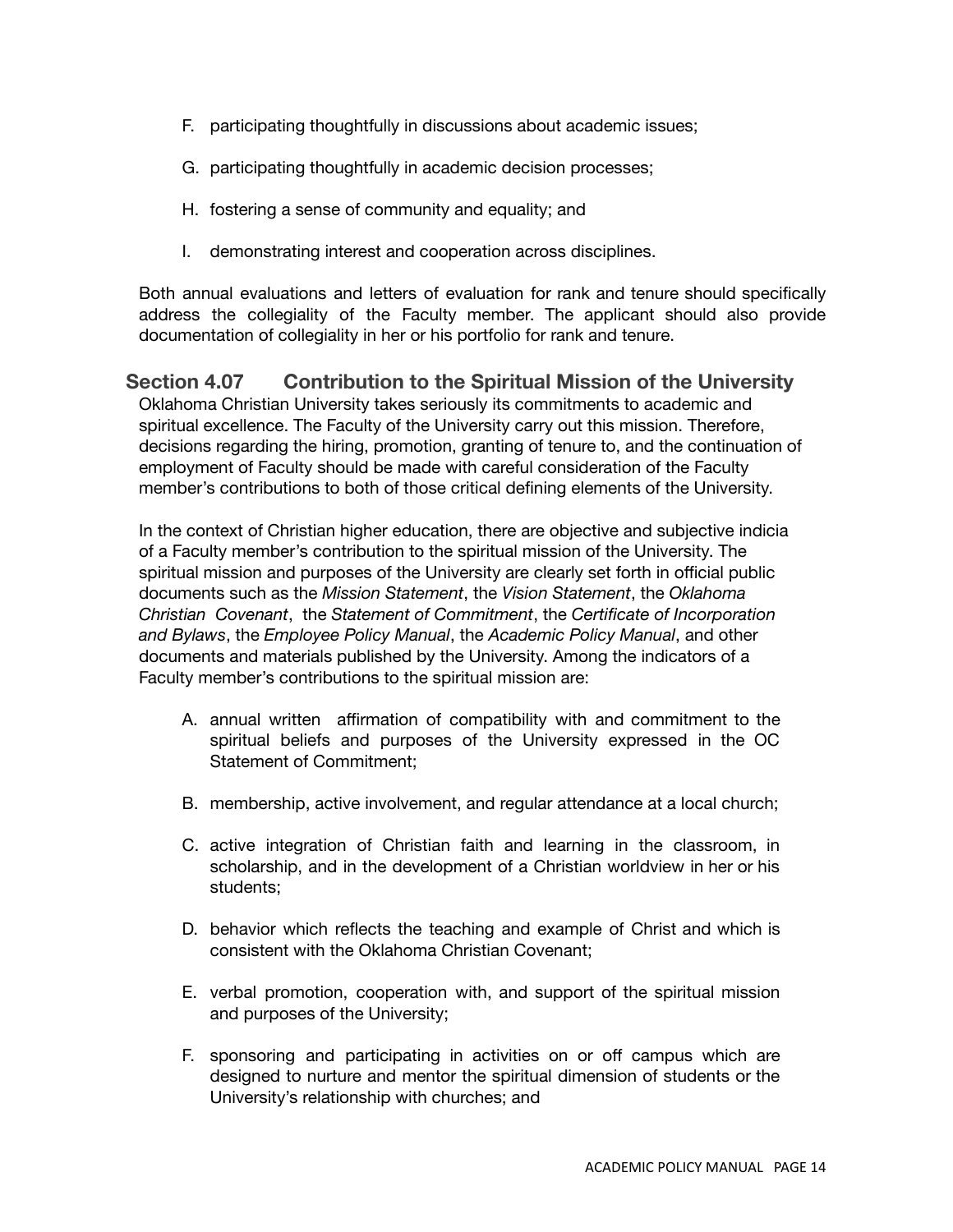G. attendance and participation in chapel.

Both annual evaluations and letters of evaluation for rank and tenure should specifically address the Faculty member's contribution to the spiritual mission of the University. The applicant must specifically address her or his contribution to the spiritual mission of the University in her or his portfolio for rank and tenure.

This process is intended to be consistent with the University's commitment to academic freedom, as set forth in the University's "Statement of Academic Freedom and Responsibility" below, and is not intended to enforce conformity of belief and practice, except as deemed fundamental to the mission and purposes of Oklahoma Christian University.

# **Article V. Statement of Academic Freedom and Responsibility**

# **Section 5.01 Guiding Principles**

The following principles guide Oklahoma Christian University in the definition and application of academic freedom and its rights and responsibilities.

# **A. God and Humankind**

Academic freedom at Oklahoma Christian University derives from Biblical revelations of the nature of God and of humankind. A primary principle is that God is God, and human beings are not; God is creator of the universe and we are creatures. God is love. He is eternal, perfect, all- knowing, and all-powerful, in His perfect freedom unlimited by anything that is not himself. Human beings are not God and cannot attain divine knowledge and wisdom. However, we are created in God's image, and as such we reflect God's character–His gift to us. As an academic institution, we can finitely and partially reflect God's freedom as freedom of inquiry, though we must never forget our status as creatures. Because human beings do not have a full grasp of the mind of God and are capable of error and misunderstanding, Christian scholars and students must pursue truth with humility and determination.

# **B. Creation is One**

Another foundational principle of academic freedom at Oklahoma Christian University is that God is the author of all creation and of all truth—whether revealed or observed—and that all life, all knowledge, all science, all history, and all we can perceive are related to His purposes for humankind. Therefore, nothing that is noble, good, beautiful, or otherwise worthy of being learned or investigated can be taught without relating it to life's most important questions. Any university that ignores such questions does so at great peril to its students, but a Christian university that does so abrogates its right to be called Christian. The foremost duty of humankind is to love the Lord, not only with all our hearts and souls, but with our all our minds as well. The second most important duty of mankind is similar—to love our neighbors as ourselves (Matthew 22:36-40).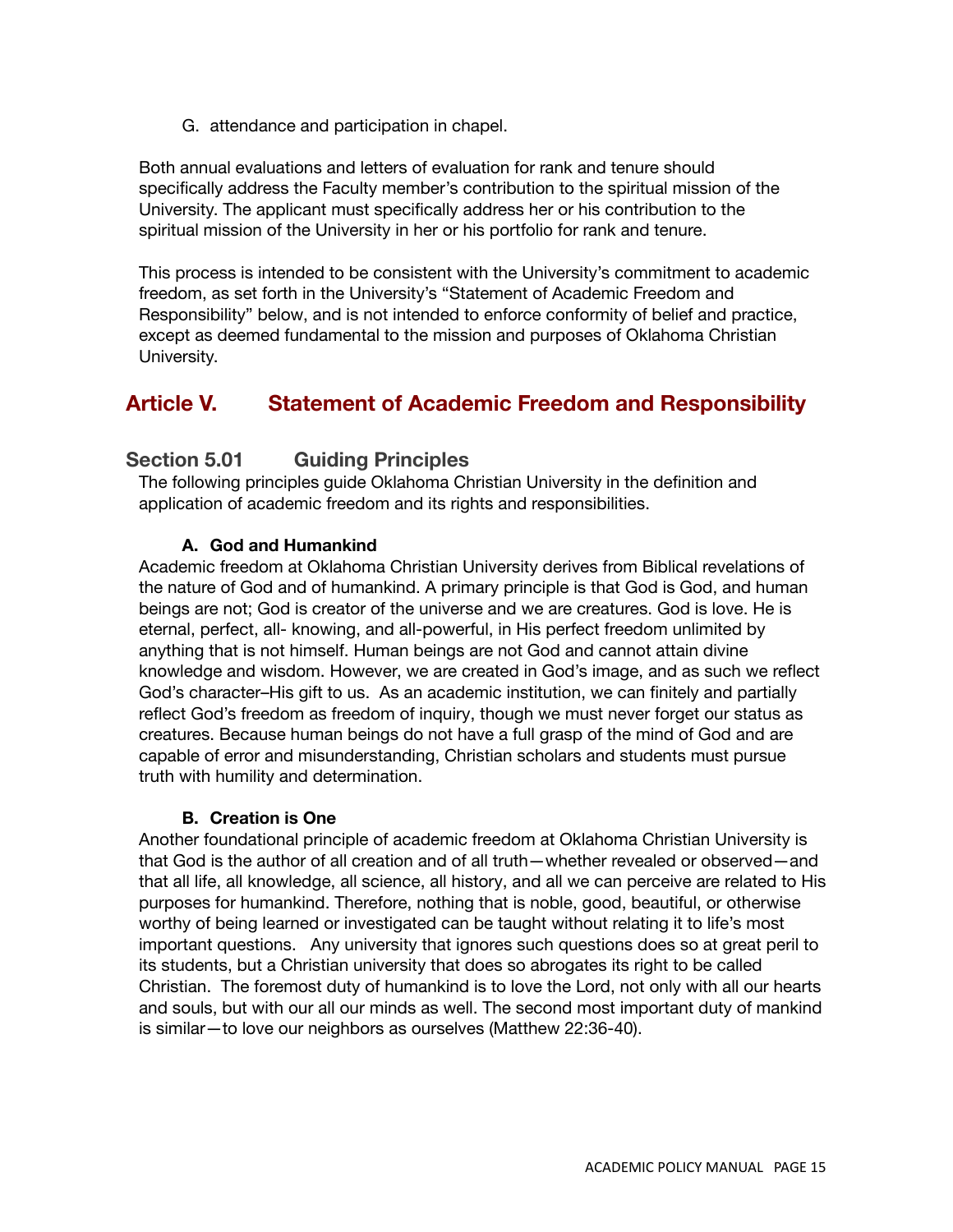# **C. Mission**

Oklahoma Christian University is committed to the highest ideals of Christian education. The essence of true Christian education is that it embraces and celebrates openness, the inclusive spirit of Jesus, and an unrelenting search for truth. The mission of the University demands freedom of inquiry and expression. Truth thrives best in a climate of freedom. Oklahoma Christian seeks to build Christian faith by helping students face profound questions and difficult challenges within the context of a supportive Christian faith community, with the aim of nurturing and creating more mature Chrsitian faith. Freedom of thought, belief, inquiry, and expression are crucial no less to the sacred than to the secular quest for truth. OC seeks to prepare its students to confront and witness to the world—to view and analyze and judge it based on the Christian worldview, not to avoid encounters with or protect students from the world. All members of the Christian academic community, and especially the Faculty, must feel safe to pursue ideas, to challenge popular opinion, and to explore evidence wherever it may lead.

# **D. Community Trust**

Oklahoma Christian University exists because of the trust of the faith community which called it into being, the churches of Christ. The purposes which called that faith community into being—commitment to the authority of Scripture for all of life, the unity of believers, and freedom in Christ—are the same purposes that undergird and nurture academic freedom at the University. The Faculty must reflect the character of the University; therefore, all members of the Faculty are expected to maintain and nourish that trust by upholding these principles of New Testament Christianity which characterize the Christian faith and practice, regardless of church affiliation. Compatibility of the individual Faculty worldview with the institutional mission is a critical factor in protecting and promoting both academic freedom and the purposes for which the University exists.

# **E. Christian Worldview**

A Christian worldview affirms that God is the sovereign and almighty Lord of all existence and thus that human life is meaningful, significant, intelligent, and purposeful. While the late 20th and early 21st centuries have often embraced the secular worldview that there is no absolute truth to be found, Oklahoma Christian University categorically stands in opposition to that worldview. All that is done at the University reflects the worldview that there is truth and that it is revealed first in Jesus Christ, second in sacred Scripture, and third in creation. We see life from a Christian point of view, thinking with the mind of Christ (I Corinthians 2:16). Our purposes are not to advance knowledge for its own sake; rather, we seek knowledge "for attaining wisdom and discipline; for understanding words of insight; for acquiring a disciplined and prudent life, doing what is right and just and fair" (Proverbs 1:2-3).

# **Section 5.02 Rights, Responsibilities, and Limitations.**

Under the preceding principles, the faculty and other members of the University community have the following rights, responsibilities, and limitations regarding academic freedom:

# **A. Right of Academic Freedom**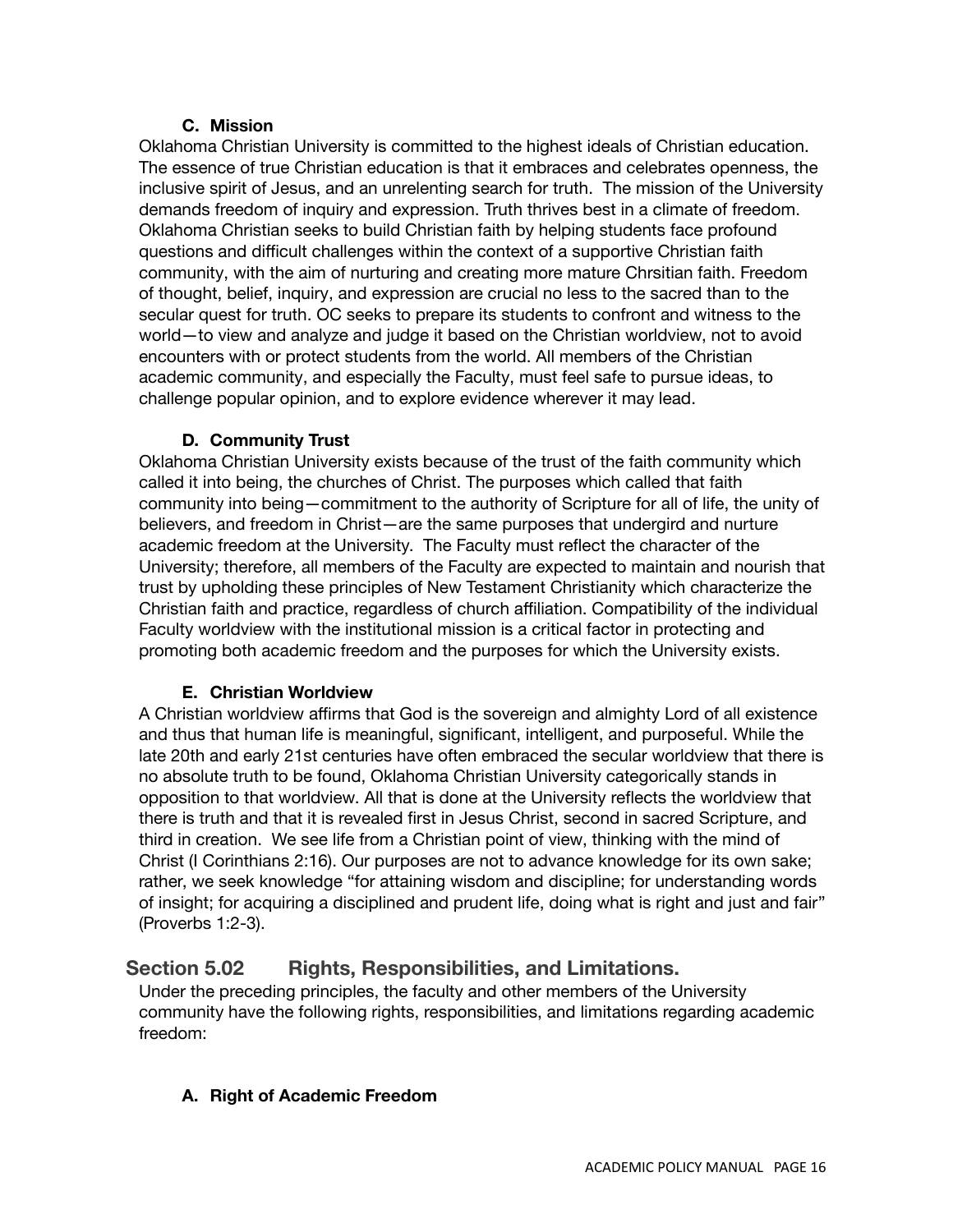Within the guiding principles and limitations set forth in this policy, members of the Oklahoma Christian community are free to pursue scholarly inquiry, publish their results, and discuss controversial subjects and viewpoints relevant to their academic area without undue restriction or fear of reprisal from sources inside the University.

#### **B. Integrity and Public Perception**

All faculty are responsible to exercise integrity in their speech and actions, including the full recognition that the public will judge them and the University by their actions.

#### **C. Controversial Materials**

Every faculty member is responsible to be judicious in the use of controversial materials in the classroom and to exercise due care that the students not misunderstand the faculty member's position on the subject. Teaching on controversial subjects should be done in a manner that will nurture students' faith even as it challenges their thinking. It is not expected that individual faculty members and administration will agree on every point of religious understanding, much less on academic issues. It is expected, however, that a spirit of Christian charity, common faith, and loyalty to the unique University mission will prevail and that questions will be raised in ways that seek to strengthen rather than undermine faith. Every faculty member should be sensitive to the difference between matters that are appropriate for public or classroom discussion and those that are better discussed in private. Discussion of controversial issues beyond the scope of the subject matter of the class should be limited in frequency and duration and should occur only as such issues are pertinent to the University mission.

#### **D. Identity, Mission, and Challenge**

Oklahoma Christian University has the responsibility to maintain its identity and to pursue its distinctive mission, and it expects its faculty and staff to embrace and support that identity and distinctive mission. If a faculty or staff member desires to challenge the administration's interpretation of that identity or mission, she or he should do so in a quiet and collegial spirit, and the administration should receive the challenge with gentleness and open-mindedness, as from a brother or sister in Christ seeking truth and promoting the welfare of the institution. The institution must respect the right of the faculty and staff to ask genuine and difficult questions. Learning and growth are often unsettling. There is no way to eliminate these tensions altogether. Neither institutional nor individual academic freedom is unlimited. Unlimited individual academic freedom would place the individual effectively in charge of defining the institutional mission, which is the responsibility of the administration under the authority of the Board of Trustees. Unlimited institutional freedom would stifle creativity, academic inquiry, research, learning, and the quest for truth.

#### **E. Political Activity**

Every faculty member is entitled to broad freedom in her or his personal political speech and action in the classroom. A faculty member may invite speakers of all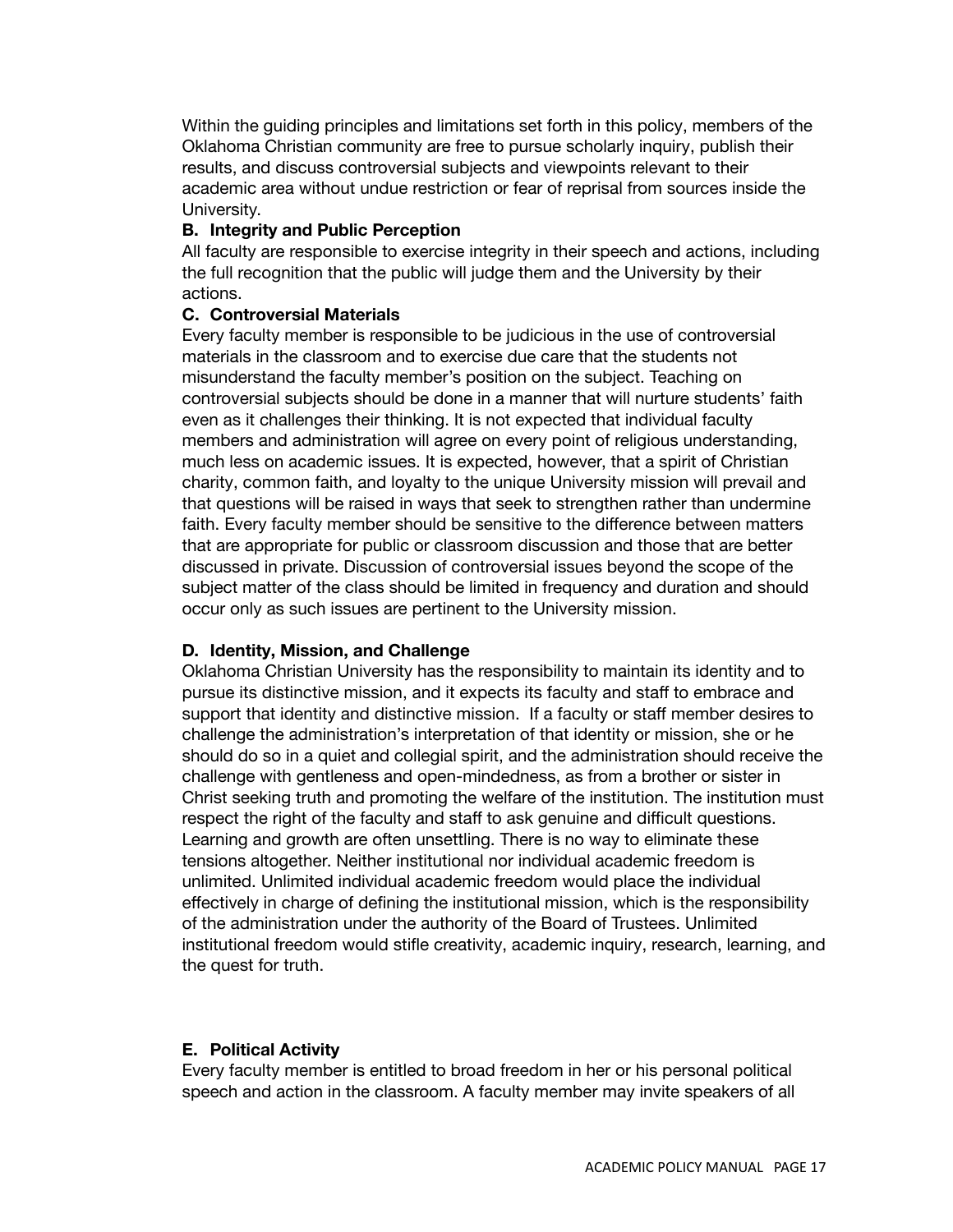political ideologies to speak in their classes on topics relevant to their subject matter. This freedom does not, however, extend to: giving the impression that the faculty member speaks for the University; attempting to use the University to further a personal political agenda; materially detracting from the purpose of the class; or undermining the mission of the University. The faculty member shall also comply with other University-wide policies regarding political activity (such as use of OC facilities), as explained in the *Employee Policy Manual*.

#### **F. Balance of Interests**

Oklahoma Christian University seeks a responsible and freedom-oriented balance in protecting individual academic freedom and maintaining institutional integrity. The institution should impose limitations on academic freedom only when there is clear and present harm to the institutional mission and integrity. The academic freedom afforded to scholars at Oklahoma Christian University is accompanied by heavy responsibilities—to act with utmost integrity, to support the tenets of the institution and acknowledge the authority of the Scriptures, and to live and behave as authentic and faithful Christians. There must be freedom to challenge prevailing views and decisions, but no freedom is absolute; any challenge must be made with decorum, sensitivity, humility, gentleness, grace, respect for individuals, and due regard for the character and aims of the institution.

#### **1. Narrow Construction and Final Decision**

Exercise of limitations on individual academic freedom and institutional freedom should be narrowly construed so as not to impede the interchange of ideas. A limitation on individual academic freedom is reasonable and expected when behavior or expression seriously and adversely affects the University mission. If a faculty member believes that her or his academic freedom is unduly constrained or is informed that a limitation on her or his academic freedom is being proposed beyond the scope of this policy, the faculty member has the right to request that the matter be reviewed by a Dispute Resolution Panel comprised of the then serving Faculty Association President and two faculty members or academic administrators appointed by the CAO. This Dispute Resolution Panel shall make a formal recommendation to the President before the final decision is made. The responsibility for interpretation of these policies and guiding principles and for determination of whether the institutional mission is seriously and adversely affected falls on the President.

#### **2. Cessation of Harmony with Mission**

Oklahoma Christian University respects the rights of faculty to evaluate, study, investigate, question, and believe as dictated by their conscience and an honest search for truth. However, when a faculty member ceases to believe and act in substantial harmony with the mission of the University, it is incumbent upon that individual to recognize that disharmony and voluntarily seek employment elsewhere, regardless of tenure or other perceived contract rights. If the individual does not do so in a timely manner, then it is the responsibility of the institution to protect its mission and take necessary steps to dismiss the individual, taking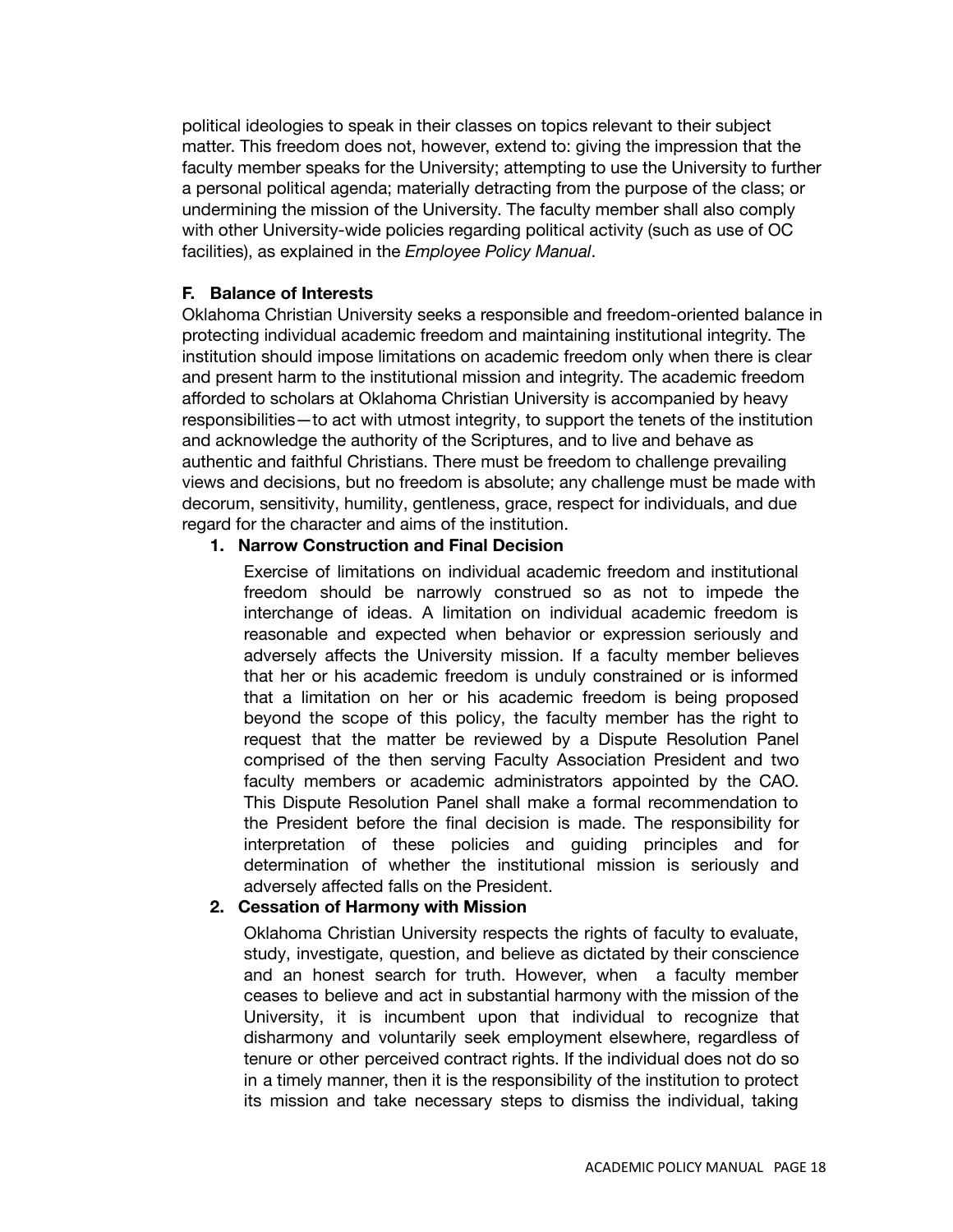into consideration the individual's potential contractual compensation rights. The CAO, in consultation with the Chief Human Resources Officer may impose lesser sanctions in an effort to bring resolution or reconciliation when a faculty member appears to be out of harmony with the University's mission. Notwithstanding, annual affirmation of the Statement of Commitment is a condition of employment for all employees.

#### 3. **Spiritual Mission**

As used in this document, the spiritual mission and purposes of the University are clearly defined in official public documents such as the *Oklahoma Christian Covenant*, the *Mission Statement*, the *Statement of Commitment*, the *Certificate of Incorporation*, and *Bylaws*, the *Employee Policy Manual*, and other documents and materials published by the University.

# **Article VI. Faculty Rank**

# **Section 6.01 Faculty Status**

All teaching appointments shall be classified as one of the following, depending on the purpose, longevity, experience, and other relevant criteria affecting faculty appointment.

#### **A. Adjunct Faculty**

These individuals are typically employed only to teach specific courses on a semester-by-semester basis. Academic Unit leaders recommend the appointment of adjunct faculty, if approved by the CAO, the CAO prepares an adjunct agreement for the semester. The CAO determines whether or not to issue the adjunct employee agreement.

Academic Unit leaders shall orient new adjunct faculty to the University, making certain that they understand and support the University's spiritual mission and core values; have read and agree to abide by the conduct expectations expressed in the OC Covenant; annually affirm in writing belief in the core spiritual beliefs of the University articulated in the Statement of Commitment; have official transcripts and signed employee agreements on file in the office of the CAO; and understand the pertinent academic policies, including policies concerning the construction of syllabi, the submission of mid-term and final grades, student absences, and academic honesty.

Adjunct faculty are expected to be available to assist students through email, phone, and an appropriate number of office hours as determined by the academic unit leader, in concert with all applicable laws or regulations.

Adjunct faculty will be provided appropriate technology and tools to do their job, but are not guaranteed office space.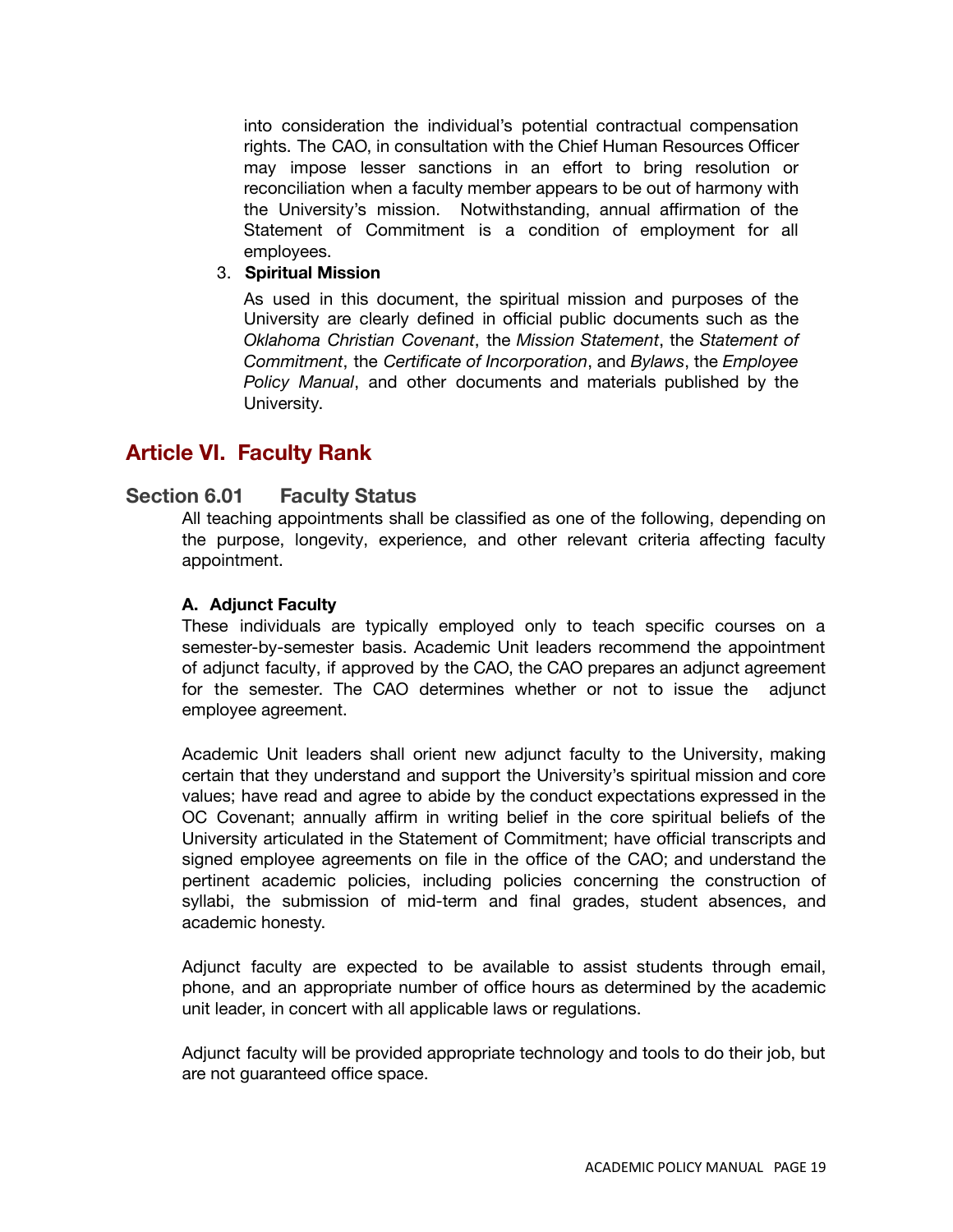# **B. Non Tenure-Track Faculty**

These individuals are generally employed to teach and/or administer up to a full-time basis, but do not qualify for tenure and acquire no rights of continuation, except the right of notice of non-renewal as specified herein. These Faculty members qualify for rank above the level of Instructor if they meet the criteria and are approved for higher rank. If they teach or perform professional duties (for non-instructional faculty) 50% or more of the normal faculty load, they may participate in Faculty meetings, serve as Faculty on committees, and be members of the Faculty Association. Individuals may be offered a Non-Tenure-Track Faculty appointment for any of the following reasons:

- 1. they do not possess one or more expected qualifications of Tenure-Track Faculty;
- 2. they have applied for and been denied tenure;
- 3. they have failed to apply for tenure at the designated time for application;
- 4. they are hired for dual assignments on the Faculty and elsewhere in the institution;
- 5. they are hired in an academic unit where there is already a predominance of tenured and tenure-track Faculty; or
- 6. for other reasons as determined by the CAO.

Unless previously denied tenure, Non-Tenure-Track Faculty may be appointed to tenure-track positions at the discretion of the CAO

# **C. Tenure-Track Faculty**

These individuals are employed full-time to 1) teach or perform professional duties and 2) pursue scholarly activities, or substantially full-time with release time for other academic duties, but have not yet been granted, denied, or failed to apply for tenure; they participate in the Faculty rank system and acquire the rights set forth for tenure-track Faculty.

# **D. Tenured Faculty**

These individuals are employed full-time to 1) teach or perform professional duties and 2) pursue scholarly activities, or substantially full-time with release time for other academic duties, and have been granted tenure; they participate in the Faculty rank system and have all the rights of tenure set forth in this *Academic Policy Manual*.

# **Section 6.02 Rank System**

# **A. Initial Rank for New Faculty**

When hiring a Faculty member, the CAO will seek to assign rank based on experience and education commensurate with experience and education as generally reflected throughout the Faculty of the University and consistent with the criteria for rank set forth herein. The CAO will determine the initial rank of new Faculty in consultation with the appropriate dean or academic unit leader. The Faculty rank shall be clearly stated in the Faculty employment agreement.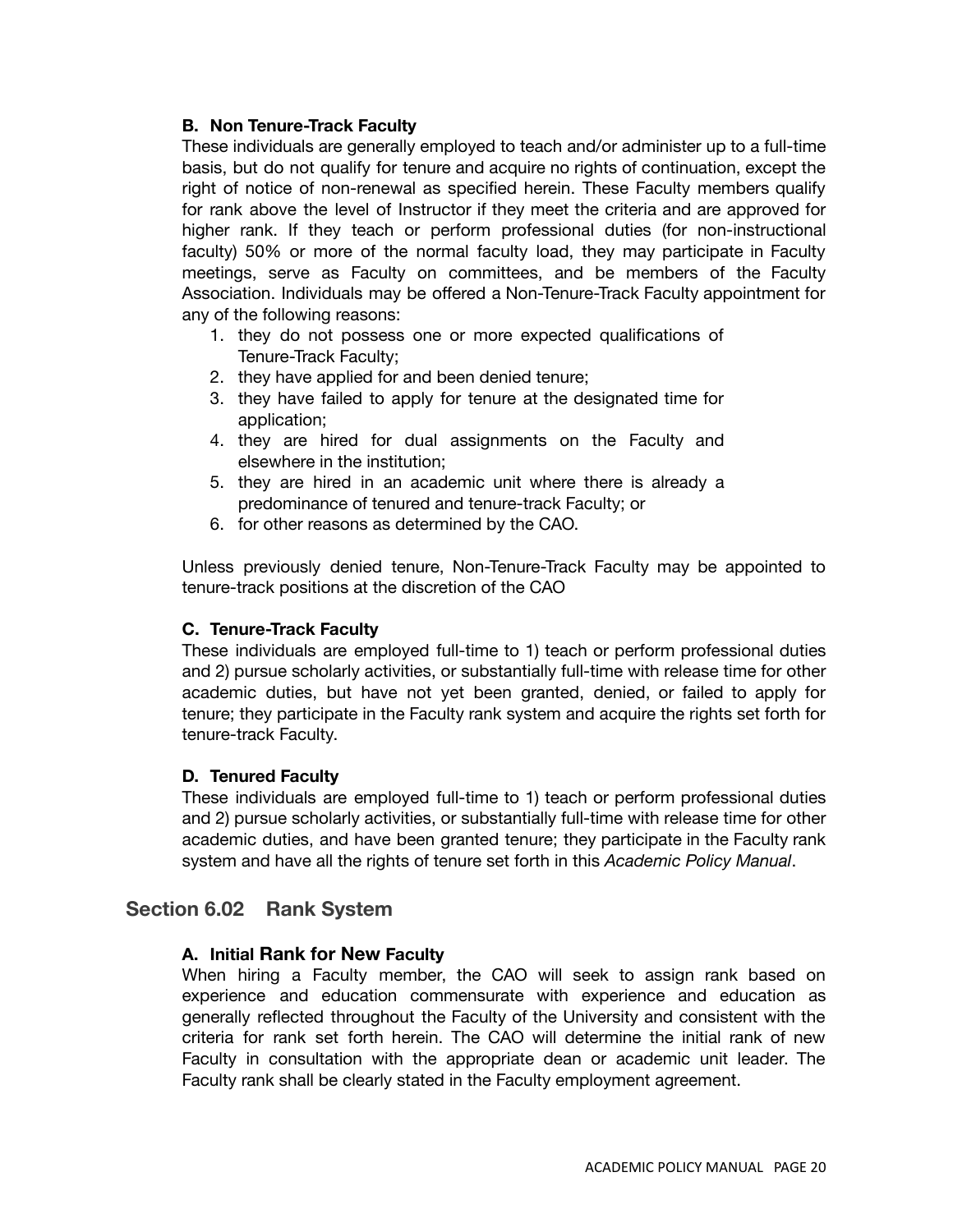When a Faculty member is hired:

- 1. HR will notify that Faculty member in writing of her or his rank;
- 2. Any special considerations or requirements that may affect a Faculty member's application for rank increase or tenure will be included in the Faculty employment agreement;
- 3. The CAO will include those notifications in the Faculty member's permanent file; and
- 4. The Faculty member will make copies of those notifications available to the Rank and Tenure Committee when the Faculty member applies for rank increase or tenure.

#### **E. The Rank and Tenure Committee**

- 1. **Membership**: The membership of the Rank and Tenure Committee shall consist of one elected member from each of the College of Humanities and Bible, College of Professional Studies, and three (3) at-large members. The members must be tenured Faculty and must hold the rank of Associate Professor or higher unless an exception is approved by the CAO. The immediate past chair shall remain on the committee as a non-voting advisor to the Chair.
- 2. **Election**: The members of the Rank and Tenure committee for the following academic year will be elected by their academic units and by the Faculty Association each year between spring break and the spring Faculty workshops held in April/May. The Faculty Association's Executive Committee will be responsible for providing a slate of nominees for all elected positions and will administer the election. Members may be re-elected for successive terms. If any elected member of the Committee is unable or ceases to serve with at least six months remaining in her or his term, a replacement will be elected through the process stated above to serve the remainder of the term. If there are fewer than six months remaining in the term, the Faculty Association's Executive Committee may appoint a replacement.
- 3. **Chairperson**: The Committee shall select its own chairperson.
- 4. **Fall Workshop**: The chair shall plan and implement a "Fall-Workshop" for all interested faculty, especially those who will apply for Rank increase or Tenure during that current academic year, as well as academic unit leaders who will provide supporting information.
- 5. **Recusal**: In certain circumstances, it will be appropriate for a member of the Rank and Tenure Committee to recuse himself or herself from discussing or voting on a particular matter. For example, where a member of the committee is related to or reports to an individual applying for rank or tenure, it would be appropriate for that committee member to recuse himself or herself from any discussions about or votes regarding that colleague.

#### **B. Process for Promotion in Rank**

The process for rank increase involves the following:

- 1. Faculty Member–application
- 2. Academic Unit Leader or Academic supervisor–review and recommendation
- 3. College Dean review and recommendation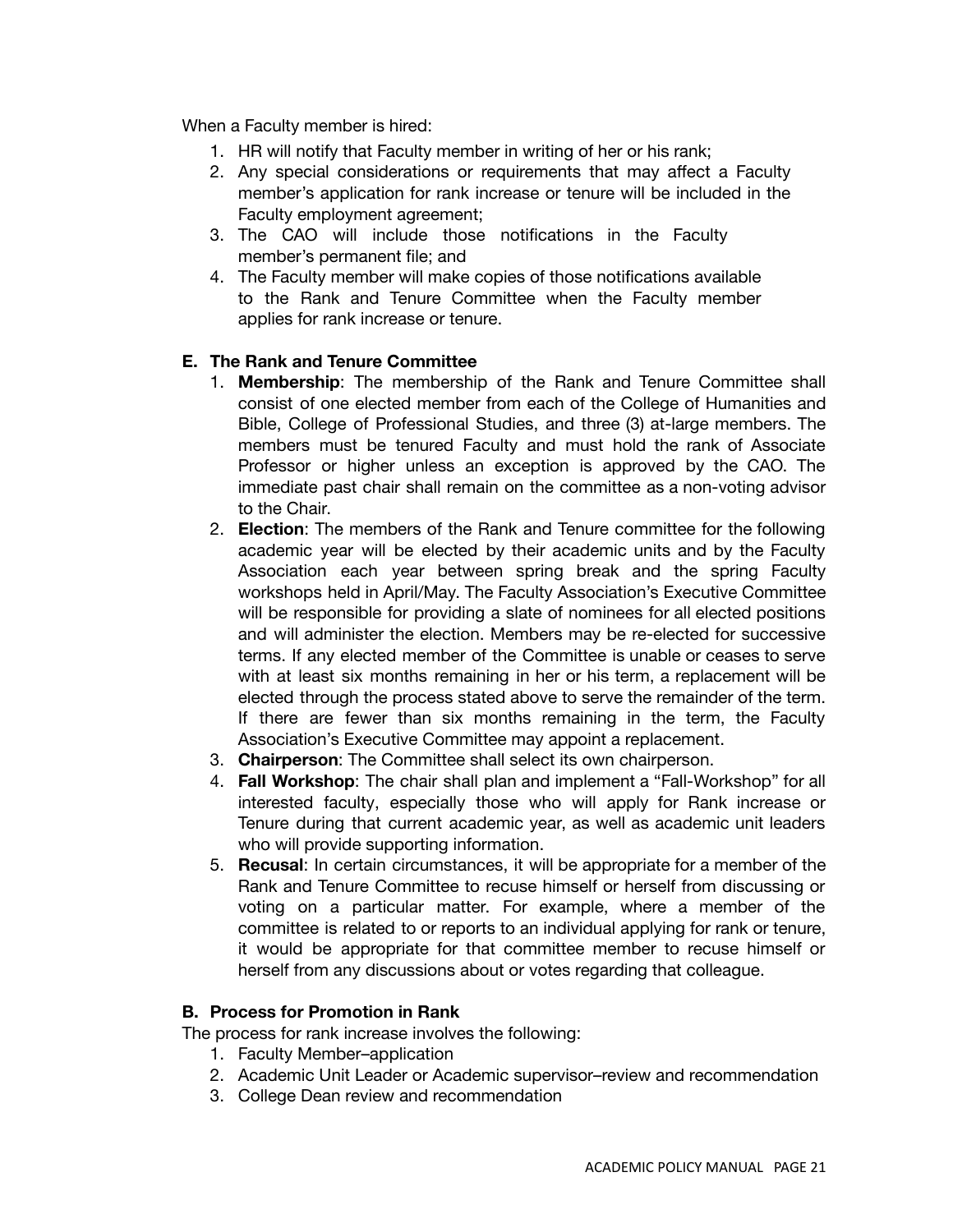- 4. Rank and Tenure Committee–review and recommendation
- 5. CAO–review and recommendation
- 6. President–review and final approval

# **C. Calendar for Rank Increases**

Applicants for rank increases should observe the following dates. In extraordinary circumstances, the CAO may grant an exception.

1. **April 1**: Prior to midnight April 1, of the academic year preceding the academic year in which the application will be reviewed, the applicant must (1) submit a letter of intent to the CAO, specifying the rank sought (2) request a letter of recommendation and support from her or his academic unit leader (the Applicant is solely responsible for providing relevant supporting material to her or his academic unit leader if necessary to properly prepare the required letter of support in the format requested by the Rank and Tenure Committee); (3) Request classroom observations by colleagues as deemed appropriate.

Once received the CAO will (1) notify the then serving Chair of the Rank and Tenure Committee; (2) schedule required classroom or performance evaluations; and (3) provide the applicant with a comprehensive guideline of the Rank and Tenure application process.

- 2. **July 15:** All letters of recommendation, evaluations, and observations from University personnel must be completed and made available to the Applicant no later than July 15 of the summer before consideration, or as soon thereafter as reasonably practicable once the recommender has had the opportunity to review the portfolio. The academic unit leader may request an abbreviated portfolio or other materials in advance of the deadline for submitting the letters of recommendation. Each letter of recommendation shall specifically address each criterion for promotion, as well as provide any other information deemed appropriate.
- 3. **August 1**: Faculty member applicants must upload their formal Application for Rank Increase, along with their complete portfolio (see below), no later than midnight, August 1 of the summer immediately preceding the academic year in which the application will be reviewed by the Rank and Tenure Committee.
- 4. **December 1**: The Rank and Tenure Committee will meet early in the fall term to evaluate applications for rank increase. During this time, the Committee may request a meeting with the candidate's academic unit leader, dean, or both. Written positive or negative recommendations of the Rank and Tenure Committee, along with an explanation of the reasons for the recommendation and all supporting materials, will be submitted to the CAO and the applicant no later than December 1.
- 5. **January 15**: The CAO shall submit to the President her or his recommendation, along with the recommendation of the Rank and Tenure Committee and all supporting materials and explanations, no later than midnight January 15.
- 6. **February 15**: The President shall communicate her or his decision on the application, to the CAO, no later than midnight February 15.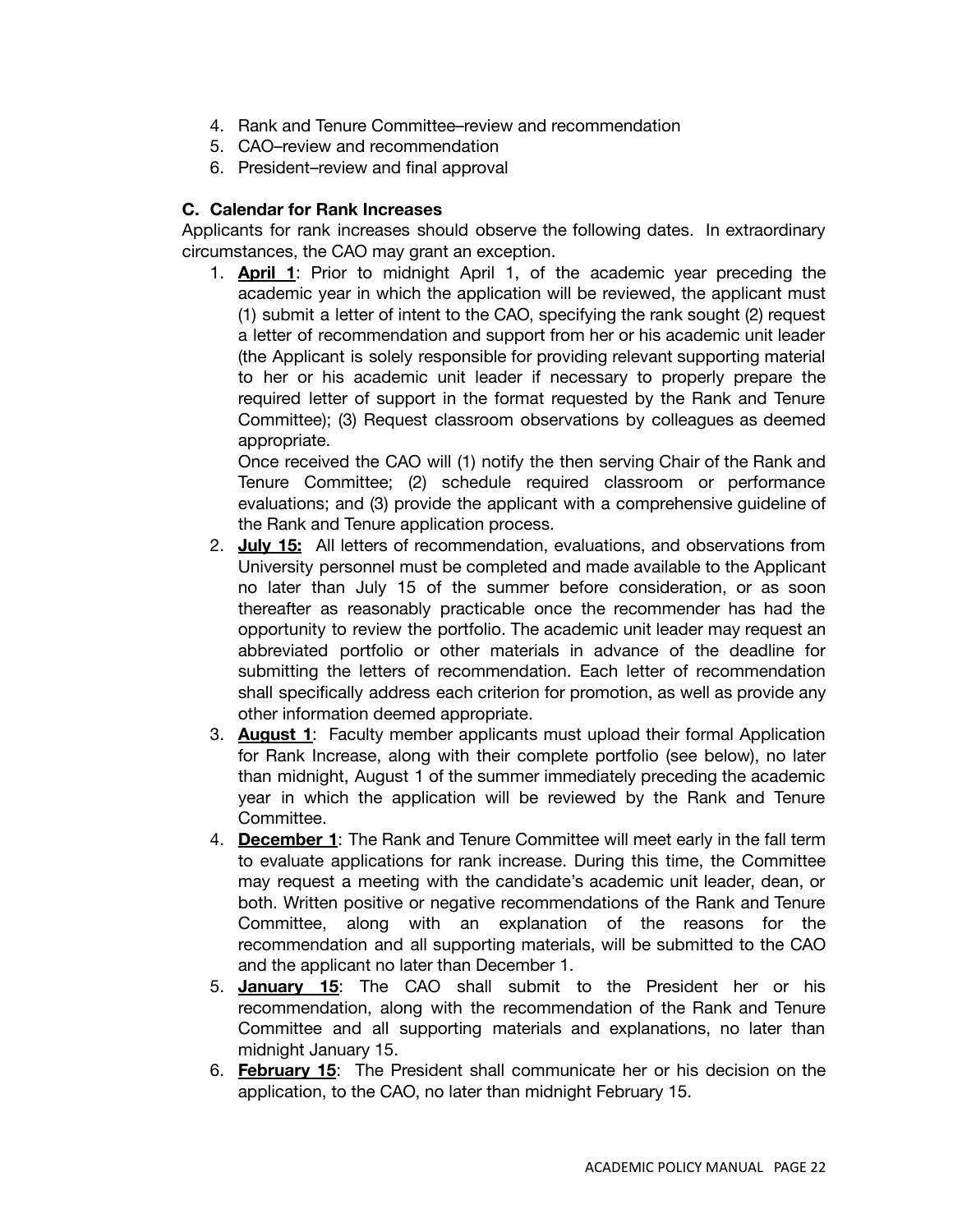### **D. Mid-Year Start Dates and Part-time Work**

Faculty hired on start dates other than the fall semester may not be awarded promotion on the half year. Faculty with part-time employment agreements for part or all of their time served must have worked the equivalent of a full load for the required period of time.

### **E. Confidentiality**

The Rank and Tenure Committee discussions, materials, and decisions, and the comments and actions of others involved in the recommendation and approval process shall be held in the strictest of confidence

#### **F. Granting of Rank Increase**

If the CAO and the President concur with the positive recommendation of the Rank and Tenure Committee, then the decision shall be deemed approved and said approval shall be documented with the signatures of the President and the CAO and copies provided promptly to the applicant and the Rank and Tenure Committee.

#### **G. Effective Date**

Rank increases are effective at the beginning of the academic year following all approvals. If approval is delayed beyond the beginning of an academic year through no fault of the applicant, the President may, but is not required to, make the approval effective at an earlier date.

#### **H. Appeals**

#### **1. Appeal of Rank and Tenure Committee Recommendation.**

Applicants may appeal a denial of rank increase by the Rank and Tenure Committee by submitting a formal appeal letter to the Committee Chair prior to midnight of the fifteenth (15th) day following delivery of the denial. The Committee must meet with the applicant to discuss its reason for the denial, prior to midnight of the fifteenth (15th) day following the Committee Chair's receipt of the appeal letter. The appeal will relate only to the reasons for denial stated in the documentation provided by the committee with their original decision. The Faculty member will have the opportunity to bring forward additional evidence which she or he feels might overcome the reasons the committee gave for its denial. The discussion will not include how individual members of the committee voted or any other matter which would violate the confidentiality under which the Rank and Tenure Committee is expected to operate. If this discussion does not resolve the issue, the Faculty member may appeal directly to the CAO and the President. The CAO and the President may review the appeal by conducting their own study of the case or may appoint a committee of Faculty members to assist in reviewing the appeal. The President may either uphold the denial, in which case the denial is final, or may overturn the denial and grant the requested rank increase. If the candidate is also applying for tenure, and the Rank and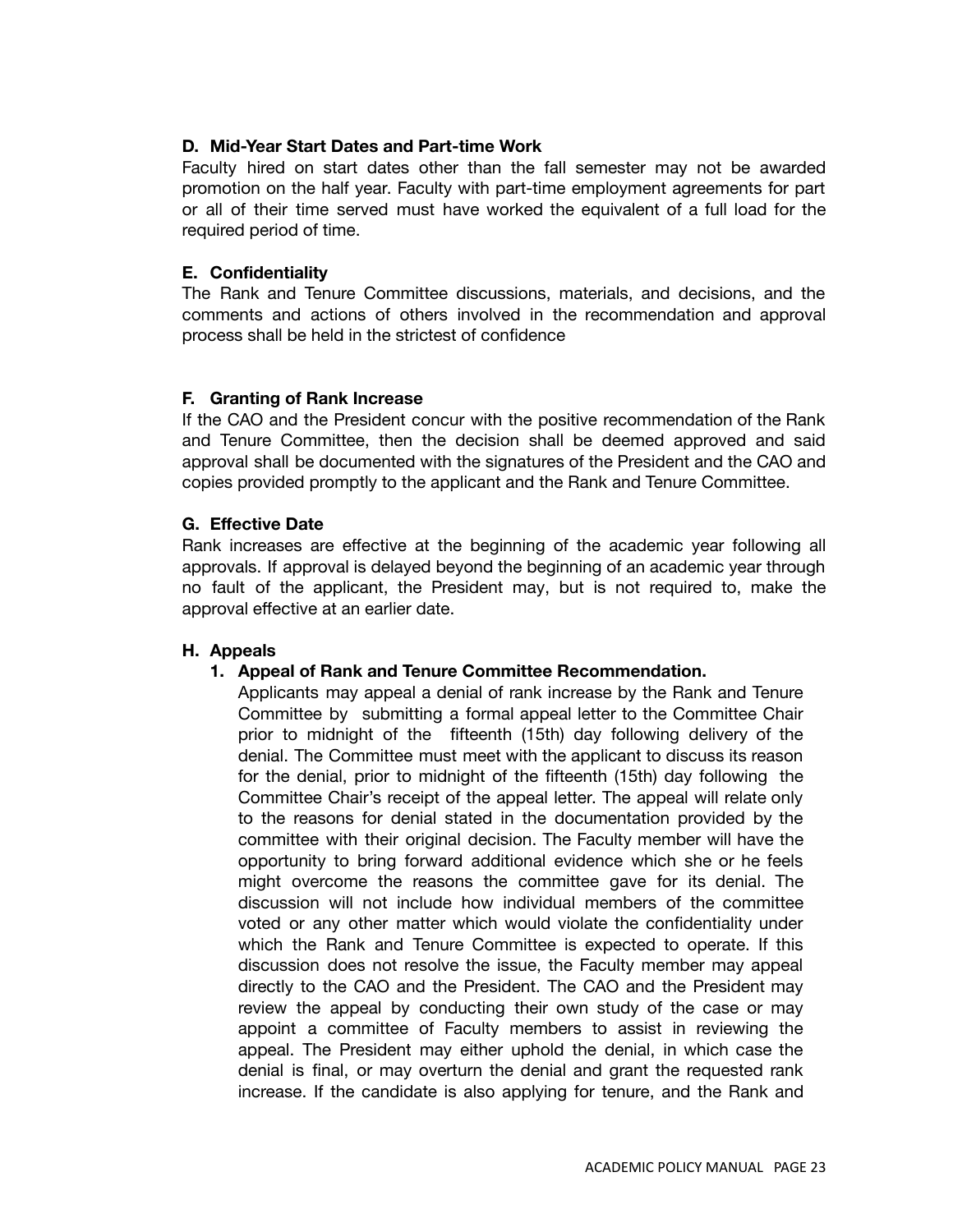Tenure Committee has already met with the candidate about concerns, a separate meeting regarding issues of tenure will not be held. The Committee Chair will send the appeal directly to the CAO and President.

**2. Denial by the President or the CAO.**

If either the President or the CAO denies a recommendation for rank increase from the Rank and Tenure Committee, they will individually or collectively meet with the committee and with the applicant to discuss that disagreement. If those discussions do not resolve all objections, the CAO and/or President will provide a letter to the committee and to the applicant outlining the reasons for denial of the committee's recommendation, which denial shall be final.

#### **I. Documentation**

All applications, decisions, appeals, and dispositions of appeals for rank increases shall be in writing and all conclusions and decisions shall be clearly stated. All written documents shall be provided to the applicant, shall be made available to the Rank and Tenure Committee, and shall be retained in the Faculty member's permanent file. All supporting materials shall become part of the Faculty member's permanent file except for original works, which will be returned after copies are made for the file.

#### **J. Reapplication**

If an application for rank increase is denied, an applicant may reapply the following year or thereafter upon providing evidence that the reasons for the prior denial have been resolved.

#### **K. General Policies Regarding Advancement in Rank**

- 1. Advancement in rank is not automatic. Applicants must meet the criteria stated for each rank *before* being eligible to apply for that rank prior to midnight April 1 of the academic year preceding the academic year in which the application will be reviewed. Administrators who have attained rank as Faculty, will continue to hold that rank. Administrators who teach at least a half-time Faculty teaching load as a regular part of their duties will be given academic rank on the basis of their qualifications.
- 2. Any changes in a person's qualifications during a year will be considered in determining rank for the following year. A person who begins employment in mid-year will be assigned the rank to which she or he is eligible at the point of beginning her or his work.
- 3. Faculty who expect to complete degrees during the application, evaluation, and approval processes should submit their request for rank increase if the degree completion will affect their status. However, if a rank increase is approved, that rank increase will be effective only if and when the degree is actually completed. If a faculty member fails to complete a degree before the beginning of the academic year for which the approval would have been effective, the rank increase will be effective only at the beginning of the academic year following the completion of the degree. If the application is denied because the degree has not been completed, the applicant must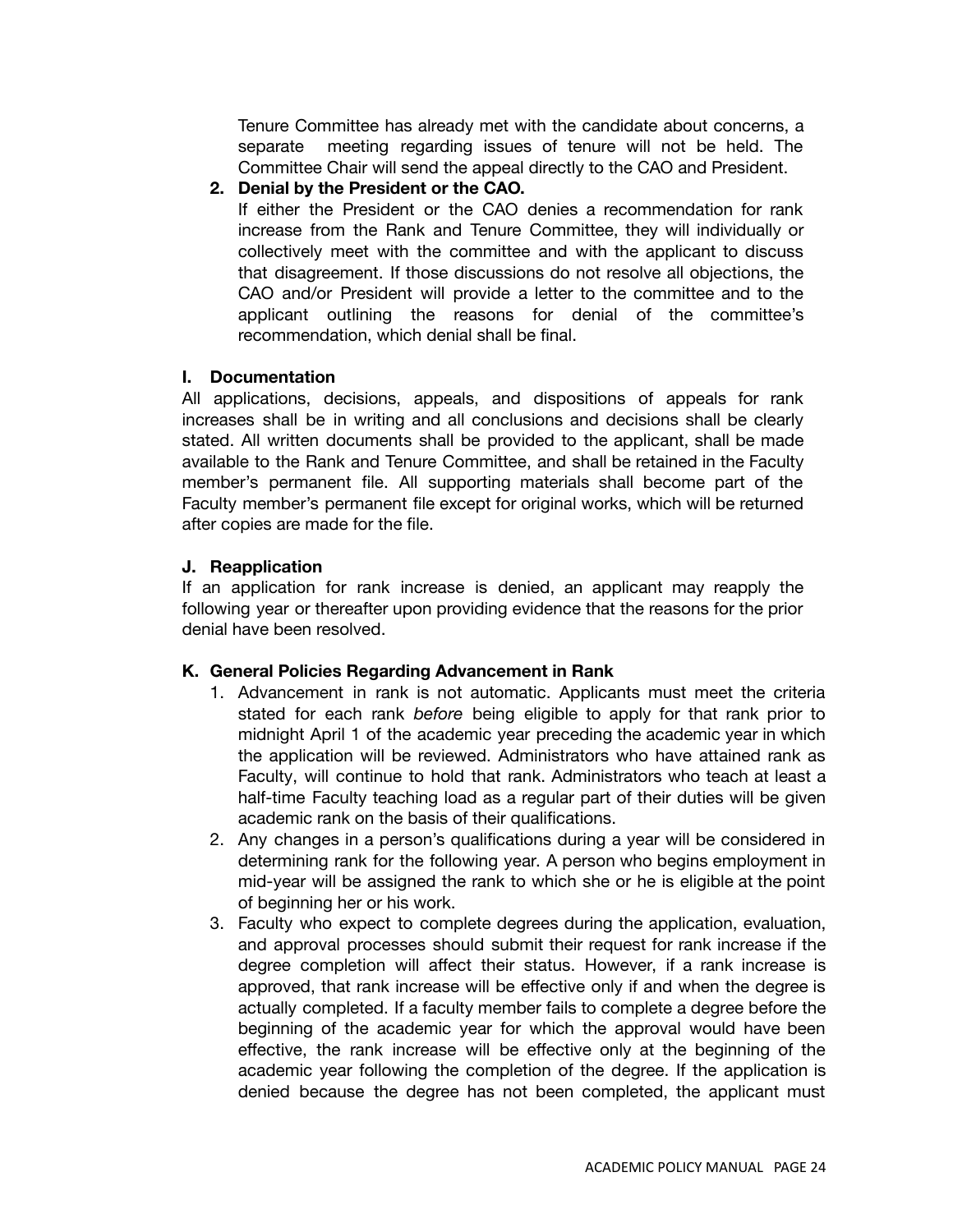reapply for a rank increase when the degree is completed.

4. Discussions regarding progress toward rank will occur during the Faculty member's annual evaluation by her or his academic supervisor . The academic supervisor shall visit one or more classes taught by the Faculty member to have additional information regarding the Faculty member's progress.

### **L. Criteria for Evaluation of Applications for Rank Increase**

#### **1. Faculty Portfolio**

Faculty members applying for promotion in rank or tenure must include in their portfolios their professional resume and the information specified in this manual regarding **Quality of Work**. Specific materials that must be included are:

- i. copy of the Letter of Intent submitted to the CAO ;
- ii. application form submitted by the candidate requesting rank increase and/or tenure; include explanation of any special accommodations, i.e., credit for equivalent teaching or early tenure;
- iii. letter from dean of the respective college;
- iv. letter from academic unit leaders (or dean, in those academic units s having no chair or where the chair is seeking tenure);
- v. letter from a church leader attesting to the candidate's ongoing participation in a local church;
- vi. professional resume or CV;
- vii. personal statement of faith;
- viii. evidence of **Faculty Quality of Work**;
	- 1) **teaching or professional duties**, including integration of faith and learning,
	- 2) **scholarship or professional achievement**,
	- 3) **service** (if administrative duties are included in the candidate's responsibilities, these should be specified and evaluations from the appropriate supervisors provided.)
	- 4) **collegiality**,
	- 5) **contribution to the spiritual mission** of the University, (Chapel attendance is considered one indicator).
- ix. personal evaluations (since prior employment action);
- x. student evaluations for instructional faculty and for non-instructional faculty who have teaching responsibilities (since prior employment action) (Note that if you have worked at OC for longer than 5 years, evaluations will not automatically be scheduled for you. You must request that the Office of Academic Affairs schedule student evaluations for you so that you may include them in your portfolio); and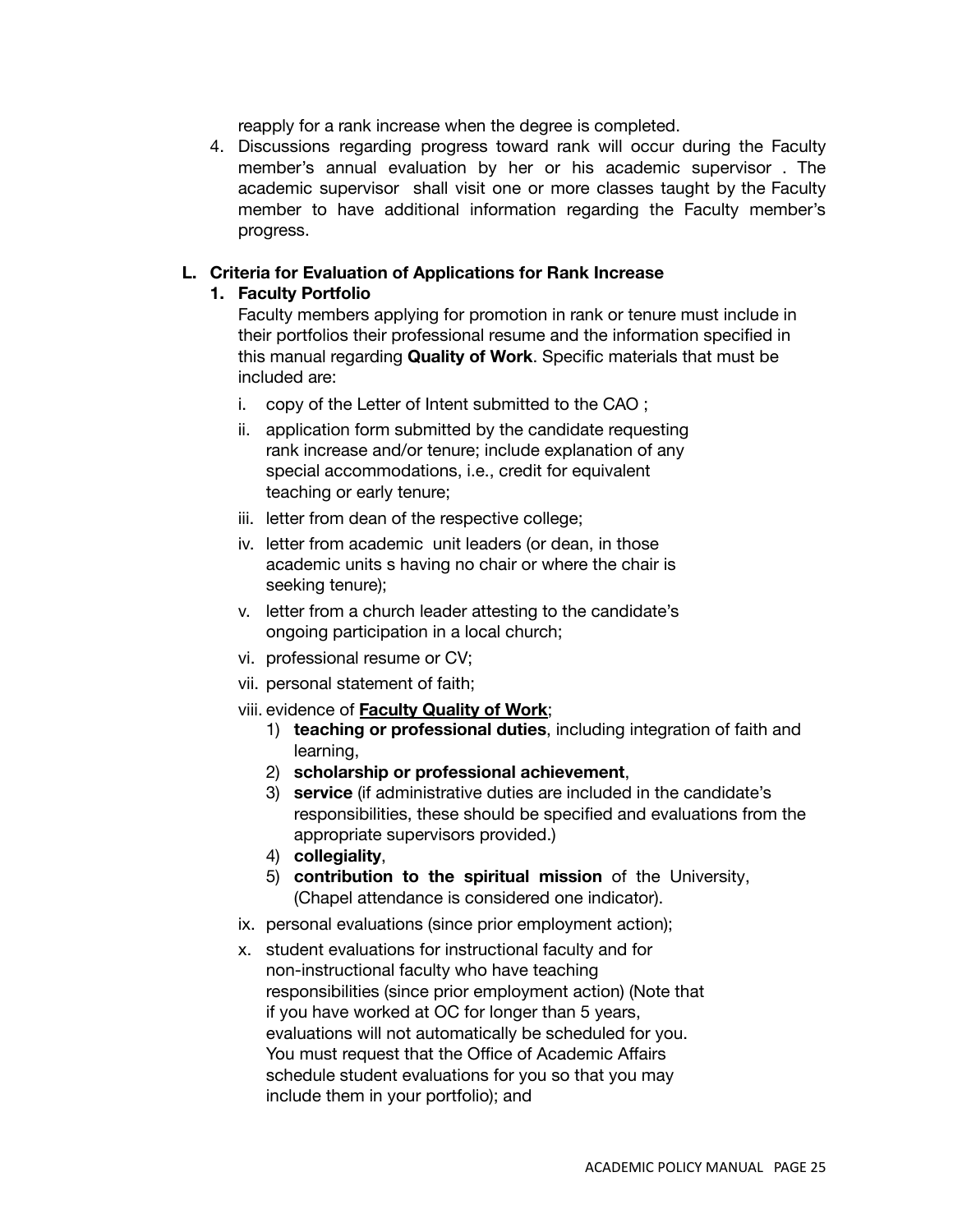xi. any additional materials may be added as appendices or addenda.

These materials should be included in the order listed and organized under the appropriate electronic folder. Candidates are urged not to include extraneous materials in their portfolios.. Syllabi should not be included other than as needed to demonstrate the integration of faith or regular updating of the course in the Faculty member's teaching.

#### **2. Academic Preparation**

Graduate study and attainment of post baccalaureate degrees from recognized academic programs are used as the primary measure of academic preparation. Master's degrees and doctorate degrees are used as the principal measures; in some rare instances, however, a teacher may establish an equivalent level through a terminal degree in special fields or through outstanding recognition, experience, or achievement in her or his profession.

#### **3. Experience**

Teaching or professional responsibilities at the college level is the primary measure of experience for advancement in rank, but some other types of relevant experience are also recognized. Where experience other than at the college level can be applied, these equivalents will be allowed:

- i. One year of credit will be given for each two years' teaching experience below the college level (but not to exceed three years of credit).
- ii. One year of credit will be given for each three years' practical service directly related to the teaching field.
- iii. Actual class or laboratory instruction as a graduate assistant will be credited on a basis of 24 semester hours of teaching equaling one year of experience.

Normally, a year of teaching experience is credited for eight or nine months of full-time teaching. No more than one year of experience will be credited for any 12-month period. These experience equivalents do not apply to the qualification for tenure.

The Faculty Rank and Tenure Committee may give special consideration to college level experience other than teaching, even counting it as some portion of the required college-level teaching experience should the committee so determine. This determination will be based on the extent to which the college non-teaching experience may be considered as preparation for teaching at OC.

#### **M. Policies for Individual Rank**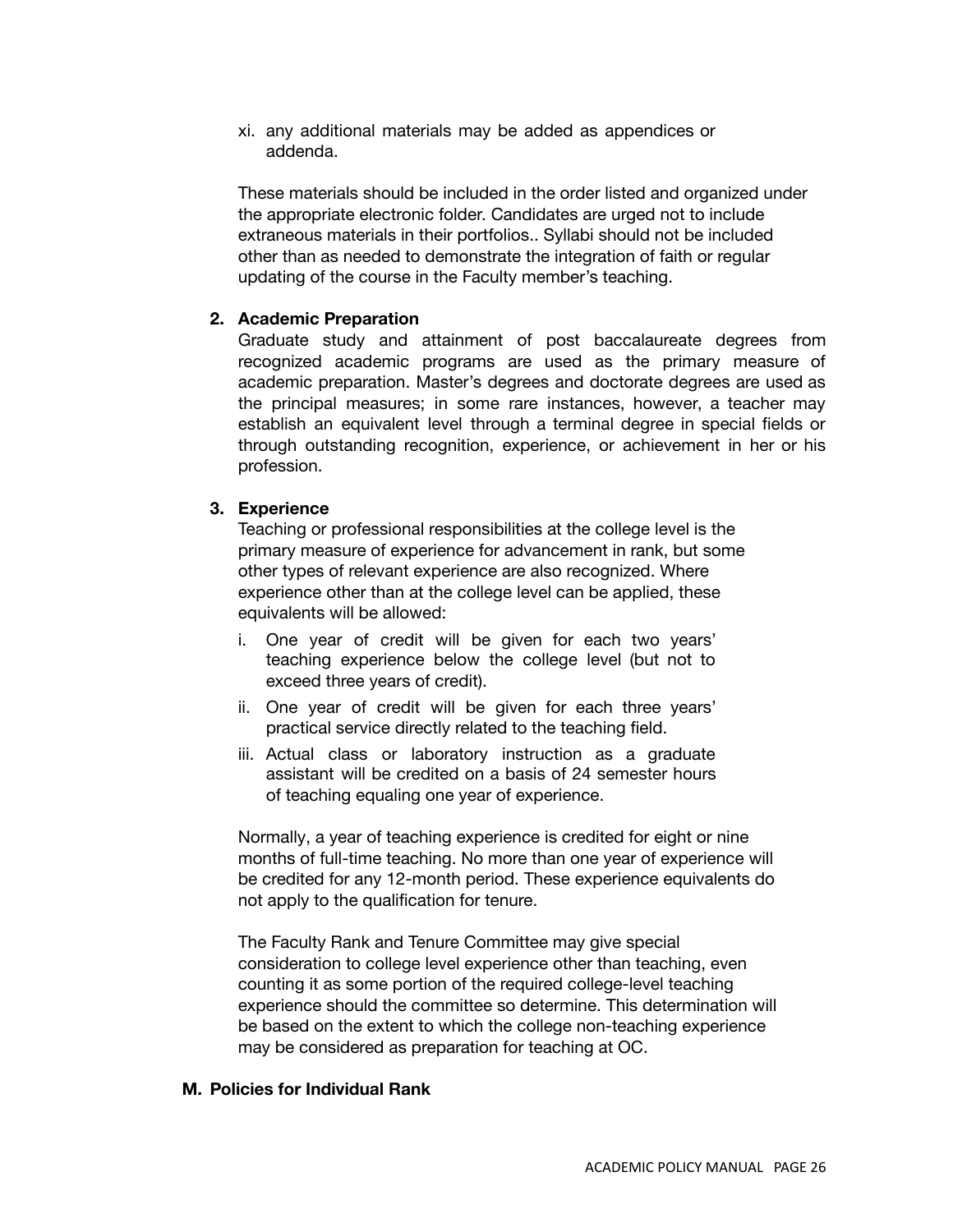# **1. Instructor**

A faculty member may be appointed to this rank if she or he has a master's degree and does not qualify for a higher rank. No experience in teaching is required. Only in exceptional cases and upon condition of completing a master's degree in a reasonable time (specified in the initial agreement) will one without the master's degree be appointed.

# **2. Assistant Professor**

For appointment to the rank of Assistant Professor, a Faculty member must have one of the following qualifications:

- i. hold a doctor's degree or the recognized terminal degree within the applicant's discipline, or
- ii. have, in the opinion of committee, an acceptable level of **Quality of Work** and meet one of the following qualifications:
	- 1) hold a master's degree plus 30 hours of graduate study and three years of teaching experience, or
	- 2) be at the dissertation stage of a doctorate, or
	- 3) hold a demonstrably equivalent level of standing in her or his profession as defined and documented in writing by the CAO. Faculty members applying for rank increase should include such documentation in their portfolio.

# **3. Associate Professor**

For appointment to the rank of Associate Professor, a Faculty member must:

- i. hold a doctor's degree or the recognized terminal degree within the applicant's discipline,
- ii. have a total experience of at least six years of teaching or professional experience, and
- iii. have evidence of a **Quality of Work** greater than that expected for the Assistant Professor, thus demonstrating excellence in those items.

# **4. Professor**

For appointment to the rank of Professor, a Faculty member must:

- i. hold a doctor's degree or the recognized terminal degree within the applicant's discipline
- ii. have at least five years as an Associate Professor, and
- iii. have evidence of **Quality of Work** greater than that expected of the Associate Professor, thus demonstrating distinction in those items.

# **5. Distinguished Professor**

The University also recognizes in a special way the few who exceed the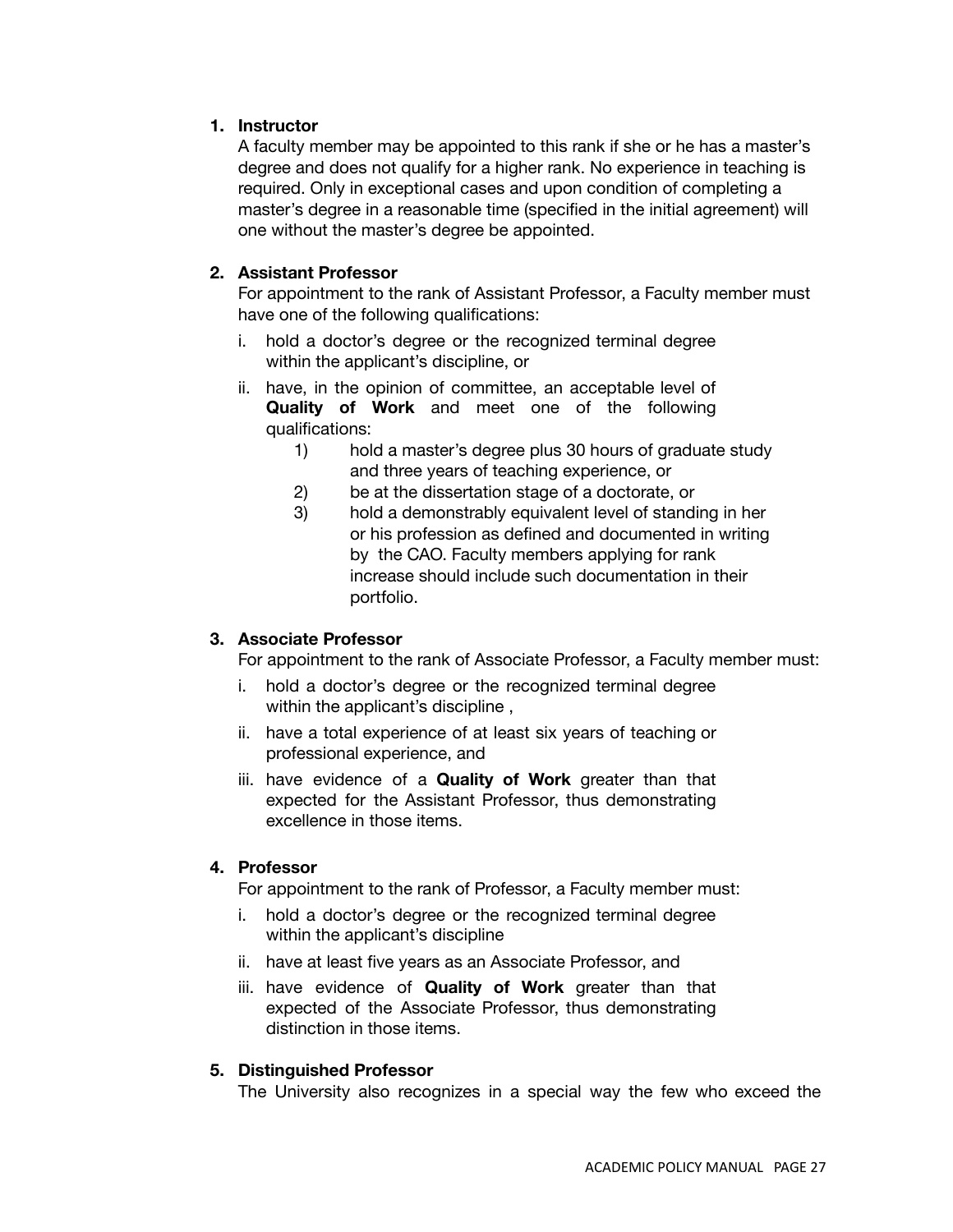requirements of the professorial rank. To be a full Professor is to be recognized as an excellent scholar, teacher, and servant to church and community. The Distinguished Professor rank, therefore, is intended to recognize additional qualities or achievements which exceed the requirements of full Professor. The award is NOT primarily a means of recognizing long standing service or longevity *per se* but rather is an award for distinctive teaching, scholarship, and Christian service.

Through meeting the criteria specified in the section entitled Distinguished Professor Additional **Quality of Work**, the person meriting this award has distinguished himself or herself among those within her or his own rank and within the candidate's discipline regionally or nationally. The candidate must have taught at least seven years at the Professor level. The candidate must be recommended by the CAO.

#### i. **Distinguished Professor Additional Quality Of Work Criteria.**

In addition to the academic **Quality of Work** standards criteria applicable to all Faculty the Distinguished Professor demonstrates some or all of the following criteria:

#### **1) Teaching**

- *i) keeps abreast of her or his discipline with regular reading in the field (documentation provided by an annotated and dated bibliography);*
- *ii) continually upgrades course syllabi and bibliographies;*
- *iii) regularly revises and improves teaching strategies and lectures;*
- *iv) makes systematic efforts to find out what students are learning and her or his influence on that learning and growth;*
- *v) makes continued efforts to add to library, labs, and instructional media related to the teaching area (documentation provided by requests for materials for the library, labs, media, etc.);*
- *vi) demonstrates effective advising for majors, minors, and students in courses;*
- *vii) exhibits high quality of teaching as reflected in all formal evaluations, peer observations, and rank and tenure observations in the Faculty member's personnel file*
- *viii) experiences high demand for classes; and*
- *ix) effectively and consistently integrates faith and learning in the curriculum.*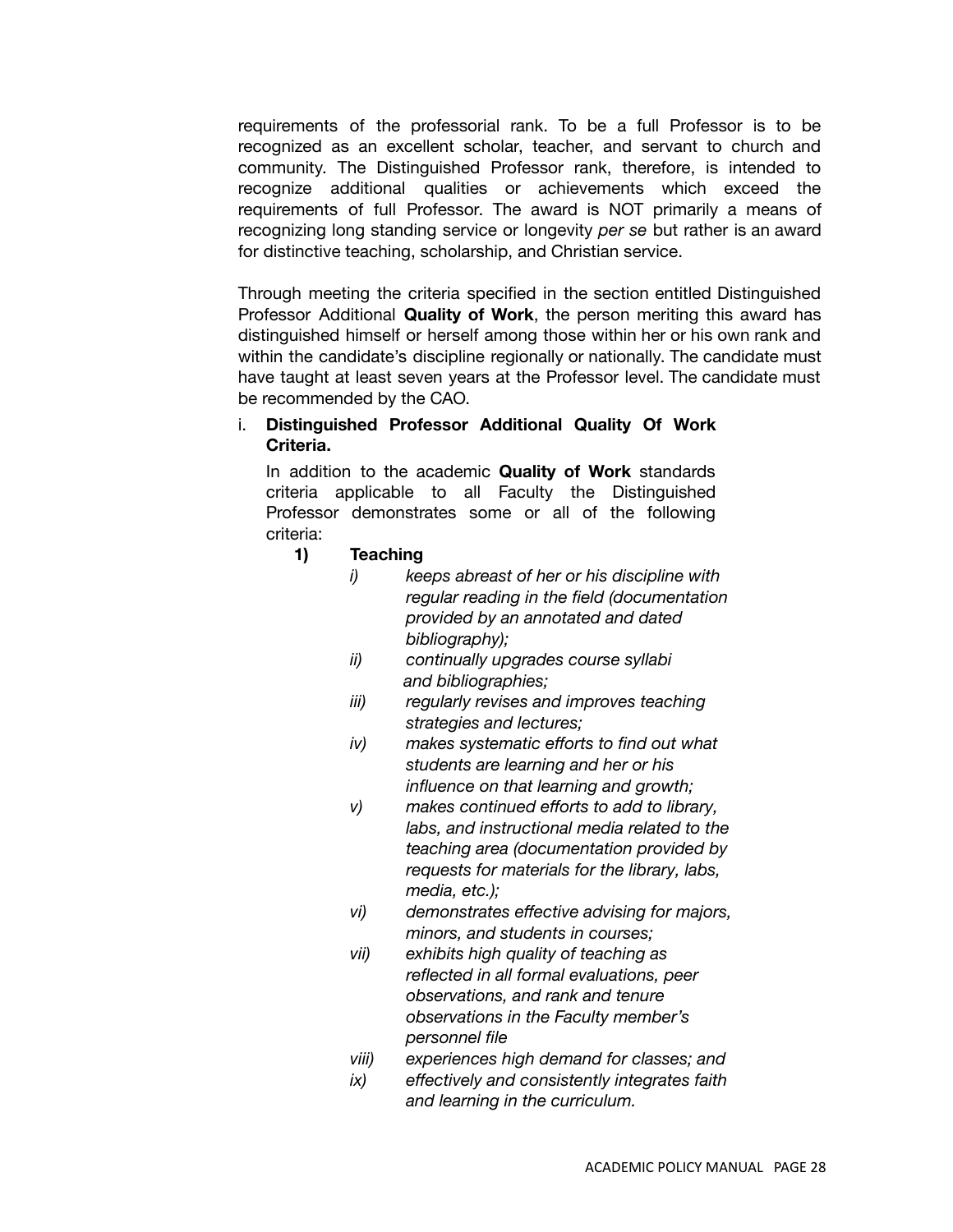# **2) Scholarship and Professional Achievement**

- *i) publishes articles in scholarly journals;*
- *ii) publishes scholarly books or chapters in scholarly books;*
- *iii) presents papers at scholarly conferences;*
- *iv) receives local, regional or national fellowships or grants;*
- *v) serves as a visiting professor/lecturer;*
- *vi) receives recognition for artistic or other creative efforts;*
- *vii) holds an office in a state, regional, or national organization;*
- *viii) serves as a consultant in areas directly related to teaching specialization;*
- *ix) participates in professional development activities, seminars, etc.; and*
- *x) demonstrates leadership in the production of faith- informed scholarly works and activities which effectively integrate faith and learning.*

#### **3) Service**

The Distinguished Professor serves the University, church, or community in ways such as the following:

- *i) Community*
	- *• leading or serving in local government or civic and social organizations.*
- *ii) University*
	- *• being elected to or selected for a University or Faculty Association committee*
	- *• serving on or chairing special committees involving work and research of Faculty or students;*
	- *• serving as dean or academic unit leader;*
	- *• being elected to a Faculty Association office;*
	- *• serving as a club sponsor;*
	- *• leading in student academic activities; and*
	- *• providing significant positive influence among colleagues in regard to intellectual and moral leadership for the campus.*

#### *iii) Church*

- *• holding leadership, teaching or other roles in the church or related organizations;*
- *• participating in lectureships, workshops or other similar activities;*
- *• writing articles in religious publications;*
- *• leading in a spring, fall break, or summer campaign; and*
- *• leading or serving in benevolence, missions, or*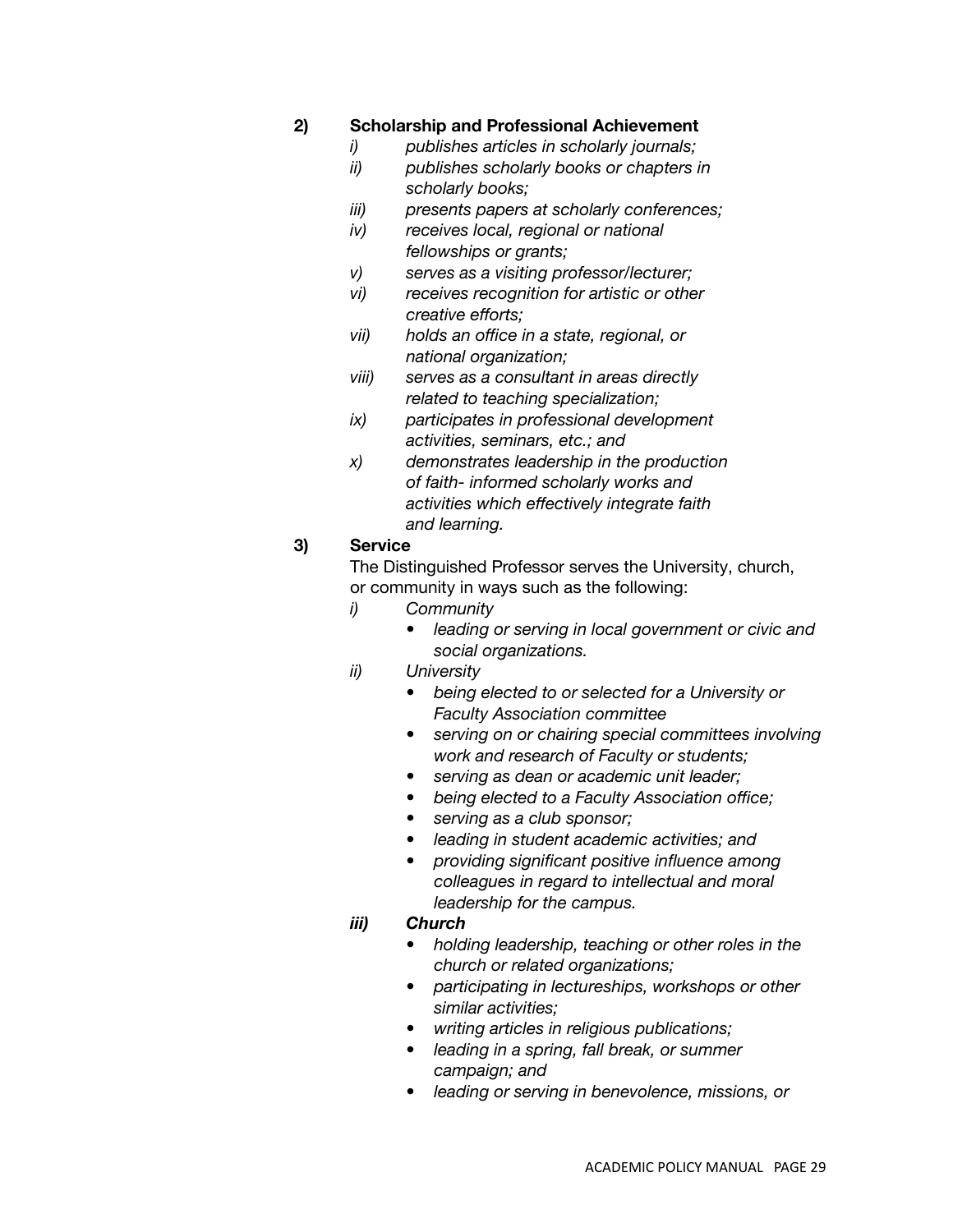*other church ministries.*

# **4) Collegiality**

A candidate for Distinguished Professor should demonstrate leadership in developing and exhibiting collegiality among Faculty and staff.

**5) Contribution to Spiritual Mission**

A candidate for Distinguished Professor should be:

- *i) acknowledged as a spiritual mentor, leader, and/or servant on campus;*
- *ii) influential in developing and enriching the spiritual lives of students;*
- *iii) influential in strengthening the spiritual mission of the University;*
- *iv) exemplary in regard to the life encouraged by the Oklahoma Christian Covenant; and*
- *v) exemplary in participation in chapel.*

# ii. **Distinguished Professor Procedures.**

Recommendations for the rank of Distinguished Professor may be initiated by the relevant dean or the CAO. Such recommendation must be made in writing setting forth in summary why the candidate qualifies for this distinction. The written recommendation must be delivered to the committee by **September 30** for the committee to consider during the next academic year. Once the recommendation is made, the process for gathering information, submitting applications, and considering the recommendation is similar to the process for a normal rank increase. After the written recommendation is submitted, the Distinguished Professor candidate must submit intent to apply by **April 1** to the office of the CAO and submit a complete portfolio by **July 15**. The CAO and the Rank and Tenure Committee will then work together to identify an off-campus consultant to assist in the Distinguished Professor evaluation process.

The application for Distinguished Professor is reviewed by: (1) the Rank and Tenure Committee, which will individually visit classes of the applicant and conduct interviews with at least ten students (preferably seniors) and alumni to gain insight into the teacher's effectiveness; and (2) an off-campus advisor (selected by the CAO and the Rank and Tenure Committee), who will serve as a consultant to the Rank and Tenure Committee as it reviews candidates and help evaluate the achievement in relation to achievements of faculty members at similar types of institutions.

The Rank and Tenure Committee will make recommendations about candidates for Distinguished Professor status in regular session after conferring with the advisor.

An applicant who is denied Distinguished Professor status may not be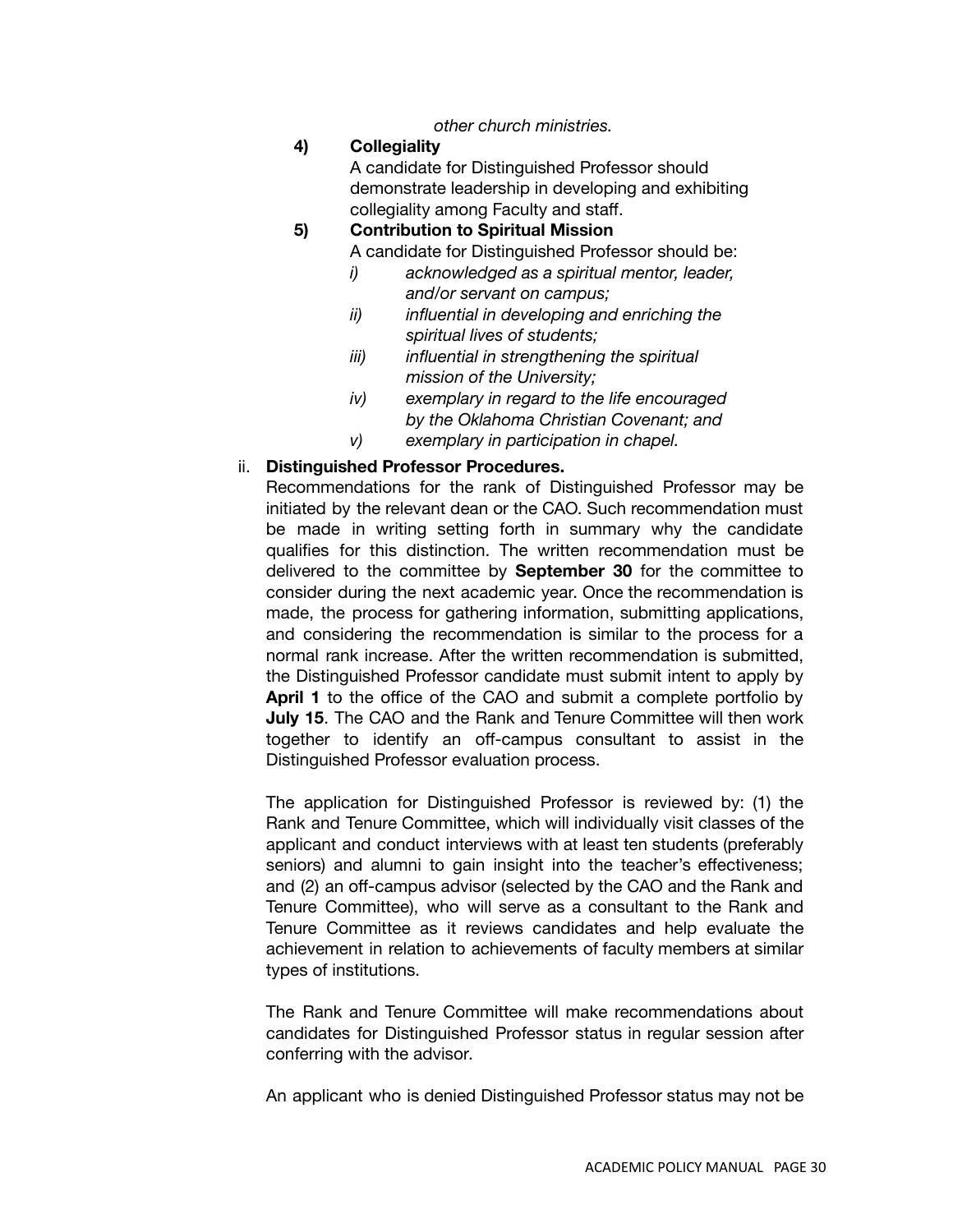recommended for that status for three years following a denial.

# **Article VII. Faculty Tenure**

# **Section 7.01 Tenure Policy**

Faculty members at Oklahoma Christian University are selected because of their academic and personal qualifications and the expectation of their success as teachers and spiritual mentors. They are chosen because of their professional qualifications and their commitment to and support for the distinctive Christian philosophy and heritage of the University. Quality of academic preparation and promise and the embracing and promotion of Christian values, lifestyle, and worldview consistent with the University's religious heritage are paramount considerations in the recruitment, selection, promotion, and retention of Faculty. Tenure at Oklahoma Christian University implies a "goodness of fit" as measured by an individual's commitment to and active support of the academic and spiritual mission of the University. This Tenure Policy is designed to enable Oklahoma Christian University to protect its distinctive mission as well as the rights of its Faculty as they relate to academic freedom and tenure.

At Oklahoma Christian University tenure means, fundamentally, two things: a continuing offer of employment in the field of the Faculty member's specialization and in the academic unit in which tenure is obtained (subject to the requirements and limitations set forth in this policy) and formal acknowledgment of a Faculty member's competence in meeting the standards and expectations of the institution. The following explanations help in understanding the concept of tenure.

- A. Tenure is more than a continuing offer of employment. Granting of tenure to a Faculty member is an official acknowledgement by the University of her or his qualifications as a Christian teacher and scholar and as a contributor to the mission of the University. It is a statement of confidence in a Faculty member and an assurance that she or he is given support and protection by the administration and the Board of Trustees, unless there is a patent reason to withdraw their confidence as set forth in this policy, or in the Employment Agreement. It is both an investment of trust and a protection of a right.
- B. Rank and tenure are separate processes. However, achievement of the rank of Assistant Professor or higher is a requirement for obtaining tenure.
- C. No system for tenure quotas exists at Oklahoma Christian University.
- D. Tenure is a privilege accorded to those Faculty members who have demonstrated, and who continue to demonstrate, their worth to the University through a sufficiently long period of service. Its perquisites ̶ particularly that of continuing appointment provide an incentive to non tenured and tenured Faculty members to excel. The awarding of tenure demands from the tenured Faculty member a commitment of ability,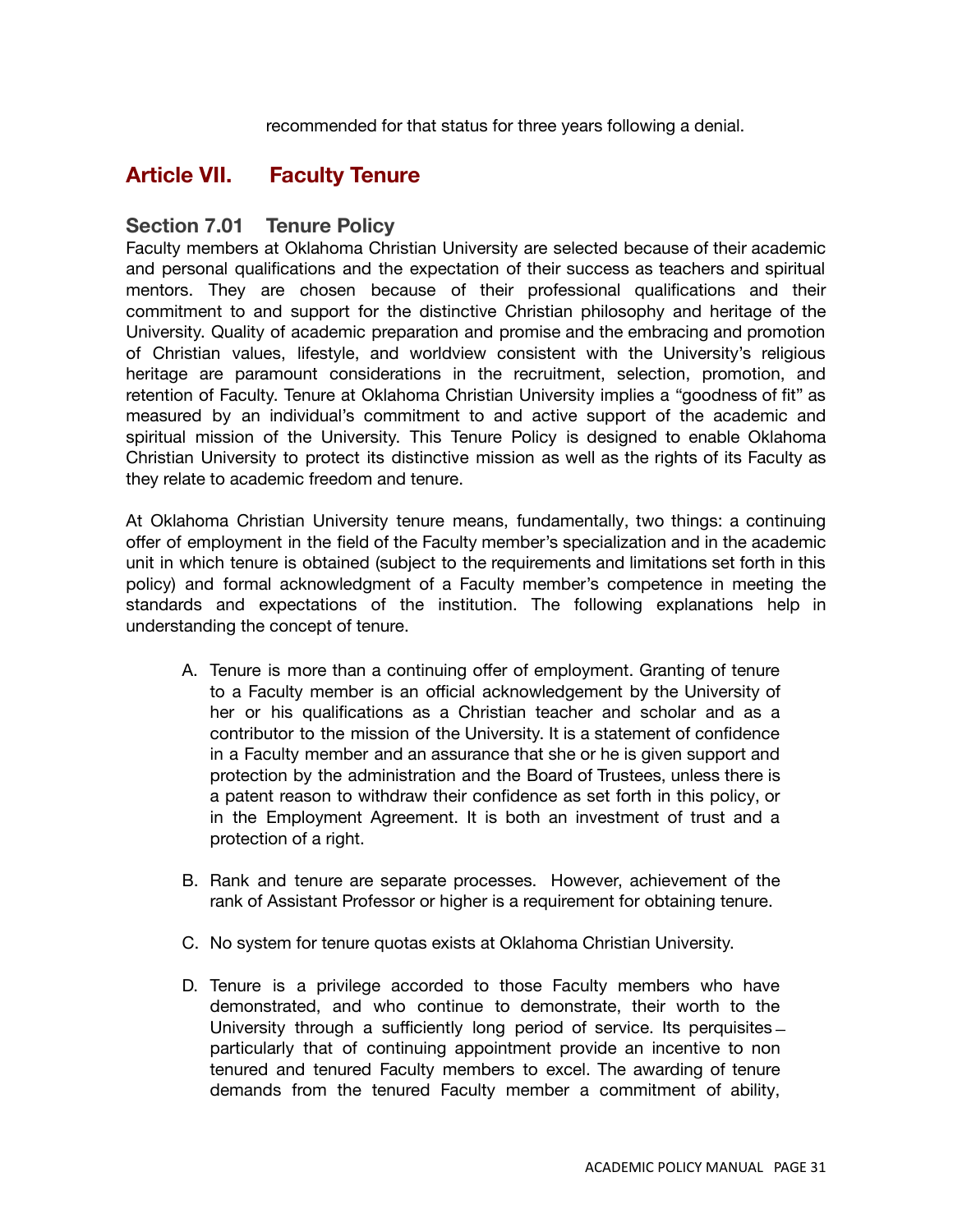excellence, and energy in support of the mission and goals of the University.

# **Section 7.02 Hiring Faculty with Tenure**

- A. The University may grant tenure to certain highly qualified faculty at initial employment. Such Faculty member shall hold a terminal degree or the recognized terminal degree within the applicant's discipline , be recognized as a scholar in her or his discipline and have held a tenured position at another university. The faculty member shall sign the OC Statement of Commitment prior to being offered employment. The grant of tenure upon initial appointment is rare.
- B. The CAO shall assess whether the grant of tenure upon initial employment is appropriate. When possible the CAO will consult with the Rank and Tenure Committee when granting tenure on initial employment. Tenure upon initial appointment is subject to the approval of the President, the Academic and Student Operations Committee of the Board of Trustees, and the Board of Trustees.
- C. The CAO may negotiate the timing of a newly hired Faculty member's eligibility for application for tenure. Regardless, the Faculty member's probationary period shall generally be at least three (3) years.

# **Section 7.03 Summary of Process for Achieving Tenure**

The process for achieving tenure involves the following:

- A. Faculty Member–appointment in a tenure-track position, participation in the interim review processes, and application;
- B. Academic Unit Leader review and recommendation;
- C. Dean–review and recommendation;
- D. Rank and Tenure Committee–review and recommendation;
- E. CAO–review and recommendation;
- F. President–review and recommendation;
- G. Academic and Student Operations Committee of the Board of Trustees–review and recommendation; and;
- H. Board of Trustees–review and denial or approval.

# **Section 7.04 Calendar for Tenure**

These dates may be modified with the approval of the CAO or the President.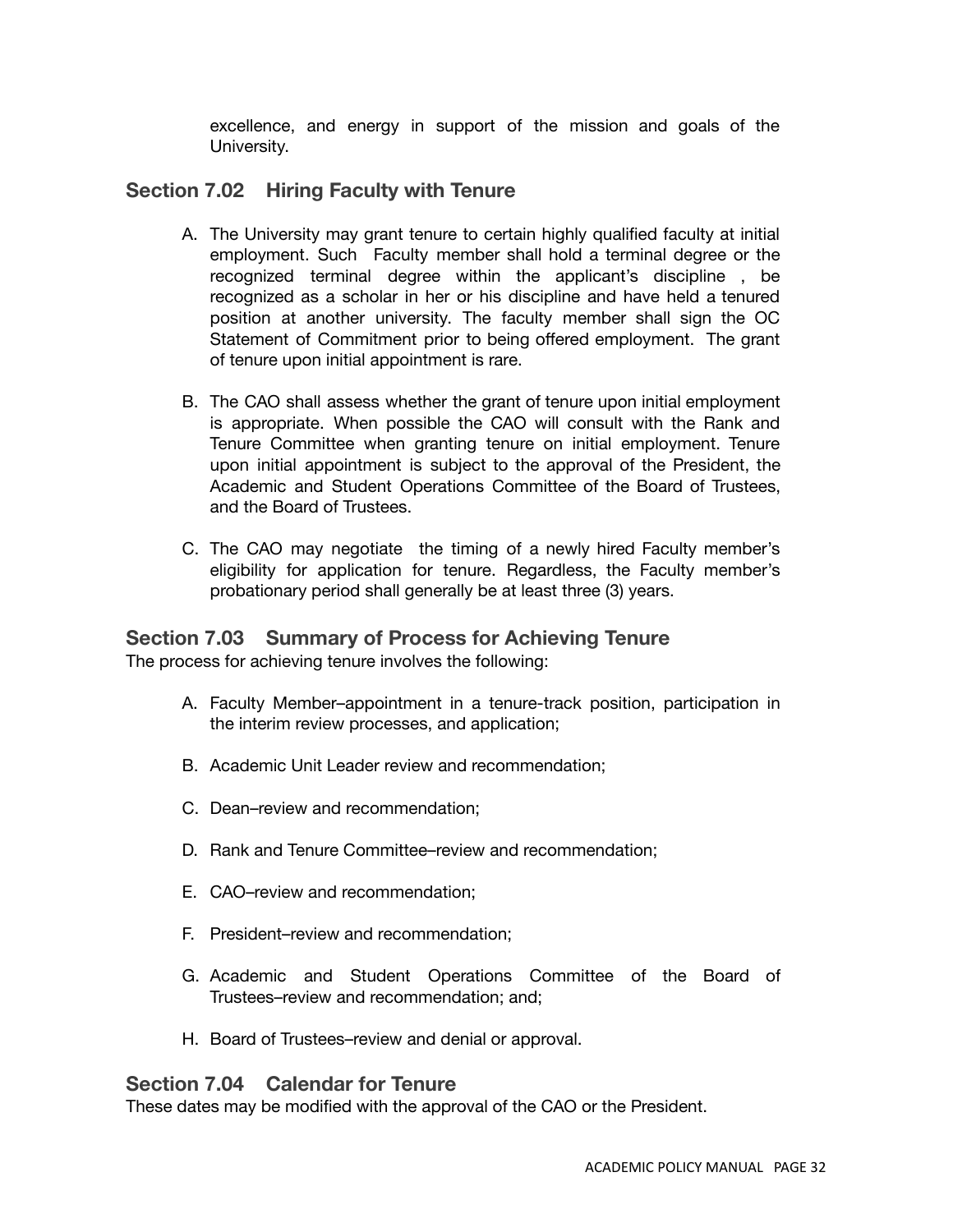# A. **Appointment and Calculation of Years of Service.**

Faculty employment agreements shall clearly state that the appointment is tenure-track, regardless of whether the appointment occurs at initial employment or occurs later. . Years of service will be calculated from the actual start date, unless during the hiring process the CAO clearly communicates in writing in the employment agreement that credit for years of service will be granted. Faculty hired on start dates other than the fall semester may not be awarded tenure on the half-year. Faculty with part- time agreements for part or all of their time served must have worked the equivalent of a full load for the required period of time.

# **Years 1-5** Pre-tenure annual reviews (see below).

**Year 5** Applicants for tenure should observe the following dates. In extraordinary circumstances, the CAO may grant an exception.

- 1. **April 1**: Unless granted a prior exception by the CAO, applicants for tenure shall (1) submit a Letter of Intent to Apply for Tenure to the CAO no later than midnight April 1, during the Applicant's fifth (5th) year of teaching or professional responsibilities at Oklahoma Christian University; (2) Request letters of recommendation from the academic unit leader and dean. The Applicant is responsible for providing supporting documentation for the academic unit leader or dean to prepare the letter of recommendation according to the specifications of the Rank and Tenure Committee; (3) The Applicant shall request the academic unit leader to determine whether a majority of the tenured faculty within the Applicant's academic unit support the Applicant's application for tenure; and (4) Request classroom observations by relevant colleagues as deemed appropriate. Upon receipt of the Letter of Intent, the CAO will: (1) notify the the Rank and Tenure Committee Chair; (2) schedule evaluations of the Applicant by the academic unit leader, dean, students, and self; and (3) provide to the Faculty member the Guidelines for Rank and Tenure application, which list all pertinent portfolio requirements, procedures, and deadlines.
- 2. **July 15**: All letters of recommendation, evaluations, and observations from University personnel (and conferences concerning those measures) must be completed and made available to the Applicant no later than July 15 of the summer before consideration, or as soon as reasonably practicable thereafter once the recommender has had the opportunity to review the portfolio. The academic unit leader or dean may request an abbreviated portfolio or other materials in advance of the deadline to assist in preparing and submitting the letters of recommendation. Each letter of recommendation shall specifically address each of the Committee's criterion for tenure, as well as provide any other information deemed appropriate.
- 3. **August 1**: Faculty members must upload their formal Application for Tenure, along with their complete portfolio (see below), no later than August 1.
- 4. **January 15**: The CAO shall submit to the President a recommendation,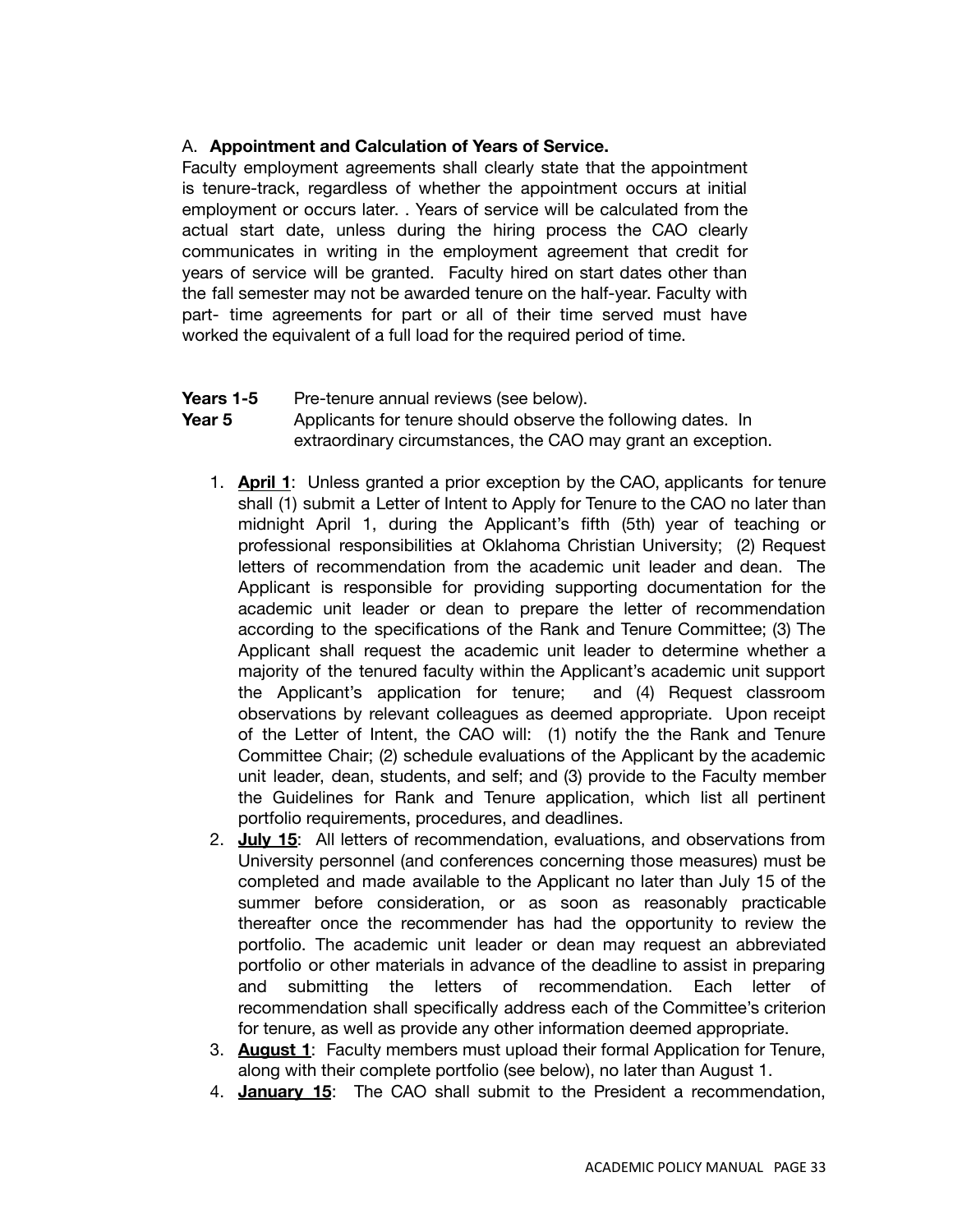along with the recommendation of the Rank and Tenure Committee and all supporting materials and explanations, no later than January 15.

- 5. **March 15**: The President shall interview the applicant and submit to the Academic and Student Operations Committee of the Board of Trustees a recommendation, along with the recommendations of the CAO and the Rank and Tenure Committee, and all supporting materials no later than March 15, or ten (10) days prior to the Board of Trustees spring Board meeting, whichever is earlier.
- 6. **Board Spring Meeting**: The Academic and Student Operations Committee of the Board of Trustees shall review the recommendations and supporting materials and make its recommendation to the Board of Trustees. At its option, the Academic and Student Operations Committee of the Board of Trustees may require a candidate for tenure to meet with the committee. Generally, the Board of Trustees will review the recommendations and make a final decision regarding whether or not to grant tenure, during its first meeting following March 15.

# **Section 7.05 Confidentiality**

All participants in the tenure process shall maintain the strictest of confidences with regard to deliberations, communications, and decisions, during the tenure review process.

# **Section 7.06 Granting of Tenure**

If the Board of Trustees concurs with the positive recommendation of the President and the Rank and Tenure Committee, then the decision shall be deemed approved and said approval shall be documented with the signatures of the President and the CAO and copies provided promptly to the applicant and to the Rank and Tenure Committee. The Board reserves the right to deny tenure.

# **Section 7.07 Effective Date**

Grants of tenure are effective at the beginning of the academic year following the Board of Trustees' approval. If approval is delayed beyond the beginning of an academic year through no fault of the applicant, the President may make the approval effective at an earlier date. If a tenure approval occurs after a Faculty agreement is issued, then a revised Faculty agreement will be prepared, and appropriate tenure language adjustments will be made promptly following the final approval. The granting of tenure does not affect the salary of the Faculty member.

# **Section 7.08 Pre-Tenure Annual Reviews**

Tenure-track Faculty will be scheduled for comprehensive annual reviews with the academic unit leader and the dean during the spring term each year of the pre-tenure period. While these reviews will play a role in tenure decisions, their primary purpose should be to provide the Faculty member with an annual assessment of her or his quality of teaching or professional responsibilities and contribution to the mission of the University and with specific goals and methods to improve that performance and contribution, where appropriate.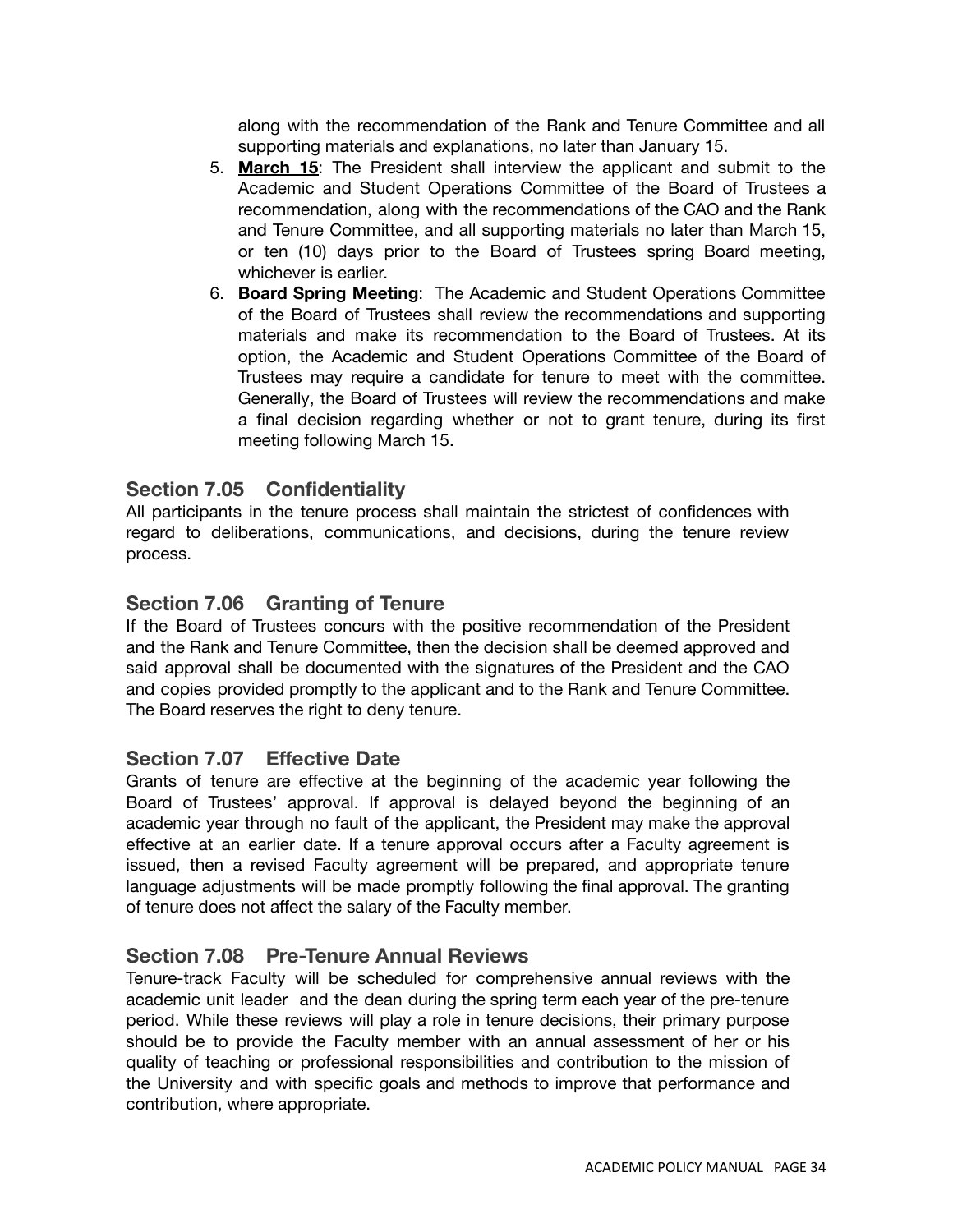- A. Prior to each of these reviews, the Faculty member may submit materials that she or he believes are helpful to the academic unit leader and the dean in making an accurate evaluation of her or his performance.
- B. The academic unit leader and the dean may also consider the Faculty member's student evaluations, academic unit leader and dean's evaluations, copies of which will be provided to the Faculty member at least one week in advance of the review meeting(s).
- C. The academic unit leader and dean are encouraged to visit one or more classes taught by the Faculty member to have additional information regarding the Faculty member's progress. Copies of all materials submitted by the Faculty, evaluations of Faculty and any minutes of Faculty review meetings will be put in the Faculty member's personnel file and are available to the Rank and Tenure Committee considering the Faculty member's application for tenure.

# **Section 7.09 Qualification for Tenure**

Tenure is not automatic. Prior to appointment to a tenured position, a Faculty member, including Faculty Librarians, must have proven ability as both a Christian scholar and teacher and as a significant contributor to the mission of the University. Evidence of scholarship, teaching ability, service, collegiality, and commitment to and support of the mission is detailed in the *Academic Policy Manual* **Quality of Work**. Additional required qualifications of Faculty seeking appointment to a tenured position are as follows:

- A. The Faculty member shall have observed and continue to adhere to the requirements for appointment to the Faculty of Oklahoma Christian University.
- B. The Faculty member shall have consistently conducted her or his behavior in a manner consistent with the OC Covenant, have annually affirmed belief in the University core religious beliefs expressed in the OC Statement of Commitment, and be an active member of a local church, as attested by a letter from the Faculty member describing her or his membership and participation and by a letter from the congregation's leadership.
- C. Unless otherwise determined by the CAO in compliance with other portions of this policy manual, the applicant must apply for tenure during the fifth (5th) year of service in a tenure-track position. The applicant shall defend her or his application during the the sixth (6th) year of service in a tenure-track position. An exception may be granted by the CAO for good reason shown by the Faculty member seeking a deferral prior to the autumn launch of tenure reviews by the Rank and Tenure committee. Unless a for cause exception is granted by the CAO, this deferral shall be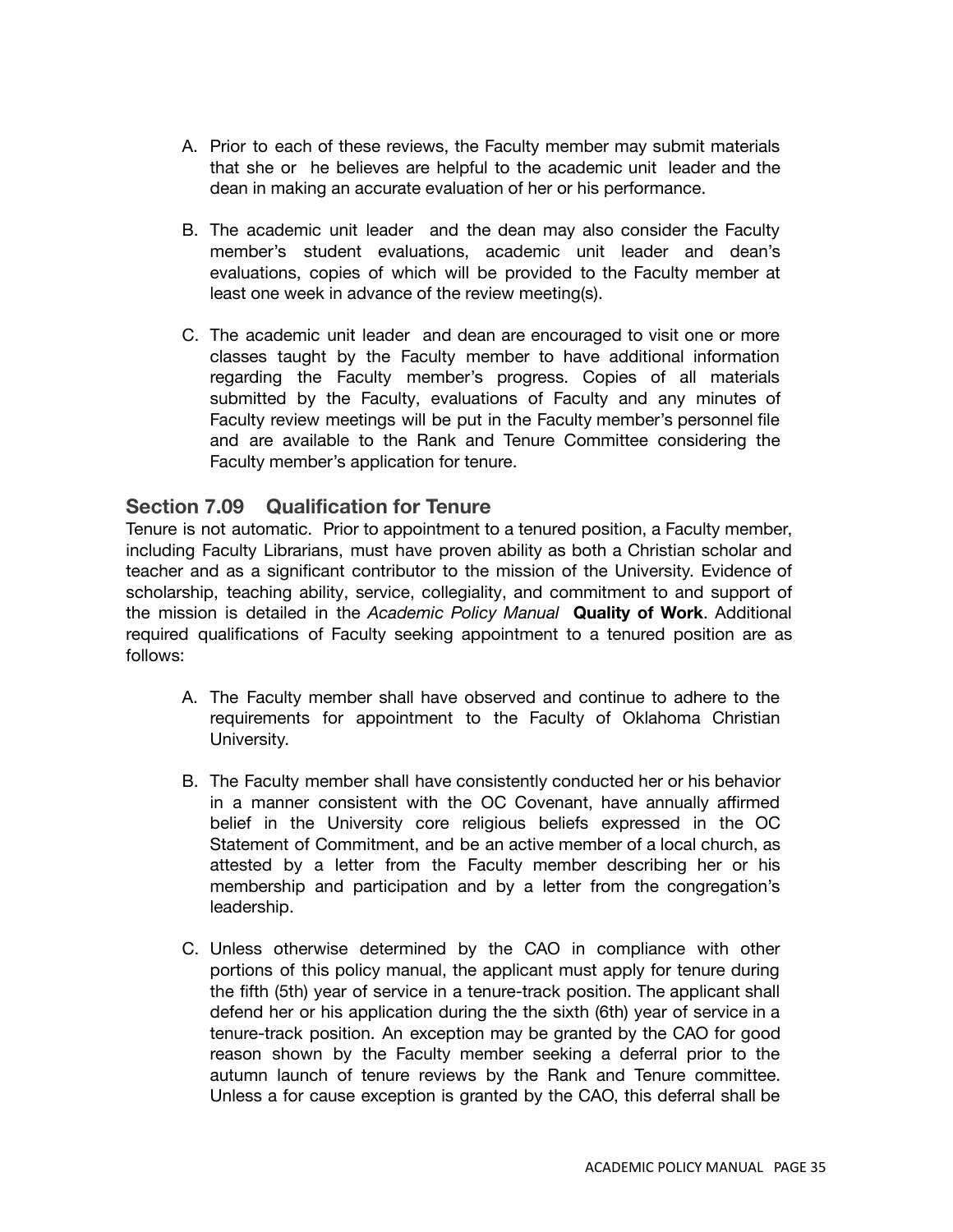in force for one (1) calendar year only, during which time the Faculty member shall a) seek an additional extension; or b) apply for the Tenure cycle immediately following the deferral. Following the eighth (8th) year of service, the applicant will be classified as non tenure-track. The President may grant an exception allowing the Faculty member to re-enter tenure track status, but application for tenure must begin in the next cycle following the date on which the exception is granted and no further exceptions, extensions, or appeals shall be granted.

- D. The Faculty member shall have taught full-time at the collegiate level for six (6) years in a series of appointments in a tenure-track position to be eligible for tenure. Exceptions may be recommended by the CAO and approved by the President.
- E. The Faculty member shall be evaluated according to this Tenure Policy, the **Quality of Work** criteria, and other applicable policies in the *Employee Policy Manual*.
- F. The Faculty member shall have earned the terminal degree for her or his field. The CAO, in collaboration with the dean of the appropriate college and the Rank and Tenure Committee, may determine that a Faculty member without a terminal degree has professional qualifications that equal or surpass those usually achieved with a terminal degree. The CAO will indicate this determination in a letter to the Faculty member, and a copy of the letter will be placed in the Faculty member's personnel file, and provided to the Rank and Tenure Committee.

### **Section 7.10 Tenure Application Procedures**

The procedure for seeking tenure will follow the Calendar for Tenure above and will include the following:

A. The applicant's academic unit leader (or dean, in those academic units having no chair or where the chair is seeking tenure) will meet with the tenured members of the academic unit to determine whether they will support the Faculty member's application for tenure. The academic unit leader, with approval of a majority of the tenured members of the academic unit, will send a recommendation concerning appointment with tenure to the Rank and Tenure Committee, with copy to the applicant, the dean, and the CAO, on or before the date specified in the calendar above. The recommendation will include a statement regarding whether a majority of the tenured members of the academic unit support the Faculty member's application for tenure. The dean of the college will also send a recommendation concerning appointment with tenure to the Rank and Tenure Committee, with copy to the applicant and the CAO, on or before the date specified in the calendar above. (Note: Recommendations may be either positive or negative. A negative recommendation from the academic unit or the dean must include the reasons for the negative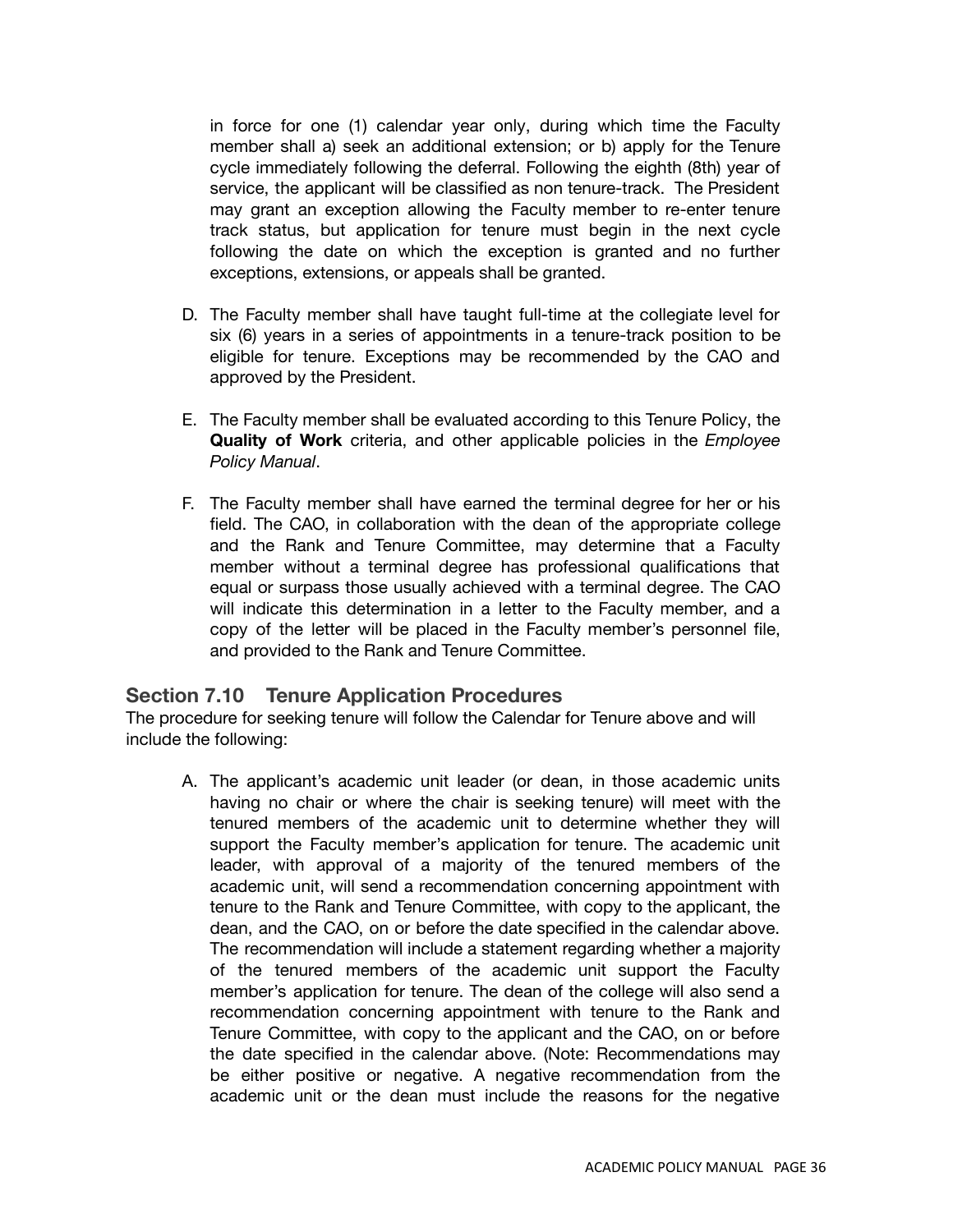recommendation. This negative recommendation alone cannot block the continuation of the process.)

- B. The Rank and Tenure Committee may gather any additional information it deems necessary, and, if the recommendations are conflicting or negative, the committee shall give the candidate an opportunity to be heard. The Rank and Tenure Committee will make its recommendation to the CAO and the President on or before December 1.
- C. After receiving the Rank and Tenure Committee recommendation the CAO may either agree or disagree with the committee's recommendation. If the CAO does not concur, she or he will give the committee a written statement of the reasons for disagreeing with the committee's decision and will meet with the committee to discuss those reasons. If, after meeting with the committee, the CAO still disagrees with the committee's decision, the CAO shall forward to the President both the formal recommendation of the Rank and Tenure Committee and the CAO.
- D. Prior to forwarding the names of tenure candidates to the Board of Trustees, the President, CAO, and the dean of the appropriate college will individually or collectively interview each Faculty member applying for tenure to determine her or his compatibility with and commitment to the spiritual mission and purposes of the University. Among the factors to be evaluated are the applicant's active membership in a local church, annual affirmation of basic biblical views as articulated in the Statement of Commitment, integration of faith and learning, and commitment to teaching and mentoring students and promoting the spiritual and academic mission and purposes of the University. The applicant is required to write a statement addressing these matters, which shall be included in the original portfolio submitted to the CAO. Commitment to and compatibility with the spiritual and academic mission and purposes of the University are required for employment and tenure.
- E. If the President, CAO, or dean disagrees with the recommendation of the Rank and Tenure Committee, that individual or those individuals will present a written explanation of their objections to the Rank and Tenure Committee and will then meet with the committee to discuss the reasons. The President may overrule the objections of either the CAO or the dean. If after the meeting the President supports the application for tenure, then the President's recommendation , along with Rank and Tenure Committee recommendation and the application (portfolio, recommendations, statement of faith, etc.) shall be forwarded to the Academic and Student Operations Committee of the Board of Trustees. If, after meeting with the committee, the President disagrees with the committee's favorable recommendation, the application will terminate unless the applicant appeals as provided in this policy.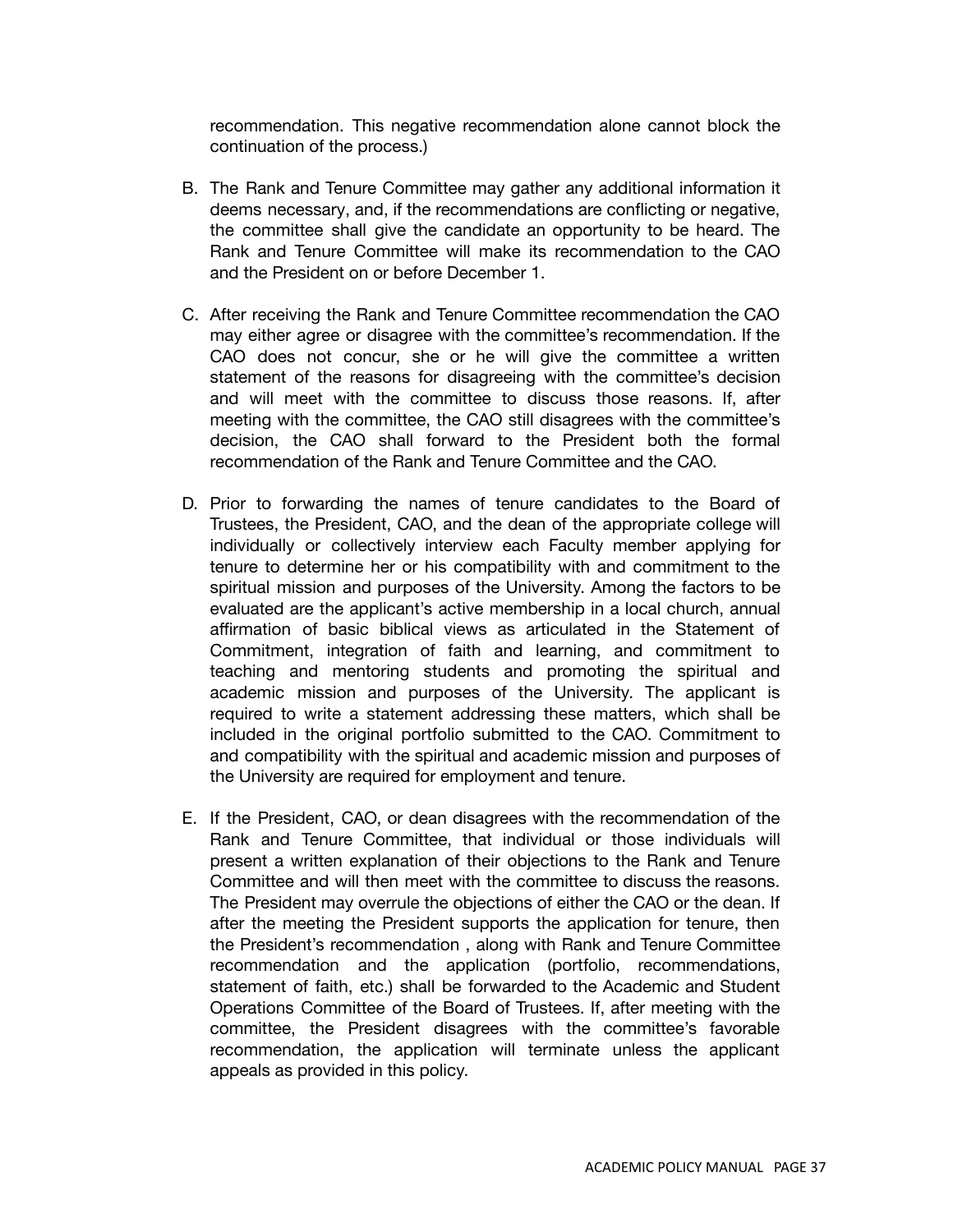- F. At the election of the Academic and Student Operations Committee of the Board of Trustees the applicant, the academic unit chair/associate dean, the dean, the CAO, the President, and/or the entire Rank and Tenure Committee shall meet with the Academic and Student Operations Committee to discuss the application. If the Academic and Student Operations Committee of the Board of Trustees denies tenure for an applicant that was recommended by the Rank and Tenure Committee or the President, the Academic and Student Operations Committee will provide a written statement to the Rank and Tenure Committee and to the applicant explaining the reasons for denial. That letter will be part of the applicant's permanent personnel file.
- G. A Faculty member who receives a negative recommendation at any level has the right to request reconsideration by the person or body making the negative recommendation and to submit evidence to that person or body which she or he believes is helpful toward an adequate reconsideration. A request for reconsideration may be made only once at each level and shall be made no later than 15 days after the negative recommendation is originally communicated to the applicant. A Faculty member may appeal a negative decision by the President to the Academic and Student Operations Committee of the Board of Trustees.
- H. The Academic and Student Operations Committee of the Board will consider the application for tenure and forward its recommendation to the full Board of Trustees. The Board of Trustees may interview candidates recommended for tenure before voting on the Board Committee's recommendation. The Board of Trustees may approve or deny an application for tenure regardless of recommendations, and its decision is final and cannot be appealed.

## **Section 7.11 Failure to Achieve Tenure**

- A. If a Faculty member does not achieve tenure during or before the seventh (7<sup>th</sup>) year of tenure-track employment, the CAO may allow the Faculty member's employment agreement to lapse, without renewal. The CAO will provide at least three (3) months written notice of non-renewal, or OC shall provide six (6) months' salary and benefits if the notice is less than three (3) months from the end of an academic-year.
- B. If after six (6) years in a tenure-track appointment, a Faculty member does not receive tenure, the CAO may offer an annually renewable year-to-year faculty employment agreement, with no rights of continuation beyond the year offered. Year-to-year employment does not imply a continuing offer of employment beyond the end of the specific written agreement. Such an agreement does not preclude reconsideration for tenure within the time frames allowed. Any reconsideration for tenure shall be initiated by the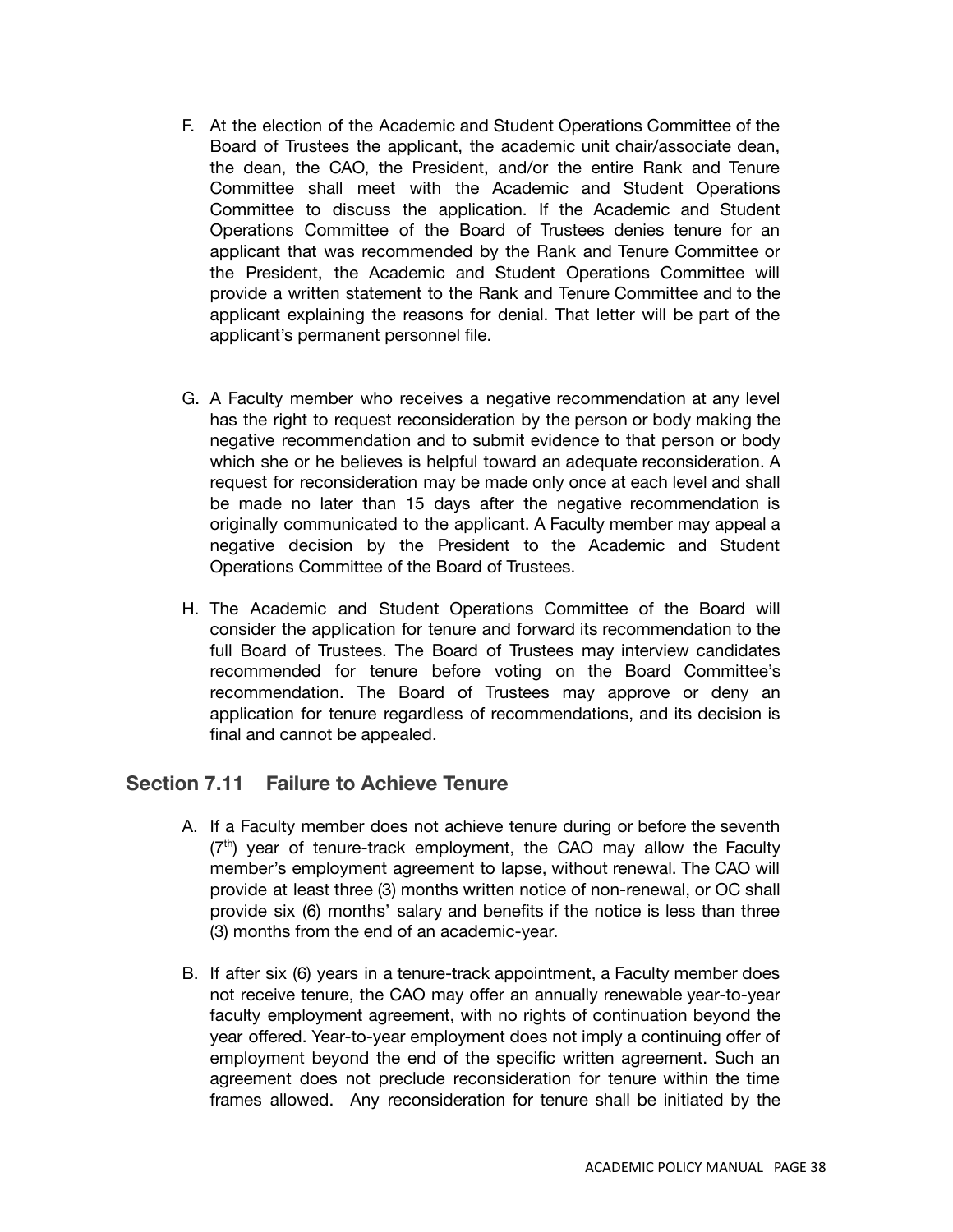appropriate dean or by the CAO.

## **Section 7.12 Post-tenure Review**

Tenure is a necessary and valuable tool to recruit, retain and advance its most talented faculty. At OC, tenure is entirely "owned" by the faculty. Often the period after tenure comprises more years in one's academic career than pre-tenure. This section will address those post-tenure years as well as the expectations of the University for them and help faculty know where they stand after being granted tenure. Post-tenure review should be non-punitive in nature. Focus should be on faculty development and the reinvigoration of careers.

Each post-tenured faculty member will submit a one-page document addressing their accomplishments in agreed-upon areas every four (4) years. The document will be submitted as a part of the routine annual review of each faculty member. The first post-tenure review will be a part of the fourth (4) annual review after tenure is granted and continue every four (4) years thereafter.

A list of acceptable "accomplishments" for post-tenure review is listed below. The list is expected to be dynamic and flexible. Accomplishments more specific to one's academic discipline can be added if the addition is requested at least one semester before a post-tenure review and approved by the CAO. Many accomplishments may be counted multiple times (see instructions in appendix for details). Any failure to reach the required number of accomplishments or meet the conditions above will place the post-tenured faculty member on a schedule of annual post-tenure reviews until the situation is remediated.

Paperwork to complete this review will be no more than one single-spaced page. Ancillary documents can be provided for proof if requested. The estimated time required to compile this report is less than an hour.

To implement this policy, the CAO will separate the existing post-tenured faculty into four equal groups and stagger them over the four years after adoption. Candidates in the first and second years will have the expectations pro-rated to two (2) or three (3) "accomplishments" respectively. Each newly tenured faculty member will have his/her first post-tenure review four (4) years after being granted tenure and will be expected to log the full five (5) qualifying accomplishments.

Possible accomplishments Each post-tenured faculty member will achieve at least five (5) "accomplishments" from the events listed below every four years. Asterisks indicate activities that count for more than one accomplishment. Negotiable items will be based on the scale of the accomplishment and in some cases a significant achievement might count for two or three accomplishments.

- A. Service on a campus-wide "standing" committee as laid out in the Academic Policy Manual.
- B. Service as an elected representative on the OC Faculty Association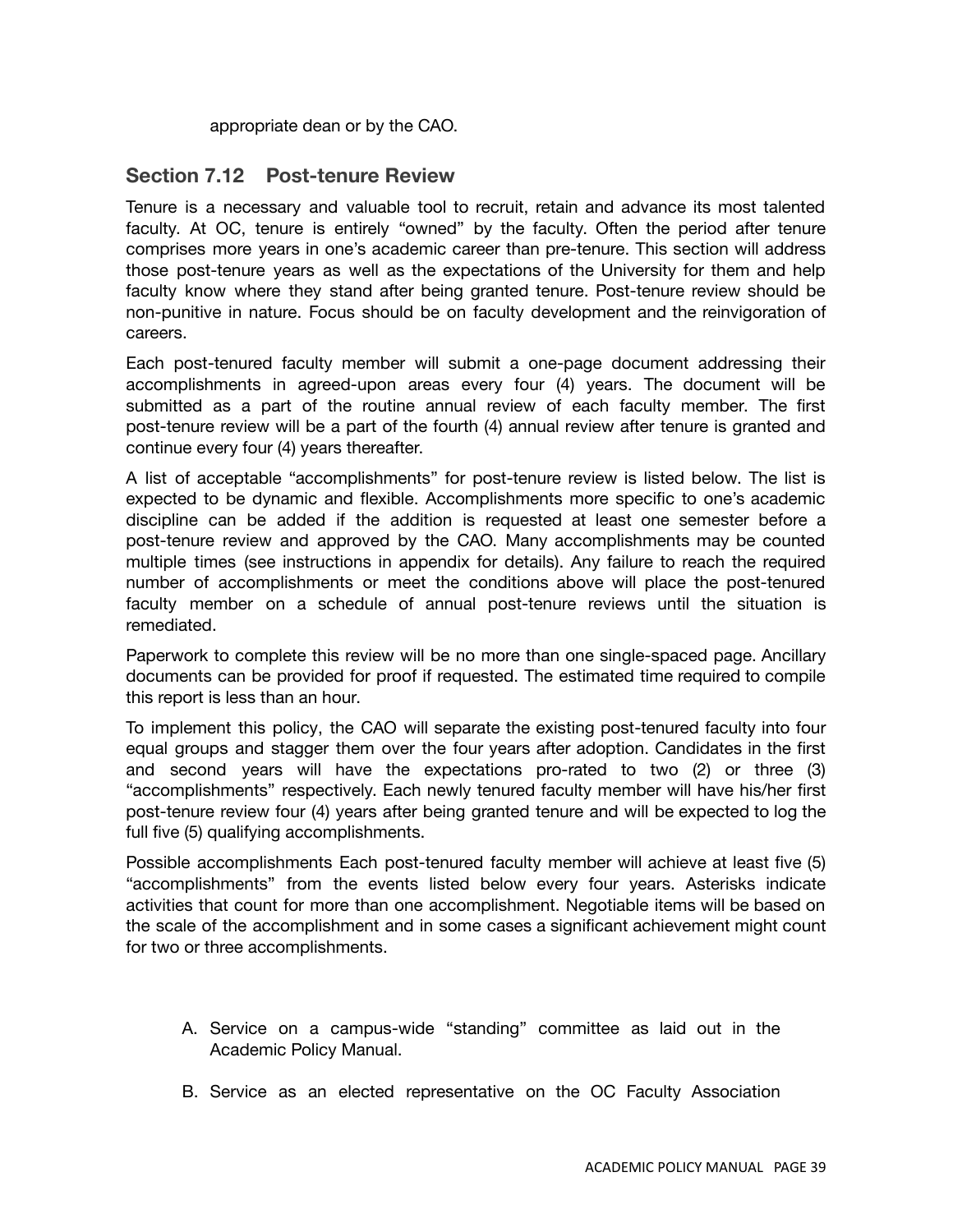Executive Committee.

- C. Service as an elected officer on the OC Faculty Association Executive Committee.
- D. Serving on a major academic society's committee.
- E. Service as chair of a department or division.\*
- F. Attendance at a major conference without presentation duties.\*
- G. Presiding or participating on a panel at a major conference.
- H. Delivery of a paper at a major (International/National) conference.\*\*
- I. Publication of a paper in a refereed journal.\*\*
- J. Publication/Acceptance of an authored or edited book.\*\*
- K. Having a chapter published in an edited book.\*\*
- L. Applying for a significant foundation or government grant.
- M. Securing outside funds of more than \$2000 for department projects.
- N. Securing a research grant or major foundation award (above \$2,000) for the campus.\*\*
- O. Sponsoring undergraduate research opportunities involving students over at least an eight (8) week period in the summer on campus.
- P. Advising without compensation such groups as student academic societies, Outreach, etc.
- Q. Arts activities such as a gallery show, a dramatic production, audio recording, films, music publishing, etc. outside of the faculty member's compensated duties (negotiable).
- R. Sponsoring a study-abroad activity.\*\*
- S. Preparing a new course or modifying an existing course for online delivery.\*
- T. Hosting of an academic event that brings high school or college students to campus.
- U. Performing community service in a significant way that benefits the young,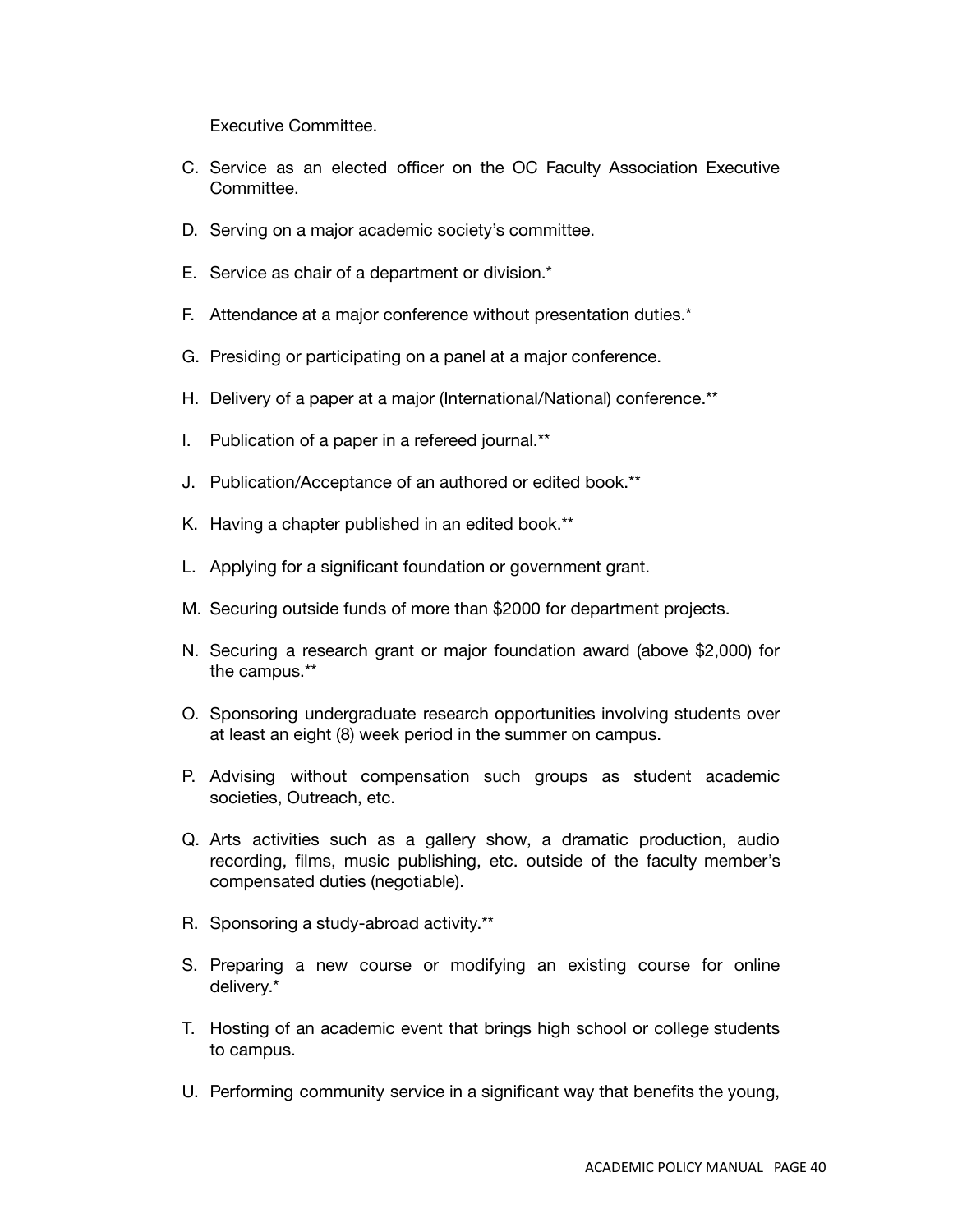the poor, or the elderly and involves OC student volunteers.

- V. Being the originator and continuous facilitator of an ethos-approved recurring event.
- W. Serving in a leadership position in a local church, such as an elder, deacon, preacher, ministry leader, or teacher on an ongoing basis.
- X. Sponsorship of a men's or women's social service club.\*
- Y. Winning an award from a professional society for service to the discipline.
- Z. Other accomplishments as agreed on by the CAO, the dean and the faculty member.
- AA.Creating marketing materials, such as advertising and/or graphic design for the university, colleges, and/or departments, in conjunction with the Marketing Office.
- BB. Creating marketing materials, such as advertising and/or graphic design, for clients, within the letter and spirit of the University Conflict of Interest policy.
- CC. Networking with the industry through field trips, guest speakers, and panelists critiquing student work.
- DD. Visiting high schools and high school portfolio reviews to recruit prospective students.
- EE.Creating marketing material to present to prospective students at high schools, special events, and university visits, in conjunction with the Chief Communications Officer.
- FF. Restructuring degree programs and course content to meet industry standards for employment.
- GG. Working with students in the selection and submission of their art/design work to national shows and following up to ensure they've entered the competitions.
- HH. Service to the church and service to the community.
- II. Completing a certification program through the North Institute or through a certificate granting institution such as Online Learning Consortium.
- JJ. Teaching of extended hours for one or more semesters to meet needs in the department.\*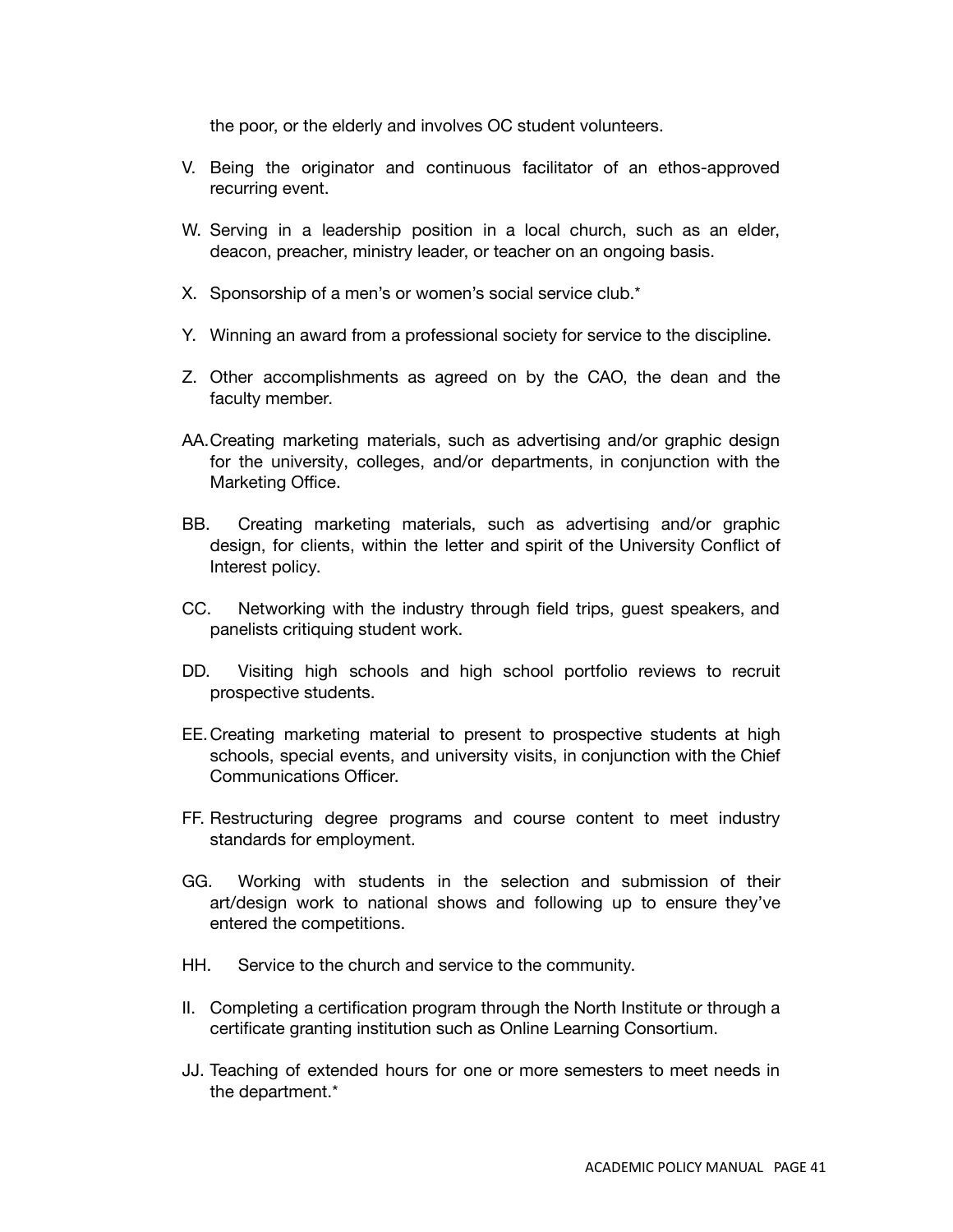\*one time only/four years, \*\*counts as two accomplishments

## **Section 7.13 Dismissal for Institutional Circumstances**

- A. Tenured Faculty may be dismissed in the following Institutional Circumstances:
	- 1. **Reduction or elimination of programs**; or

Reduction or elimination of programs may necessitate the dismissal of tenured Faculty. Judgments regarding which programs should be reduced or eliminated and the resulting impact on faculty employment shall be at the discretion of the CAO. Notwithstanding, such decisions shall be made on the basis of bona fide educational, mission, and/or financial plans or needs of the University or the program. In cases of reduction or elimination of programs, no showing of financial exigency is required. Notwithstanding, the University's internal Academic Affairs Committee shall review the impact of such dismissal on related departmental programs. This committee review shall be completed within 30 days following the date of presentment. The committee may submit a written recommendation to the President prior to final determination.

#### 2. **Enrollment decline**; or

Enrollment decline may necessitate the dismissal of tenured Faculty. In the case of enrollment decline, the enrollment numbers and financial impact on the University shall be provided with the rationale for dismissing tenured Faculty.

## 3. **Demonstrable Financial Exigency**.

A demonstrable financial exigency may necessitate the dismissal of tenured Faculty. If a demonstrable Financial Exigency exists, University financial statements shall be provided prior to the dismissal of tenured Faculty.

- B. The following provisions provide additional guidance on the process for dismissal of tenured faculty members:
	- 1. Tenured Faculty will only be dismissed after all full-time non-tenured Faculty in the tenured Faculty member's discipline have been dismissed and there is still a financial or academic necessity to dismiss Faculty in the discipline, unless retaining the tenured Faculty member will result in a distortion of the academic program.
	- 2. If tenured Faculty are to be dismissed for institutional Circumstances, the decisions for which tenured Faculty are to be dismissed shall take into consideration the academic needs of the institution, the overall contribution of the Faculty to the mission of the University, and the relative longevity of the tenured Faculty.
	- 3. When it is anticipated that a Faculty member will be dismissed for the institutional reasons specified above, the potentially affected Faculty member shall be given as much notice as is practicable.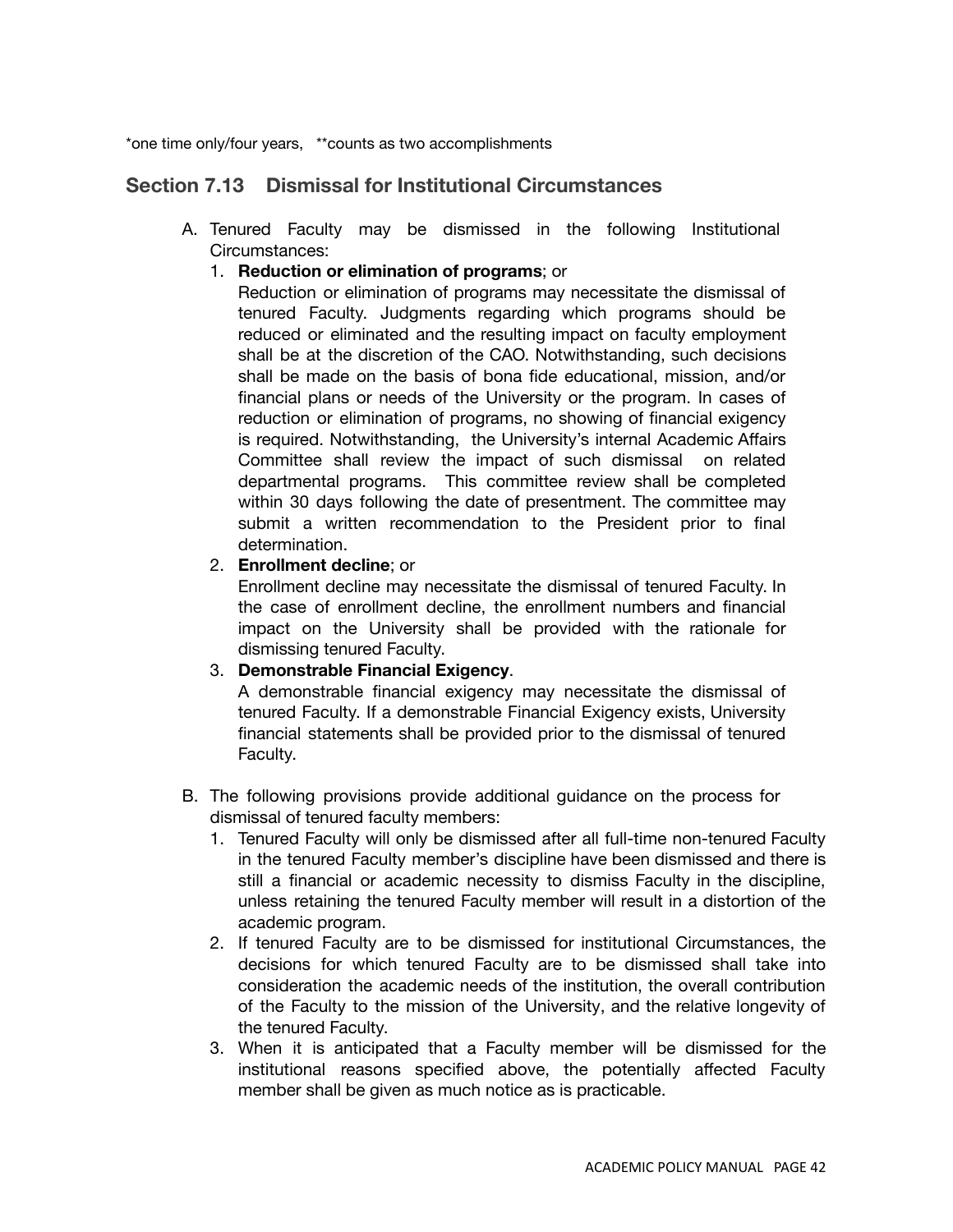- 4. The University will make reasonable efforts to employ the dismissed Faculty member in another useful position. Employment is not guaranteed nor, if so placed, is she or he guaranteed the salary of the former position. If the placement is not in the same field of specialization and in the same department, school or college, tenure will terminate, though if qualified the Faculty member may apply for tenure in the new position. The academic quality of the University and its programs shall not be compromised by offering tenured Faculty members positions for which they are not well qualified.
- 5. A tenured Faculty member who is dismissed for institutional reasons shall be offered an opportunity to return to a tenured position in the department if, within three years after dismissal there is a tenure-track position opened within the department for which the dismissed Faculty member is qualified.

## **Section 7.14 Dismissal for Personal Circumstances**

- A. Tenured Faculty may be dismissed in the following Personal Circumstances:
	- 1. Gross misconduct, moral turpitude, other conduct contrary to the mission and purposes of the University as stated in the Oklahoma Christian Covenant and other official, public documents, or failure to annually affirm in writing her or his belief in the University's sincerely held religious beliefs articulated in the Statement of Commitment.
	- 2. Inactive membership or token attendance at a local church.
	- 3. Disregard of the policies and values of the University.
	- 4. Professional incompetence, neglect of duty, or lack of diligence in the performance of her or his duties.
	- 5. Disregard of the conditions and expectations of tenured Faculty as described in the Tenure Policy and **Quality of Work** expectations.
	- 6. Clear and convincing evidence (i.e. it is substantially more likely than not) that the Faculty member cannot fulfill the terms and conditions of the employment agreement based on incapacity, even with the provision of reasonable accommodation. Tenured instructional Faculty must continue teaching a full load.
- B. When the CAO determines to terminate the employment of a tenured Faculty member for Personal Circumstances based on bullet points 4-6 above, the Faculty member may immediately request in writing that the Rank and Tenure Committee review and comment regarding the CAO's decision, within ten (10) business days of receiving notice of intent to terminate employment. No such review exists for termination of employment based on gross misconduct, moral turpitude, conduct contrary to the mission and purposes of the University or failure to annually affirm in writing belief in the University's sincerely held religious beliefs articulated in the OC Statement of Commitment, or disregard of the University policies and values.
	- 1. The CAO must inform the tenured Faculty member in writing of the reason(s)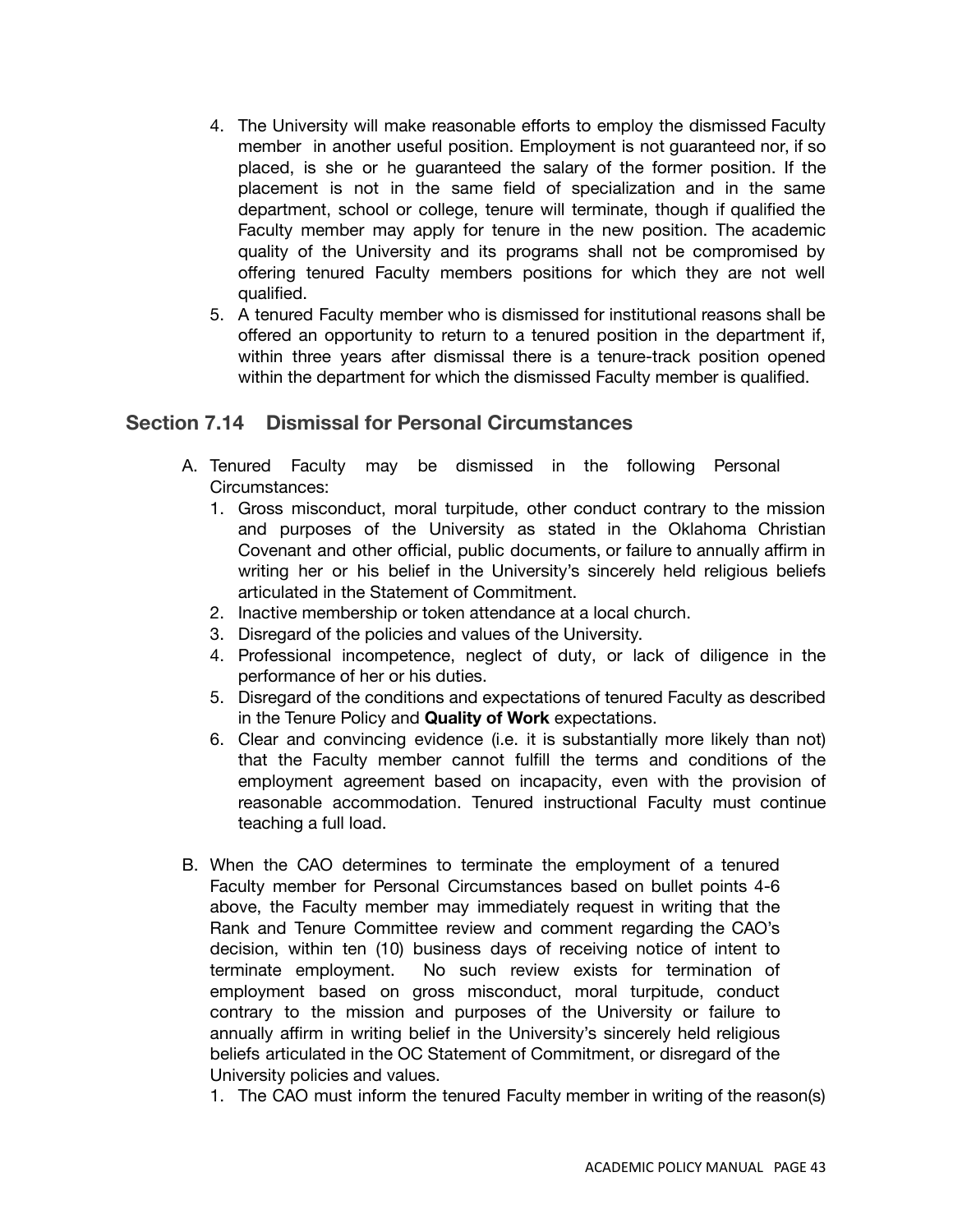for the termination of employment.

- 2. The tenured Faculty member may speak on her or his own behalf before all bodies or individuals reviewing the CAO's decision.
- 3. The tenured Faculty member may be accompanied by a person of their choosing, however this individual will not be allowed to speak or comment during the meeting. If an attorney accompanies the Faculty member, the attorney must provide notice to the Chief Legal Counsel of their intent to attend.
- 4. If after this meeting, the CAO determines to terminate the employment of a tenured Faculty member, the CAO will inform the tenured Faculty member of the decision in writing and advise the tenured Faculty member of the specific reasons for that decision.
- C. The tenured Faculty member may appeal the employment termination to the President. The President may, in the President's sole discretion, uphold the CAO's decision or impose discipline short of termination of employment.
- D. Notwithstanding any statement herein, a tenured Faculty member whose employment is terminated for Personal Circumstances retains the right to any dispute resolution process provided in the tenured Faculty member's employment agreement.

# **Article VIII. Faculty Evaluation**

## **Section 8.01 Faculty Evaluation Process**

Faculty evaluation consists of three major components: (1) student evaluation, (2) self evaluation, and (3) evaluation by the Faculty member's academic supervisor. The evaluation highlights areas for Faculty development and decisions concerning rank, tenure, and other administrative matters. The faculty evaluation process requires the active involvement of the faculty member and is designed to evaluate all aspects of the faculty member's work. The following Faculty evaluation process is carefully documented and informs decision making with regard to rank increases, application for tenure, and potential merit pay.

### A. **Evaluation of Tenured and Tenure-Track Faculty**

- 1. Student evaluation annually in all classes taught during the fall and spring semesters.
- 2. Annual self-evaluation.
- 3. Academic supervisor evaluation in consultation with the CAO.

### B. **Evaluation of Adjunct and Non Tenure-Track Faculty**

All classes taught by adjunct and non tenure-track faculty will be evaluated each semester by students. The academic supervisor should meet with these faculty as appropriate to discuss performance

## **Section 8.02 Student Evaluations**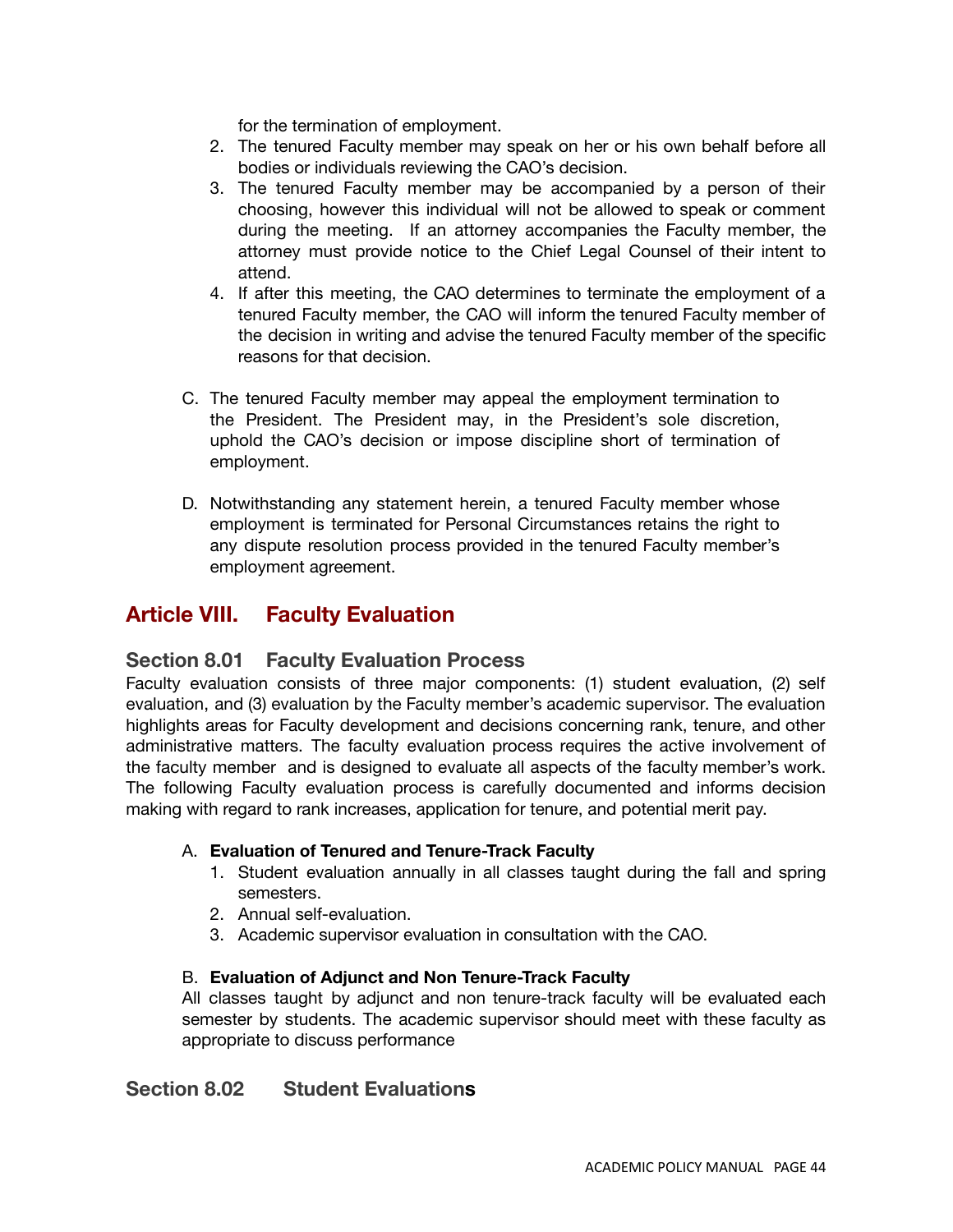Student evaluations consist of questions concerning the teaching and content of the course; a section for optional questions at the discretion of the faculty member and/or the academic supervisor; optional demographic questions; and short answer questions.

- A. Analysis of the results allow comparisons across different subgroups of the campus.
- B. Student evaluation helps the faculty member improve the course.
- C. General short answer questions provide students the opportunity to elaborate on concerns or ideas about the class.
- D. The goal of student evaluations is to improve teaching.
- E. To enhance the usefulness of the evaluation, faculty may provide supplemental questions tailored to each course.
- F. Results of evaluations will be available electronically to the faculty member, the academic supervisor, dean, and the Cao the day after all grades are filed.

### **Section 8.03 Self-Evaluation**

Each year, the Faculty member will provide a self-evaluation or summary of activities for the year and prepare to discuss the year's activities with the academic supervisor and/or CAO during the annual evaluation interview. Particular attention should be given to the following:

- A. Teaching or Professional Responsibilities
- B. Advising
- C. Scholarly activity for the year
- D. Committee activity
- E. Church involvement
- F. Support of the University to include an assessment of attendance at chapel and Faculty meetings
- G. Progress toward any goals set for the year.

## **Section 8.04 Academic Unit Leader's and Dean's Evaluation**

The academic supervisor or academic unit leader in consultation with the dean or CAO, will annually complete the University Faculty Evaluation form for each Faculty member in her or his academic unit. Deans will complete the Faculty Evaluation form for each academic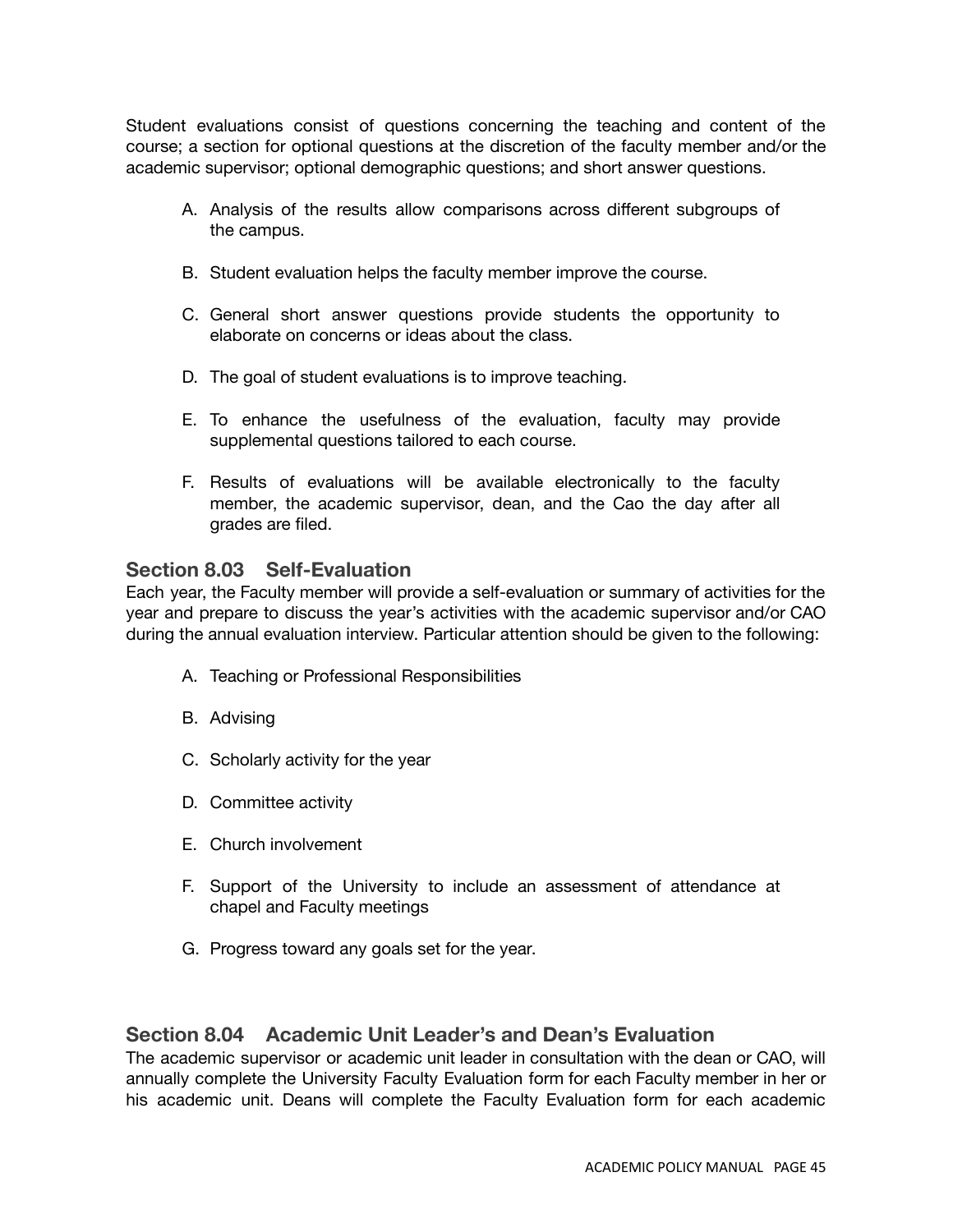supervisor or academic unit chair.

- A. This evaluation will reflect the results of the other two elements of the evaluation and should summarize the evaluation of the Faculty member relative to the **Quality of Work** and other faculty requirements.
- B. This evaluation is typically conducted during the spring semester. The academic supervisor, academic unit leader, dean, or CAO may notify the Faculty member in writing if a need exists to conduct an evaluation at other times during the year.

### **Section 8.05 Faculty Evaluation Interview**

- A. Each academic supervisor, academic unit leader or dean will conduct an annual evaluation interview with each Faculty member, with her or his dean or the CAO present. This interview is the key to the evaluation program.
- B. The academic supervisor, academic unit leader or dean will review the student evaluations and the self-evaluation prior to the meeting.
- C. The academic supervisor, academic unit leader or dean will discuss the various evaluation results and will then share the results of the evaluation with the Faculty member.
- D. The emphasis of the interview should be to determine needs and action plans for Faculty development.
- E. The academic supervisor, academic unit leader or dean will provide a written copy of the evaluation to the Faculty member and to the CAO.
- F. Deans will follow the same process for evaluation of academic supervisors, and academic unit leaders, with the CAO present.

## **Section 8.06 Appeal Procedures**

Any Faculty member who feels that she or he has not been fairly evaluated may submit a written appeal to the CAO within fifteen (15) business days of the interview date. The CAO will respond in writing within fifteen (15) business days from the day on which the appeal was received. If the evaluation results in employment action including failure to receive rank increase or tenure or termination of employment, the appeals process, if any, pertinent to those actions will be followed.

### **Section 8.07 Personnel Files**

Summaries of student evaluations and copies of all other evaluations shall become a part of the Faculty member's permanent personnel file.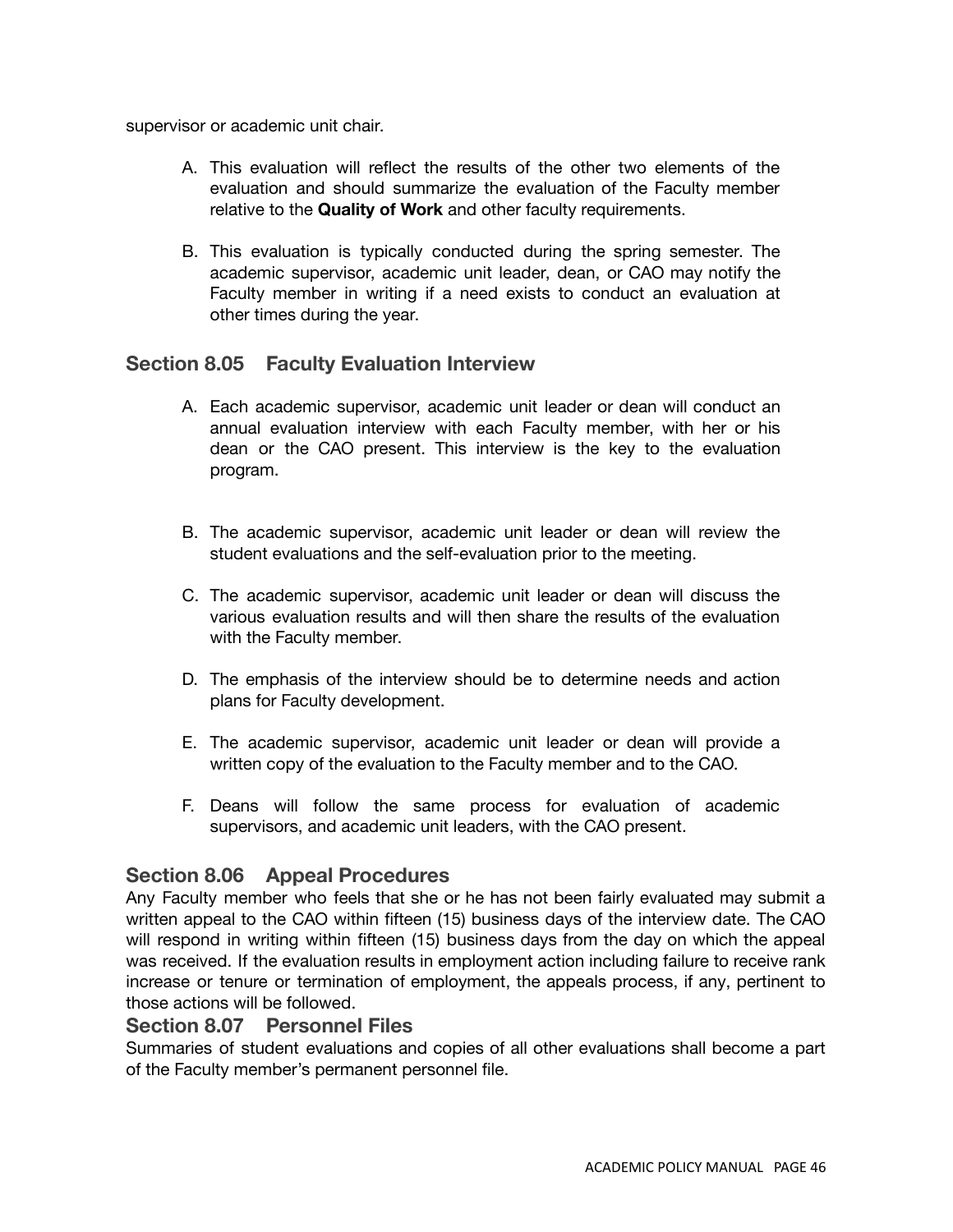# **Section 8.08 Orientation and Evaluation of New Faculty**

The CAO, the deans, and the academic unit leaders shall help new Faculty through the first one (1) to three (3) years of employment. Generally, the following schedule of meetings communications and assistance will be followed:

- A. Prior to the beginning of the fall term, the CAO will conduct an orientation for new Faculty members. The CAO or the Dean will periodically arrange additional training opportunities for new Faculty,throughout the year.
- B. Prior to the end of the fourth (4th) week of the fall term, the academic supervisor, or academic unit leader will meet with the new Faculty member and discuss courses (including reviewing the syllabus for each) and her or his success in dealing with students. For Faculty members teaching for the first time, the academic unit leader will discuss grading, testing procedures, clarification of course objectives, and procedures for self-evaluation. Other meetings can be agreed upon at the time.
- C. During the first term, the academic unit leader and the new Faculty member will meet to assess faculty performance. At that meeting the academic unit leader shall discuss the procedure of Faculty evaluation.
- D. Early in the new Faculty member's second term, the academic unit leader should meet with the new Faculty member to review the Faculty member's work, including student evaluations, and provide concrete written areas for improvement, if necessary.
- E. The academic unit leader shall conduct a face-to-face annual evaluation,typically during the spring semester.
- F. During the fall term of a Faculty member's second (2nd) year of employment, the academic unit leader and faculty member shall meet again to discuss and assess the Faculty member's first year's work.
- G. The academic unit leader shall conduct a face-to-face annual evaluation during the spring semester of the second (2nd) year, specifically to review the Faculty member's student evaluations and the dean's evaluation. This meeting should be a platform for establishing long-range goals for the Faculty member.
- H. Faculty evaluations are comprehensive and involve student evaluations, the Faculty member's self-evaluation, and the evaluation of the academic unit leader. The evaluation should pinpoint areas for Faculty development and provide guidance toward rank and tenure.

## **Article IX. Faculty Development**

Oklahoma Christian University supports and encourages development initiatives in advanced academic learning, teaching preparation, conference attendance, research, scholarly writing, sabbaticals, and other development venues. OC encourages all faculty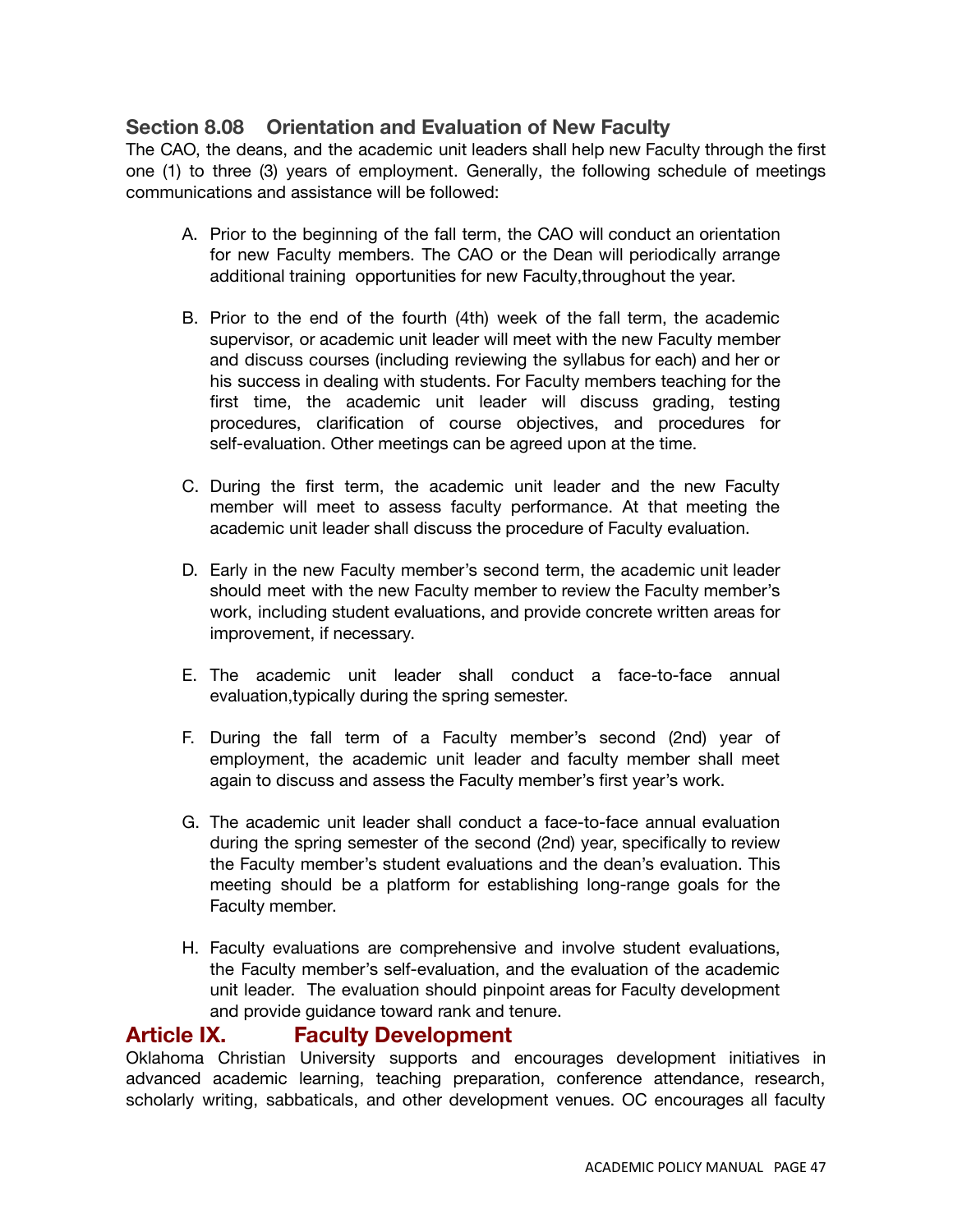members to continue growth in discovery, integration, application, and teaching. To this end, the CAO will ensure that a useful program for tenured and tenure-track Faculty enrichment is maintained, that access to funding is fair and equitable, and that all tenured and tenure-track Faculty are actively encouraged to participate in access to consideration for funding for opportunities Faculty seek on their own.

### **Section 9.01 Program Management**

#### A. Oversight

The CAO is responsible for Faculty development. The Rank and Tenure Committee may also play a role in recommending or arranging certain Faculty development programs or activities. Individual Faculty development is, however, ultimately the responsibility of each Faculty member. Academic supervisors, academic unit chairs, or deans will meet with each Faculty member on an annual basis to outline a development plan for the following year. This plan will help Faculty members meet their professional goals, allow each academic unit or school to identify Faculty development needs, and assist in funding allocation decisions.

#### B. **Development Opportunities**

Any activity that enhances the scholarly or pedagogical development of the individual Faculty member qualifies as "development." Faculty members are expected to pursue development opportunities and submit any activities to their academic supervisor, academic unit leader, or dean for inclusion in their individual development file. The CAO is responsible for making development opportunities known to the general Faculty and for informing the Faculty community regarding current Faculty development activities.

The individual development file will be used for four purposes:

- 1. To assist Faculty members in planning future development needs.
- 2. To assist the CAO in making strategic Faculty development funding decisions.
- 3. Academic supervisors, academic unit chairs, or deans will use the file as a tool to manage Faculty development needs as outlined in the Academic Policy Manual.
- 4. The file will be a ready resource to guide the Faculty member in preparing for rank and tenure decisions and for preparing for accreditation reviews when and where necessary.

#### C. **Development Funding Requests**

To apply for University funds to support Faculty development, the Faculty member must submit a Faculty Development Request Form to the academic supervisor, academic unit leader, or dean. The academic supervisor or academic unit leader will request the appropriate dean approve the request within three (3) weeks of receiving the request. The dean or CAO must make a formal decision regarding the request and notify the Faculty member no later than three (3) weeks from receiving the request. If the request is denied, the Faculty member will have 30 days to resubmit a revised request with additional justification to the appropriate dean. The dean will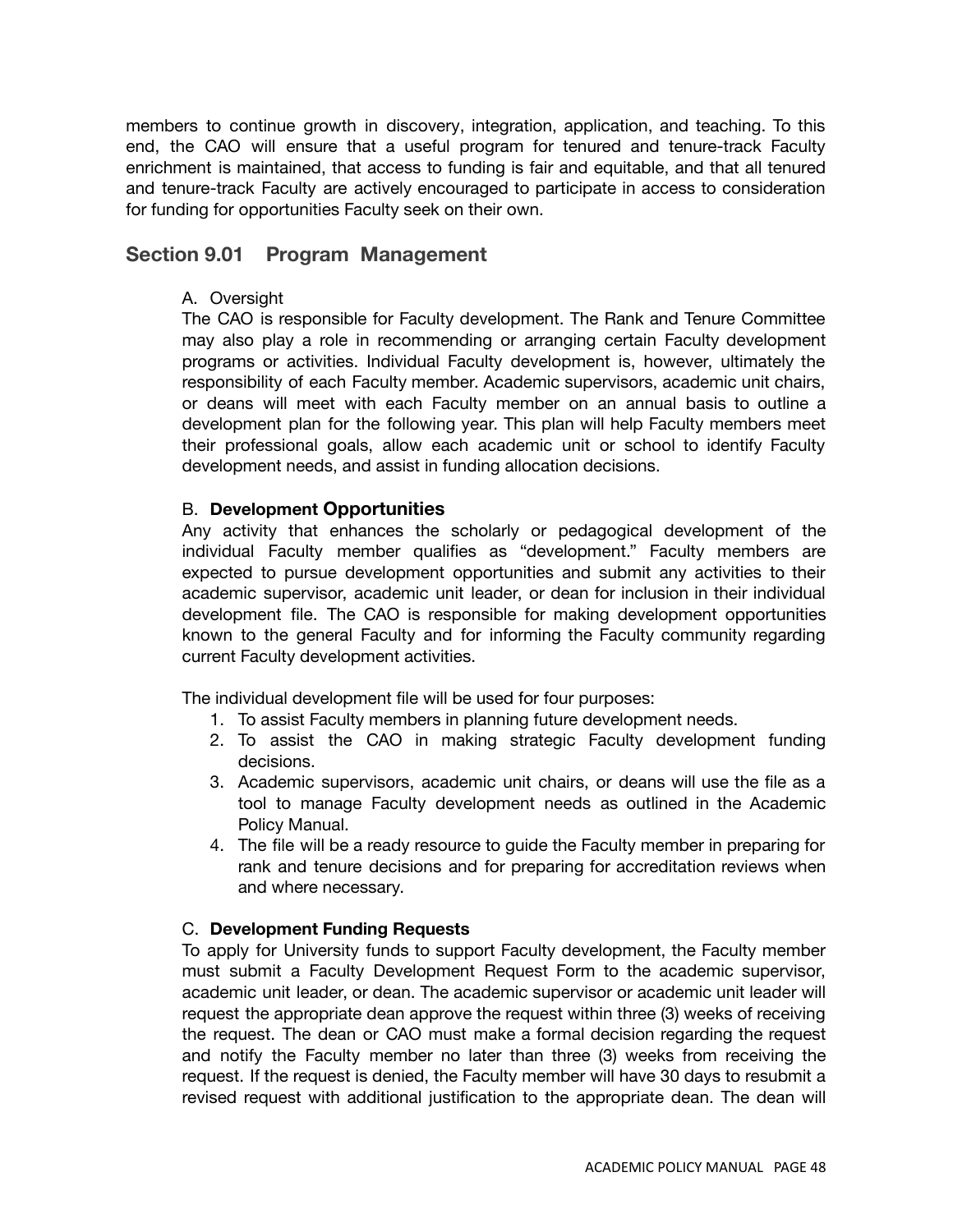respond within six (6) weeks, excluding summer break. If the dean denies a request for a second (2<sup>nd</sup>) time, the application must wait a minimum of six (6) months before resubmission.

Approved requests are typically funded at the following levels, if available:

- 1. Presenters are typically funded 100% for the first conference during the year;
- 2. Panelists, panel organizers and those presenting at a second or third conference, are typically funded 75%; and
- 3. Attendees not presenting or serving as panelists are typically funded 50%.

If a special circumstance exists, such as service as an officer of the organization which requires your attendance at a conference, even if not presenting or serving on a panel, please note this special circumstance on the form so that an appropriate reimbursement rate can be applied.

The CAO will report in an aggregate fashion all development funds spent during each fiscal year. There are some cases in which other entities fund development activities which result in no cost to the Faculty member or the college Faculty development budget. These situations are exempt from the request and reporting system, though they shall be reported as Faculty development activities, and if they involve use of University facilities, they must be submitted to the appropriate dean for approval.

Faculty who accept University funding must provide a summary report and a financial accounting to the dean within sixty (60) days of completion of the development activity. Funding of one hundred dollars (\$100) to one thousand dollars (\$1,000) requires a brief synopsis of the activity undertaken and any information or recommendations gleaned from the activity that may be of assistance to OC or other Faculty. Development activities in excess of one thousand (\$1,000) may require additional documentation as specified by the appropriate dean. In addition, either the dean or the academic unit leader may require the Faculty member report to other Faculty members, either in written or oral form.

In some cases, Faculty members (such as the librarians) report directly to the CAO.

#### D. **Cost Overruns**

Faculty members are responsible for providing accurate cost estimates when applying for development assistance. When cost overruns occur, the Faculty member bears the responsibility of justifying additional costs. The member must submit an additional funding request form to the dean, detailing the costs and reasons for the additional cost. There is no assurance that cost overruns will be funded, and thus they may become the responsibility of the Faculty member. All rules that apply to original funding requests will also apply to requests to fund overruns.

#### E. **Qualifying Activities**

The following activities are typically eligible for development funding:

1. subject matter conferences;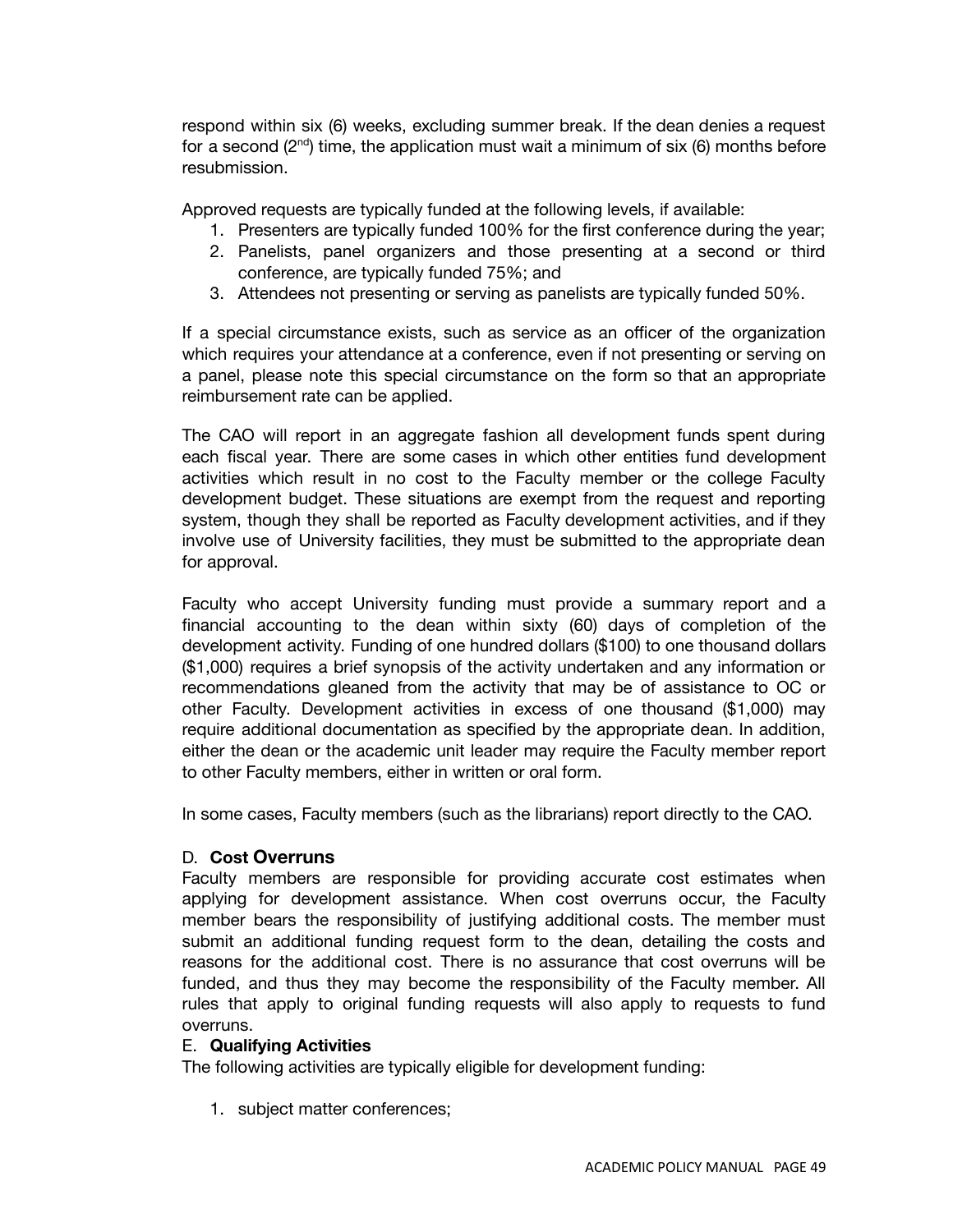- 2. research initiatives;
- 3. grant writing seminars;
- 4. workshops applicable to teaching or area of expertise;
- 5. short courses;
- 6. convention attendance;
- 7. accreditation preparation conferences;
- 8. graduate course attendance;
- 9. delivery of papers at conferences;
- 10. new course development; and
- 11. sabbaticals (see below).

The Rowe Distinguished Scholar Award is funded by a donor-restricted endowment and funds are disbursed to support conference or scholarly-project support. Distributions from the Rowe Endowment are determined by the Board's endowment spending policy. These awards are not subject to the normal development funding request process.

### **Section 9.02 Professional Growth**

- A. **Terminal Degree Progress.** All Faculty without a terminal degree are expected to measurably advance their scholarship in their respective teaching or professional field each year. This advancement will usually involve continuing graduate study leading to a terminal degree; however, deans may choose to allow Faculty members to use alternative methods for meeting the requirement. In either case, the development should be the equivalent of six graduate hours of study per year. Deans shall ensure each such Faculty member annually progresses in their personal development plan.
- B. **Professional Memberships**. Each Faculty member should maintain membership in at least one (1) professional organization. The cost of this membership will be borne by the Faculty. Faculty members are also expected to attend meetings of this organization and should plan to attend a regional or national meeting at least once every three (3) years. Deans and academic unit leaders are also responsible for monitoring these requirements and ensuring Faculty comply. Faculty members may apply for development funding to attend professional meetings.

## **Section 9.03 Sabbaticals**

### A. **Application Process**

All full-time Faculty members are eligible to apply for a sabbatical leave after completing at least seven (7) years of service, or seven (7) years since the last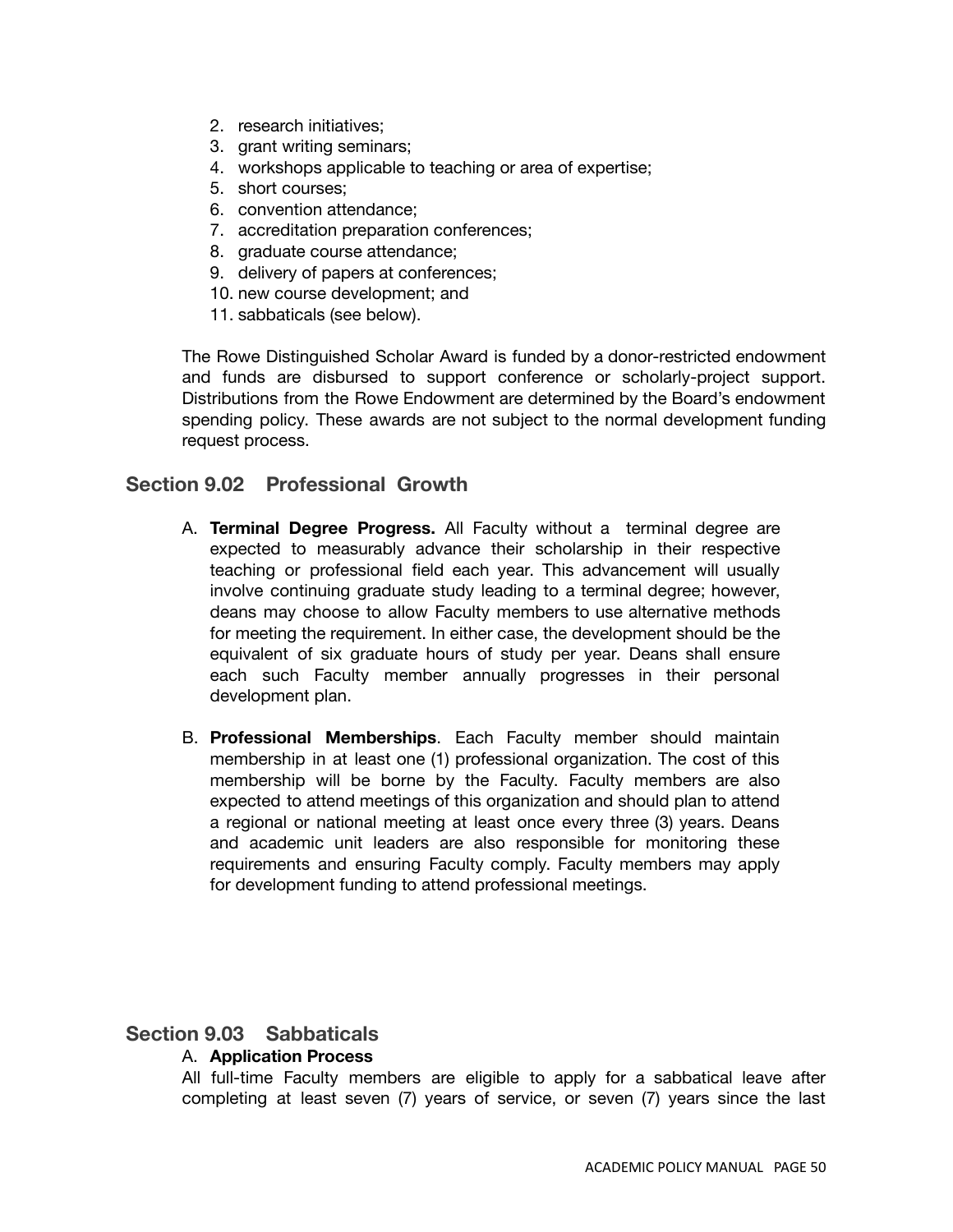sabbatical was granted.

- 1. Applications are due no later than February 1 prior to the academic year in which the sabbatical will be taken.
- 2. The Faculty member may request any of the following types of sabbaticals:
	- i. a one-semester sabbatical at full pay;
	- ii. a one-semester sabbatical at half pay;
	- iii. a two-semester sabbatical at half pay; or
	- iv. another arrangement proposed by a Faculty member and approved by her or his academic supervisor, or academic unit leader and dean. Sabbatical proposals not described in paragraph i-iii above, may be partially funded through outside sources (e.g., grants), a partial reduction in the Faculty member's salary, during the sabbatical period, or both.
- 3. Sabbaticals are subject to funding.
- 4. The Faculty member will complete an Application for Faculty Development Sabbatical form, which will include a formal proposal for the activity to be undertaken during the sabbatical.
- 5. Faculty development expenses such as travel are handled separately through the normal process for requesting development funding.
- 6. The Senior Academic Leadership Team will decide which sabbaticals are given during the course of the year based on eligibility. The results will be announced no later than May 1.
- 7. Within sixty days following the sabbatical, the Faculty member will submit a formal report on the sabbatical to the academic unit chair/associate dean, dean and the CAO and will make a five- to ten-minute oral presentation at a meeting of the whole Faculty or any subgroup designated by any of the academic unit chair/associate dean, dean or CAO.

### B. **Selection Process**

The Senior Academic Leadership Team will establish a selection process based on three criteria: the merit of the sabbatical proposal; the availability of funding; and a "time/service" factor which considers the length of service to the University since the Faculty member was last granted a sabbatical.

### C. **Sabbatical Applications**

The Faculty member must attach to the standard Application for Faculty Development form the following:

- 1. a description of the proposed sabbatical;
- 2. a timetable for completing the sabbatical;
- 3. an explanation of the sabbatical's benefit to her or his scholarly achievement and teaching or professional responsibilities; and
- 4. an estimate of the budget needed for completion of the activity.

# **Section 09.04 Assistance for Graduate Study: Terminal Degrees**

### A. **Introduction**

The University encourages Faculty members engaged in graduate studies leading to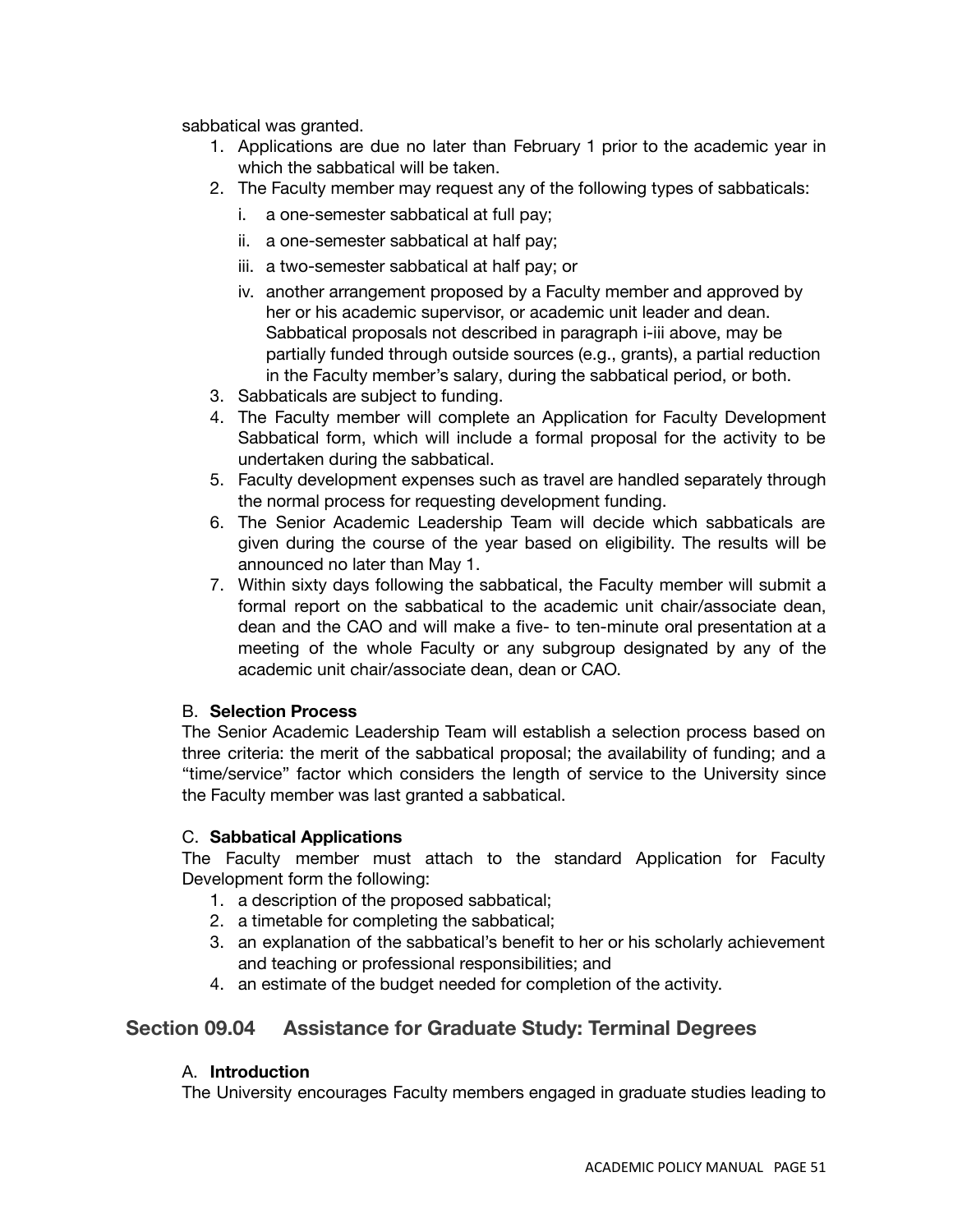a terminal degree. Therefore the University may, as funding permits, provide for financial assistance and/or release time for tenure-track Faculty members pursuing terminal degrees.

When the University makes a financial award toward a Faculty member's graduate study the University and the Faculty member will enter into a signed letter of commitment expressly indicating that the Faculty member is obligated to either remain with the University for an agreed upon number of years after receiving the degree, or repay the University for any support received.

Approved funding is for tuition only. Travel, books and fees will not be paid or reimbursed by the University. In lieu of direct payment or reimbursement, a Faculty member may, with the recommendation of the appropriate academic unit leader, request three (3) hours of release time per-semester.

Approved funding will be made for courses taken for academic credit toward the terminal degree. The Faculty member shall reimburse the University for courses withdrawn from, dropped, or failed. Faculty members who accept assistance will incur a commitment to the University and contractually obligate themselves to a specified number of years of future service depending on the extent of assistance granted. This requirement should not be interpreted as providing a guarantee of future employment. Notwithstanding, a Faculty member whose employment is involuntarily terminated by the University, during the agreed upon period of time required by this paragraph, shall not be required to reimburse the University for any funds received.

#### B. **Priorities and Reporting**

The decision to support a Faculty member rests with the College Dean, although the recommendation of the academic unit or school chair will be sought. Faculty members who have completed all of their coursework and lack only their thesis/dissertation will be given special consideration for funding or release time. Faculty members who accept University support must submit an annual progress report detailing their graduate studies and experiences of the previous year, due to the academic unit chair/associate dean, dean and HR Director not later than June 1. Attachments must include an official updated copy of the transcript and an updated plan of study if available. Should the Faculty member fail to supply this report, continued assistance will be denied.

#### **Section 09.05 Other Faculty Development**

In some cases, Faculty development initiatives place a significant burden on the Faculty member both to participate in the activity and teach a normal class load. If a Faculty member believes such a case exists, she or he may submit a Faculty Development Request Form identifying the development activity and funding requested using the standard process. In addition, the Faculty member will attach a separate letter describing why a load reduction is desirable and a proposal for how to cover the courses normally taught. It is suggested that the Faculty member coordinate a load reduction request with her or his academic unit leader before submission to the dean; however, prior approval by the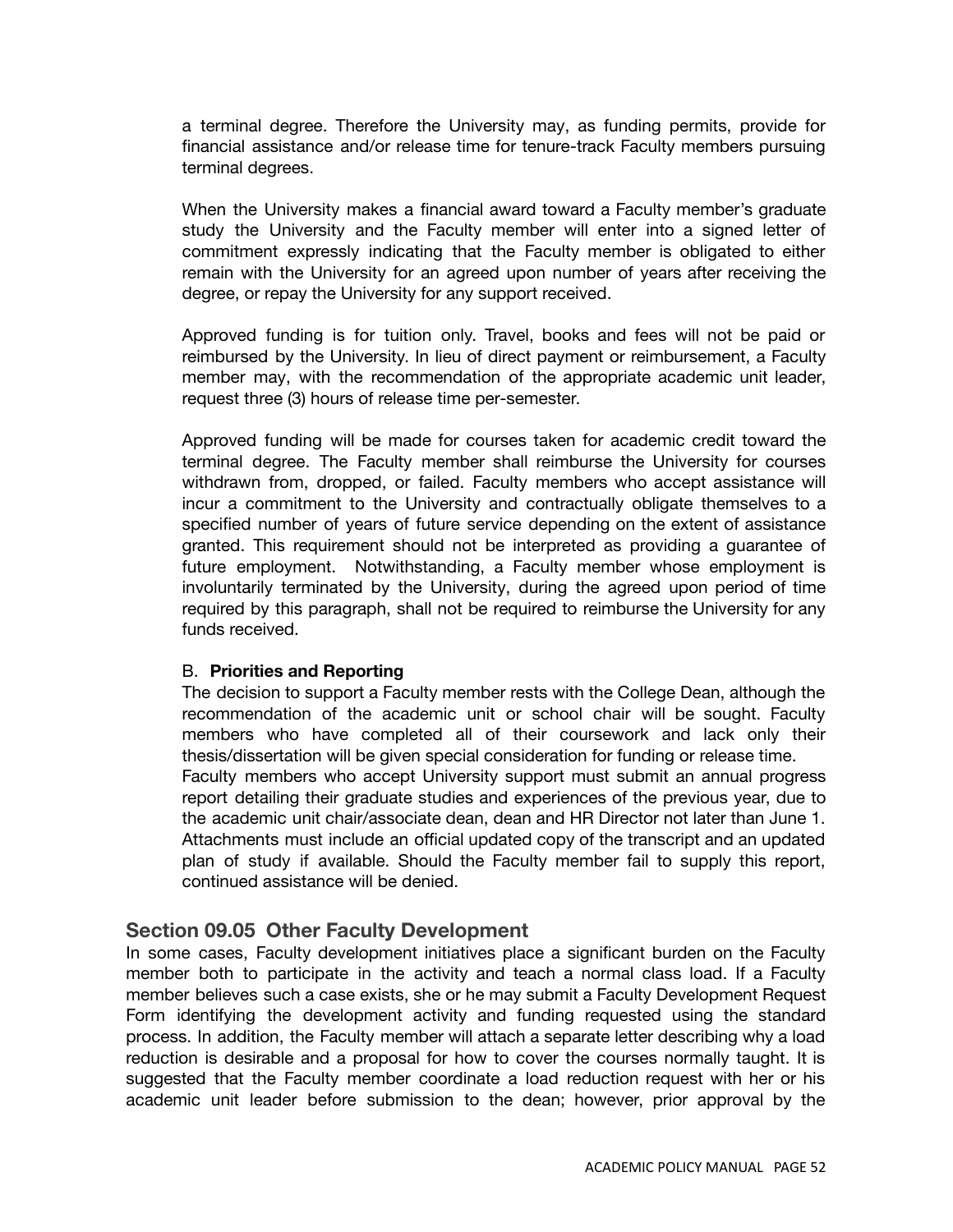academic unit leader is not essential.

Generally, adjunct faculty may participate in faculty development offered on campus to all faculty, but will not receive faculty development funds.

# **Article X. Faculty Compensation**

Faculty compensation is crucial in recognizing, rewarding, and retaining Faculty, and is important for recruiting new faculty.

Faculty members serve at the University because they believe in the University's mission and because they care deeply for the students' academic and spiritual development. Yet, no matter how deep the motivation and commitment to the mission, the laborer is worthy of her or his hire. Therefore, the University seeks to provide appropriate, reasonable, and competitive salaries.

The University's compensation system must be fair and transparent. It must provide a means to recognize and reward excellent achievement by faculty in support of the University's mission and it must help the University retain such faculty throughout their careers. It must also take into account market forces and provide the flexibility necessary to attract new faculty in all academic disciplines.

## **Section 10.01 Types of Faculty**

- A. Tenured Faculty
- B. Tenure-Track Faculty
- C. Non-Tenure Track Faculty
- D. Adjunct Faculty

The Faculty compensation policies in this section apply only to full-time Tenured Faculty and Tenure-Track Faculty.

## **Section 10.02 Faculty Salaries**

### **A. Salary level**

The University annually gathers CUPA data including salaries by level in each discipline and strives to move Faculty salaries closer to appropriate benchmarks. Appropriate differentiation based on rank, performance and academic discipline are taken into account. The current goal is to maintain the overall OC Faculty salary average at approximately 80% of the nationwide CUPA averages. (Note: this goal averages all Faculty in each rank, so there may be some Faculty earning less than the goal and some earning more than the goal.) Other data, such as cohort groups or other selected benchmarks may also be reviewed periodically, and goals may be changed periodically as dictated by changes in comparative factors. The changes shall be made by the academic administration in consultation with Human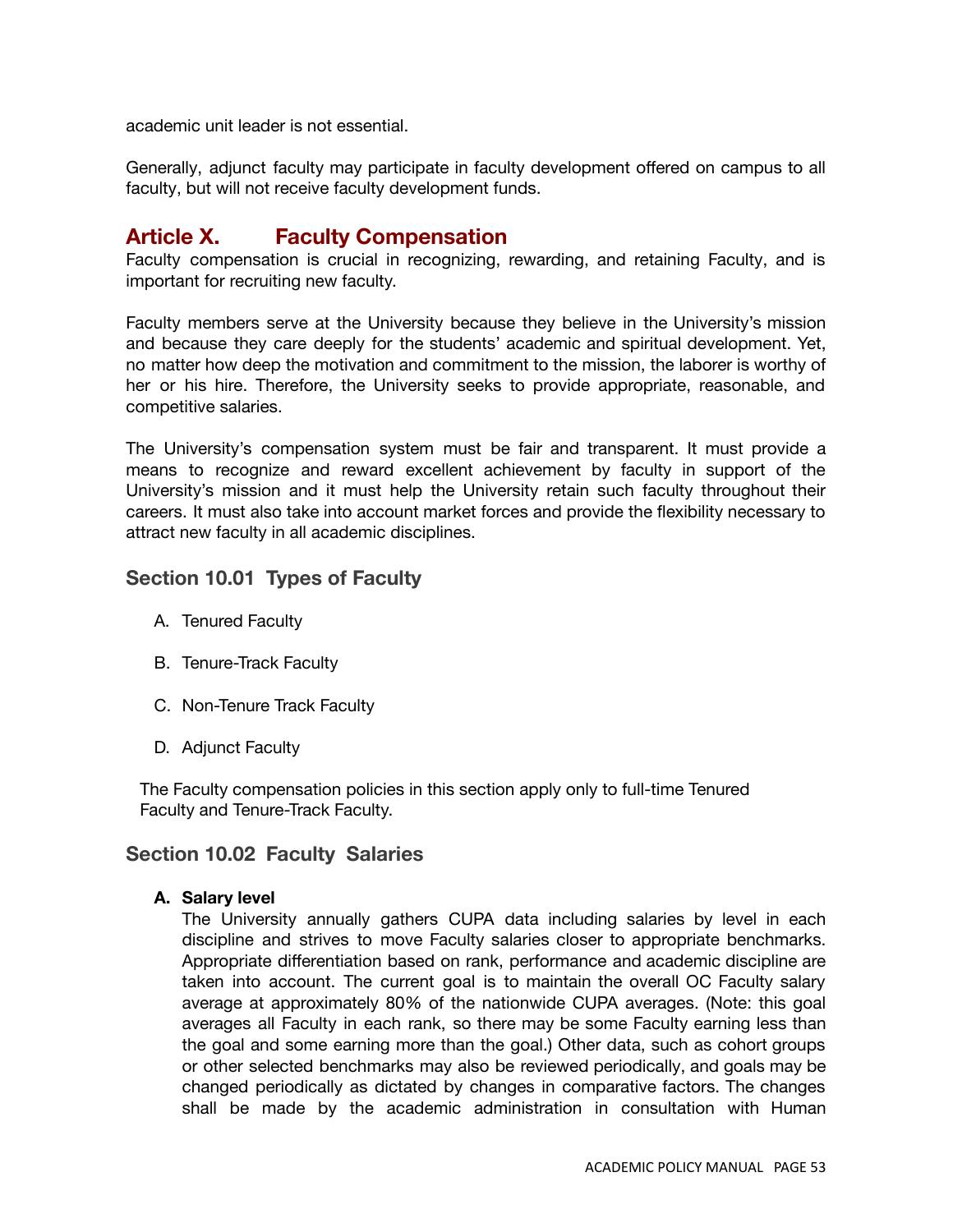Resources, with the Faculty Association, and with approval of the President.

#### **B. Annual review**

Each year the CAO shall review information regarding Faculty salaries in order to evaluate equity and competitiveness. Each dean shall annually review salaries of Faculty within her or his college to evaluate equity and competitiveness within the college.

#### **C. Adjustments**

All salary and benefits changes are subject to the availability of funding allocated through the University budgeting processes. Faculty salaries will be adjusted periodically as permitted by the University's finances through cost of living adjustments, equity adjustments, market-based adjustments, rank increases and merit adjustments based on the Quality of Work factors described in the Rank and Tenure sections of this *Academic Policy Manual*.

#### **D. Rank increases**

Annual salary adjustments for rank increases from Instructor to Assistant Professor shall be \$2,000; annual salary adjustments for all other rank increases shall be \$5,000. Annual salary increases for completion of the first terminal degree will be \$2,000. Faculty will be approved for a first terminal degree salary adjustment following submission of evidence of completion (e.g., an official letter or completed transcript) by the faculty member to the office of the CAO. Where available funding is limited in a given year, priority will be given to funding rank increases and increases for completion of the first terminal degree over the other types of increases described in the preceding paragraph. Rank increase and first terminal degree salary adjustments are effective at the beginning of the academic year following all approvals.

### **E. Temporary supplemental pay and bonuses**

The dean and the CAO shall have the discretion within established budgets to provide temporary supplemental pay for assignments which are clearly over and above general work assignments. Supplemental pay shall be clearly documented as to amount and duration, shall last only for the duration of the extraordinary assignment, shall not qualify for retirement matching funds, if any, shall be reasonably related to the extraordinary assignment, and shall be equitable among the various disciplines. One-time bonuses may be used in the discretion of the dean and CAO for highly extraordinary accomplishments. All such bonuses are subject to approval of the President.

#### **F. Limitation on salary adjustments**

Notwithstanding any other provisions in this policy, a Faculty member shall not receive a cost-of-living increase or other salary increase while on official probation, or while being investigated or evaluated for misconduct or failure to perform her or his duties as expected, provided that the Faculty member affected is informed in writing of her or his alleged deficiencies and is or is being afforded an opportunity to defend her or his performance in a timely manner. If the Faculty member is cleared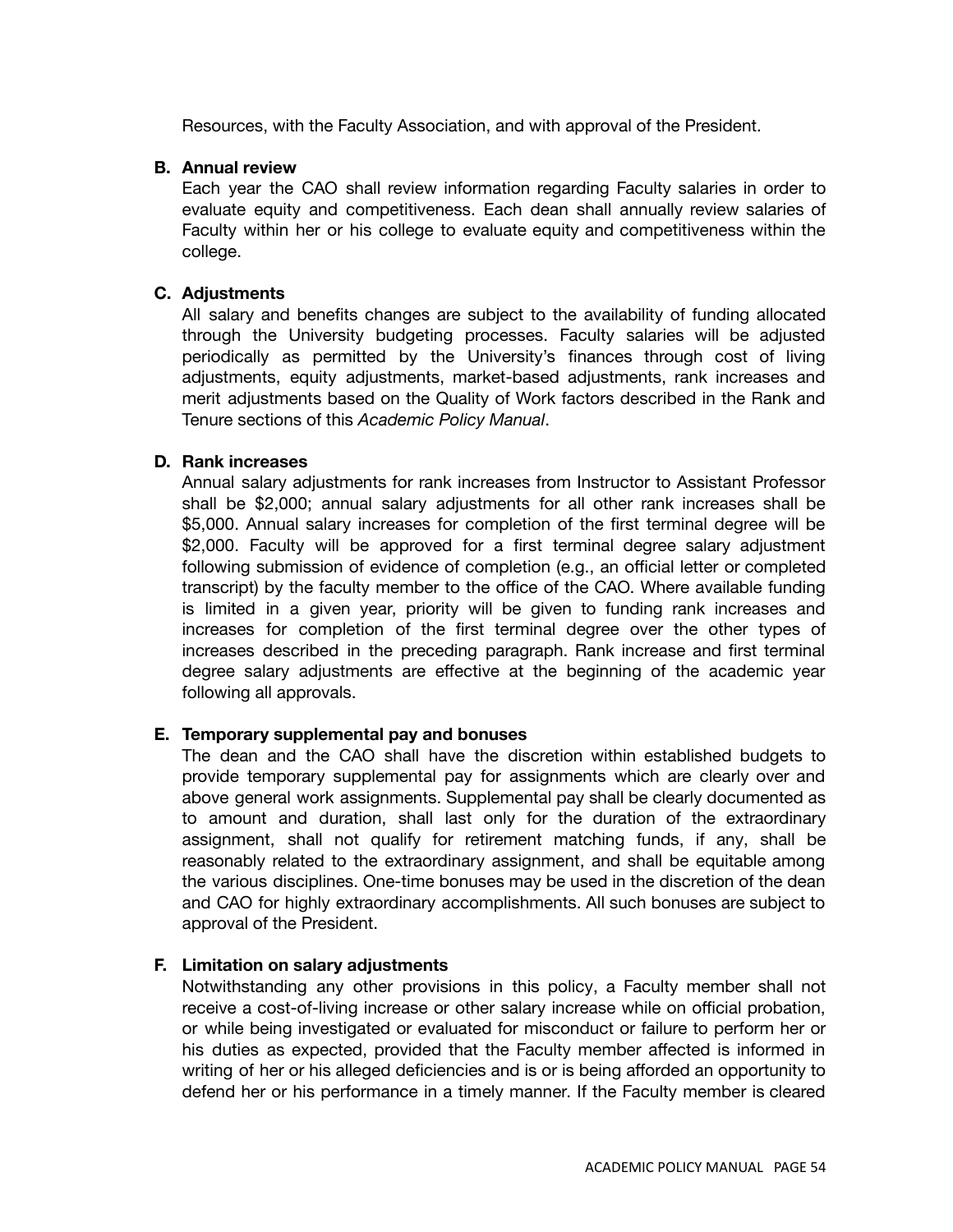of all charges, then any deferred cost-of-living increases shall be applied retroactive to the time they would have been applied had there been no charges or investigation.

## **G. Initial hire**

Rank and salary for a new Faculty member will be determined in the reasonable discretion of HR and the CAO, and shall promote equity and fairness while taking into consideration factors like professional accomplishments and work experience.

#### **H. Documentation of compensation**

All compensation elements, by type, amount, and duration, and all performance evaluations will be carefully and uniformly documented to the employee and in the employee's file.

### **I. Exceptions**

Exceptions to these policies and procedures can be made only with the written approval of the President.

# **Article XI. Other Faculty Policies**

### **Section 11.01 Non-Discrimination Policy**

The University's non-discrimination policy is found in the *Employee Policy Manual*. However, Oklahoma Christian University does not unlawfully discriminate on the basis of age, sex, national origin, race, color, or disability. The University is religiously affiliated with the churches of Christ and reserves the right to seek, hire, and promote persons, according to its sincerely held religious beliefs and who support the goals and mission of the institution, including the right to prefer co-religionists.

## **Section 11.02 Notice Periods for Faculty Employment Agreements**

The CAO offers agreements for full-time Faculty, on or about March 1, for the following academic year. Board policy requirements for budget deadlines may impact the exact date on which agreements are offered. The Faculty member may accept the offer by signing and returning the agreement to the CAO, within thirty (30) calendar days after distribution by the CAO.

The faculty member may accept the University's offer by signing the agreement and returning it to the CAO within thirty (30) days following the date on which it was sent to the faculty member. Once the faculty member accepts the University's offer, the faculty member is professionally obligated to fulfill the terms of the agreement.

#### **A. Tenure-Track Agreements**

The CAO will provide written notice of non-renewal to tenure-track Faculty members according to the following guidelines: not later than March 1 of the first or second year of full-time employment at OC, if the appointment expires at the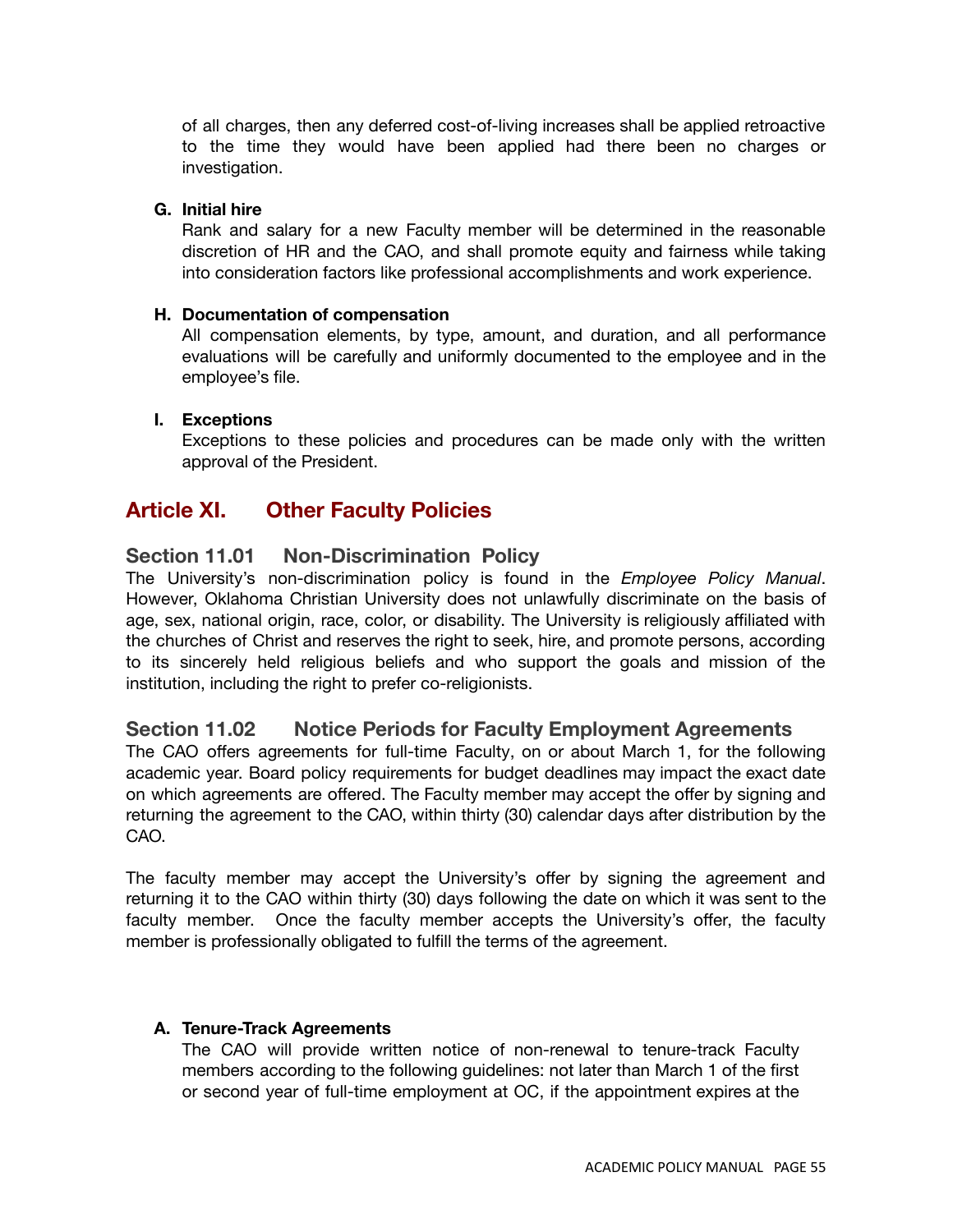end of that academic year, or not later than November 1 if the appointment expires at the end of the fall term; not later than December 15 after more than two years of full-time employment at OC.

#### **B. Non Tenure-Track Agreements**

The CAO will provide as much notice as is practicable for renewal or non-renewal of all full-time non tenure-track faculty agreements.

#### **C. Adjunct or other Limited Term Agreements**

All limited term agreements, including adjunct agreements, expire at the end of the term specified in the agreement. No additional notice of renewal or non-renewal is required.

### **Section 11.04 Outside Employment**

Limited outside employment can strengthen a Faculty member's effectiveness by augmenting income, extending experiences, strengthening professional ties, or making practical application of academic studies. In such cases, the Faculty member shall discuss the proposed employment with her or his academic unit leader and dean prior to accepting the outside engagement. All Faculty shall comply with the University's Conflict of Interest Policy contained in the Employee Policy Manual and the Annual Faculty/Staff Disclosure Policy adopted by the University's Board of Trustees. Outside employment generating more than \$10,000 in non- passive income or requiring more than 10 hours per week during the academic term shall be reported on the Annual Disclosure Report. The CAO may require a Faculty member to modify outside employment that adversely affects her or his teaching or other duties as an OC Faculty member.

### **Section 11.05 Academic Regalia**

The University will make a one-time reimbursement of up to \$500 towards the purchase of academic regalia for full-time tenure-track Faculty who: 1) do not already possess regalia and 2) have terminal degrees or no plans to complete a higher degree in the first three years.

#### **Section 11.06 Textbook Selection**

Textbook selection is generally made by the course professor. However, for graduate courses with multiple sections during the same semester or session, the graduate program leader chooses the appropriate text for all sections. Faculty shall not promote the purchase of textbooks from vendors other than the approved on-Campus Bookstore. Faculty must seek prior approval from her or his academic unit leader and dean when proposing to use a book authored by the Faculty member.

## **Section 11.07 Course Syllabi**

#### **A. Undergraduate Course Syllabi**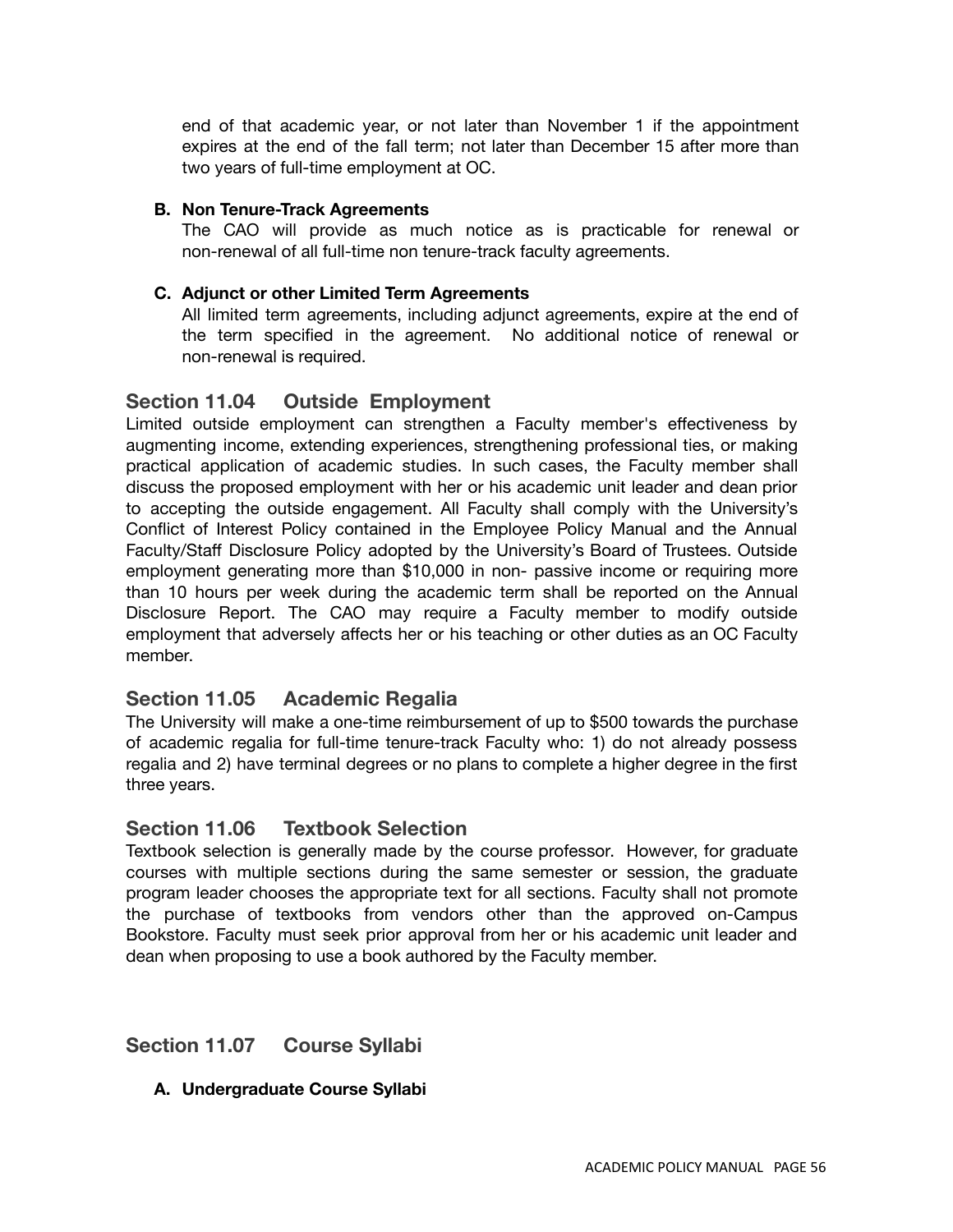For undergraduate courses, the course syllabus must be distributed to the students within the first week of each course. It should also be submitted to the appropriate academic unit leader and dean and posted online at a site designated by the CAO.

The Office of Academic Affairs provides syllabus templates and rubrics for [face-to-face](https://services.oc.edu/redirect/763) and [online](https://services.oc.edu/redirect/762) classes that are available through MyOC. Full-time faculty may use either 1) the syllabus template or 2) the syllabus rubric to create syllabi. In the case of adjunct faculty, each college dean will determine if the adjunct faculty for that college will be required to use the syllabus template or have the same options as full-time faculty.

#### **B. Graduate Course Syllabi**

The syllabus templates and rubrics also apply to graduate course syllabi; however graduate syllabi must be made available to graduate students two weeks prior to the first class meeting.

### **Section 11.08 Policy on Academic Dishonesty**

#### **A. Cheating**

Cheating on examinations, assignments, roll sheets or other course related work or activities undermines the ethics of the academy and the specific Christian purposes of Oklahoma Christian University. Cheating is one form of academic dishonesty. Cheating triggers the Consequences for Academic Dishonesty.

#### **B. Plagiarism**

One particular form of cheating is plagiarism. Plagiarism is the transmission of another's ideas, words, or materials as one's own and/or the failure to credit accurately the ideas, words, or materials of another. Plagiarism also includes passing off another person's work as one's own. Plagiarism undermines the ethics of the academy and the specific Christian purposes of Oklahoma Christian University. Plagiarism is one form of academic dishonesty. Plagiarism triggers the following consequences.

#### **C. Consequences for Academic Dishonesty**

- **1. First offense**: the mandatory consequence for academic dishonesty with regard to an examination or assignment is zero (0) credit. Faculty have discretion to assign appropriate consequences for academic dishonesty other than on examinations or assignments. Faculty must send documentation of the first offense to the appropriate chair, the dean of the appropriate college, the CAO, and the Dean of Students.
- **2. Second offense**: the mandatory consequence for a second incident of academic dishonesty, in the same course, during the same term, is a failing grade (F) in the course. Faculty shall provide documentation of the second offense to the appropriate academic leader, dean, CAO, and the Dean of Students.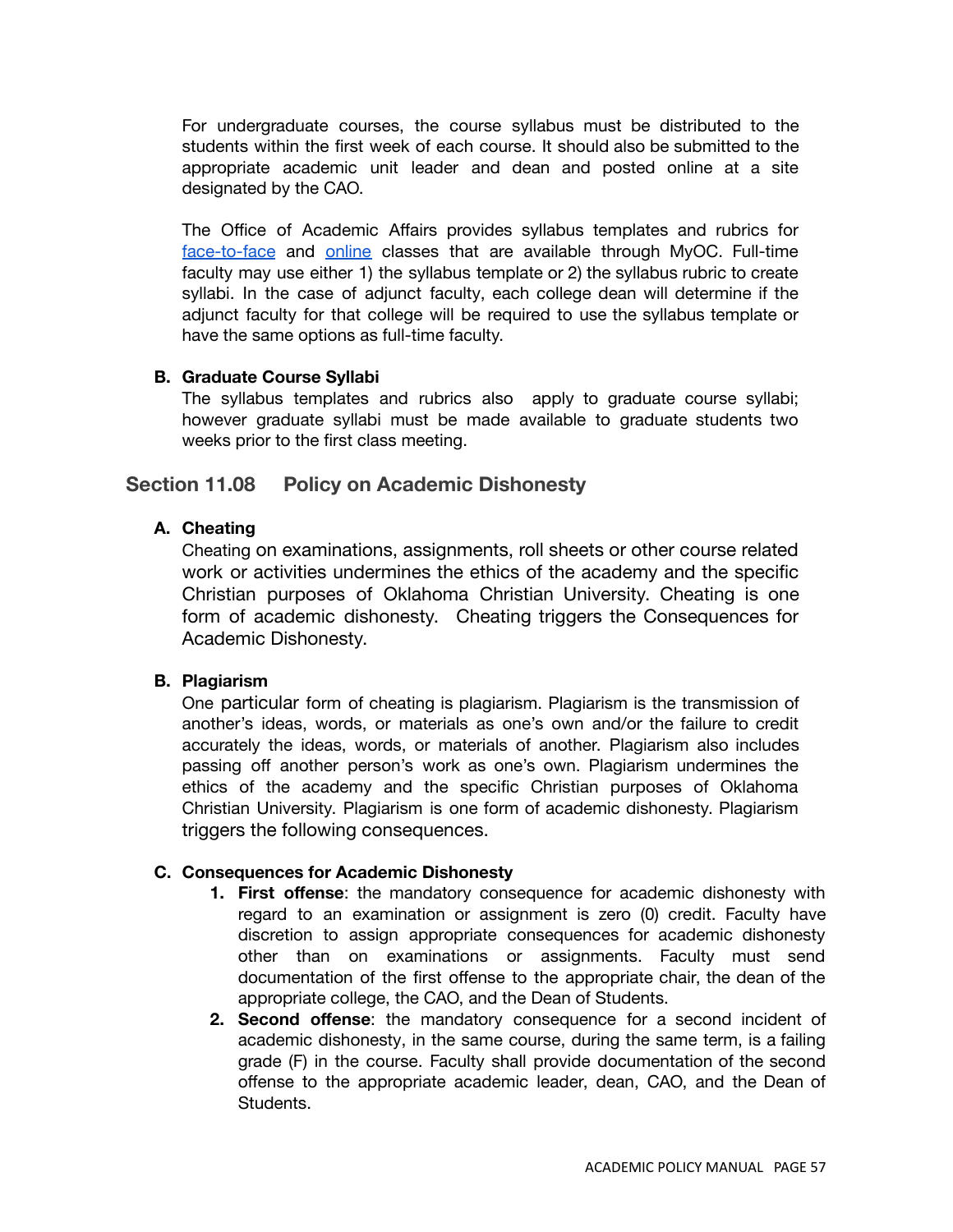- **3. Appeal**: A student accused of academic dishonesty may appeal the determination using the process for Grade Appeals, found below.
- **4. Multiple Course Violations**: When a student has been academically dishonest in more than one (1) course the Academic Appeals Committee may assign consequences up to and including suspension from the University. The Academic Appeals Committee will inform the CAO and the Dean of Students in writing of consequences imposed and will report annually on its activities to the University's Academic Affairs Committee.
- **5.** Faculty should maintain the highest standards of academic honesty both in and out of the classroom. Faculty must report and apply the rules regarding academic dishonesty to the appropriate channels.

## **Section 11.09 Academic Appeals Committee**

- A. The Academic Appeals Committee shall decide the following matters:
	- 1. academic dishonesty, as detailed above;
	- 2. grade appeals;
	- 3. appeals from academic probation and academic suspension; and
	- 4. requests for the expungement of grades.
- B. The Academic Appeals Committee will be chaired by the CAO or the CAO's delegate. In addition, the Academic Appeals Committee shall consist of the following members:
	- 1. One tenured Faculty member elected from each college annually serving overlapping three (3) year terms;
	- 2. One tenured librarian elected by the library Faculty serving a three (3) year term;
	- 3. The University Registrar;
	- 4. One representative from the Student Life Office (Ex-Officio);
	- 5. One undergraduate representative from the Student Government Association, appointed by the SGA President; and
	- 6. One graduate representative from the Student Government Association, appointed by the SGA President.

The Faculty Association Executive Committee is responsible for nomination and election of tenured Faculty members for Academic Appeals Committee service. Members may be re-elected for successive terms. If an elected member is unable to serve with at least six (6) months remaining in her or his term, the Faculty Association Executive Committee will nominate for election by the Faculty, a replacement to serve the remainder of the term. If there are fewer than six (6) months remaining in the term, the CAO may appoint a replacement.

## **Section 11.10 Class Attendance**

**A. Faculty Class Attendance**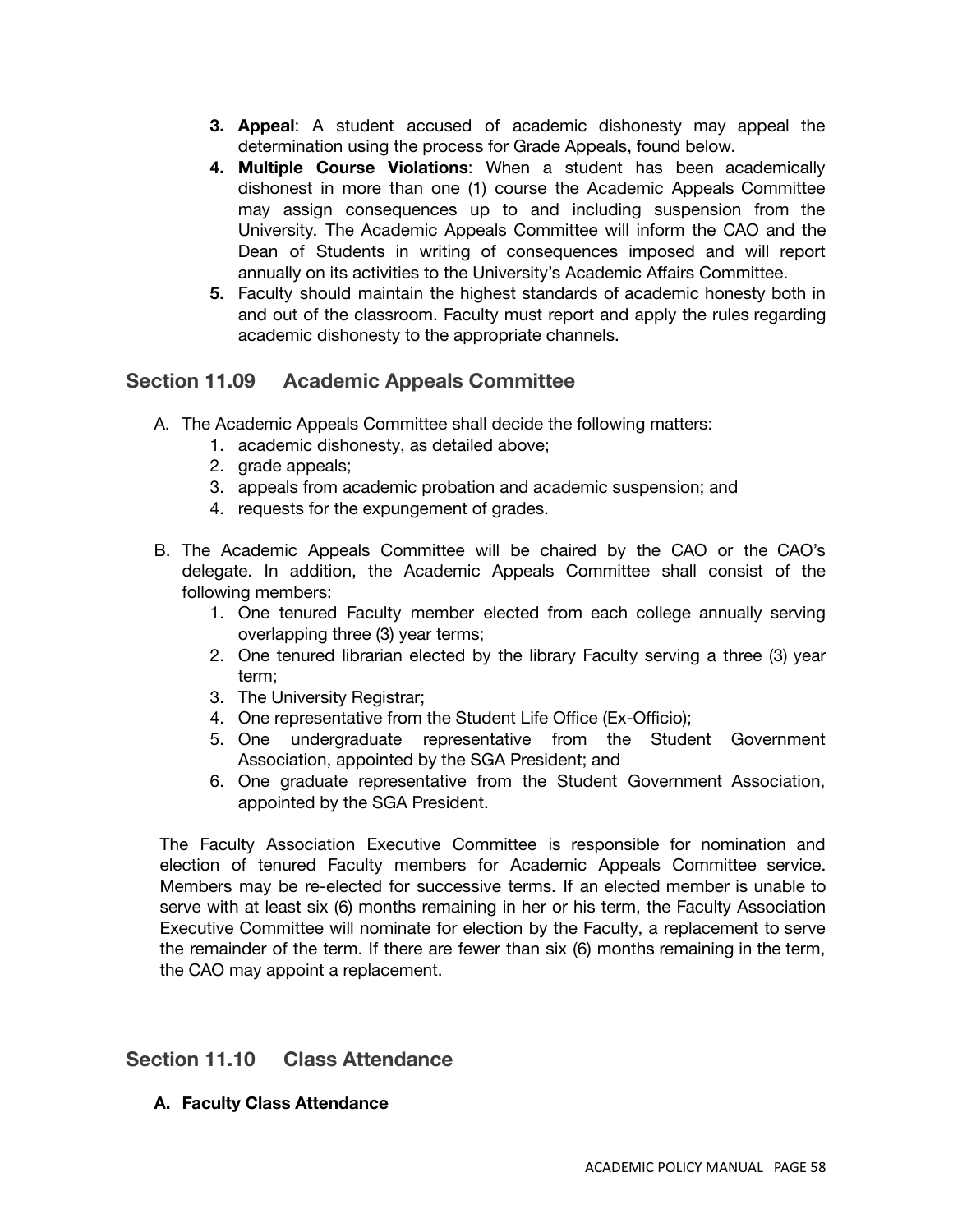Each faculty member is expected to meet every scheduled class.

- **1.** When a faculty member needs to be absent from a regularly scheduled class meeting, she or he should notify the academic unit leader in writing and receive approval in advance. A suitable arrangement for the class meeting must be made.
- **2.** In case of illness or emergency, the faculty member should notify the academic unit leader as soon as possible so that necessary arrangements may be made.
- **3.** If leave that qualifies under Family Medical Leave Act (FMLA), is anticipated the faculty member should notify the academic unit leader in sufficient time to allow necessary arrangements to cover the faculty member's class(es).

### **B. Faculty Service to the Church**

Bible Faculty and others who preach or who engage in other support of churches may take one (1) week each term to hold meetings, workshops, or provide similar services for the Church. A Faculty member who desires to take advantage of this policy must get prior approval from her or his academic unit leader and must make arrangements for the continuation of classes; these arrangements are subject to the approval of the dean.

### **C. Student Class Attendance Policies**

- **1.** Faculty may set reasonable class attendance policies and consequences. However, faculty shall expressly communicate in the course syllabus all attendance requirements and consequences for violations. Consequences may include up to withdrawal from the course.
- **2.** A reasonable absence policy might be to allow students to miss one week's worth of class before absences affect their grades.
- **3.** Students participating in official OC activities should inform their professors in writing of their scheduled activities and absences the first week of class or promptly after learning of the scheduled activity. Faculty should make every effort to work with those students who conscientiously inform them of absences due to University activities. Absences due to official University activities such as intercollegiate athletic contests and musical performances should not trigger consequences under the course attendance policy.

## **Section 11.11 Student Records**

- A. Faculty shall keep accurate course records of grades and attendance for all students. These records should be kept for at least five (5) years. Faculty members leaving OC must leave such records with her or his dean.
- B. Faculty shall submit student mid-term and final grades by the deadlines published by the Registrar's Office. Student grades must not be posted in any manner that violates student privacy, including using student ID numbers or social security numbers.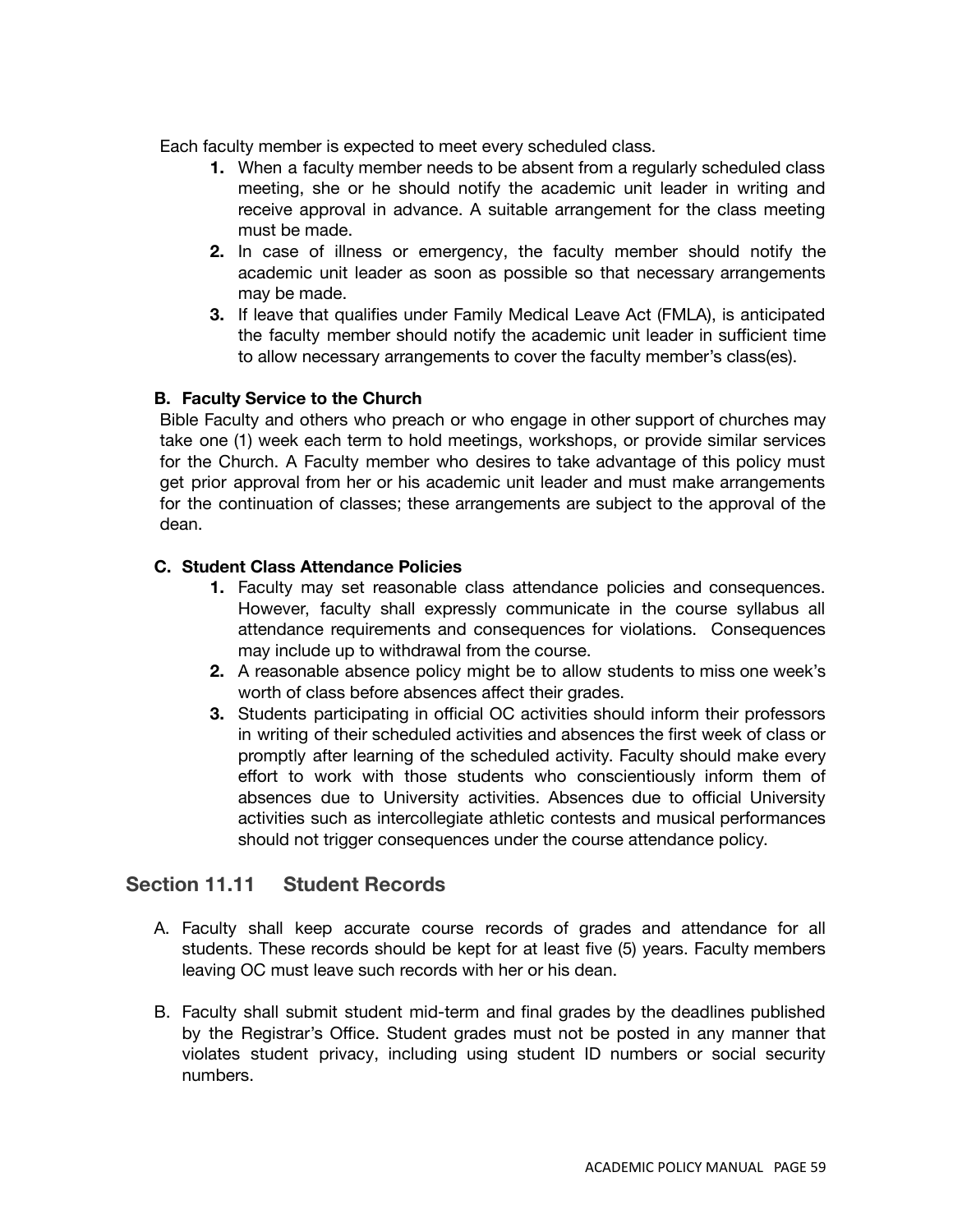# **Section 11.12 Grading System**

- A. (**A)** Superior performance in which the student demonstrates:
	- **1.** thorough knowledge and retention of the factual material of the subject.
	- **2.** thorough understanding of the principles of the material studied.
	- **3.** timely and accurate completion of the course assignments such as homework, term papers, etc.
	- **4.** ability to apply and correlate the subject material to the solution of new and different problems.
- B. **(B)** Good performance in which the student demonstrates:
	- **1.** above average knowledge and retention of the factual material of the subject.
	- **2.** adequate understanding of the principles of the material studied.
	- **3.** timely and accurate completion of course assignments.
	- **4.** Some ability to apply and correlate the subject material to the solution of new and different problems.
- C. **(C)** Adequate performance in which the student demonstrates:
	- **1.** average knowledge and retention of the factual material of the subject.
	- **2.** Some understanding of the principles of the material studied.
	- **3.** Satisfactory completion of course assignments.
- D. **(D)** Poor performance in which the student demonstrates:
	- **1.** Limited knowledge and retention of the factual material of the subject.
	- **2.** Limited or no understanding of the principles of the material studied.
	- **3.** Satisfactory completion of the course assignments. (Note: In graduate programs, the grade of "D" is not available.)
- E. **(F)** Failing performance in which the student demonstrates:
	- **1.** Little or no knowledge and retention of the factual material of the subject.
	- **2.** Little or no understanding of the principles of the materials studied.
	- **3.** A failure to satisfactorily complete the course assignments.
- F. **(P)** A passing grade in a course which does not give a letter grade.
- G. **(W)** Withdrawn from a course after the fourth week but before the thirteenth week.
- H. **(I)** Granted if a student has not met the requirements of the course due to illness, an emergency, or some cause deemed reasonable by the instructor; an "I" is not given when a student has simply been negligent of class requirements.
	- **1.** An "I" grade is removed by the completion of the necessary work within six weeks after the term ends. The professor has an option to grant an extension if warranted based on a request by the student within the first six weeks.
	- **2.** If a grade has not been submitted by the professor at the end of twelve weeks, the registrar will convert the "I" to an "F."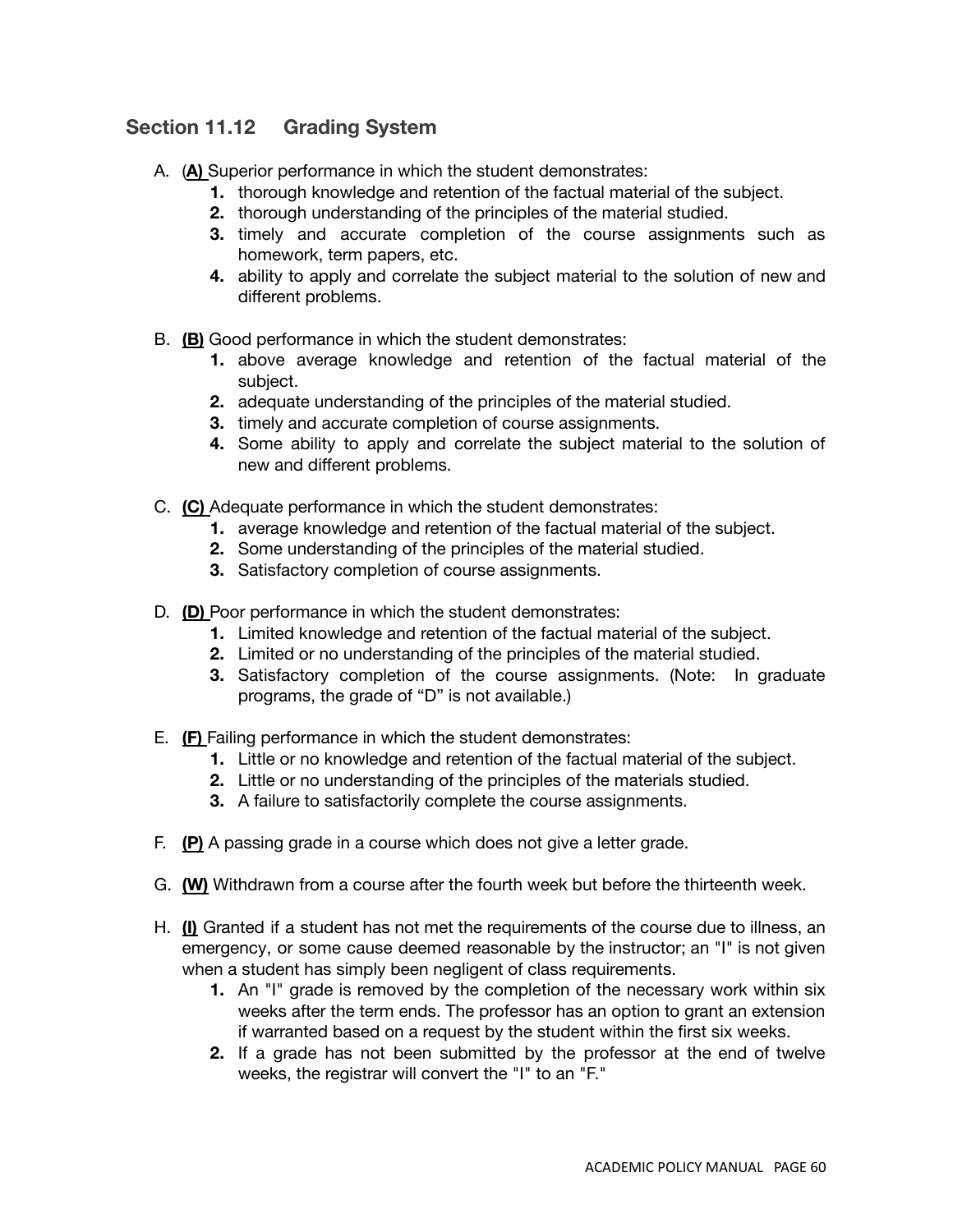The specific course requirements, such as term papers, homework, special projects, and the number and scope of examinations, are at the discretion of each instructor. The student should consult the course syllabus for the specific requirements and grading scale for each class.

If a course is cross-listed as both an undergraduate course and a graduate level course, either a separate syllabus should be prepared for each group of students, or the single syllabus must state how grading will occur with respect to each group of students.

### **Section 11.13 Grade and Academic Integrity Appeals**

Any student may appeal a final grade received in a course. To assure fairness and protect the rights of both the student and the professor, the appeals procedure below must be followed. Except by this process, no student-appealed grade may be changed, and no student-contested academic action by a Faculty member may be reversed.

#### **A. Step 1 – Contact the Professor**

A student who disagrees with a course grade or other grade-related issue must contact the Faculty member in writing to explain the concern or complaint. A student must bring a grade appeal to the Faculty member's attention within four (4) weeks of the final grade report. The Faculty member shall respond in writing within two (2) weeks of receiving the student's written appeal.

#### **B. Step 2 – Appeal to the Academic Unit Leader**

The student may appeal the Faculty member's response and determination to the relevant academic unit leader, within two (2) weeks of the date on which the Faculty member sent her or his written response. To preserve the appeal, the student shall submit this second appeal within two (2) weeks of the date the Faculty member sent the initial response, and shall do so through the online Student Complaints system (available through MyOC). The matter is closed if the student fails to send this second appeal within the time frame above. If the Faculty member involved is also the academic unit leader then this second appeal must be determined at the next higher supervisory level.

All appeals and responses to appeals must be in writing and shall contain the facts according to the perspective of the appellant or respondent. The academic unit leader shall discuss the appeal and the response with the both appellant and respondent. The academic unit leader will make a determination as soon as is practicable or within four (4) weeks of receiving the appeal. The academic unit leader will communicate her or his decision in writing to the Faculty member and student, concurrently.

An academic unit leader who determines the matter is sufficiently serious to warrant further review may communicate her or his decision to elevate the appeal to the next supervisory level.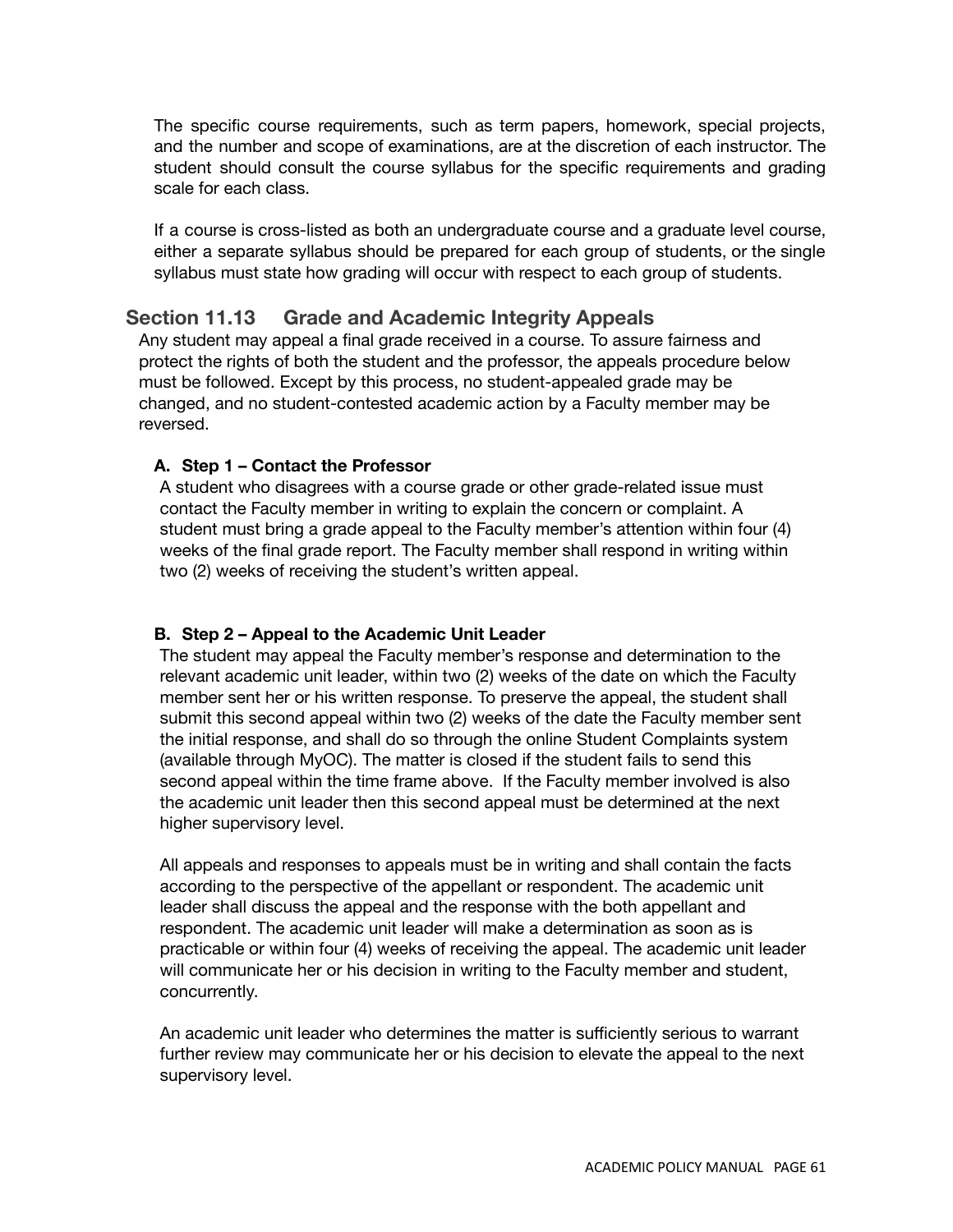### **C. Step 3 – Appeal to the Dean**

The appellant or respondent may appeal to the academic unit leader's decision to the appropriate dean by submitting information through the online Student Complaints system within one (1) week of the decision.

The dean reviews the appeal *denovo*, and will provide a written determination within four (4) weeks of receiving the appeal. The dean may, in her or his absolute discretion, if she or he considers the matter sufficiently serious or complex, submit the matter to the Academic Appeals Committee.

#### **D. Step 4 – Appeal to the Academic Appeals Committee**

After receiving the Dean's decision, the appellant and respondent have one (1) week in which to appeal the decision to the Academic Appeals Committee, using the Student Complaints system.

The Academic Appeals Committee reviews prior decisions *denovo*. If the committee accepts verbal testimony from one party it must allow the other party to also present verbal testimony. The Academic Appeals Committee will make a written determination as soon as practicable, but in no event longer than four (4) weeks after the date the appeal is submitted.

The committee's decision is final and will be reported in writing to both parties and the CAO, concurrently.

The time periods noted above may, in each instance, be extended due to extenuating circumstances or when the time period runs during school holiday periods, such as Christmas or summer break.

All program or unit specific appeals processes shall be clear that program-level appeals precede the institutional Academic Appeals Committee. An Academic Appeals Committee decision supersedes program decisions.

## **Section 11.14 Make-Up Examinations**

Students failing to take a scheduled examination will receive zero credit for the examination, and no make up examination shall be allowed, unless:

- A. The Faculty member reasonably believes the student had a suitable reason for missing the test at the scheduled time; or
- B. The Student requested a make-up examination prior to the scheduled examination; or
- C. The Faculty member reasonably believes the student was unable to request a make-up examination prior to the scheduled examination.

## **Section 11.15 Final Examinations**

Faculty members are encouraged but not required to provide final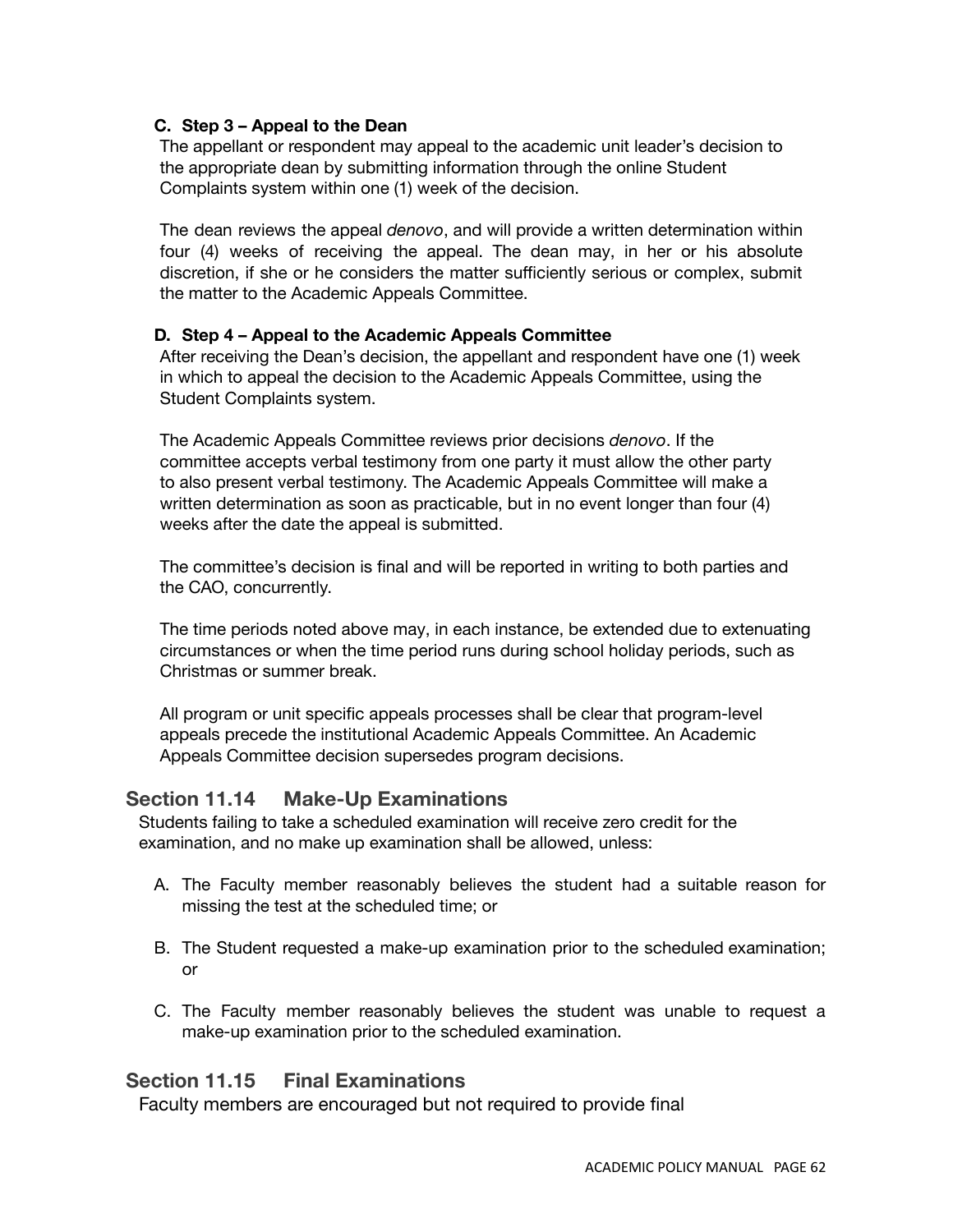### examinations.

- A. Final examinations should occur during the specified time.
- B. Absent extraordinary circumstances, final examinations, or unit examinations given in lieu, shall not be given on the last regularly scheduled class meeting.
- C. Final examinations must not be given earlier than their specified time.
- D. A student having more than three (3) final examinations scheduled on the same day, may request a final examination be rescheduled. Such permission is granted by the Dean of their college.
- E. Final examinations shall not be given early unless approved by the Senior Academic Leadership Team upon a showing of extraordinary circumstances.

### **Section 11.16 Holidays**

Faculty members may take all official academic holidays listed in the academic calendar.

## **Section 11.17 Campus Closing Policy**

Generally, the University does not suspend classes for bad weather conditions unless their severity poses unnecessary risk to students and employees. The course syllabus should clearly explain the Faculty member's expectations with regard to absences due to weather events.

### **Section 11.18 Faculty Administrative Assistants**

The university generally provides administrative support to be shared among Faculty.

- A. The CAO determines the availability and distribution of Faculty Administrative support based on budget availability and academic unit need. The relevant academic unit leader directly supervises the work of Faculty administrative assistants. The supervisor will provide clear instruction and periodic evaluation.
- B. Usually academic units are provided student employees as a primary resource for assistance in grading. A professor should clear grading work with the supervisor before asking an administrative assistant to do this.
- C. Each Faculty member should make a special effort to keep conflicts and pressures for the administrative assistants to a minimum. A spirit of cooperation is extremely important for effective use of an administrative assistant.

## **Section 11.19 Faculty Offices and Equipment**

The University provides offices and equipment to each full-time Faculty member and as many part-time faculty members as possible.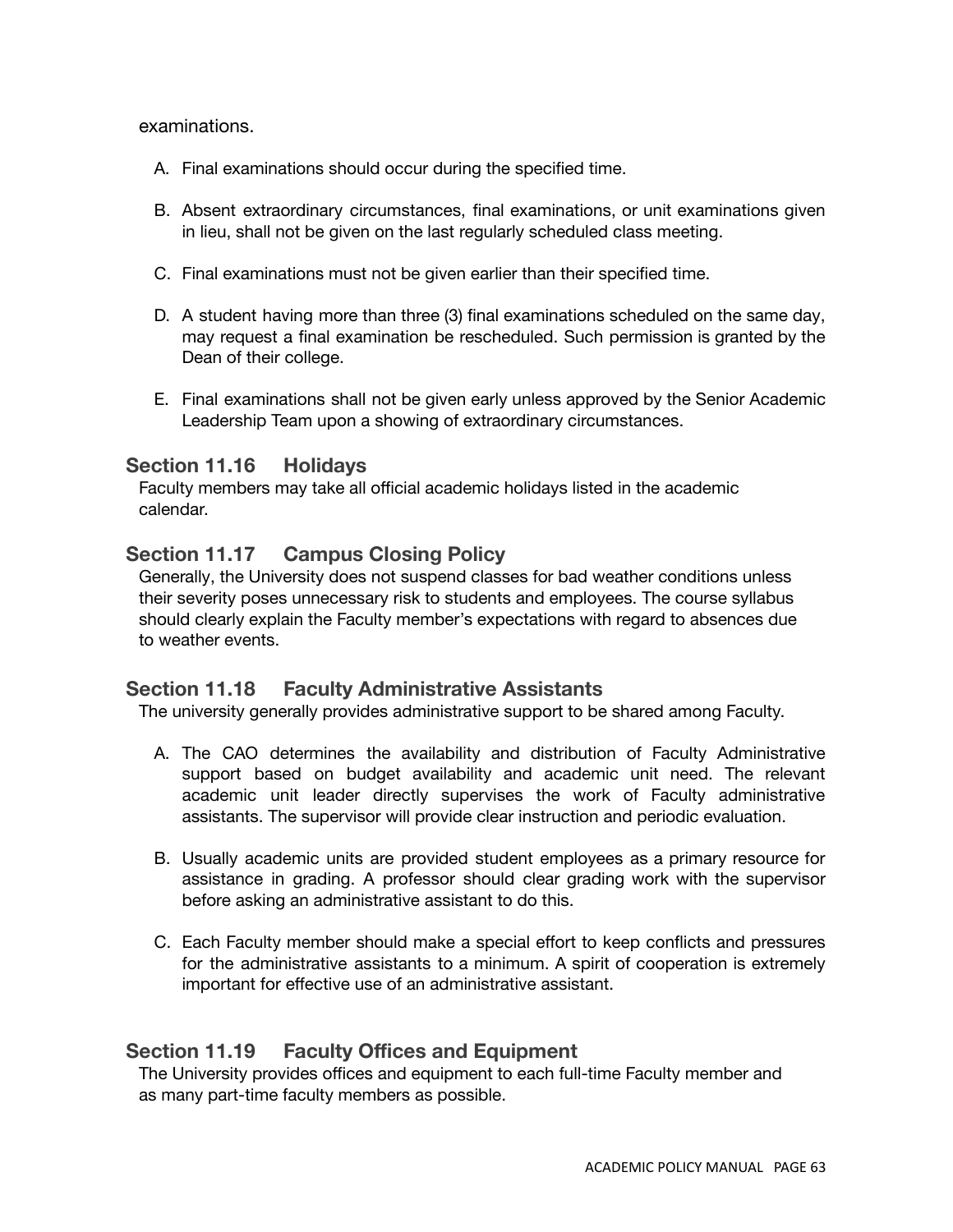# **Section 11.20 Faculty Library Use**

The Tom & Ada Beam Library provides scholarly resources and information literacy instruction to support OC's educational programs.

Faculty are welcome to request that books and other materials be purchased, but acquisition requests must be placed at least eight (8) weeks prior to the need to receive the materials in time. All orders must be placed with the library's acquisition department. Faculty members will not be reimbursed for personal purchases without the prior approval from the Beam Library budget manager. All material purchased with library funds will be cataloged and added to the library's collection.

## **A. Course Reserves**

1. Physical Material

With at least 24-hours notice, Faculty may reserve various items to be kept at the library's circulation desk by completing the online reserve request form, attaching the form to the reserve material and bringing the item(s) to the library's circulation desk. If assistance is needed to locate library material to place on reserve, contact the library circulation manager.

Check-out options for reserve material: One hour/library use only, two hours/library use only, one day, two days, or one week.

### 2. Electronic Copies

Electronic reserves (e-reserves) are not supported. Librarians will assist in determining if the material is available through a library database or an open access site. Faculty providing access to electronic material through Blackboard should work with the library staff to ascertain appropriate copyright fees, if any. Limited funds may be available for copyright fees. See Copyright Guide for Educators: An Introduction (<http://libguides.oc.edu/copyright>) for information about copyright and

locating copyright-friendly online sites that provide open access material.

## **B. Circulation**

Faculty may checkout materials for up to four (4) months. Books may be recalled after two weeks if another party requests the item. Materials not renewed or timely returned to the library will be billed to the Faculty member. Adjunct faculty may checkout up to 25 items at any given time for up to a maximum of three (3) weeks. Material may be renewed unless there is a hold. Late penalties will apply for items not timely returned by adjunct faculty.

## **C. Library Instruction**

By Faculty request Faculty librarians may present research methods and other aspects of information literacy in class. Classes are geared toward the respective discipline and the specific course. Librarian designed Research Guides for specific courses or subjects are linked from the library's website may be embedded in the appropriate Blackboard course.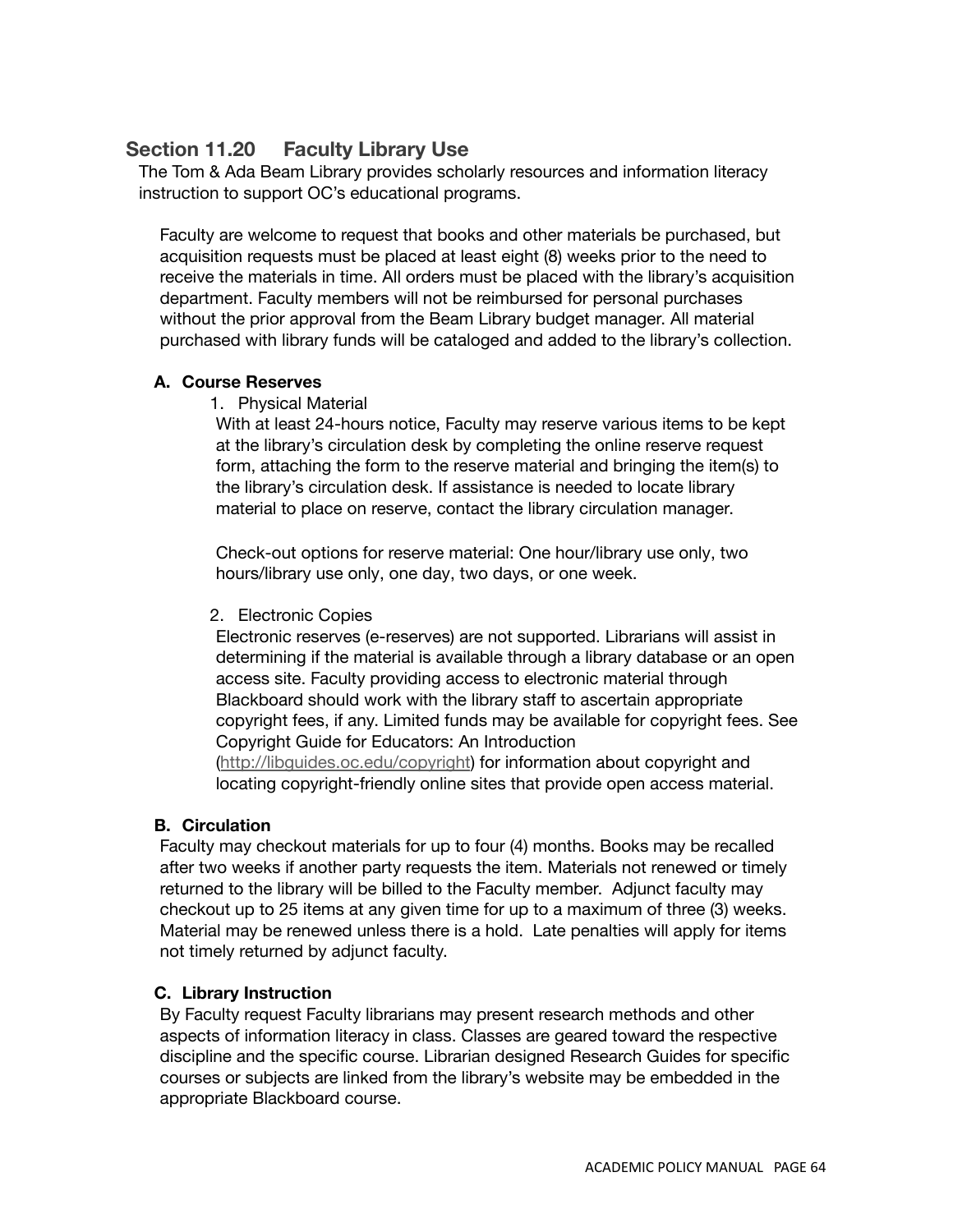# **Section 11.21 Institutional Review Board**

### **A. Summary of OC IRB:**

OC's Institutional Review Board (IRB) reviews all proposed research involving human subjects to ensure that the subjects' rights and welfare are adequately protected. The IRB is composed primarily of faculty members from disciplines in which research involving human subjects is integral to that discipline's work, as well as two members from the community whose primary interests are non-scientific. The human subjects review process is administered through the Office of Academic Affairs. Researchers are REQUIRED to comply with the following "Procedures for Review of Human Subjects Research".

- B. Researchers conducting human subjects research are REQUIRED to comply with:
	- 1. Code of Federal Regulations Title 45 Part 46 (45 CFR [§46.101](https://www.ecfr.gov/cgi-bin/text-idx?SID=352207531b52dac4718a49545f916d6f&mc=true&tpl=/ecfrbrowse/Title45/45cfr46_main_02.tpl) *et*. *seq*.)
	- 2. Oklahoma Law Involving Protected Populations:
		- i. Emancipated Minors: Under O.S. §63-2601, any minor who is married, has a dependent child, or is emancipated may consent to certain health services. Health services do not include research or experimentation except when the research or experiment is an attempt to preserve the life of that minor or research as approved by an appropriate review board involved in the management of reportable diseases.
		- ii. Cognitively Impaired Individuals: under O.S. §63-3201A, consent of a cognitively impaired individual to participate in a research project may be obtained from a legal guardian, attorney-in-fact with health care decision authority, or the next of kin. However, if cognitively impaired individuals were legally competent to express permission or prohibition prior to becoming cognitively impaired, the legal guardian or family member cannot override the individual's previously expressed permission or prohibition.
		- iii. Fetal Materials: Under O.S. §63-1-735, research on fetal tissue resulting from an abortion is prohibited. An abortion is defined as the purposeful termination of a pregnancy with an intent other than to produce a live birth or remove a dead unborn child. The use of fetal tissue resulting from a spontaneous miscarriage for research purposes is not specifically prohibited.
	- 3. Other Applicable State Laws:
		- i. Disclosure of Genetic Research Studies: Under O.S. §36-3614.4, all research records of individual subjects in genetic research studies shall be confidential.
		- ii. Human Cloning: Under O.S. §63-1-727, human cloning is unlawful.
		- iii. Human Subjects Protection: Oklahoma Administrative Code, Title 310, Oklahoma State academic unit of Health, Chapter 10. Human Subjects Protection defines the responsibility of the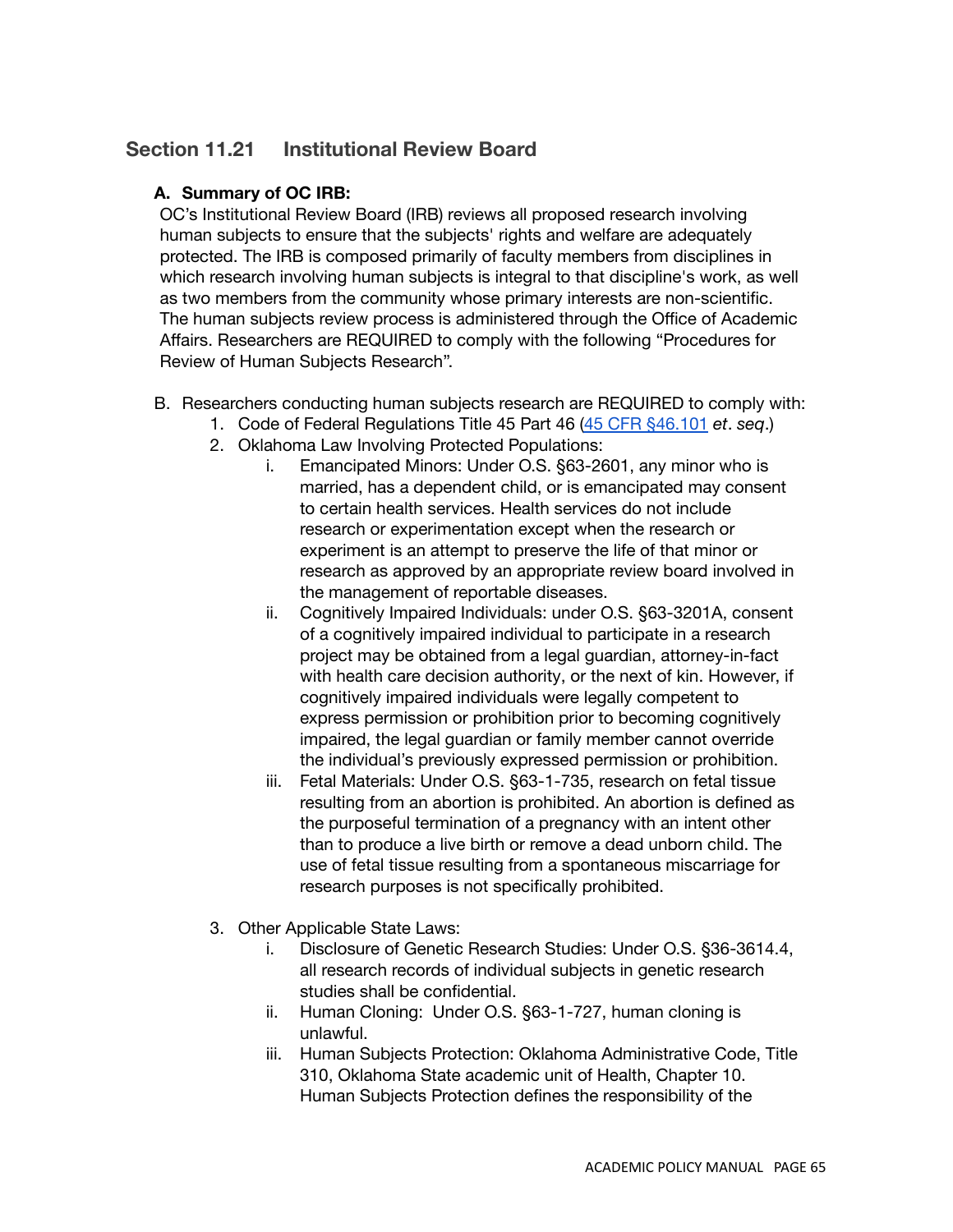Oklahoma State academic unit of Health to provide an organizational structure in accordance with 45CFR46 to establish and maintain an environment dedicated to the ethical principles for safeguarding the rights and welfare of the human beings recruited to participate in research activities.

There are other state laws that could extend to the research being conducted. For example, state law requires that any person having reason to believe that a child under the age of 18 is a victim of abuse or neglect shall report the matter to the Department of Human Services. This state law is not specific to or even related to research; however, during the conduct of research, personnel could become aware of child abuse or neglect and would be required to report the abuse under state law.

- C. Application Process and IRB Meeting Dates: All human subject research proposals must be submitted to the IRB. Researchers whose study is not federally regulated (i.e., is not federally funded and does not take place on federal property) and who believe their study is exempt from state law shall complete an application for exempt research. See the IRB Website for the Application Form for Exempt Research. Submit the original form and an electronic copy of the application and associated materials to the IRB Chair. All others must complete the Human Subject Research Review Application Form, also available on the IRB Website. The responsible project investigator (RPI), or a member of the research team familiar with the project, should attend the Institutional Review Board (IRB) meetings regarding the project. The application and associated materials should be separated into the following different files:
	- 1. Application Form
	- 2. Human Subjects Training Documentation
	- 3. Informed Consent Documents
	- 4. Recruitment Documents
	- 5. Study Materials and/or Instruments separate .pdf files should be created for each distinct cluster of materials or instruments (i.e. - separate files for multiple surveys)
	- 6. Grant/Contract Information (if applicable)

Files should be saved with the investigator's last name followed by the information in the .pdf (ex - "Luttrell\_application", "Luttrell\_trainingdoc", etc...) A single, signed hardcopy of the application and all other materials should be sent to Dr. Bill Luttrell,

Chair, Institutional Review Board, Oklahoma Christian University, 2501 E. Memorial Rd., Edmond, OK 73013. All electronic and hardcopy submissions are due by 5 p.m. on Thursday two weeks prior to the IRB meeting. All meeting dates are on Tuesdays. Meetings are held on Tuesday at 11:00 a.m. The IRB meets every month except July. For a list of the meeting dates and associated submission deadlines, please see the IRB website.

D. **Expedited Reviews:** The Oklahoma Christian University IRB conducts Expedited Reviews. According to this policy, Expedited reviews are allowed in two instances: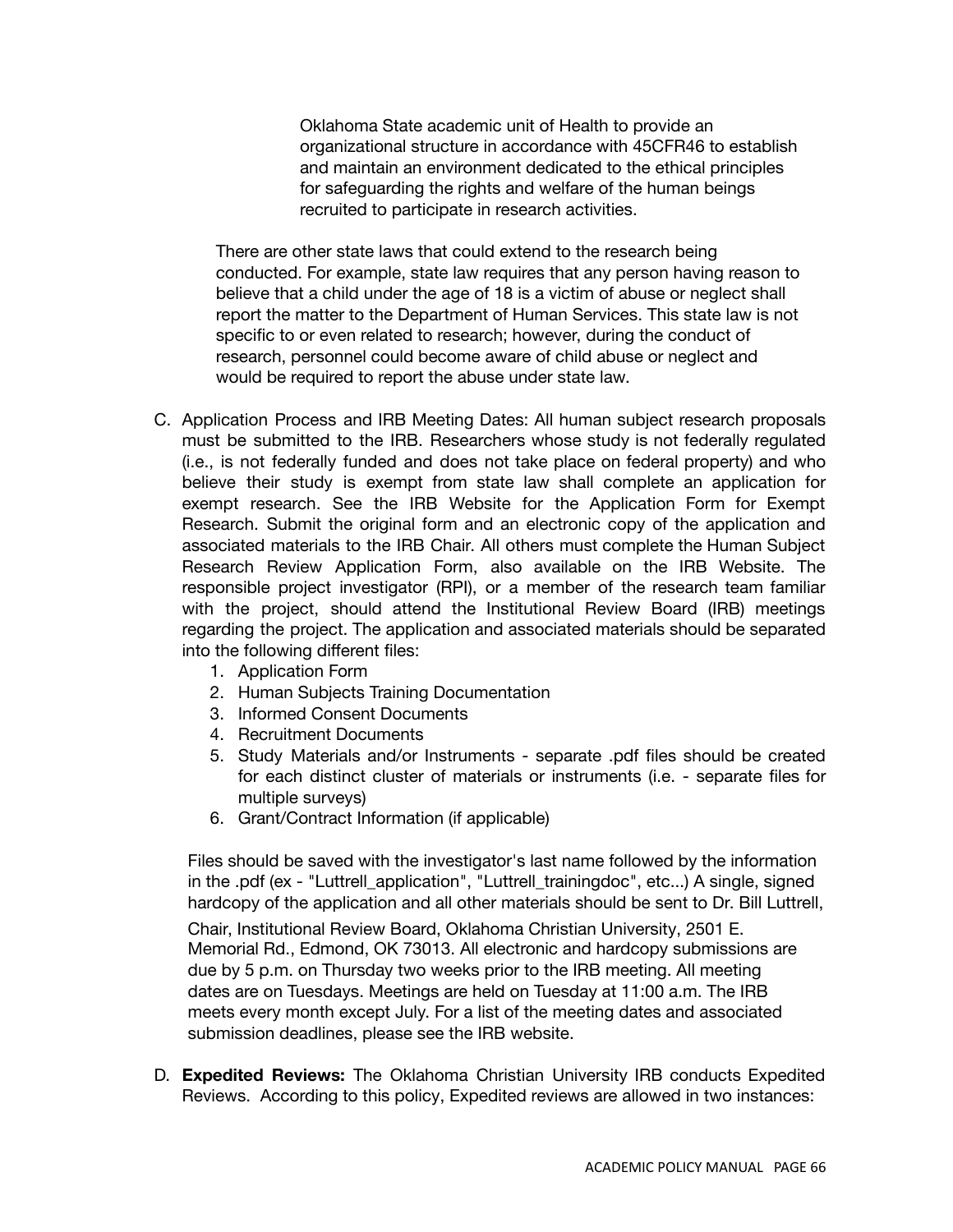- 1. The research protocol has undergone review at another institution and has obtained approval from that institution, or
- 2. Minor changes are being proposed to a previously approved research protocol. If your protocol qualifies for Expedited Review, you may submit one copy of the research application to the IRB Chair, Dr. Bill Luttrell. Protocols that have received approval at another institution should include the IRB application and approval letter from that institution.
- E. **Approval Period**: The approval period for a study is typically one year. Researchers must submit a Progress Report if a non-exempt project is to last longer than the approval period, which is typically 1 year. Researchers must submit the Progress Report Form to the Chair of the IRB two months prior to the study's expiration following the electronic submission procedure. The study must be reviewed and reapproved by the IRB for research to continue. Non-exempt studies are considered complete when data collection and data analysis are complete. Researchers must submit one copy of the Close Out Report to the Chair of the IRB one month after the study is complete.
- F. **Forms**: All forms pertaining to research involving human subjects can be downloaded from the OC Institutional Review Board (IRB) website.
- G. **Training**: All human subject researchers and IRB committee members must obtain adequate training. Online training is available from the National Institutes of Health (NIH). All researchers and IRB committee members must complete the "Protecting Human Research Participants" course through the NIH Office of Extramural Research [\(http://phrp.nihtraining.com/\)](http://phrp.nihtraining.com/)) and print out a copy of the course completion certificate to be placed on file by the Chair of the IRB.

In addition, Investigators who propose studies with patient populations are required to document HIPAA (Health Insurance Portability and Accountability Act) training. Investigators must access the National Institutes of Health (NIH) booklet entitled "Protecting Personal Health Information in Research: Understanding the HIPAA Privacy Rule" at: [http://privacyruleandresearch.nih.gov/pr\\_02.asp.](http://privacyruleandresearch.nih.gov/pr_02.asp)

Investigators must submit an attachment to the review application stating that the material has been read and will be adhered to in the proposed research. The attachment must include the date the material was read, which must be within the 12 months prior to the application.

H. **Resources**: Researchers can review a list of "Frequently Asked Questions (FAQ's) About Human Subject Research at OC" on the IRB website.

## **Article XII. Curriculum Development**

OC's curriculum is the heart of the academic program. It deserves the Faculty's deliberate judgment and expertise, and is the focus of continuous evaluation. The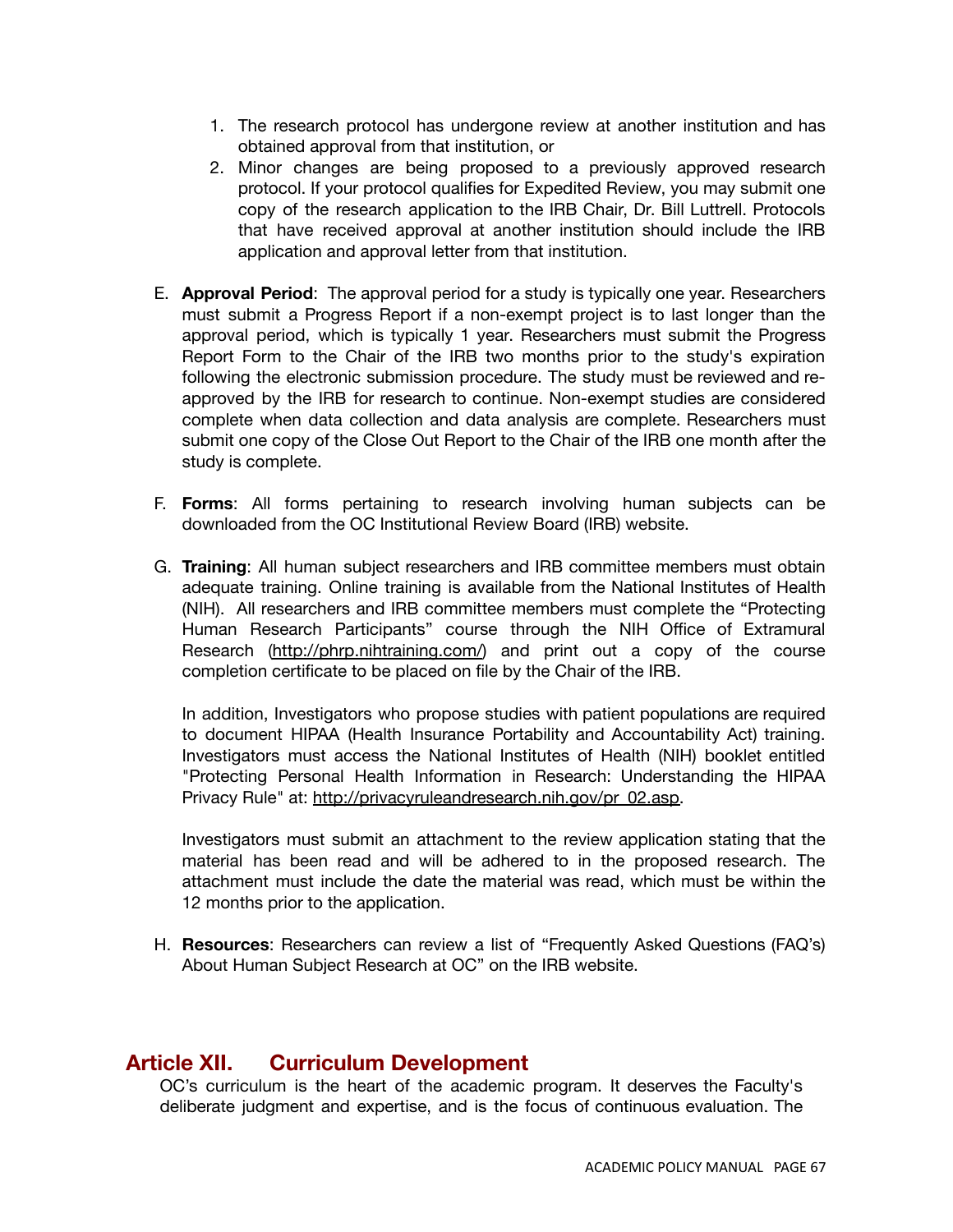curriculum shall comport with the University's Articles of Incorporation, and shall reflect the University mission. The procedures for curriculum change must involve the specialized insights of the Faculty. Procedures for curriculum development are detailed herein.

## **Section 12.01 Academic Affairs Committee and Its Procedures**

#### **A. Academic Affairs Committee**

The Academic Affairs Committee reports and advises on matters pertaining to the University's academic policies and educational programs as related to recruitment of students and Faculty; admissions policies; degree requirements; addition, revision, and deletion of academic courses and programs; student advisement; academic standards; the formulation of policies and procedures for maintaining and improving the quality of academic programs; assessment of academic effectiveness; strategic planning for the core curriculum; and other academic matters of the institution. The Committee consists of the following members:

- 1. The CAO (Chair);
- 2. The President-Elect of the Faculty Association (Vice Chair);
- 3. The University Registrar;
- 4. The Director of International Programs;
- 5. One Faculty member elected from each college serving a two year term;
- 6. One librarian elected by the library Faculty serving a two year term;
- 7. The dean of each college (non-voting member)
- 8. Athletics Representative (non-voting member);
- 9. The HLC Liaison (non-voting member); and
- 10. One undergraduate representative from the Student Government Association that is appointed annually by the SGA President (non-voting member).

Faculty representatives are elected annually during the Spring Semester, prior to graduation. Committee service begins at the beginning of the following Fall Semester. The Faculty Association's Executive Committee will be responsible for providing a slate of nominees for all Faculty representatives. The CAO will appoint replacement representatives for any Faculty representative unable to serve her or his term, if less than six (6) months remain in the representative's term. Otherwise, the Faculty Association's Executive Committee will conduct a special election to replace the representative. Faculty and library representatives must have been full-time Faculty for not less than three (3) years and hold the rank of at least assistant professor at election.

B. The Academic Affairs Committee and the Academy

The Academic Affairs Committee supports and advises the CAO on all academic policies, programs, procedures, practices, standards, and assessments on matters not specifically assigned to the Graduate Council, and represents the broader Faculty body with regard to the University's curriculum.

C. Subcommittees of the Academic Affairs Committee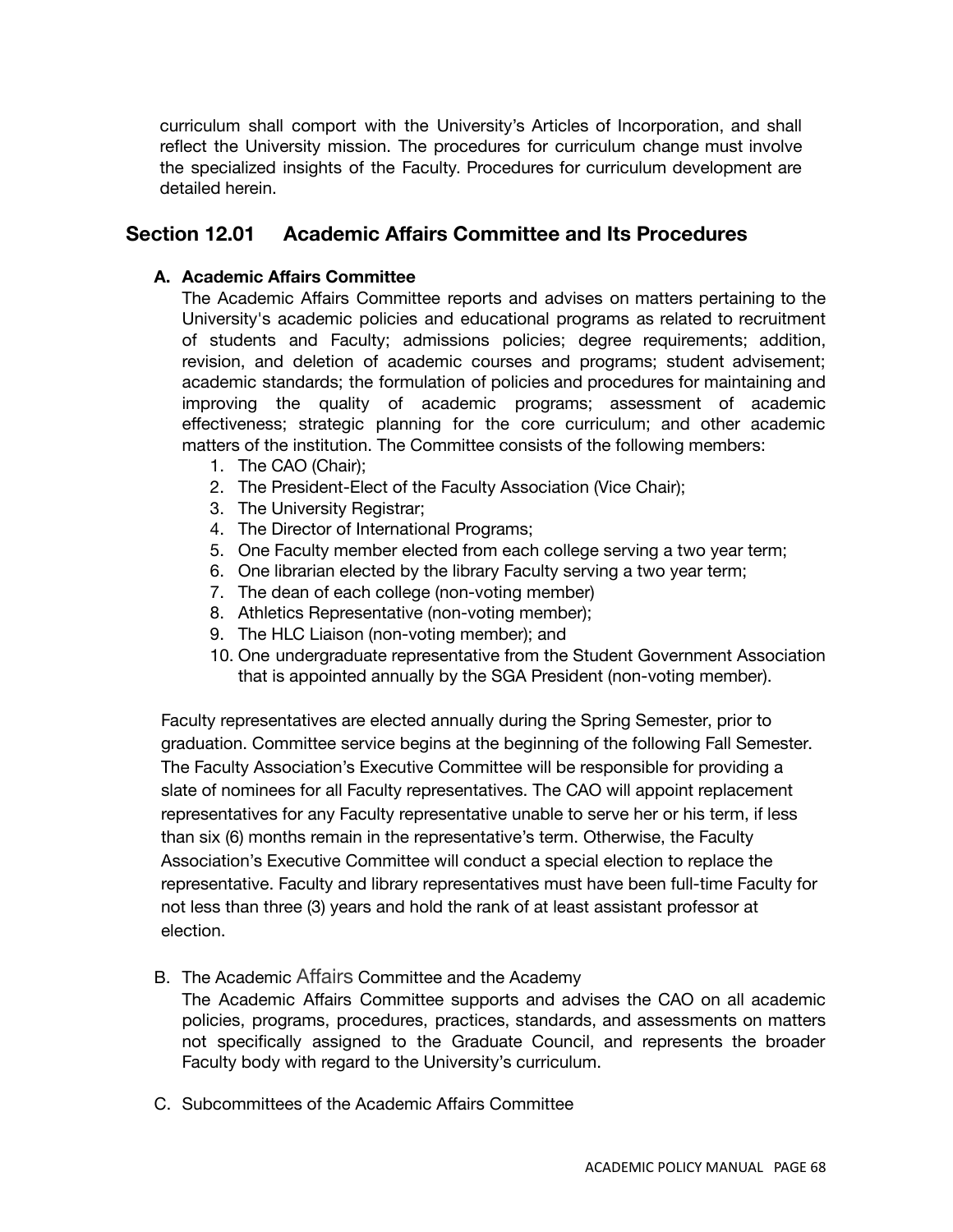The Academic Affairs Committee includes the following standing subcommittees. Subcommittee chairs are named by the CAO. Members are nominated by the subcommittee chairs and approved annually by the Academic Affairs Committee. Each subcommittee is intended to support and advise the CAO with research, assistance, and advice:

- 1. Faith and Learning,
- 2. Core Curriculum,
- 3. Assessment,
- 4. Teaching and Learning, and
- 5. Writing Across the Curriculum.

The CAO may create *ad hoc* committees. Each subcommittee acts under a brief charter approved by the CAO and the Academic Affairs Committee. Charters are reviewed, and amended if necessary, prior to the end of March each academic year.

The charters of the standing subcommittees are as follows:

- 1. **Faith and Learning Subcommittee:** assists the CAO, the Academic Affairs Committee, and the Faculty as they seek to understand and enhance the integration of faith and learning in the University's curricular and co-curricular programs. The subcommittee is structured to reflect that this topic is truly across many arenas of faculty and university work. The subcommittee will field questions from the AAC, champion integration of faith and learning, and annually report assessment findings related to efforts to engage students in ETHOS, co-curricular spiritual life efforts, and the infusion of faith and learning in classrooms.
- 2. **Core Curriculum Subcommittee:** assists the CAO, the Academic Affairs Committee, and the Faculty in reviewing continually the University's core curriculum program. Each year, the subcommittee will take proposals on changes to the Core and make timely recommendations to the AAC. The subcommittee annually assures that assessment of the Core is effective.
- 3. **Assessment Subcommittee:** assists the CAO, the Faculty, and the Academic Affairs Committee on matters pertaining to the assessment of undergraduate and graduate student learning. The subcommittee will assist the CAO and the Senior Academic Leadership Team in reviewing academic program assessment reports. The subcommittee may assist the Administration through recommendations regarding integrating the assessment process with planning and budgeting.
- 4. **Teaching and Learning Subcommittee:** assists the CAO, the Academic Affairs Committee and the Faculty in reviewing trends and issues related to teaching and learning in higher education. Including the development of new, innovative pedagogical modes and strategies; reimagining and enhancing established pedagogical practices; measuring the positive and negative impacts of technology on teaching and learning; recommending rubrics for evaluating faculty's pedagogical practices; developing approaches for assessing effectiveness of different teaching models; and researching,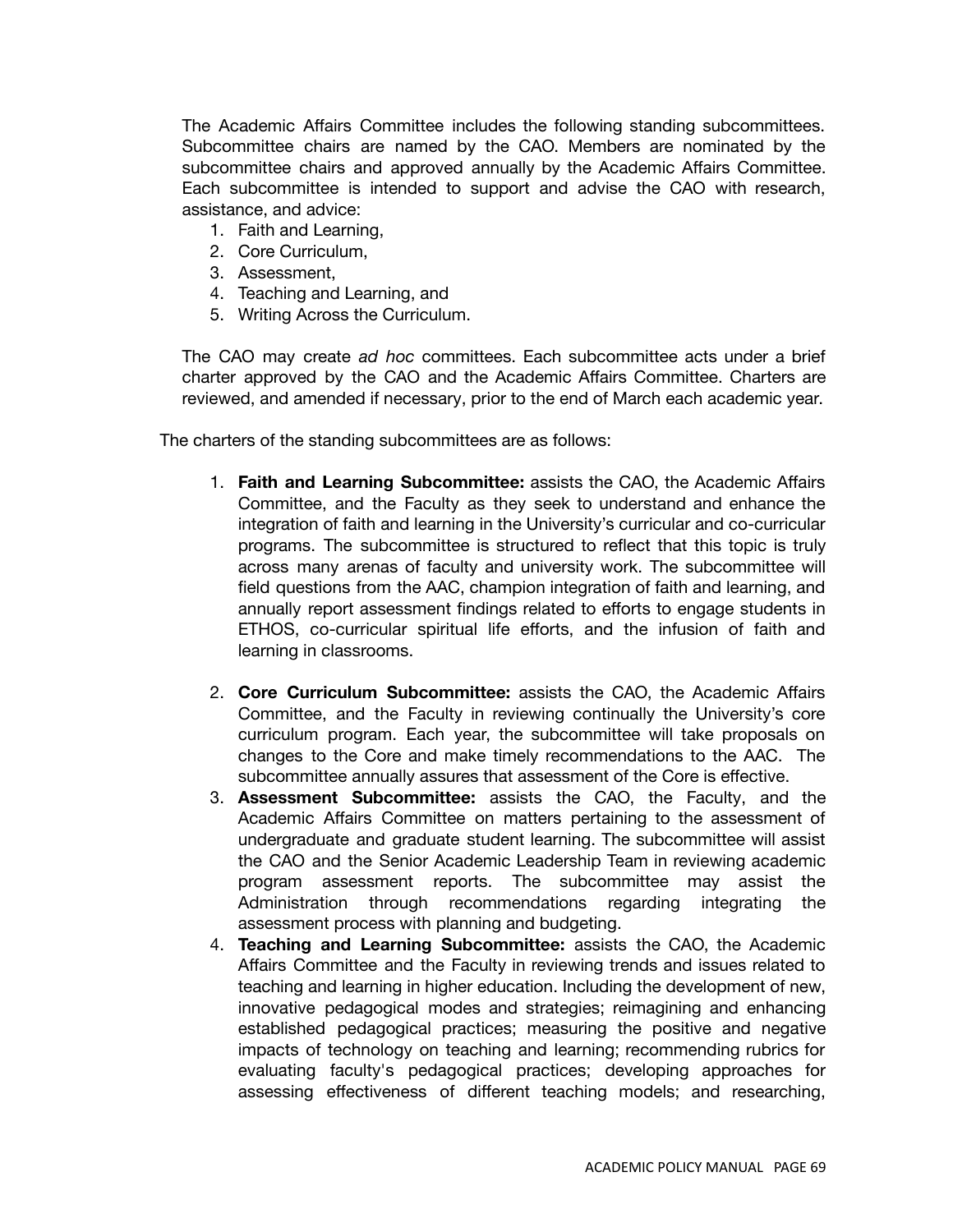advising, and recommending strategies for graduate and undergraduate connected learning.

- 5. **Writing Across the Curriculum ("WAC"):** assists academic units in creating a Writing Across the Curriculum ("WAC") course to substitute for the CORE course Composition II. The WAC Subcommittee will timely work with academic units to 1) construct syllabi and assignments with appropriate requirements, 2) review grading rubrics and other writing assessment tools, and 3) provide training in teaching composition through workshops, mentoring, and observation. Proposed WAC courses must have approval of the WAC Subcommittee. The WAC Chair will sign the Curriculum Change Form. Membership of the WAC Subcommittee should include the Writing Director, composition instructors from the Language and Literature academic unit, and a representative from each academic unit that offers a WAC course. For an academic unit to develop a WAC course:
	- i. The academic unit representative will contact the Writing Director in Language and Literature.
	- ii. Faculty teaching the WAC course will attend one or more WAC workshops in addition to working with the Writing Director to construct syllabi that include appropriate assignments and writing assessment tools.
	- iii. The academic unit representative will submit a Curriculum Change Form proposing the course to the Academic Affairs Committee.
	- iv. If approved, faculty teaching the WAC course will be mentored and observed by members of the WAC Subcommittee and the academic unit will designate a representative on the WAC Subcommittee.

Although the charters listed above are the standing charters for each committee, the CAO may work with committee chairs to specify particular tasks or areas of responsibility for the subcommittees in connection with their work.

Principal responsibility for curricular matters rests with the Faculty. The Academic Affairs Committee represents the Faculty in evolving the institution's undergraduate curriculum. Specifically, this committee serves to approve less substantial curriculum changes and to make recommendations to the broader Faculty for implementation of new undergraduate degrees or majors and retirement of old undergraduate degrees and majors

## **Section 12.02 New Academic Programs and Initiatives**

Oklahoma Christian University shall quickly develop and efficiently deliver high-quality, profitable learning programs, courses, degrees, certificates, and academic-initiatives.

#### A. **Scope of Policy**

The following expedited academic procedures and processes apply to new initiatives when the University curriculum or degree programs are impacted: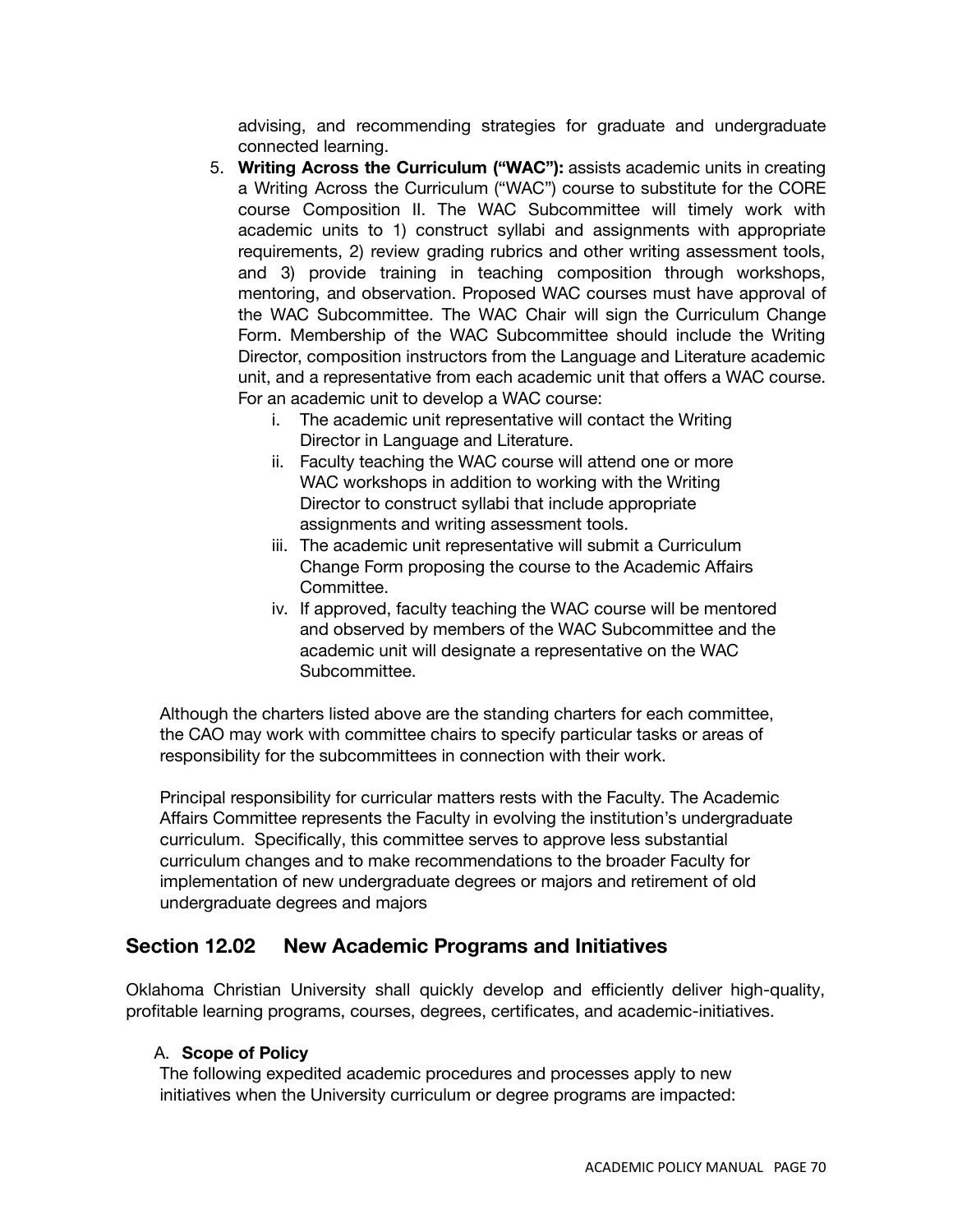- 1. Online courses, programs, academic-initiatives, or degrees;
- 2. Changes in curriculum delivery modality;
- 3. Courses, programs, academic-initiatives, or degrees targeting substantially new markets;
- 4. Courses, programs, academic-initiatives, or degrees delivered off-campus; and
- 5. Courses, programs, academic-initiatives, or degrees prepared or delivered through an external academic partnership.

#### B. **Process**

Generally, the following reviews shall happen in the order listed. Review, denials, or approvals need not be consecutive, but may be concurrent.

- 1. The proponent shall prepare and deliver a comprehensive proposal explaining the rationale, the potential market, the realistic market share the program will capture, the financial requirements to launch, the source of funds, and the potential impact on existing programs, degrees, or offerings, if any.
- 1. The Chief Academic Officer shall review, edit, and shape the academic assumptions of the proposal and assess and decline or approve the academic bona fides of individuals delivering the course, program, initiative, certificate, or degree. The CAO shall have no longer than five (5) business days in which to review, edit, decline or approve the proposal, but may need additional time to approve or decline the academic bona fides of individuals preparing or delivering the course, program, initiative, certificate, or degree. The CAO's failure to act within five (5) days is presumed to be an approval.
- 2. The Chief Operations Officer shall review and edit the proponent's financial and market assumptions associated with the proposal. The COO shall have no longer than five (5) business days in which to review, edit, decline or approve the proposal. The COO's failure to act within five (5) days is presumed to be an approval.
- 3. The Academic Initiatives Committee shall review, edit, decline or approve the proposal. The Academic Initiatives Committee shall have no longer than five (5) business days in which to review, edit, decline or approve the proposal. The AIC's failure to act within five (5) days is presumed to be an approval.
- 4. Immediately following the final approval by the Academic Initiatives Committee, the proposal shall be posted on a public intranet site for faculty review and comment. The Faculty shall have no more than five (5) business days in which to submit written comments concerning the proposal.
- 5. The proponent and the Chief Academic Officer shall review all Faculty comments and respond in writing within five (5) business days of the close of the comment period.

If a proposal is declined at any step of the process the proponent shall have five (5) business days to address the concerns of the CAO, the COO, or the AIC and resubmit the edited proposal for reconsideration.

### C. **Academic Initiatives Committee**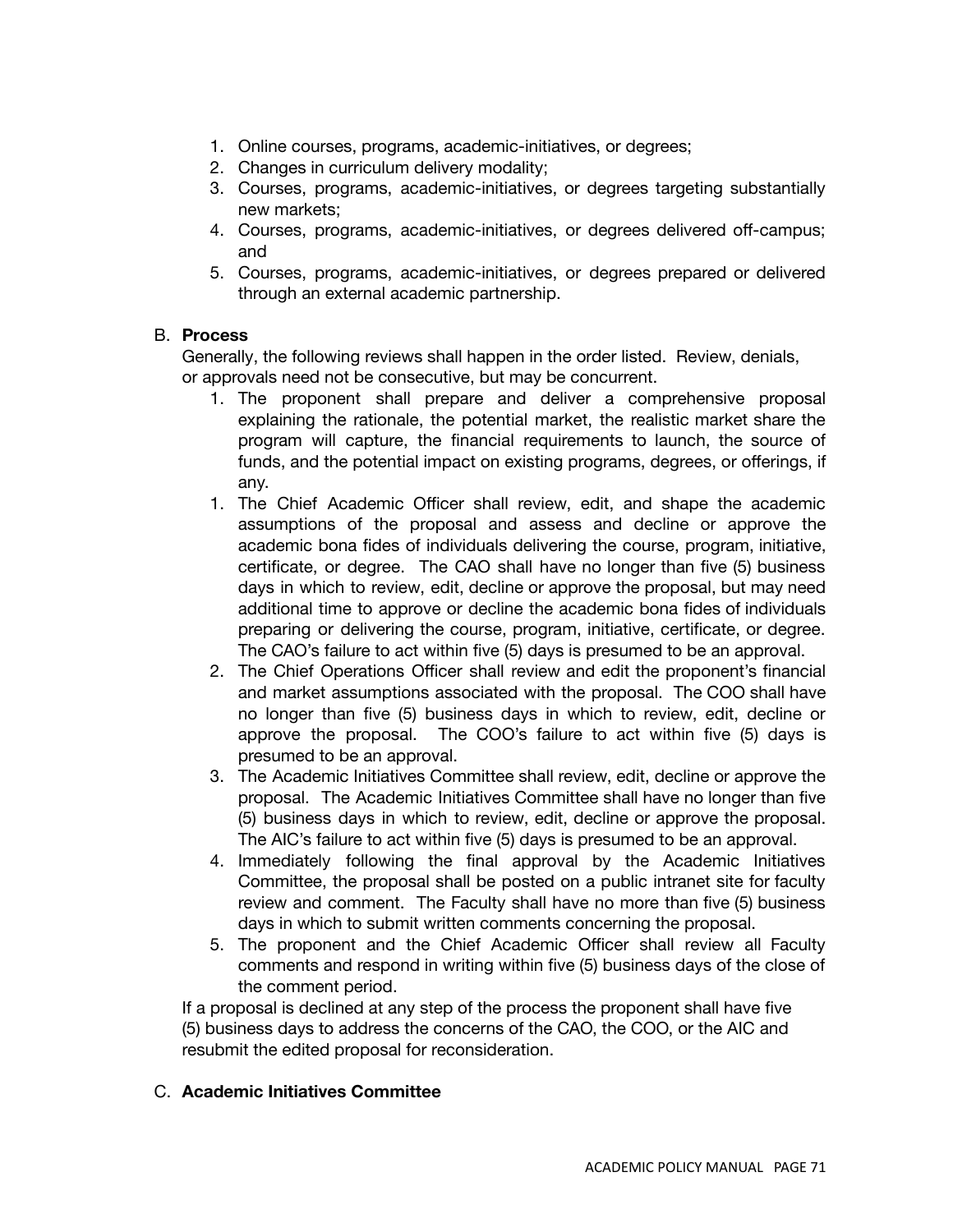Members of the Academic Initiatives Committee (AIC) are appointed by, and serve at the pleasure of, the President. The AIC shall be comprised of five (5) members, including the Chief Academic Officer and the Chief Operations Officer, both of whom shall be permanent members. The three (3) at-large Faculty members are appointed by, and serve at the pleasure of, the President, for staggered three (3) year renewable-terms. The AIC shall meet as needed to review, edit, decline or approve proposals creating new courses, programs, academic-initiatives, or degrees or curriculum changes that involve courses, programs, academic-initiatives, or degrees.

### D. **Amendment**

This policy may be amended from time to time by the Chief Academic Officer and President or the Academic Initiatives Committee, with approval of the Chief Academic Officer and President, with thirty (30) day notice to and comment by the Faculty.

## **Section 12.03 Curriculum Development Procedures**

### **A. Curriculum Change Procedures**

The following procedures promote shared information, shared judgment, and shared responsibility. Generally, the same procedures apply to both the undergraduate and the graduate level. At the graduate level, the Graduate Council performs the functions of the Academic Affairs Committee. OC's curriculum design process shall be transparent. Proposals are accepted or rejected fairly and equitably. The process is flexible, to facilitate innovation, and well-reasoned and sound, to reflect the University's character, needs, and resources. The OC Faculty adhere to the following policies and procedures:

- 1. The CAO maintains an intranet site that includes downloadable forms for use in routing curriculum change proposals, details of proposals at various stages within the approval pipeline, details of proposals passed in the previous twelve months, minutes of Academic Affairs Committee and Graduate Council meetings, and other details the CAO deems appropriate.
- 2. Proposals to change the curriculum will first be discussed with all full-time Faculty members of the applicable academic unit. Where a proposed change might cross academic unit boundaries members of all applicable academic units will address the proposal jointly and concurrently. A simple majority vote of all Faculty in the academic unit will either approve or deny the proposal.
- 3. The academic unit leader will prepare a Curriculum Change Form indicating the academic unit favors the proposal. This form must address the proposal's rationale, required resources, and anticipated costs to implement the change. OC's Chief Financial Officer must assess and approve the reasonableness of the anticipated cost estimates. A completed syllabi and semester-by-semester plan for programs implementing the change must accompany the Curriculum Change Form. The Senior Academic Leadership Team will review and approve this entire proposal package.
- 4. The Faculty member proponent is responsible for completing the appropriate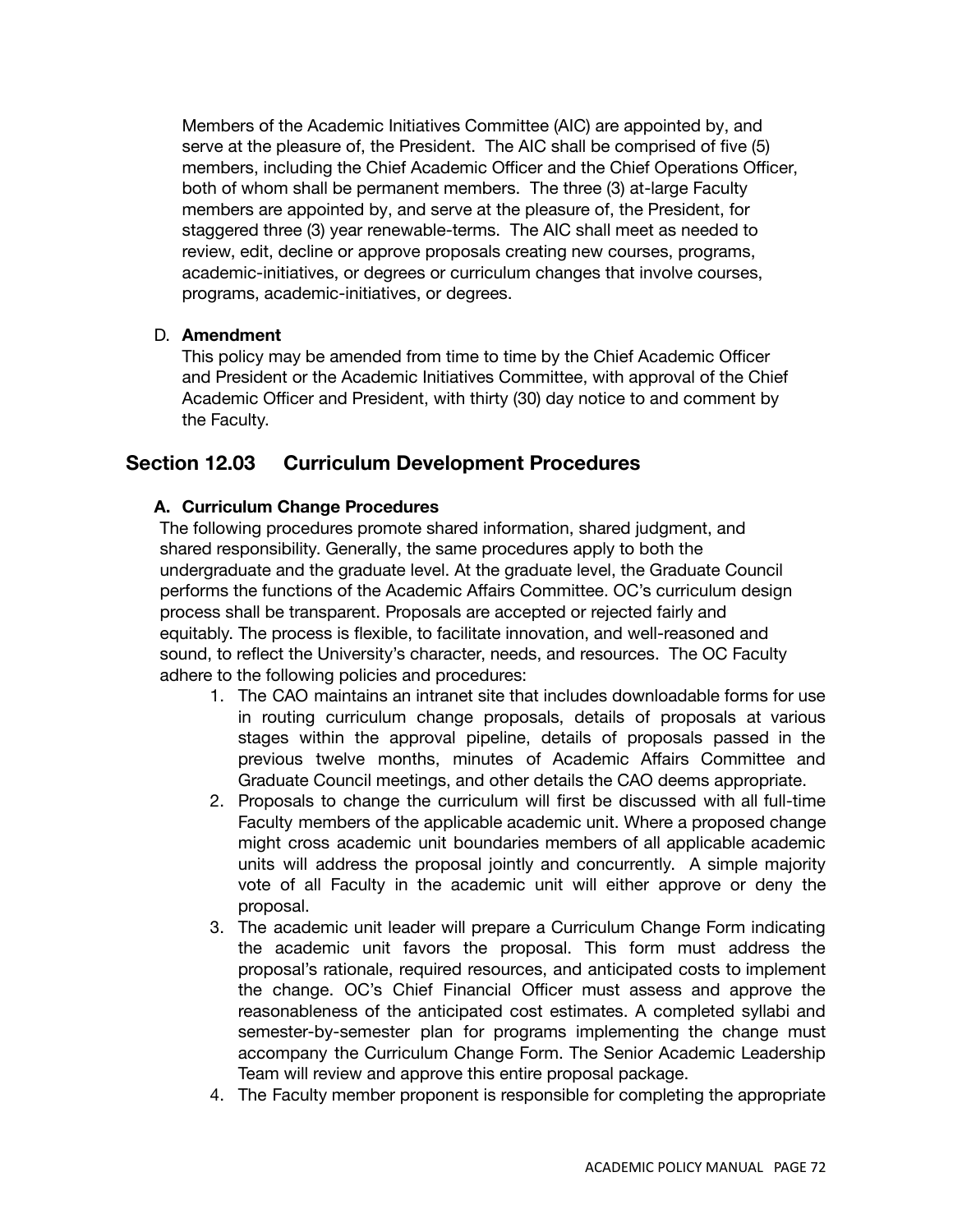form, providing required notices and securing required signatures. Each review level is expected to act promptly. A lack of response within three regular business weeks will be deemed an approval.

- 5. Academic units may appeal denials to higher and higher approval levels, in succession.
- 6. All proposed curriculum changes must be made by February 1 if to be implemented in the following academic year. Changes are normally implemented with the new Academic Catalog.
- B. Minor Curriculum Changes
	- 1. Minor curriculum changes may be made without first bringing the changes before the full Academic Affairs Committee or Graduate Council. Minor curriculum changes may be made by academic unit leaders with the approval of the Senior Academic Leadership Team, and the CAO. The minor curriculum change process is useful to:
		- i. Change the name of a course while retaining the course description;
		- ii. Modifying catalog course descriptions by academic units;
		- iii. Make an elective of a required course within a major;
		- iv. Modifying course offerings to better meet the needs of other majors;
		- v. Add, delete, or modify a course within a major; or
		- vi. Add or modify courses when required by an accreditor.
	- 2. The Minor Curriculum Change process may be used *only when the proposed changes do not*:
		- i. Make changes in the university core;
		- ii. Make changes in a course offered by another academic unit;
		- iii. Impact the requirements of another degree program or program of study as indicated by the current university catalog;
		- iv. Replicate a course offered by another program;
		- v. Have a significant monetary impact; or
		- vi. Change the number of hours required by the major.
	- 3. Required information: In making a minor curriculum change, the following information is required:
		- i. Rationale for the proposed change;
		- ii. Relationship of the proposed change to the Christian mission of OC;
		- iii. Relations or effect of the proposed change on other academic units;
		- iv. Budgetary requirements for the proposed change;
		- v. Academic support needs for the proposed change;
		- vi. Indicate support of a majority of the Faculty in the impacted academic unit or school;
		- vii. Indicate that all academic units have been informed of the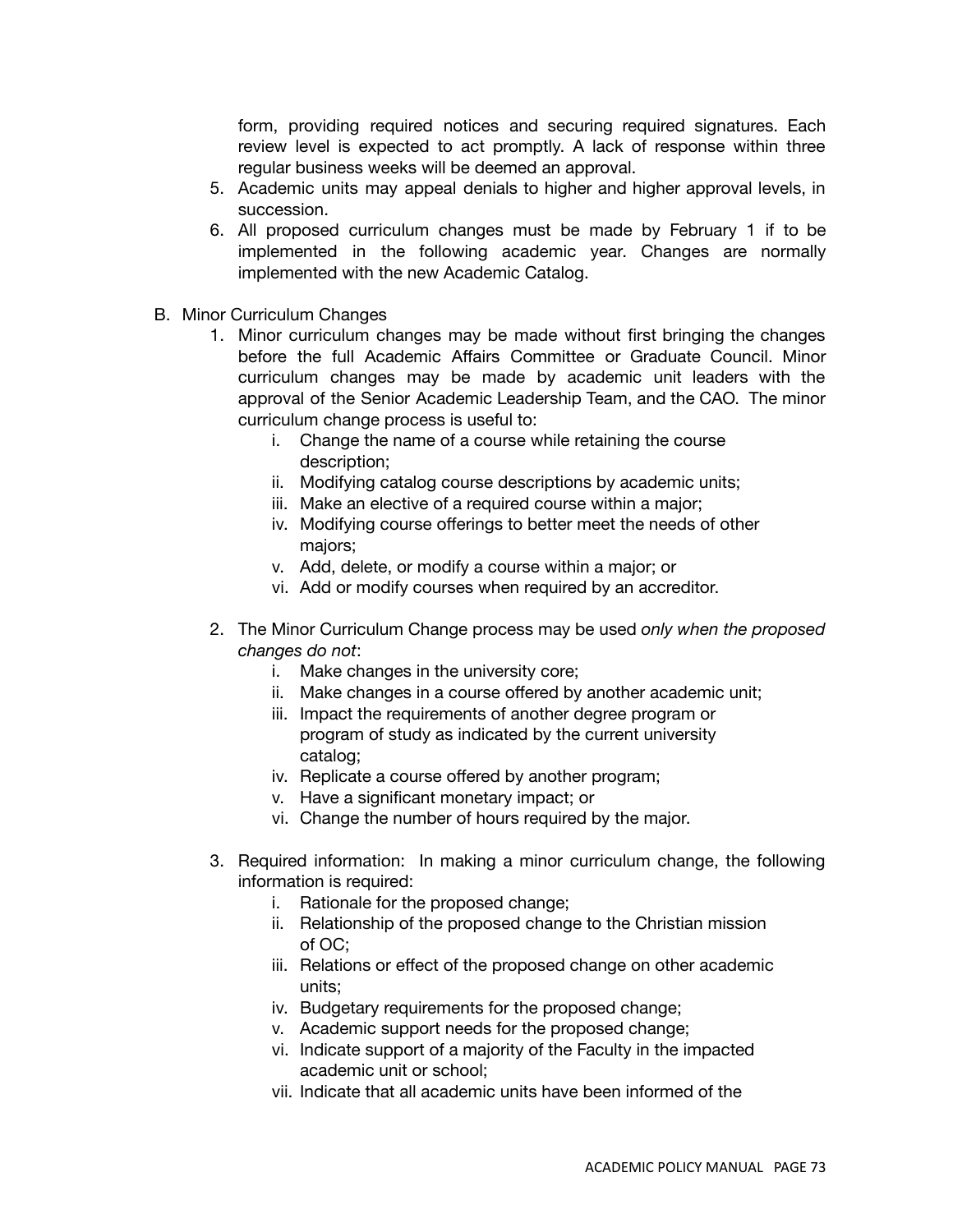proposed change;

- viii. Include catalog pages and indicate which language in the catalog should be changed and what the new language in the catalog should read; and
- ix. Include a syllabus for any course content changes.

### **C. Major Curriculum Change Form**

Any curriculum change that is not a Minor Curriculum Change shall proceed as follows.

Proponents of a Major Curriculum Change shall provide the following information:

- 1. Effective date of the proposed change;
- 2. Rationale for the proposed change;
- 3. Relationship of the proposed change to the Christian mission of OC;
- 4. Relations or effect of the proposed change on other academic units;
- 5. Budgetary requirements for the proposed change;
- 6. Academic support needs for the proposed change;
- 7. Indicate support of a majority of the Faculty in the impacted academic unit;
- 8. Indicate that all academic units have been informed of the proposed change;
- 9. Include catalog pages and proposed edits; and
- 10. Include a syllabus for any course content changes.

D. Addition, or deletion of degrees or programs; changes to the core curriculum Faculty may also propose the addition or deletion of an undergraduate or graduate program or academic degree or any change to the Core Curriculum. Proposed changes, if approved by the Academic Affairs Committee or Graduate Council, must then be approved by a simple majority vote of the Faculty eligible to vote, either in person or electronically.

### E. Change Proposals Presentation

At each month's Faculty Meeting, either the CAO, the proponent of a curriculum change, or other members of the Academic Affairs Committee or its standing subcommittees or the Graduate Council will present brief details of actions taken by the Academic Affairs Committee or the Graduate Council, standing committees, and ad hoc committees and direct the presentation of those proposals that require approval by the Faculty.

### F. Proposed new majors

Because the internal and external requirements to add a new major similar to an existing major are less, the addition of a major similar to other majors offered by an academic unit must go through the complete curriculum change process, but a full Faculty vote is not required, unless the Academic Affairs Committee elects to require a Faculty vote. Otherwise, a new major is effective once approved by the Academic Affairs Committee.

## **Section 12.04 Core Curriculum Changes**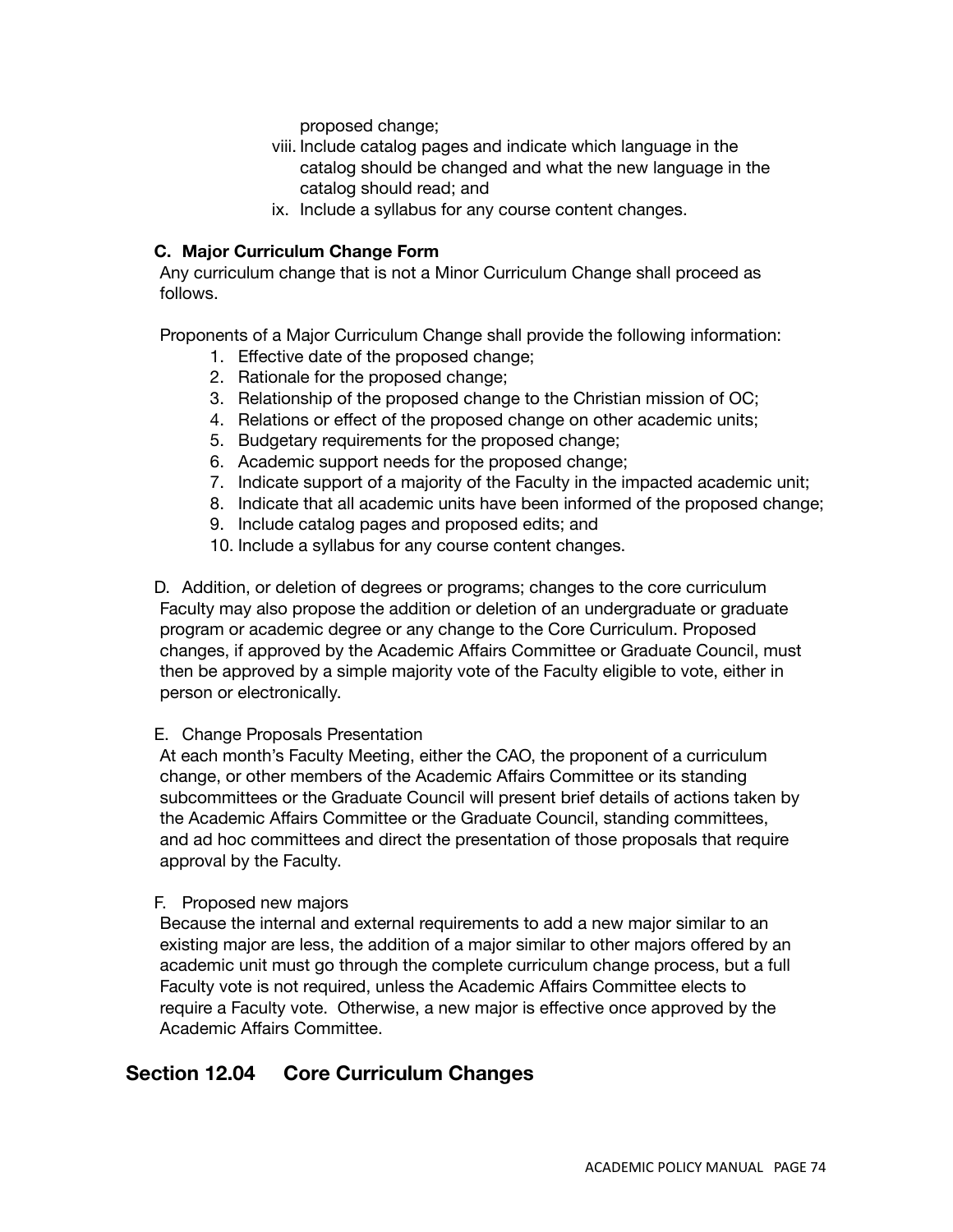- A. To Modify the Core (either tier)
	- 1. Only the Academic Affairs Committee may initiate proposed changes to the categories or hours of the core (either tier). If approved by the committee, the modification shall be submitted to the Faculty for approval by a simple majority vote. Approved changes are included in the catalog beginning the next academic year.
	- 2. Any proposal to create a degree-specific core for a new undergraduate degree must be presented to the Academic Affairs Committee by the academic unit and dean initiating the new degree. If approved by the Academic Affairs Committee the proposal must then be approved by a simple majority of the Faculty eligible to vote. If so approved the change is included in the catalog beginning the next academic year.

B. To Allow/Disallow Courses Satisfying the University Core Requirements: Academic units proposing either to disallow existing courses to satisfy University core (tier 1) requirements, or to allow new or additional courses to satisfy a category requirement within the University core (tier 1), must present the proposal to the Academic Affairs Committee, using the major curriculum change form. The Academic Affairs Committee will present the proposed change to the entire faculty for a comment period of at least ten (10) working days. Following comment, if the proposal is approved by the academic Affairs Committee the change is included in the catalog beginning with the next academic year.

In both cases, the Academic Affairs Committee shall confirm that the proposed modification meets the following criteria:

- 1. Generally, OC voluntarily follows the Oklahoma Regents of Higher Education requirements for state-sponsored colleges. Generally, the proposed modification should result in the combined general education core (University Core and Degree-Specific Core) maintaining the Regent's standards as published in Chapter 3 of the Regents Policies and Procedures Manual (currently, Section 3.15.5). In an effort to assure the breadth of each student's experience, a single course may not count for more than one category within a tier. No single course may count as satisfying a core requirement in both the University core (tier one) and the Degree-Specific core (tier two).
- C. To Allow/Disallow Courses Satisfying the Degree-Specific (Flex Tier) of the Core
	- 1. To modify the list of courses that satisfy the Degree-Specific Tier of the Core (flex tier), the proposed modification must be presented by an affected academic unit to the Academic Affairs Committee using the appropriate form available from the Office of the CAO.
	- 2. The Academic Affairs Committee shall confirm the proposed modification meets the following criteria:
		- i. Generally, the proposal should add to the breadth of a degree by sampling from multiple areas of the liberal arts. In special circumstances, it may be narrowed to a single area in order to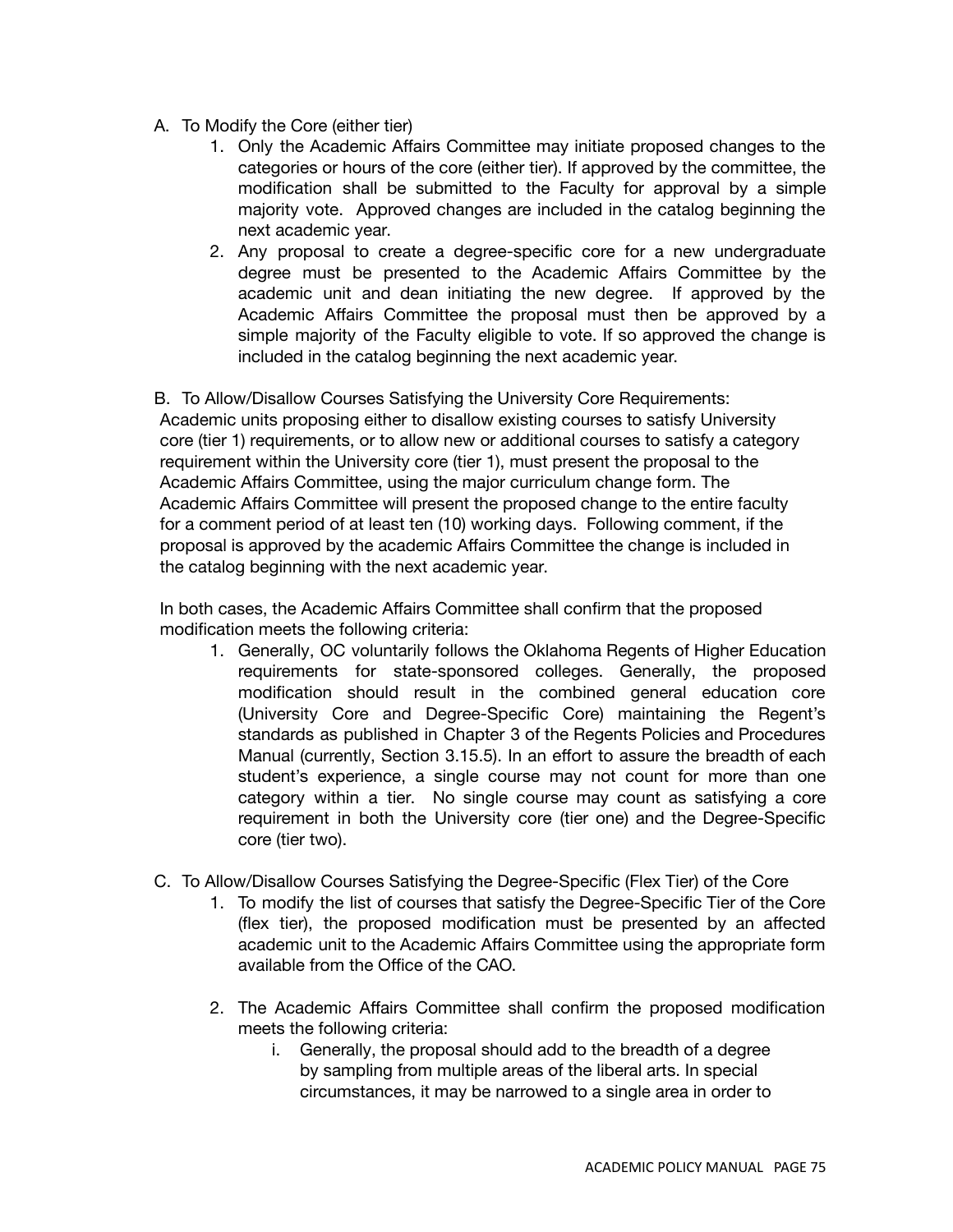provide depth in one of the liberal arts. Special circumstances include the effort to keep degrees to a size that can be completed in four years.

- ii. Generally, OC voluntarily follows the Oklahoma Regents of Higher Education requirements for state-sponsored colleges. Generally, the proposed modification should result in the combined general education core (University Core and Degree-Specific Core) maintaining the Regent's standards as published in Chapter 3 of the Regents Policies and Procedures Manual (currently, Section 3.15.5). In an effort to assure the breadth of each student's experience, a single course may not count for more than one category within a tier. No single course may count as satisfying a core requirement in both the University core (tier one) and the Degree-Specific core (tier two).
- iii. A single course may not count for more than one category within a tier. No single course may count as satisfying a core requirement in both the University core (tier one) and the Degree-Specific core (tier two).
- 3. Once the Academic Affairs Committee is satisfied the proposal meets the above criteria the committee shall distribute the proposal and related information to the Faculty in all the academic units offering majors within the affected degree for a comment period of at least ten (10) working days.
- 4. If the change is approved by the Academic Affairs Committee it will be included in the catalog beginning with the next academic year.

# **Section 12.05 Graduate Degrees**

A Faculty proposal for the addition or deletion of a graduate level academic degree or major shall be approved or denied by a vote of the Graduate Council and a simple majority of the Faculty of the relevant academic unit. The Graduate Council shall review such proposal first and if approved, then the Faculty of the relevant academic unit shall review and approve or deny by a simple majority vote of the Faculty eligible to vote. Such proposal shall include:

- A. a statement that the college favors the proposal;
- B. the proposal's rationale;
- C. anticipated required resources for implementation;
- D. anticipated costs to implement the proposal;
- E. impact on Faculty teaching loads;
- F. a copy of the course descriptions and syllabi for the proposed change;
- G. assessment procedures; and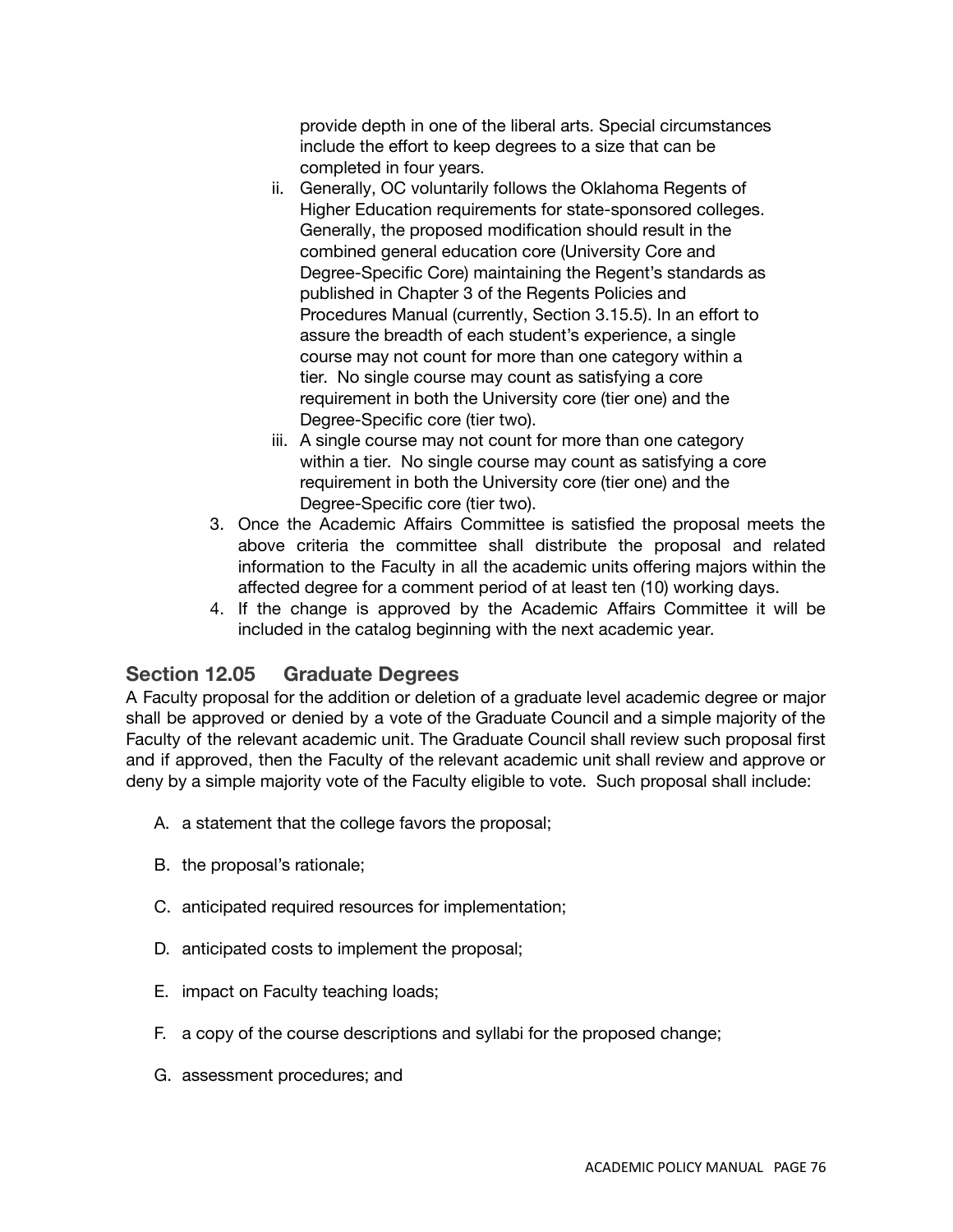H. a semester-by-semester plan for programs incorporating the proposed change (*e.g.,* eight-semester plan).

The proposal is approved once approved by a majority of the Graduate Council and the affirmative vote of a majority of the Faculty of the relevant academic unit. The approved proposal shall be forwarded to the CAO and President for final review and approval. The President may impose financial or other limitations on any proposed new degree or major.

## **Section 12.06 Certificate Policies**

Academic certificates recognize a student's completion of a defined program of specialized study. Students earn certificates in particular fields of study within their academic major, or a program that complements their major or career goals. Certificates are available for non-degree seeking students for various purposes. University-approved certificates are notated on student transcripts.

- A. Approval Process
	- 1. All certificate programs offered must be approved or modified by the Academic Initiatives Committee, Academic Affairs Committee or the Graduate Council.
	- 2. Non-credit "Certificates of Completion" may be offered and awarded by the University upon approval by the relevant dean. These programs are designed to provide continuing education experiences to individuals or groups, usually in a specific profession or vocation.
- B. Curriculum Requirements for Certificate Programs
	- 1. Each credit earning certificate program must have Program Learning Outcomes and show how they map to the Converge Outcomes.
	- 2. Certificate programs that include for-credit courses shall require the successful completion of at least nine (9) credits of courses taken at the University with a minimum grade of C in each undergraduate course or a GPA of at least 3.0 in all graduate courses. An undergraduate certificate shall not require the completion of graduate courses.
	- 3. Proposals for certificate programs may include a stipulation that course work taken more than a specified number of years (e.g., four) before admission to a certificate may not be applied.
	- 4. Professional certificate programs may be based on other educational or training experiences that are not regarded as normal coursework. Valid experiences include internships, externships, or similar training that has been approved by the college's professional accreditation agency, the US Department of Education, or a similar accreditation agency.
	- 5. If a certificate program includes courses common to another certificate program, at least nine (9) credits in the certificate program must not be included in the other certificate program. That is, each certificate program must contain at least nine credits of coursework that are unique to that program out of all other certificate programs. Coursework used to fulfill the requirements of a certificate program may also be used for an undergraduate or professional major or minor.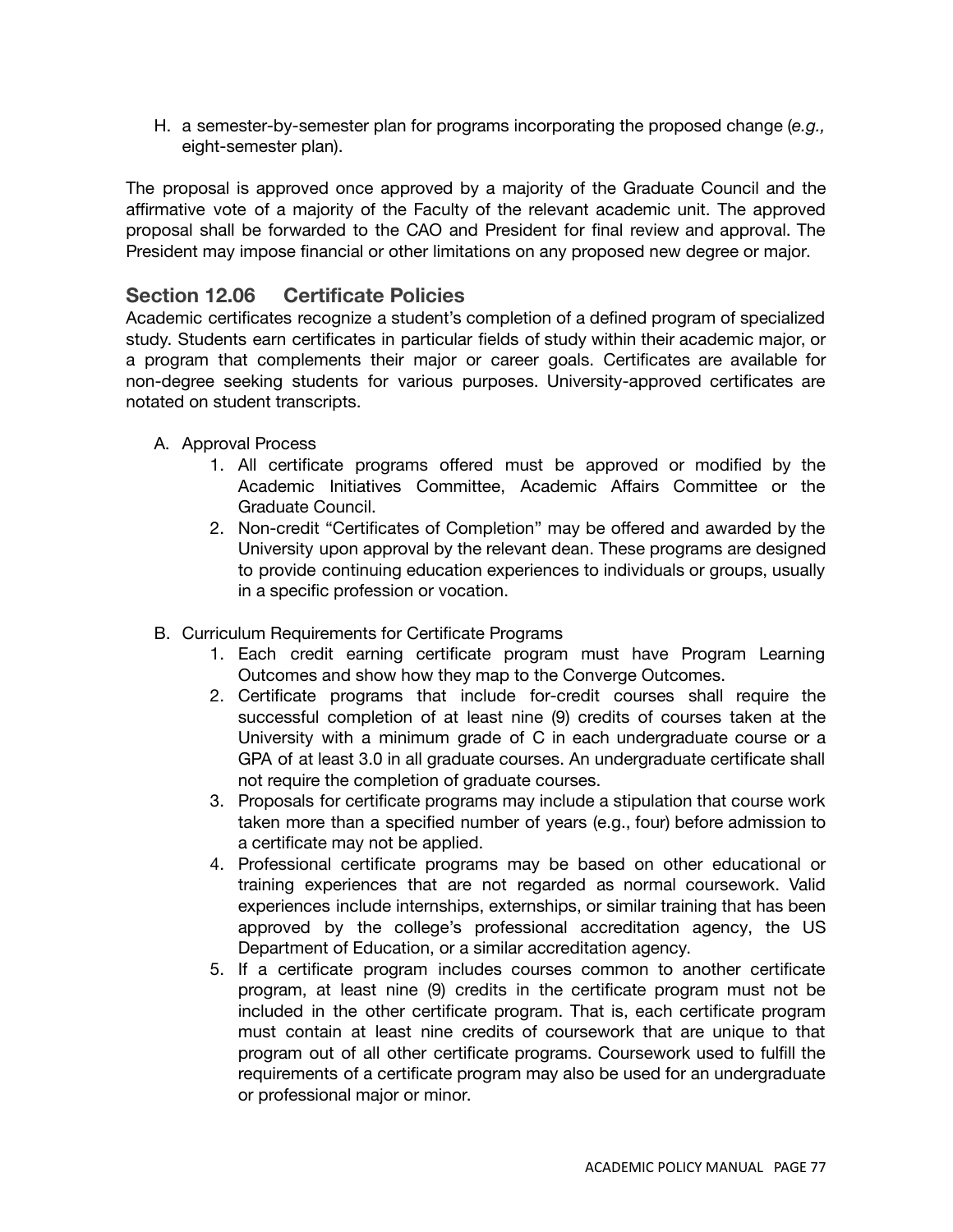- C. Administration of Certificates
	- 1. Colleges shall require an application for all students (degree-seeking, nondegree-seeking, professional, or post-baccalaureate) to enroll in a certificate program. The application must be approved by the academic unit offering the certificate and the college dean or the dean's representative.
	- 2. Certificates awarded after successful completion of an approved program will be posted to the academic transcript. Comments posted to the transcript will be titled "Undergraduate (or Graduate) Certificate in…." University certificates are issued by the University and printed on diploma stock. For non-university certificates, the sponsoring unit may provide a paper certificate document if desired; the document must not use the OC seal and must clearly state that the certificate is awarded by the sponsoring unit rather than by the University.
	- 3. Descriptions of university-approved certificates will be included in the appropriate university publications and websites.
	- 4. All University policies apply, including academic, grading, admission, retention, contact hours, and faculty eligibility to teach.
- D. Evaluation of Certificate Programs

For Program Review & Prioritization purposes, reports on and review of certificate programs will be included in the parent academic unit's report and review.

## **Section 12.07 Other Academic Affairs Committee and Graduate Council Procedures**

Generally, the Academic Affairs Committee and Graduate Council will abide by the process as follows:

- A. The CAO may convene each committee as necessary.
- B. Generally, all proposals changing the curriculum must be submitted before February 1. Proposals received by the Committee after February 1st may not be considered until the following academic year.
- C. Each proposal will be thoroughly reviewed through the following process:
	- 1. The CAO must receive a proposal ten (10) days prior to the Committee meeting, along with the appropriate completed Curriculum Change Form.
	- 2. The CAO and each Committee's Vice Chair (generally for the AAC, FA President-Elect) will together:
		- i. prepare and distribute the agenda to Committee members at least one (1) week prior to the meeting;
		- ii. ensure necessary paperwork is timely submitted to the Committee by the academic unit;
	- 3. To ensure the proposal is heard and continues through the process, each academic unit submitting a proposal must provide a representative familiar with the proposal each time the Committee discusses the proposal;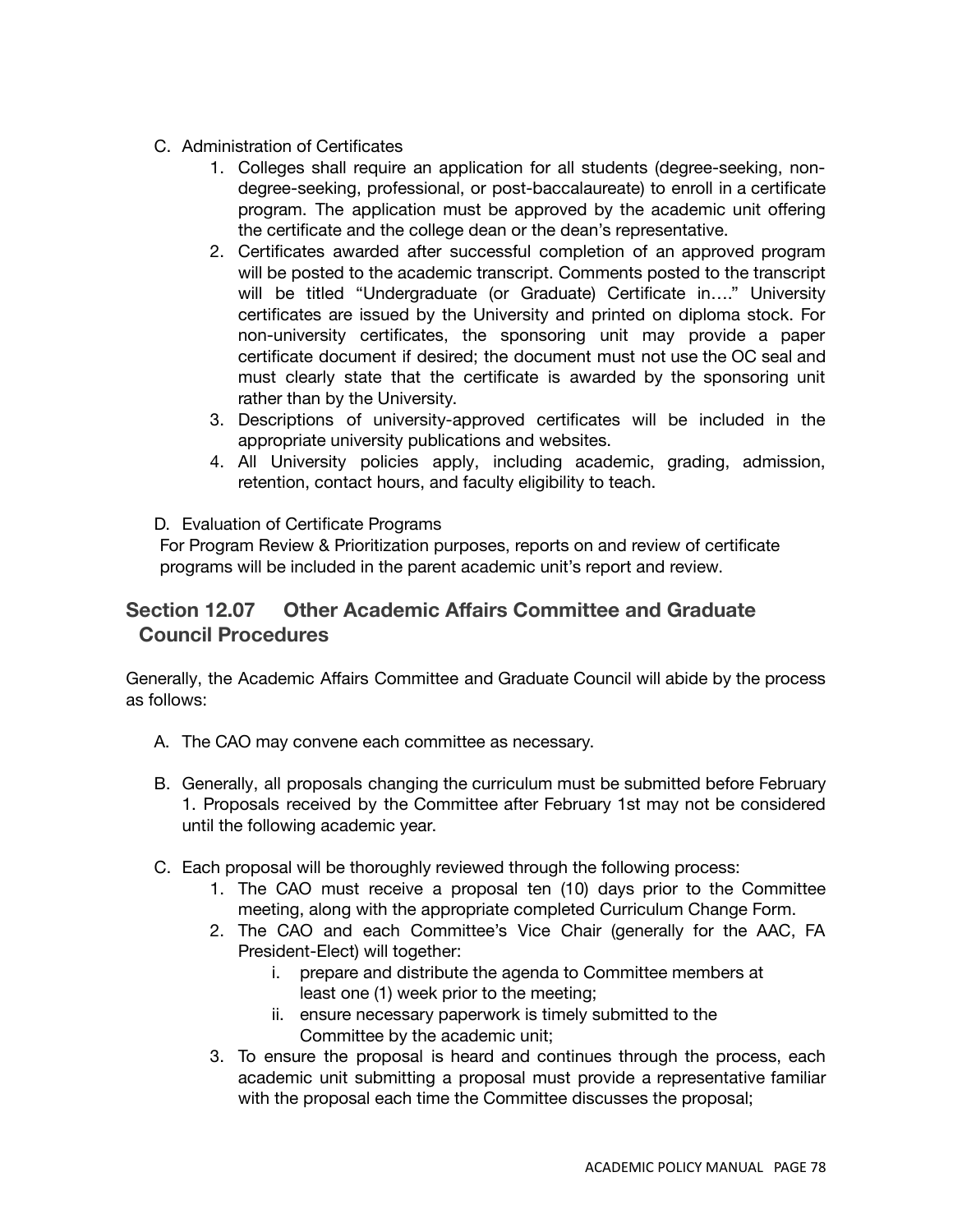- 4. Immediately following the Committee's first review of a proposal, the CAO will post the proposed change to the Academic Affairs intranet site.
- 5. Generally, the Committee will not forward a proposal to the Faculty with a recommendation until at least two (2) weeks following the initial presentation of the proposal.
- 6. Only the secretary and voting members of the Committee may be present during an in person vote.
- 7. The Committee may take the following actions:
	- i. recommend acceptance as written;
	- ii. recommend acceptance with suggested changes/details; or
	- iii. Reject the proposal.
- 8. When required to approve a proposal, the Committee may approve the proposal; recommend the proposal approved pending amendments; or reject the proposal. Rejected proposals not appealed may be resubmitted the following academic year but must work their way through the approval process as if new.

### **Section 12.08 Graduate Council Charter and Procedures**

A. Purpose

The Graduate Council reports to the Faculty and the CAO and oversees, determines policy, and reviews and establishes standards for graduate programs. The Council advises on the following matters pertaining to graduate programs, courses and degrees: (1) graduate academic policies, (2) graduate programs, (3) recruitment, (4) admissions policies, (5) degree requirements, (6) addition, revision, and deletion of graduate courses or programs, (6) student advisement, (7) academic standards, (8) improving quality, (9) assessment of academic effectiveness; and (10) other academic matters relating to graduate programs.

### B. Procedures

The Graduate Council establishes graduate policy, reviews and recommends new graduate programs, and approves Major Curriculum Changes.

- 1. The Council creates sub-committees to review proposals and make recommendations to the Graduate Council. Three (3) members of each sub-committee will be from the Graduate Council, and three (3) from the university faculty, identified by the Faculty Association. The sub-committee ensures the proposal contains all information necessary for the Graduate Council to approve or deny the proposal. The sub-committee will conclude its work within sixty (60) days.
- 2. Prior to the expiration of this sixty (60) day period the proponent and the sub-committee must present the proposal to the Faculty in open forum, and respond to Faculty questions. Faculty questions will be recorded and presented to the Graduate Council prior to its second reading.

#### C. Graduate Policies

Anyone may submit written policy proposals to the Council. All proposals receive a first and second reading prior to vote. Written policy proposals must be provided to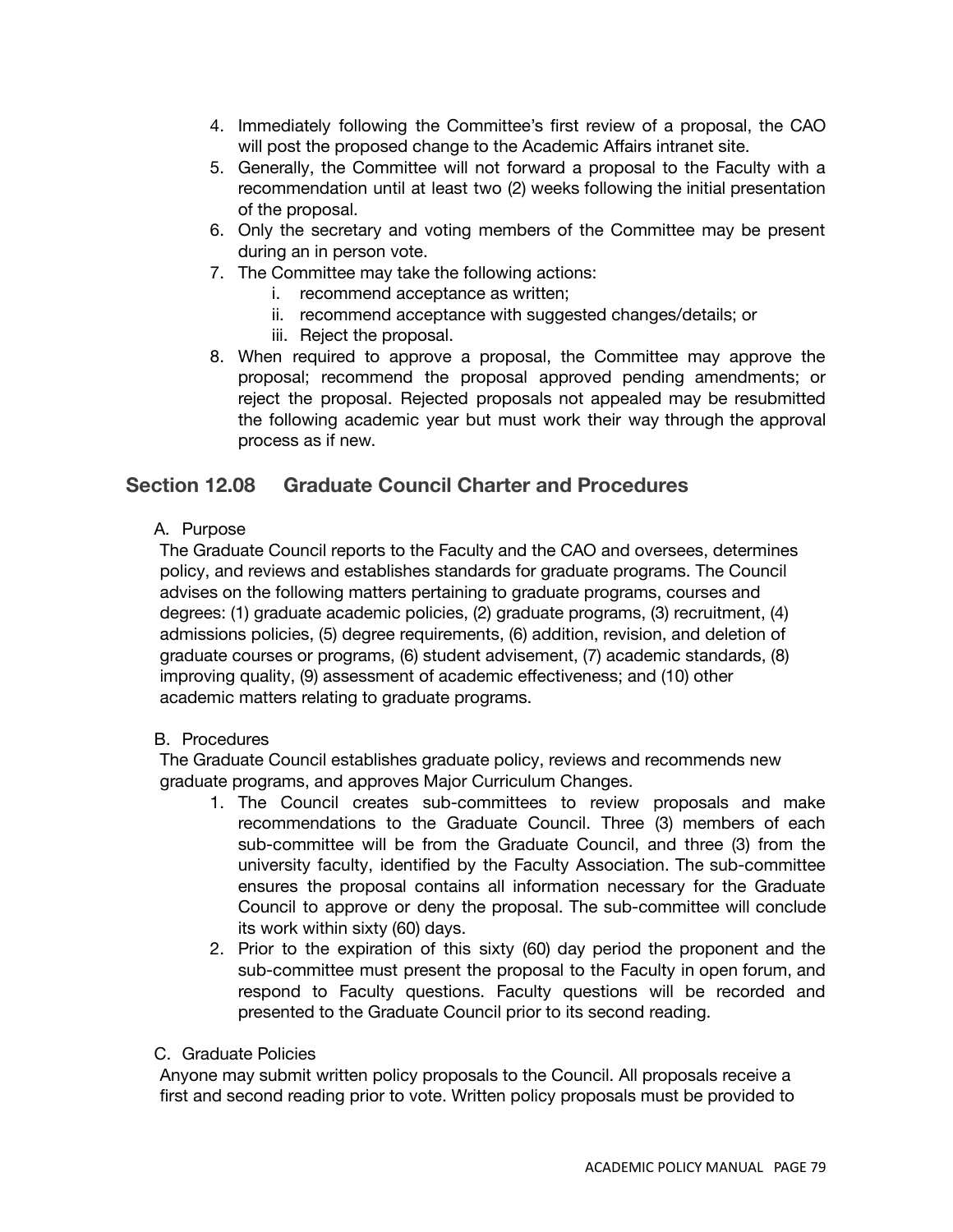the CAO prior to the Council meeting.

### D. New Program Proposals

The Council reviews and recommends new programs to the CAO for implementation and accreditation. The Council may establish an *ad hoc* committee to review new program proposals. Each ad hoc committee shall have a written charge with clear instruction regarding timelines, voting, and outcomes.

### E. Membership

1. Representation

The Graduate Council is composed of the following voting members and ex officio members. That membership is determined as follows:

- i. Voting Members. The Committee consists of permanent and
	- non- permanent voting members
	- 1) Permanent Voting Members
		- *i)* Chief *Academic Officer (Chair)*
		- *ii) University Registrar*
	- 2) Non-Permanent Voting Members
		- *i) One Faculty representative from each college elected by faculty members of each college*
		- *ii) One Faculty Association (FA) representative selected by the FA.*
- ii. Election of non-permanent members: The non-permanent voting members are elected each year between spring break and the spring graduation. Service begins the following academic year, generally beginning in August. The Faculty Association's Executive Committee nominates and administers the election of college representatives. If a member ceases to serve with six (6) months left in her or his term, a replacement is nominated and elected as stated above to serve the remaining term. The CAO appoints a replacement to serve in such vacancy if less than six (6) months remains in the term.
- iii. Ex officio Members.
	- 1) The dean of each college
	- 2) The director of each graduate program
	- 3) A graduate student representative appointed by the SGA President
- 2. Membership Policies.

Generally non-permanent voting representatives serve two-year terms, beginning in August.

3. Meeting scheduling and agendas.

The Council meets at least twice each semester. Additional meetings may be called at the discretion of the Chair or a simple majority of the voting